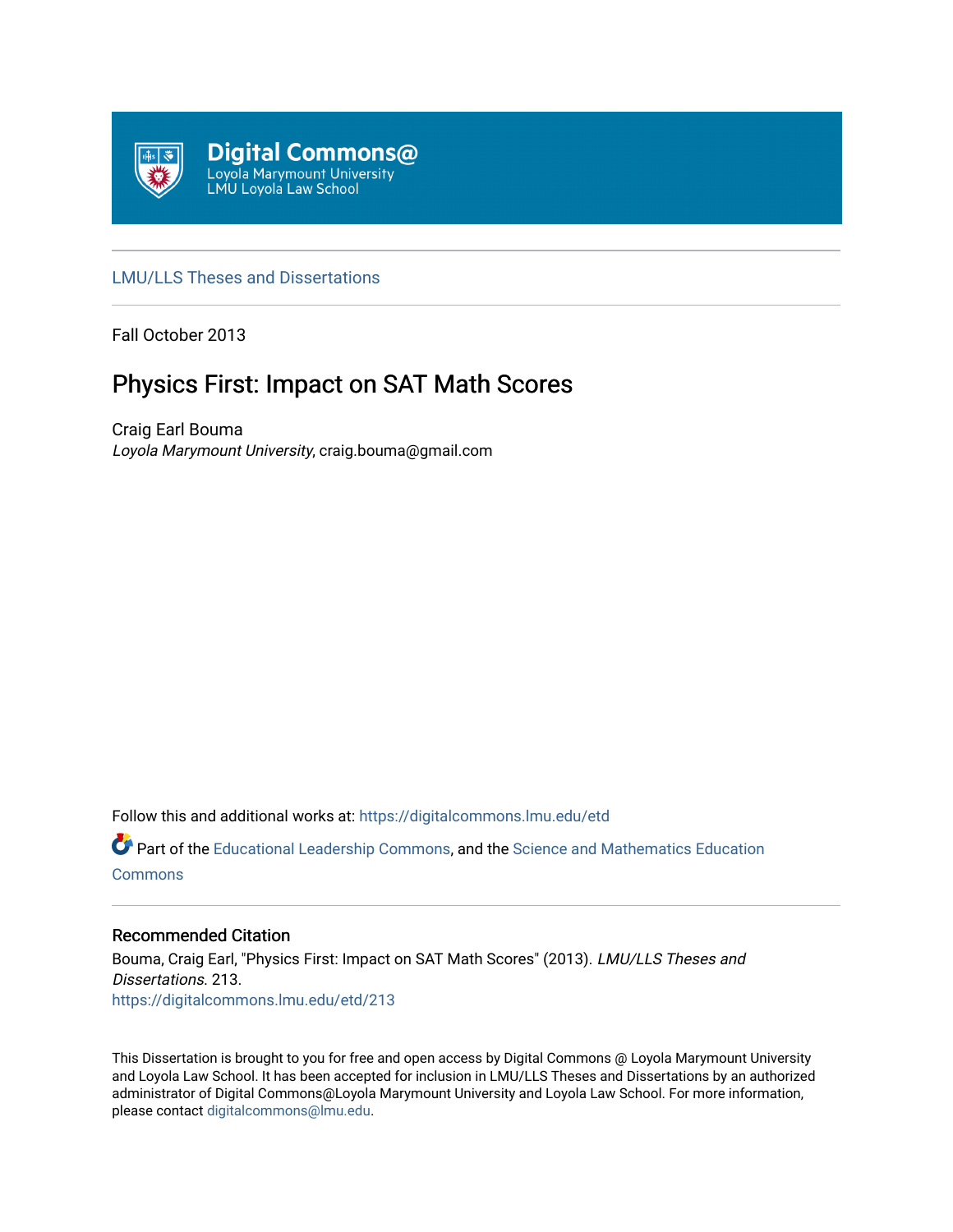## LOYOLA MARYMOUNT UNIVERSITY

Physics First:

Impact on SAT Math Scores

by

Craig E. Bouma

A dissertation presented to the Faculty of the School of Education,

Loyola Marymount University,

in partial satisfaction of the requirements for the degree

Doctor of Education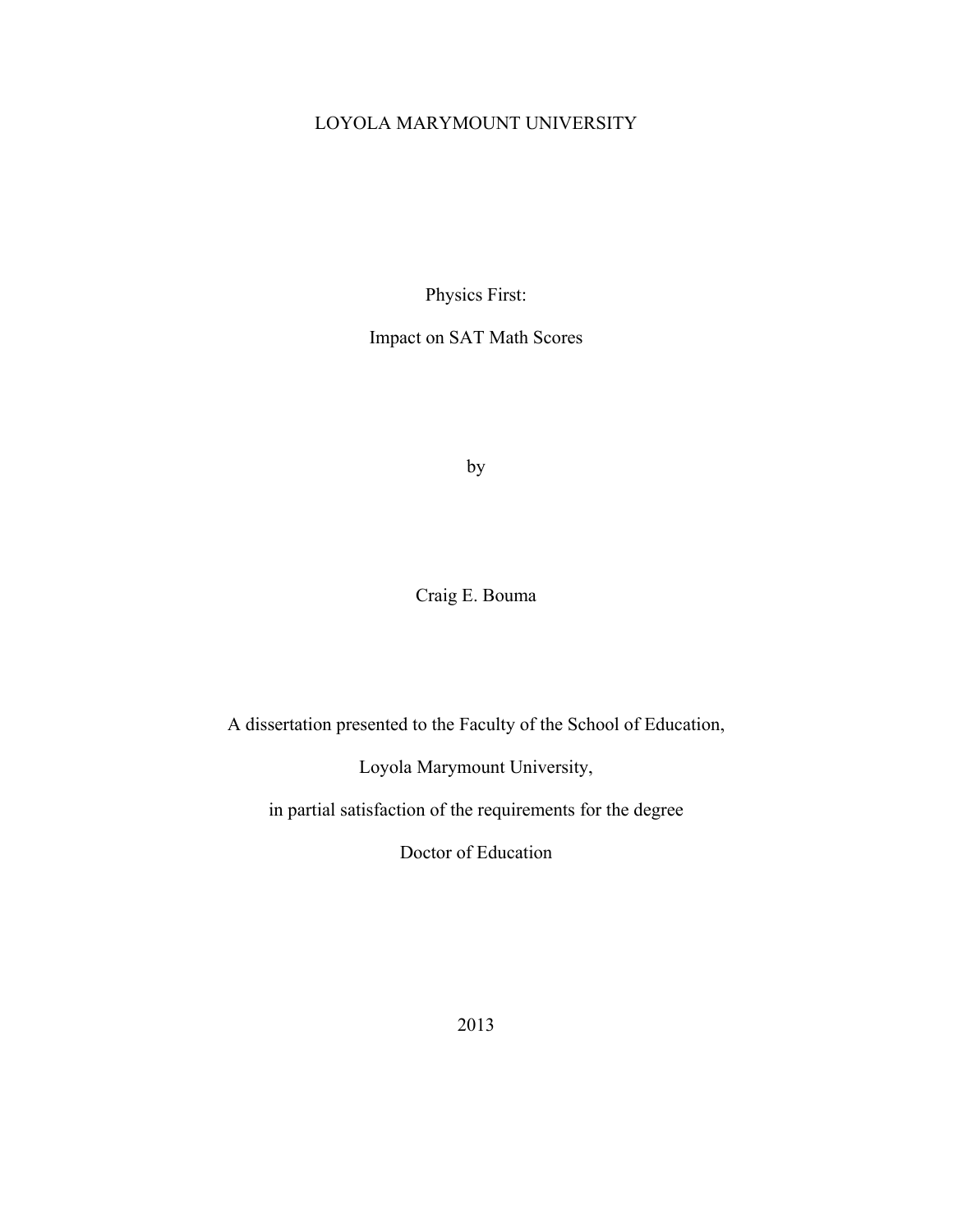Physics First:

Impact on SAT Math Scores

Copyright **©** 2013

by

Craig Bouma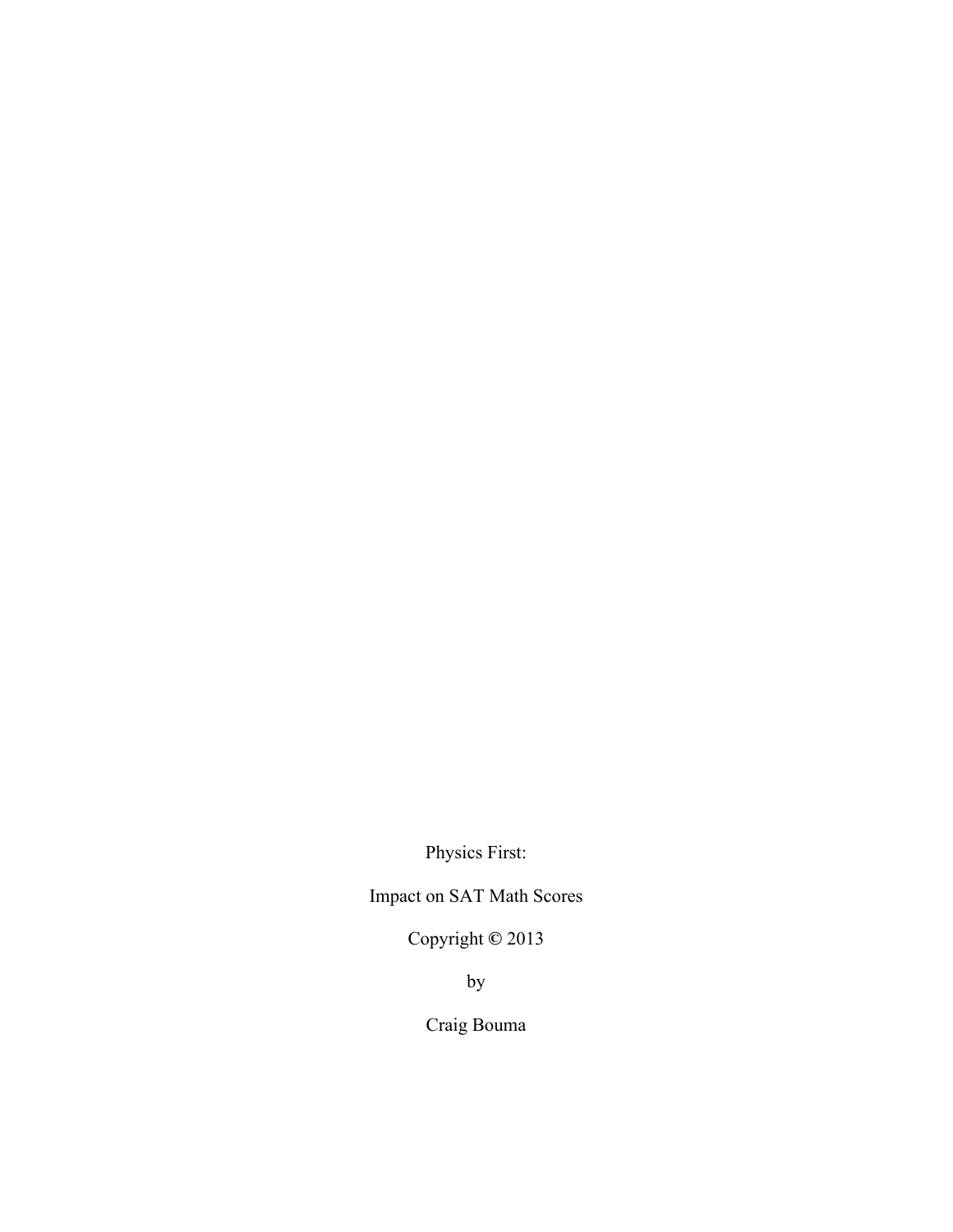## **Loyola Marymount University School of Education Los Angeles, CA 90045**

This dissertation written by Craig Bouma, under the direction of the Dissertation Committee, is approved and accepted by all committee members, in partial fulfillment of requirements for the degree of Doctor of Education.

Date July 29, 2013

**Dissertation Committee** 

Nane P Martin

Shane P. Martin, Ph.D, Committee Chair

Karen Huchting, Ph.D., Committee Member

<u>Eric G. Strauss</u><br>Eric Strauss, Ph.D., Committee Member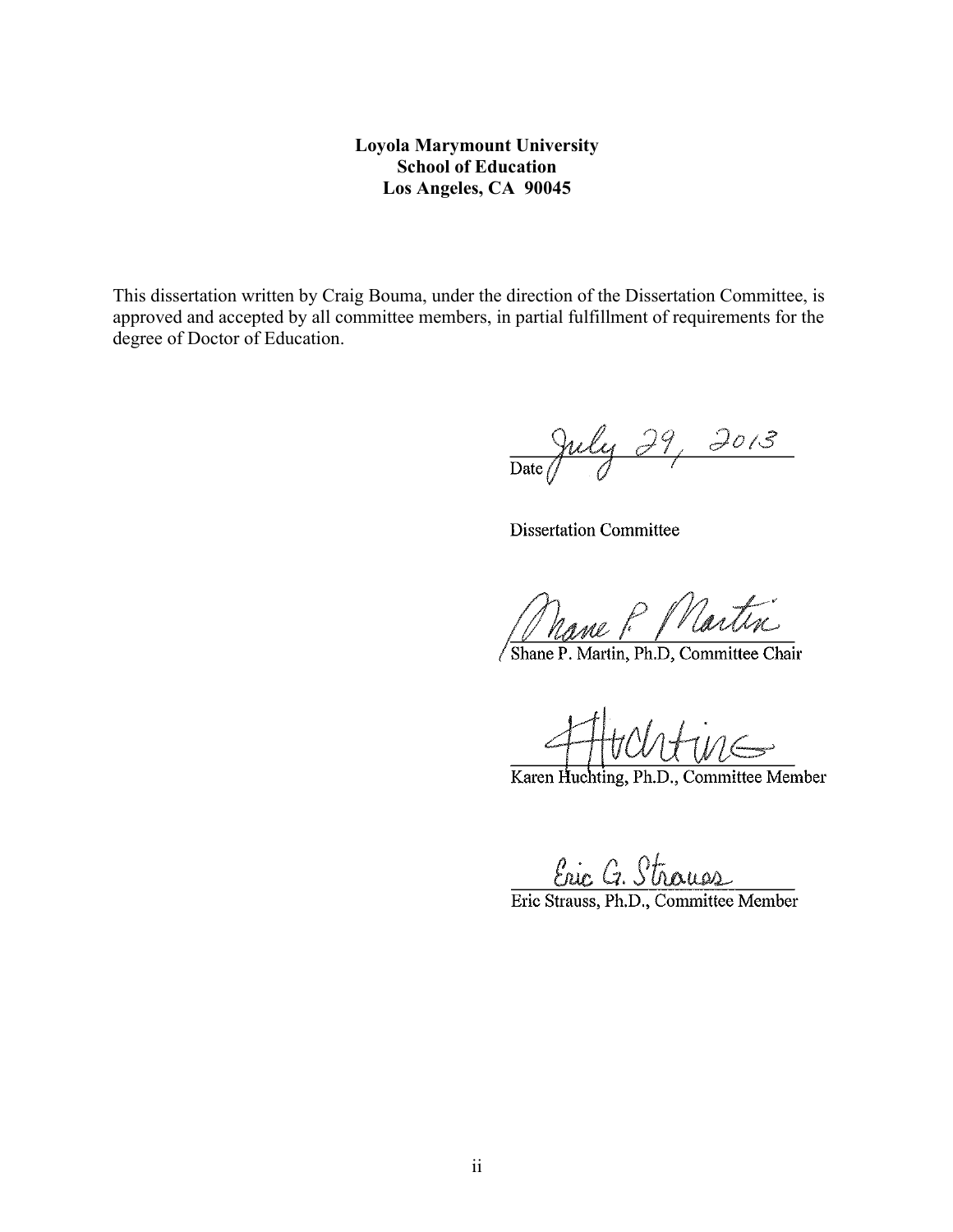#### **ACKNOWLEDGEMENTS**

Deepest gratitude goes to many people that supported and guided this work. Christine is thanked for her continual love and support, and Willem and Henry for their smiles and insisting that dad go out and play. They were missed greatly during those times their dad was taking courses, doing research, and writing. During this journey he confirmed that working toward his Da.D. was infinitely more important toward his Ed.D.. Bates deserves thanks for exemplifying excellence in research, passion for learning, and work-family balance. Shane opened the doors, inspired, encouraged, and guided the work and will forever deserve thanks for gently nudging those around him to be open to growth and to lead in their own way. Karie was the ultimate cheerleader, supporter, and encourager. She is an amazing person, researcher, and doc student guide; she would not let her doc students quit. Eric's talents and vision inspire all his students and colleagues to make an impact–to innovate, bring science to all, and lead–for social and environmental change. The cohort model at LMU works. Deepest gratitude goes to the leaders of Cohort 7 that pushed for excellence and supported each other along this journey. It was a great experience and it could not have been done alone.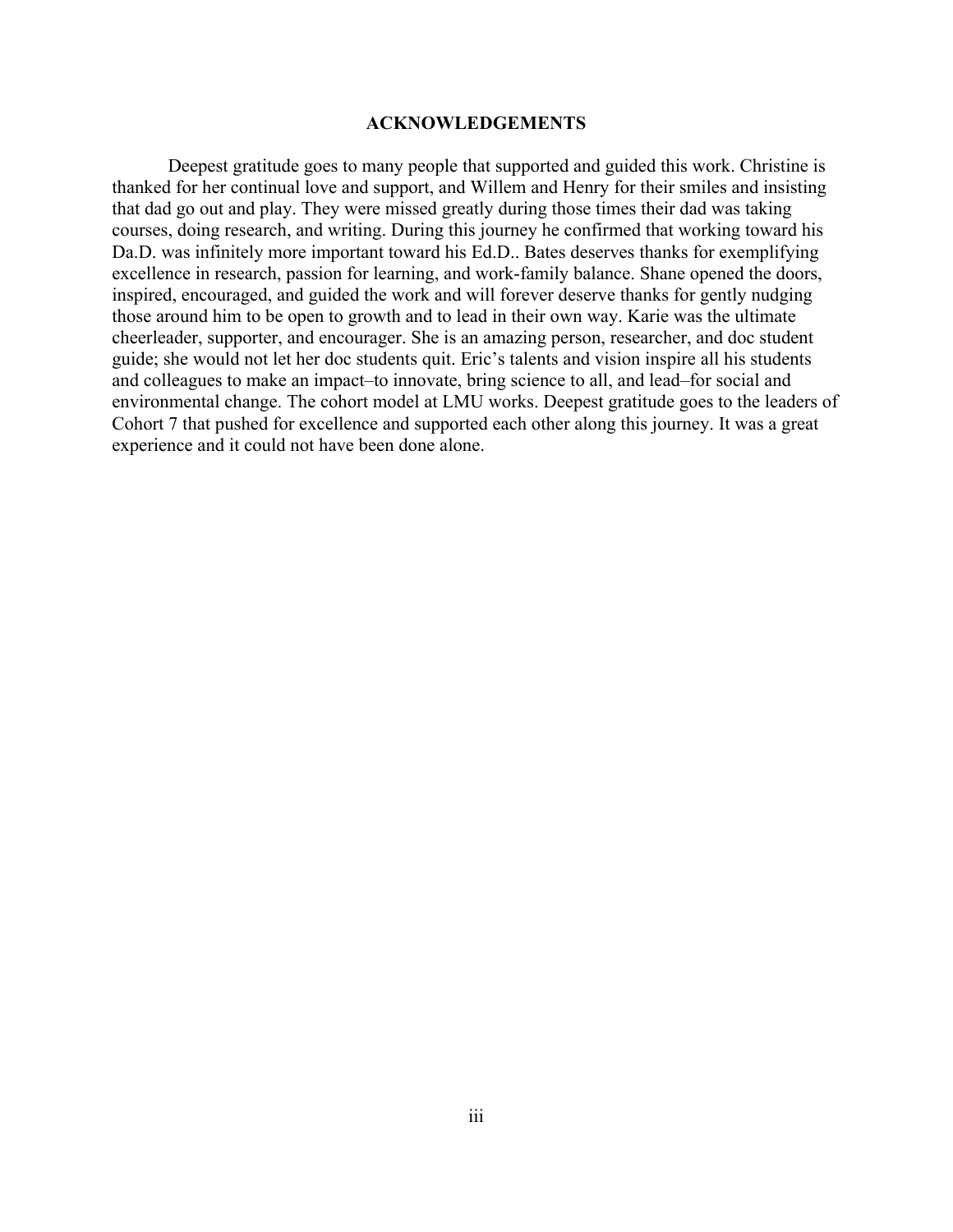#### **DEDICATION**

This study is dedicated to my family, dear friends, and fellow Ignatian educators. You all inspire me. I want to work harder and do better because of you. I also have a special place in my heart for all the boys out there that have big imaginations, a knack for tinkering with stuff, and a curiosity to discover how things work. Education has not served many of you well. It has squashed your invaluable curiosity and creativity with butt-in-the-seat classrooms, overly structured lesson plans, irrelevant curricula, well-intentioned though hyper-feminine instructional styles, overly punitive and restrictive classroom management, and misguided measures of achievement that have extinguished your desire to figure out the world with your own eyes, hands, and soul. I hope that educational theory and practice will one day be reformed to optimize learning, skills, and attitudes toward science, for all the underrepresented boys that fall through the cracks from elementary school to college. May your imagination flourish and your creativity soar. May you *all* have the opportunity to learn in environments that "meet you where *you* are" so that learning can be deep and effective. I dedicate this work to those boys.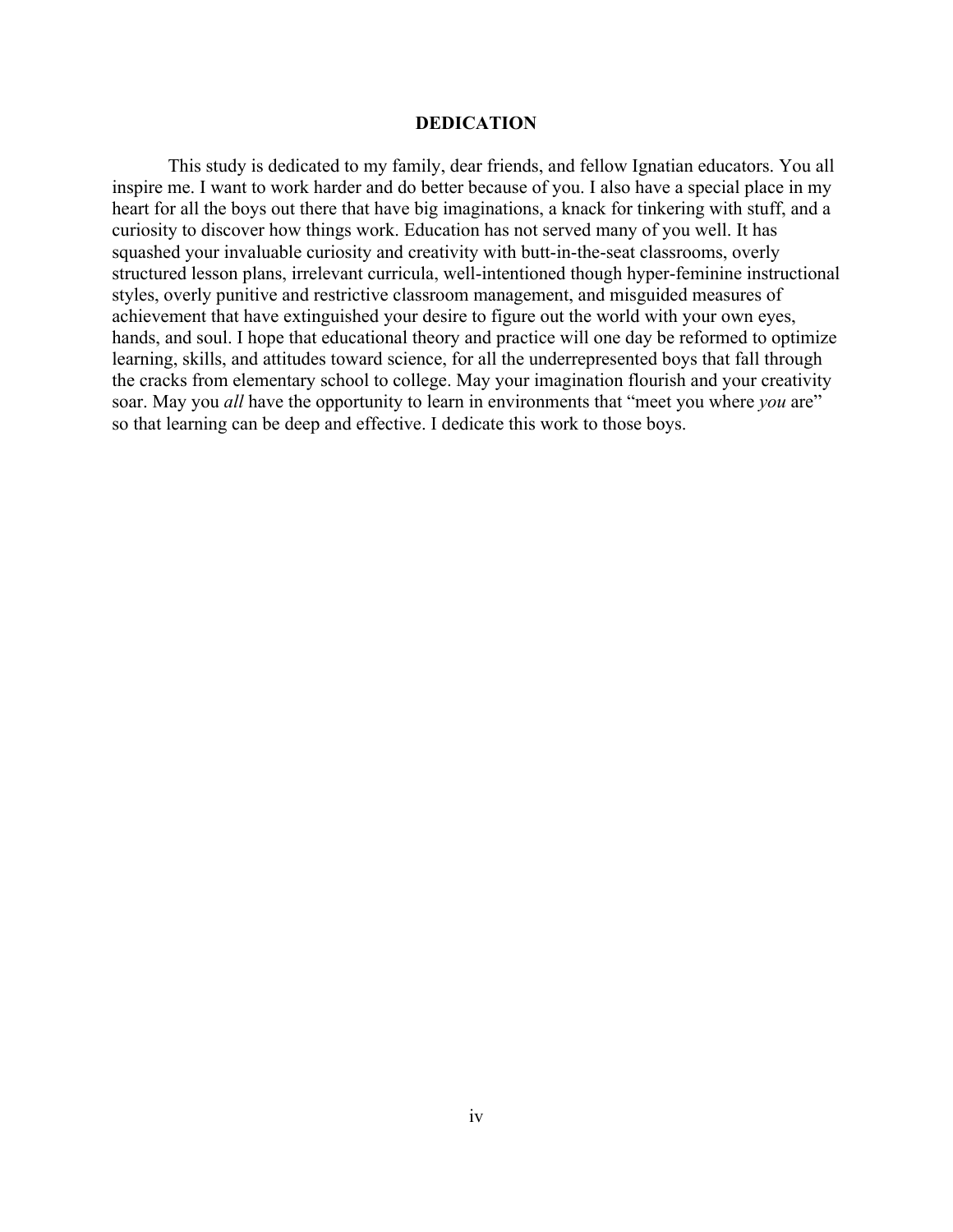## **TABLE OF CONTENTS**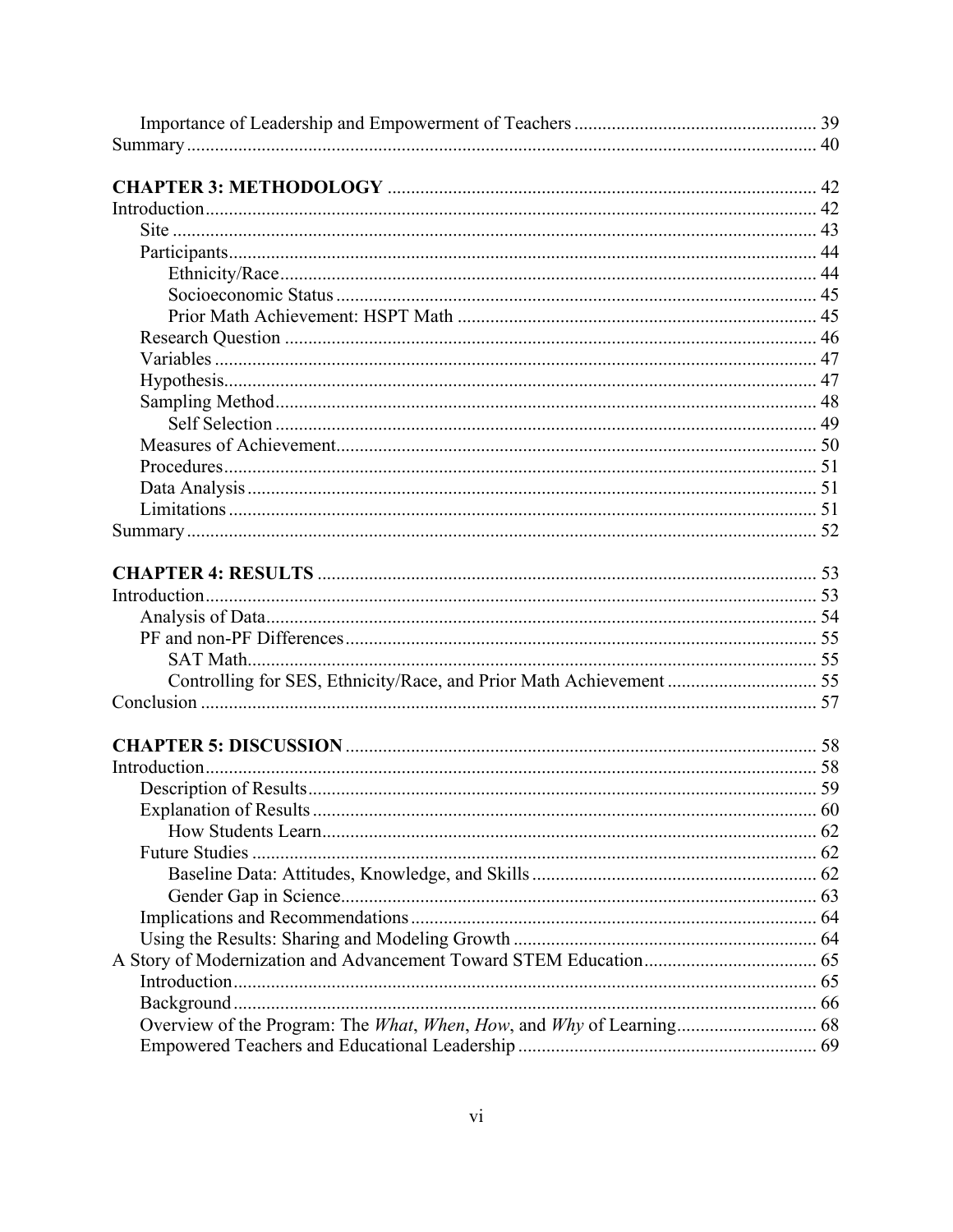| APPENDIX B: THE MRHS SCIENCE GRAD AT GRAD - SKILLS 104              |  |
|---------------------------------------------------------------------|--|
| APPENDIX C: THE MRHS SCIENCE GRAD AT GRAD - ATTITUDES & N.O.S.  105 |  |
|                                                                     |  |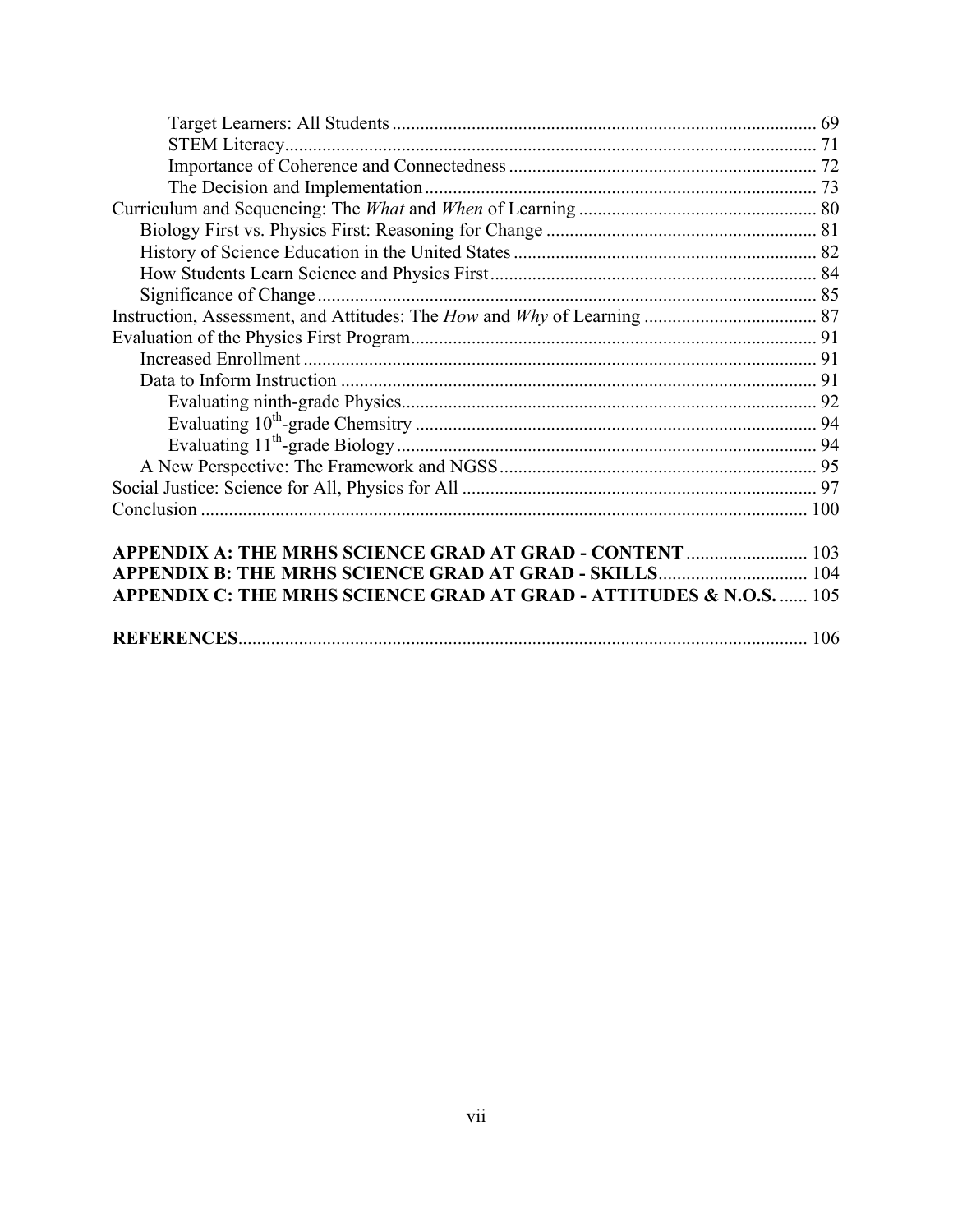## **LIST OF TABLES**

| Table | page |
|-------|------|
|       |      |
|       |      |
|       |      |
|       |      |
|       |      |
|       |      |
|       |      |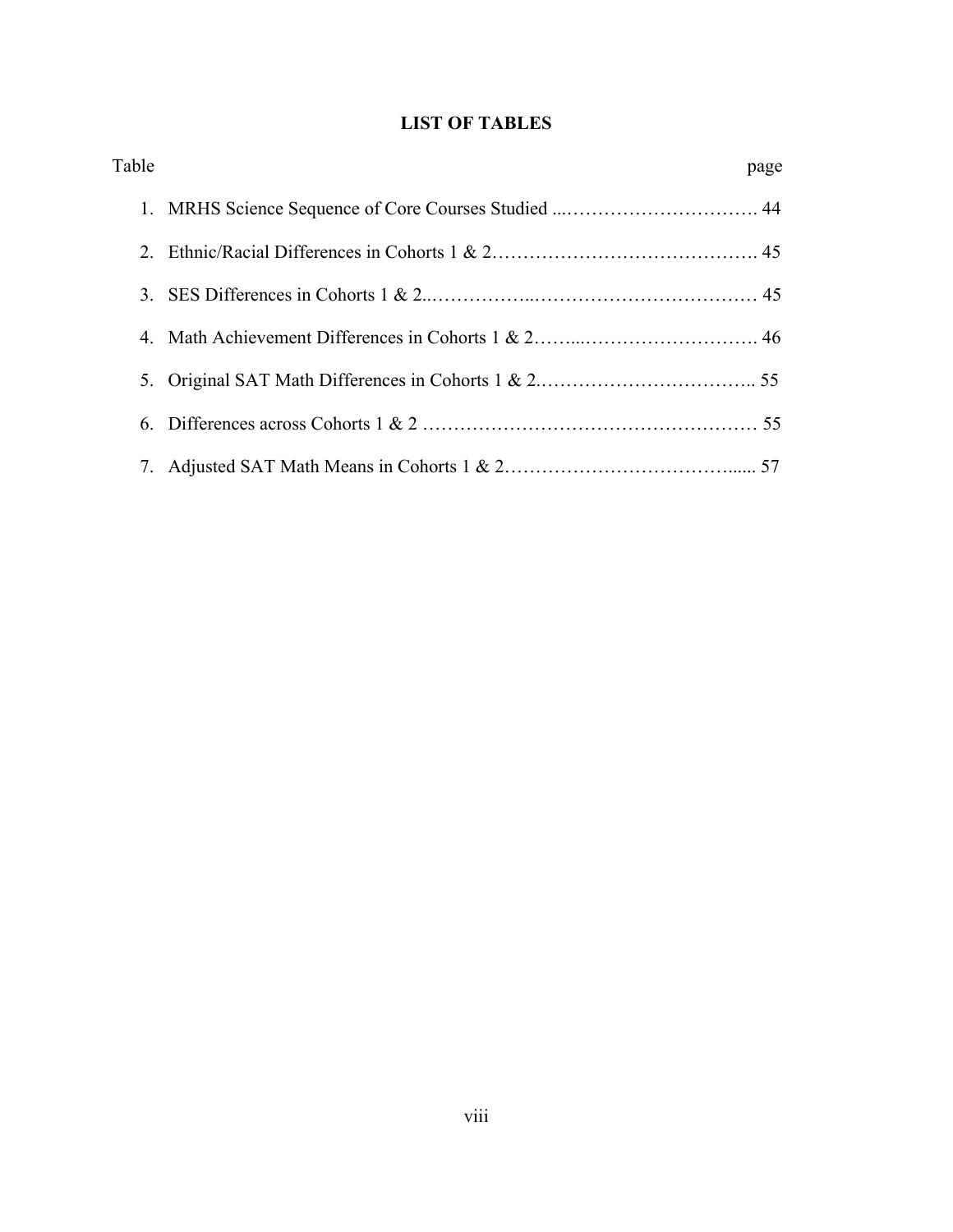## **LIST OF FIGURES**

| Figure |                                                                    | page |
|--------|--------------------------------------------------------------------|------|
|        | 1. Science Courses Offered as MRHS Transitioned from BCP to PCB 77 |      |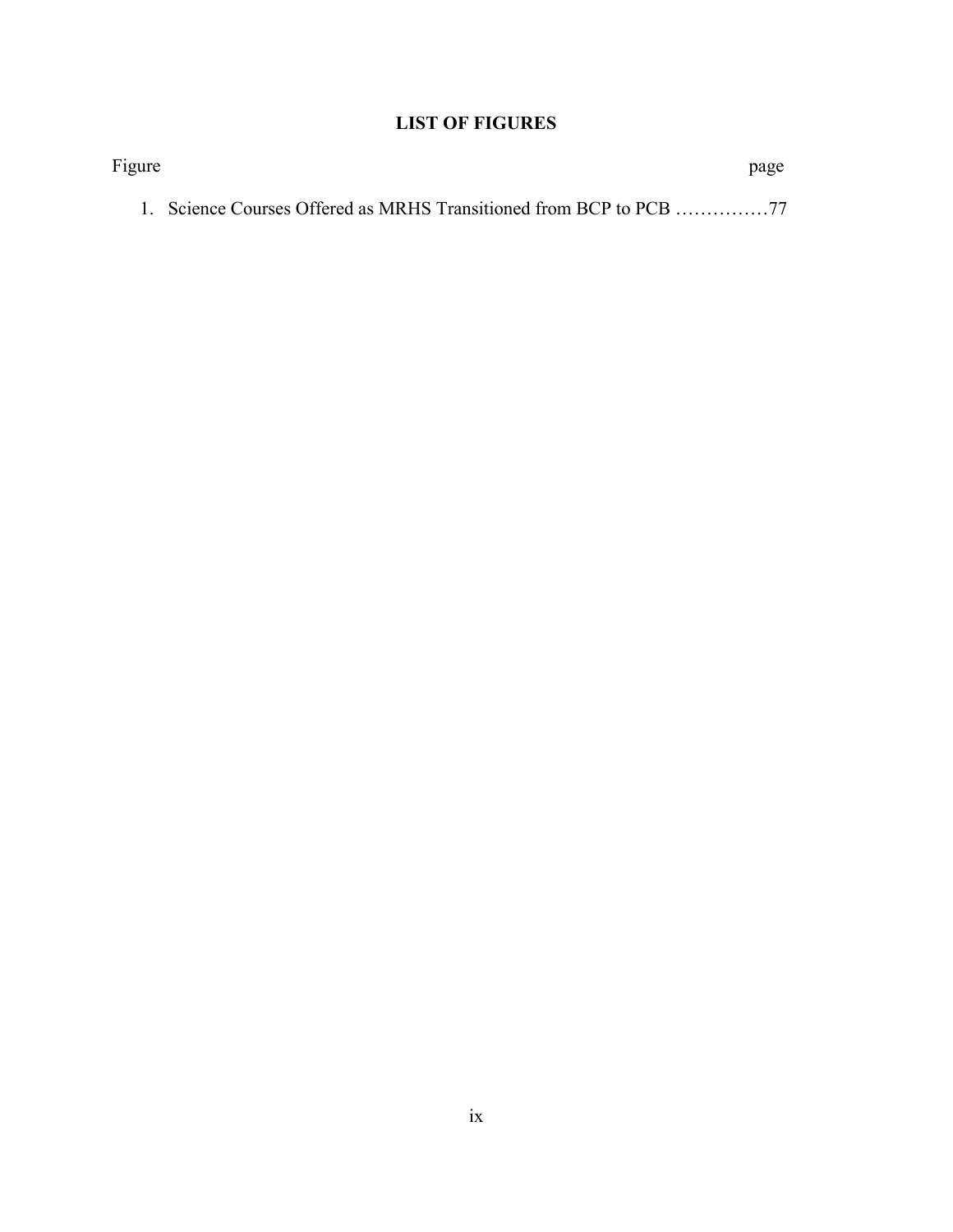## **LIST OF ABBREVIATIONS**

| <b>BCP</b>   | Biology first secondary science sequence. Biology is first (introductory and<br>descriptive), chemistry is second, and physics is the terminal science course.                                                                                                                                                                                                          |
|--------------|-------------------------------------------------------------------------------------------------------------------------------------------------------------------------------------------------------------------------------------------------------------------------------------------------------------------------------------------------------------------------|
| FCI          | Force Concept Inventory. A diagnostic exam to measure conceptual<br>understandings of students in Newtonian mechanics.                                                                                                                                                                                                                                                  |
| <b>HSPT</b>  | High School Placement Test. The HSTP is given to eighth graders. The math<br>section of the HSPT (HSPT math) was used in the study to establish prior math<br>achievement of the students.                                                                                                                                                                              |
| <b>MRHS</b>  | Matteo Ricci High School. MRHS is a pseudonym used in the paper for the<br>school under study.                                                                                                                                                                                                                                                                          |
| <b>NAEP</b>  | National Assessment of Educational Progress.                                                                                                                                                                                                                                                                                                                            |
| Non-PF       | Students at MRHS that chose to take no science (i.e., physics) as ninth-graders.                                                                                                                                                                                                                                                                                        |
| <b>PCB</b>   | Physics First secondary science sequence. Physics is first (introductory and<br>foundational); chemistry is second, followed by biology.                                                                                                                                                                                                                                |
| PF           | Physics First. PF designates two things in this dissertation: (a) PF is the common<br>name of a high school curriculum where ninth-graders take physics, $10th$ -graders<br>take chemistry, and $11^{th}$ -graders take biology; (b) PF is the independent grouping<br>variable in the study and represents the students that took physics as ninth-graders<br>at MRHS. |
| <b>PISA</b>  | Programme for International Student Assessment. This is an assessment<br>sponsored by the Organization for Economic Cooperation and Development<br>(OECD). Launched in 1997 it aims to evaluate education systems worldwide<br>every three years by assessing 15 year olds' competencies in key areas such as<br>mathematics and science.                               |
| <b>TIMSS</b> | Trends in International Math and Science Study                                                                                                                                                                                                                                                                                                                          |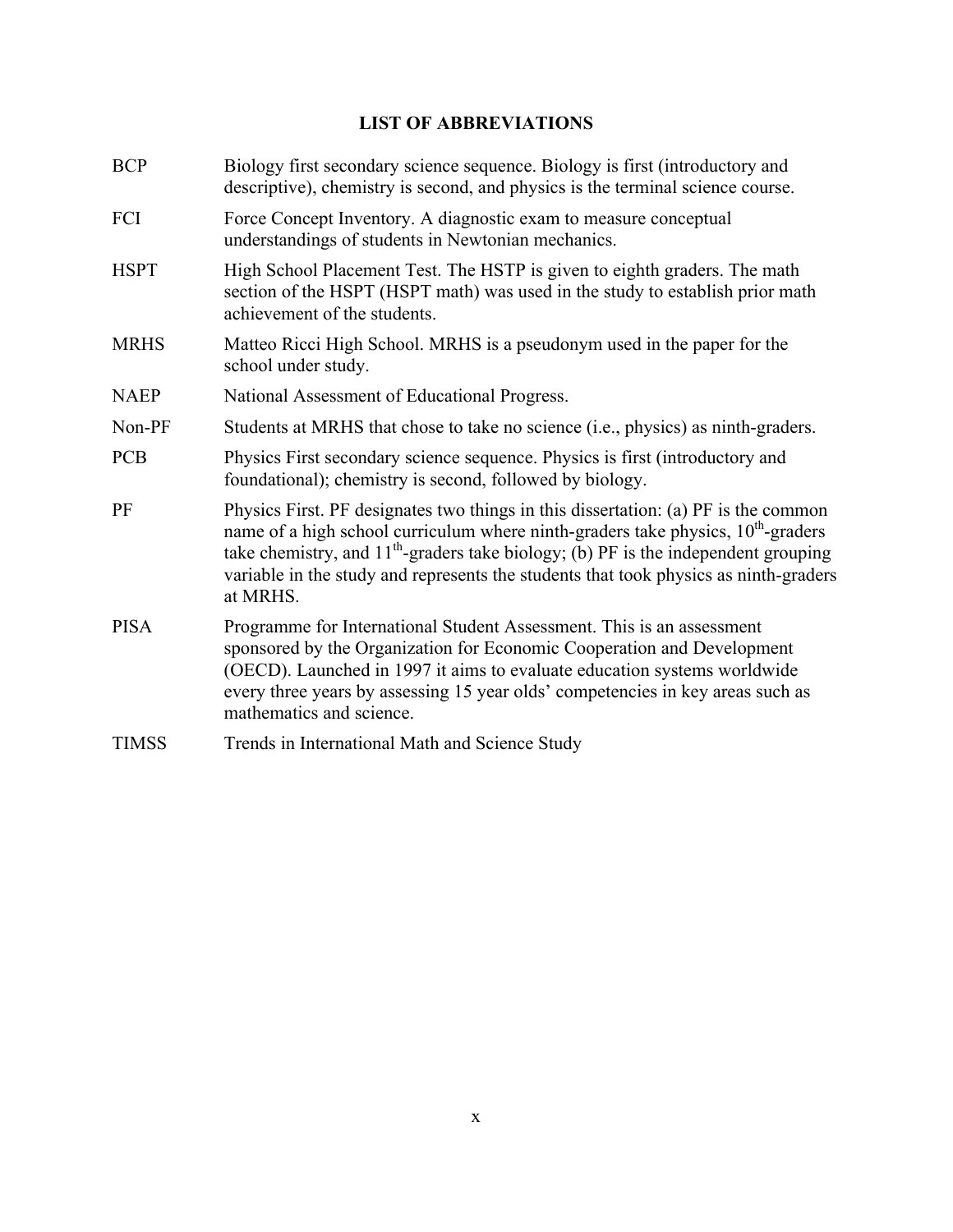#### **ABSTRACT**

Physics First: Impact on SAT Math Scores

## By

#### Craig E. Bouma

Improving science, technology, engineering, and mathematics (STEM) education has become a national priority and the call to modernize secondary science has been heard. A Physics First (PF) program with the curriculum sequence of physics, chemistry, and biology (PCB) driven by inquiry- and project-based learning offers a viable alternative to the traditional curricular sequence (BCP) and methods of teaching, but requires more empirical evidence. This study determined impact of a PF program (PF-PCB) on math achievement (SAT math scores) after the first two cohorts of students completed the PF-PCB program at Matteo Ricci High School (MRHS) and provided more quantitative data to inform the PF debate and advance secondary science education. Statistical analysis (ANCOVA) determined the influence of covariates and revealed that PF-PCB program had a significant  $(p < .05)$  impact on SAT math scores in the second cohort at MRHS. Statistically adjusted, the SAT math means for PF students were 21.4 points higher than their non-PF counterparts when controlling for prior math achievement (HSTP math), socioeconomic status (SES), and ethnicity/race.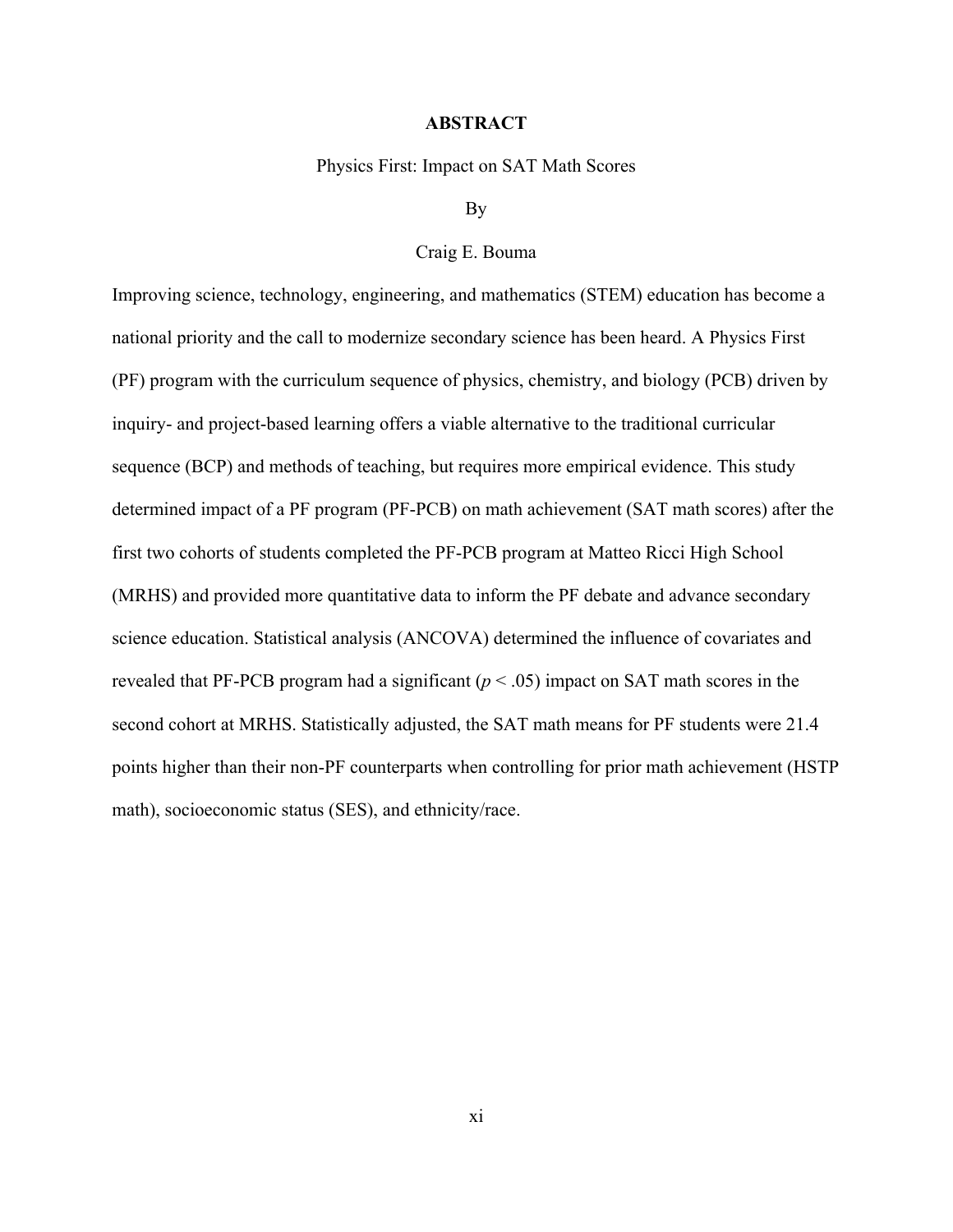#### **CHAPTER 1**

### **BACKGROUND OF THE STUDY**

#### **Introduction**

Could the majority of high schools in the United States be teaching science backwards? National assessments such as the National Assessment of Educational Progress (NAEP), Programme for International Student Assessment (PISA), and Trends in International Math and Science Study (TIMSS), have consistently ranked American students lower in science and math than their international counterparts. In 2011, only 21% of  $12<sup>th</sup>$ -grade students were proficient in science, and students of color, particularly from urban areas, performed significantly lower on average (National Center for Education & Statistics [NCES], 2011). Students are underperforming in science and mathematics, with many groups of students underrepresented in Science, Technology, Engineering, and Math (STEM) classrooms and careers (National Research Council [NRC], 2011). The current curricular approach may not be optimal for student achievement and it may be time to consider a new approach to secondary science education that advances STEM literacy for *all* into the 21<sup>st</sup> century. This study evaluated an alternative secondary science program known as Physics First (PF–physics, chemistry, biology [PCB]) and explored its impact on SAT math scores.

This study uses acronyms to distinguish the secondary science program and its participants. PF-PCB represents the type of Physics First (PF) program under investigation as opposed to PF–physics, biology, and chemistry (PF-PBC). The traditional sequence in the United States is biology, chemistry, and physics (BCP). In this study students that completed the PF-PCB program are referred to as Physics First (PF) students and their counterparts who chose not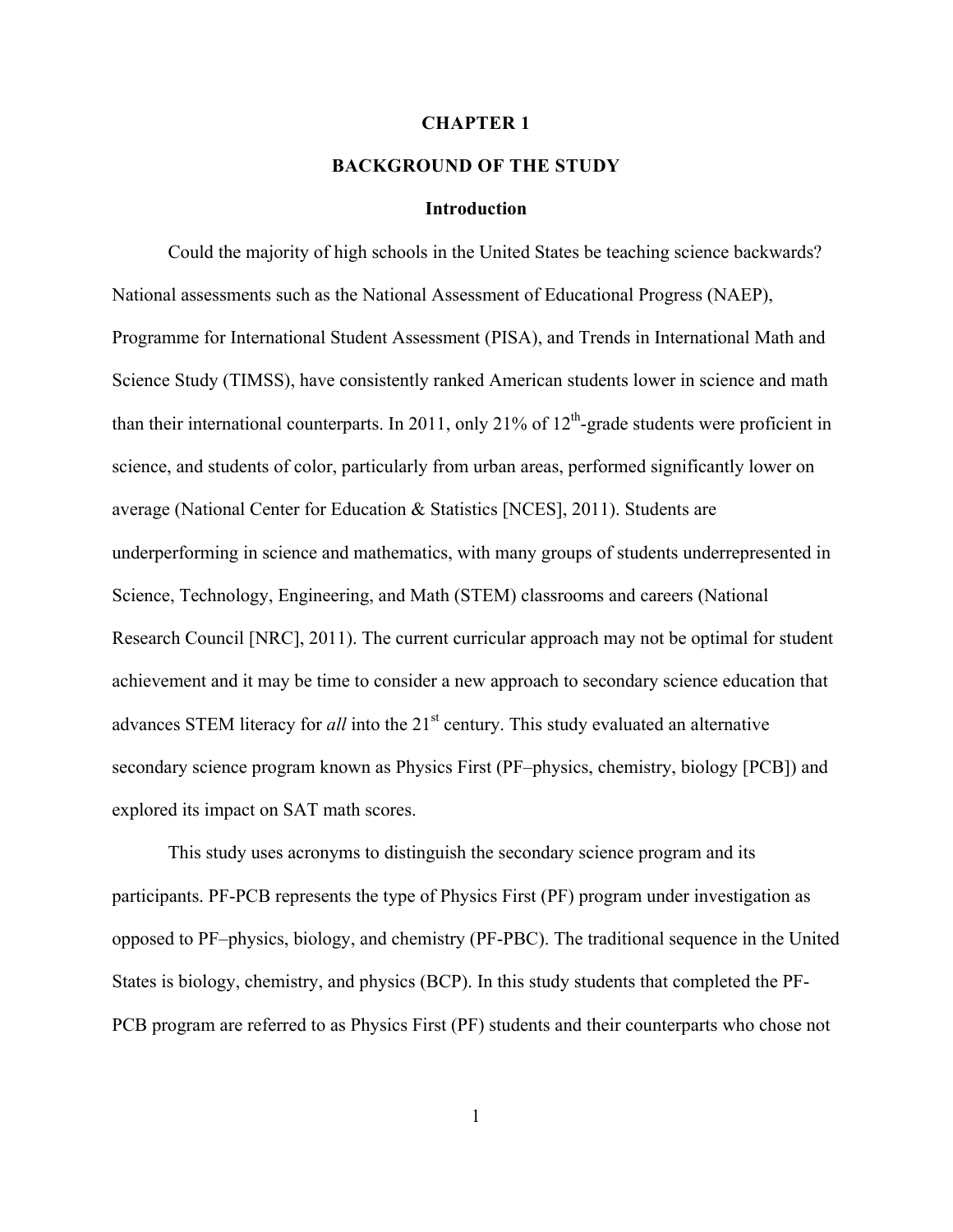to enroll in ninth grade physics yet completed chemistry and biology are non-Physics First (non-PF) students. Thus, PF is the acronym for Physics First and also represents the group of students under study. PF-PCB represents the type of PF program studied. PCB is the sequence of courses.

#### **The Problem and Need for Reform**

Student achievement in science and math in the United States has been a concern for many years. The lack of progress in student achievement suggests that secondary science education needs modernization. Reports like *A Nation at Risk* (National Commission on Excellence in Education [NCEE], 1983), the *Trends in International Mathematics and Science Study* (TIMSS) (Martin, Mullis, & Foy, 2008; Martin, Mullis, Foy, & Stanco, 2012; Smith, Martin, Mullis, & Kelly, 2000), and *The Nation's Report Card* (NCES, 2011) have documented the recent lackluster performance of American students in science. John R. Wilt (2005) argued, "Science education must change—and change soon. The amount of technical information available to humanity doubles every few years, and this information eventually makes its way into the high school science curriculum" (p. 360). The gap between scientific discovery and science education has widened; the pace of change of the former has increased while the latter has remained the same. In order to better prepare a scientifically literate and capable citizenry to meet the challenges and opportunities of the  $21<sup>st</sup>$  century, student achievement in science must improve and student access to science must be addressed. The secondary science programs schools have inherited in the United States need to be questioned and alternative models evaluated.

Modernizing curriculum in secondary science education in the  $21<sup>st</sup>$  century is a necessary component of an effective democracy and vibrant economy (Bybee, McCrae, & Laurie, 2009;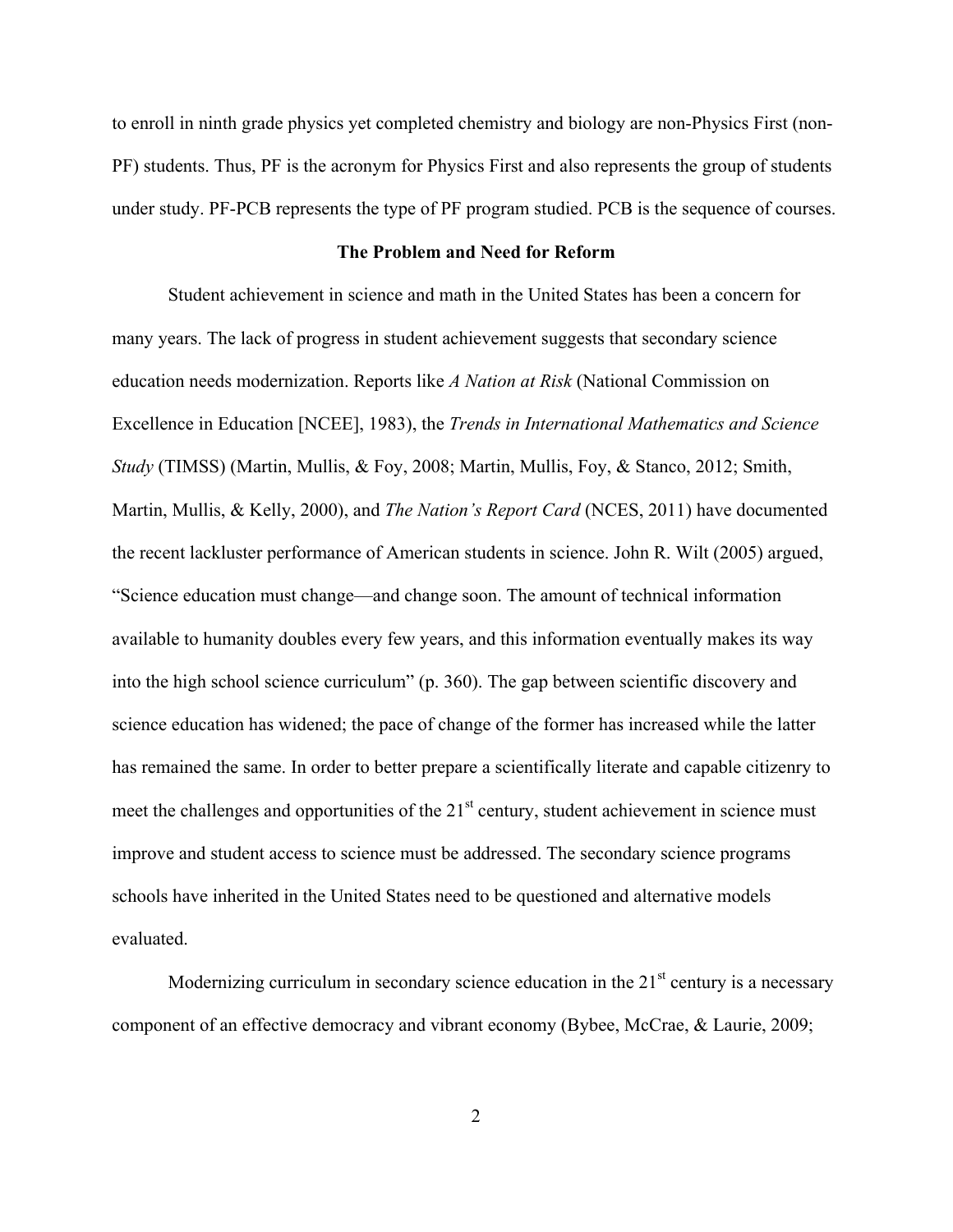DeBoer, 2010; Martin et al., 2012; Miller, 1998, 2002, 2004; Mueller, Tippins, & Bryan, 2012; NRC, 2007). The collective ability for citizens to understand, participate, and meet the future's pressing scientific challenges in the arenas of public health and the environment requires a new level of "civic scientific literacy" (Miller, 1998, p. 240). A modern, democratic society requires scientifically knowledgeable citizens to function properly. DeBoer (2010) stated "Science as a way of thinking was more suitable for life in a democracy than the more authoritative methods offered by the classics and mathematics because the methods of science allowed individuals to be their own observers of the natural world and to draw conclusions independently based on those observations and the power of their own reasoning" (p. 281). In addition to an informed citizenry, improving STEM education yields a more innovative and vibrant economy. STEM fields are a rapidly growing sector that provides jobs and boosts gross national productivity (NRC, 2007). Thus improving STEM education for the  $21<sup>st</sup>$  century is not only a matter of national security and global competitiveness for the United States, but it is a matter of equipping citizens with a basic level of scientific literacy to face the science, technology and engineering challenges of the future (Miller, 2004).

The lack of acceptable improvement in science and math education outcomes over the last three decades has compelled educators to urgently seek and evaluate alternative curricular models like Physics First (PF-PCB). In *A Nation at Risk* (NCEE, 1983)*,* the National Commission on Excellence in Education warned that American students were unprepared to participate in the rapidly evolving science and technology-based workforce. The TIMSS 2007 report showed that fourth and eighth graders in the US continued to score well below their international counterparts in science (Martin et al., 2008). More recently, the NCES reported in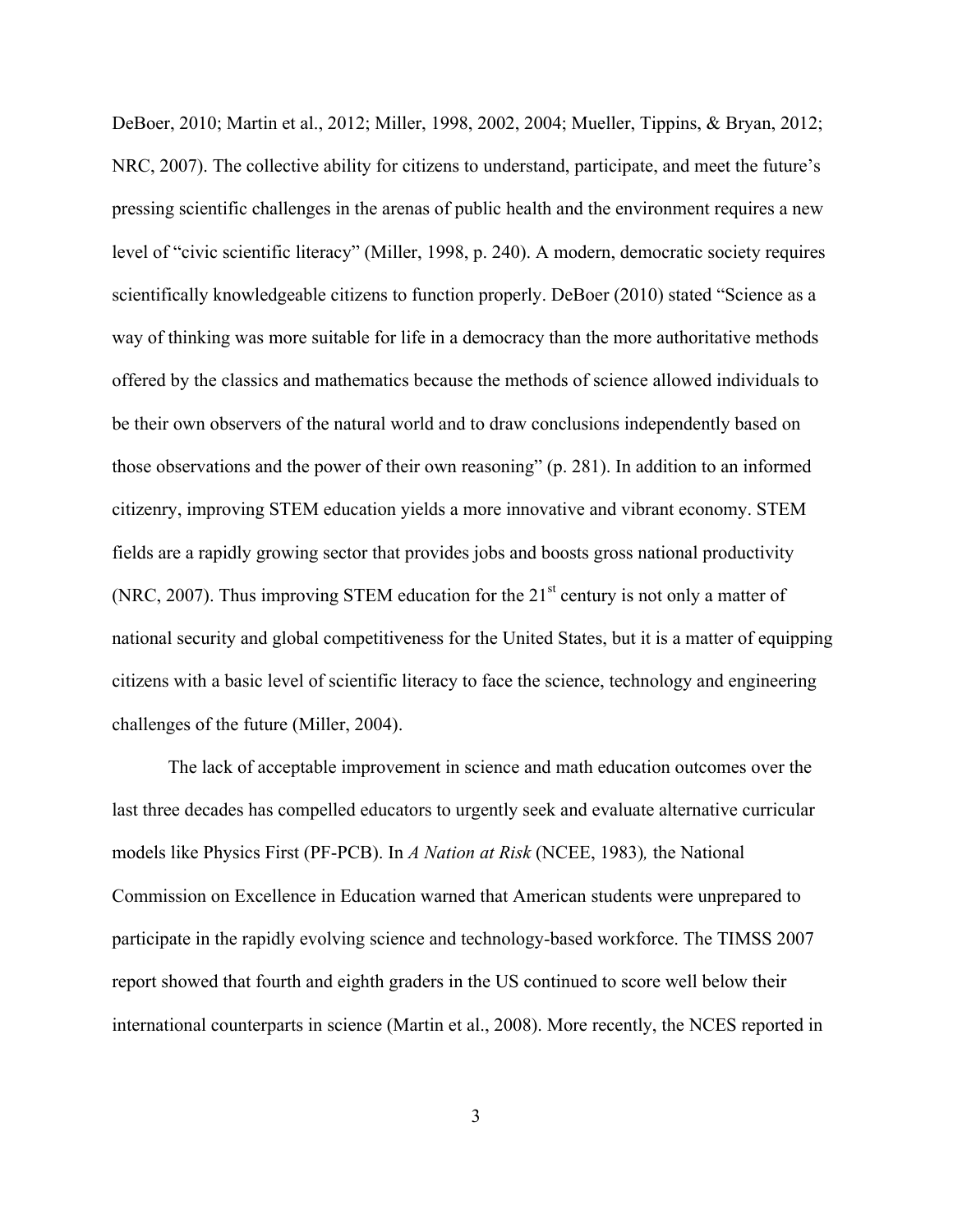*The Nation's Report Card: Science 2009* that only 21% of 12<sup>th</sup>-graders performed at or above proficient level in science. Further, students of color (Black =  $4\%$ , Hispanic =  $8\%$ ), particularly from urban areas, performed significantly lower on average than their White (29%) and Asian/Pacific Islander (40%) counterparts (NCES, 2010). While *The Nation's Report Card: Science 2011* reported modest improvements in eighth grade scores, and a slight narrowing of the race/ethnicity gap, underperformance in the US and the racial/ethnic gap persists (NCES, 2012).

According to ACT's (2013) report, *The Condition of College and Career Readiness*, 31% of test takers in the United States met the ACT College Readiness Benchmarks in science and 46% in mathematics. African American graduates were least likely to meet the benchmarks with only 7% meeting the science and 15% meeting the math benchmark. The report also indicated that 16% of Hispanic/Latino test takers met the science and 13% met the math benchmark. Furthermore, the College Board reported in *The Ninth Annual AP Report to the Nation* (2013) that access remains a concern. The College Board presented data showing that among students with high potential for success in Advanced Placement (AP) math course work, only three out of 10 Black/African American and Hispanic/Latino students took any such AP math course.

In *Expanding Underrepresented Minority Participation: America's Science and Technology Talent at the Crossroads* (NRC, 2011), the NRC urged the education community address the wide disparity among racial/ethnic groups. The report showed that minorities in the United States are "seriously underrepresented in science and engineering, yet they are also the most rapidly growing segment of the population" (p. 1). In 2006 these minority groups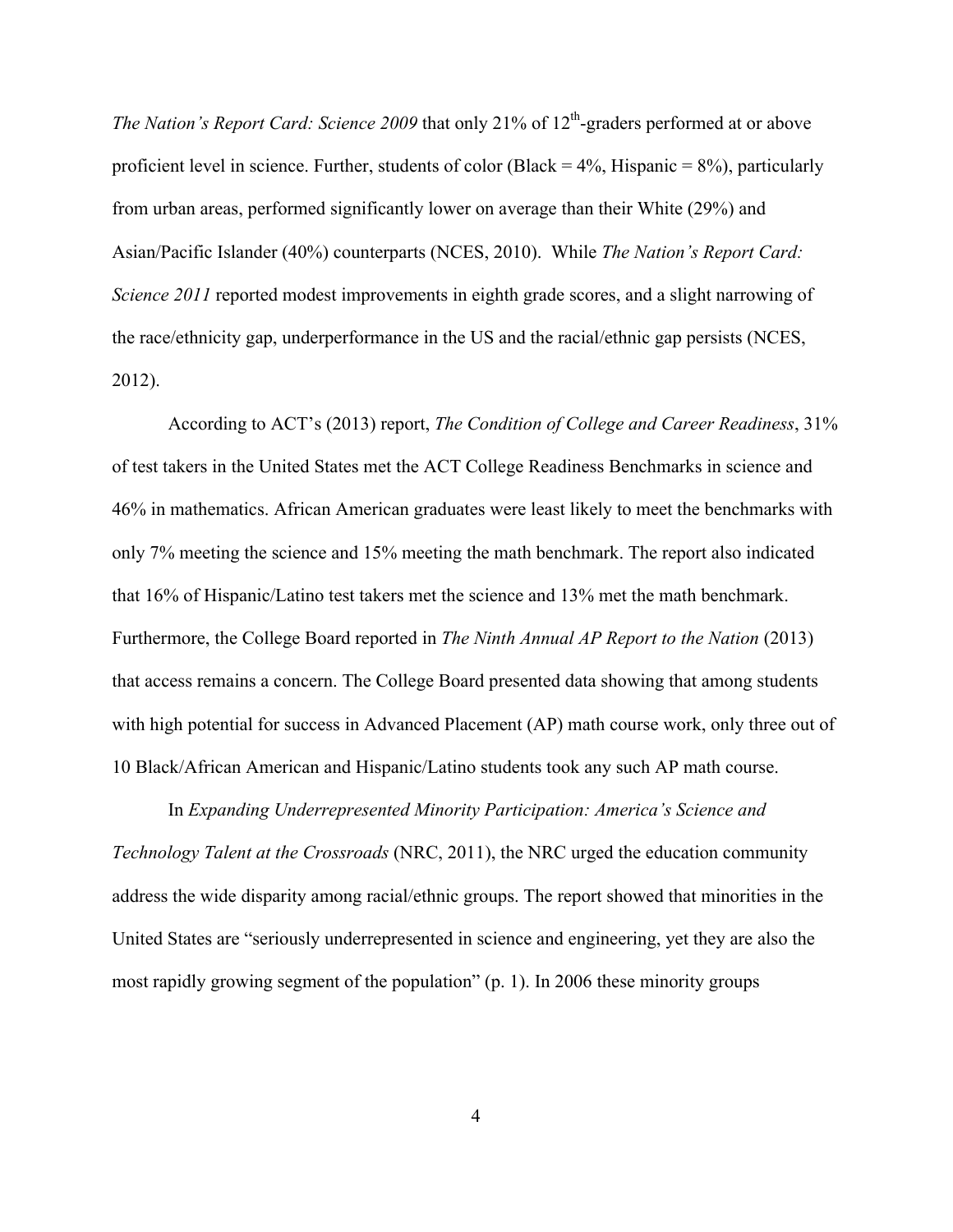"represented 28.5% of our national population but just 9.1% of college-educated Americans in science and engineering occupations" (p. 36).

These reports have challenged the science education community to reform. Addressing when and how science is taught in high school may be a part of the change; the sequence of science courses and methods of instruction can increase access to and performance in science and mathematics. The problems of secondary science are multifaceted and equity and access should be at the top of the list. It is important that reforms in curriculum and instruction are framed in a social justice lens. This study demonstrated that addressing when and how science is taught in ninth through  $12<sup>th</sup>$  grades may address this challenge; a Physics First (PF-PCB) program can increase access to and performance in science and mathematics.

#### **Physics First**

The prevailing secondary science education sequence inherited by the current generation is designated in this study as BCP or biology first (biology–chemistry–physics). The inverted alternative, Physics First (physics–chemistry–biology [PCB]), may address the issues faced by the science education community. PCB places an algebra-based physics course at the beginning of the high school curriculum sequence to serve as the foundational course (Grade 9). Typically,  $10<sup>th</sup>$ -grade chemistry and then  $11<sup>th</sup>$ -grade biology follow. This sequence places the major scientific concepts in a coherent and logical order, but this sequence inverts the order in which most high schools teach science.

The roots of the predominant high school science course sequence (BCP) in the U.S. were established well over 100 years ago, and many assert that the time for re-sequencing has come ( Sheppard, 2002; Sheppard & Robbins, 2003, 2009; Vazquez, 2006). Science has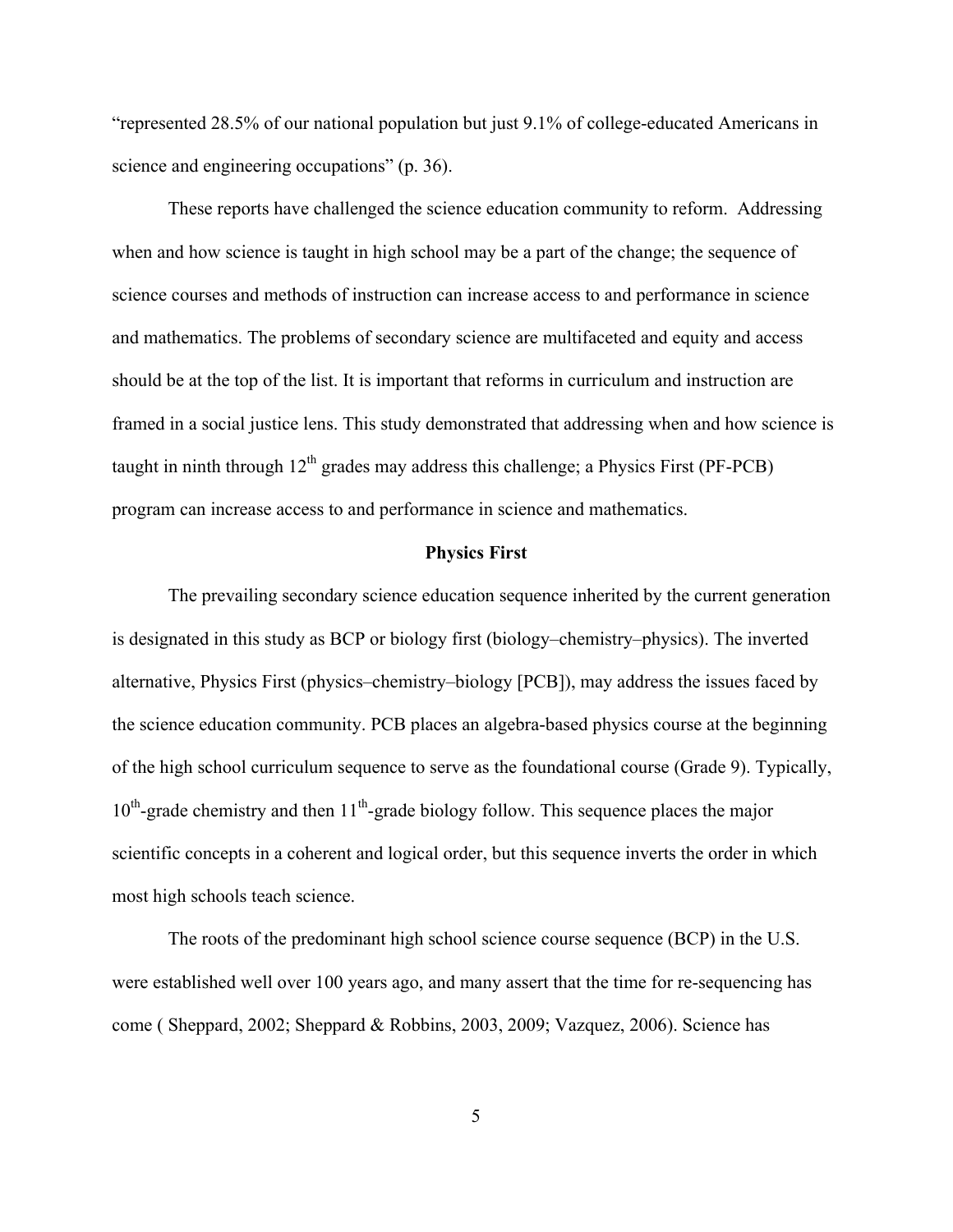significantly advanced in the last century, especially in the last 60 years with discovery of the structure of DNA (Watson & Crick, 1953). Such breakthroughs resulted in a  $21<sup>st</sup>$  century biology course that is much different than the  $20<sup>th</sup>$  century course. Haber-Schaim (1984) evaluated high school science courses and documented that the typical biology course included a significant amount of cellular and molecular content, in addition to the older botanical and zoological topics. He opined that deeper understandings of modern biology could be achieved with a foundation in chemistry and physics, where the opposite was not true of chemistry and physics concepts, which did not require a foundation in biology. The Biological Sciences Curriculum Study (BSCS) symposium published *The Cornerstone-to-Capstone Approach* (2006) and demonstrated support for the reorganization of the high school curriculum with biology offered last. Cavanaugh (2006) found that modern biology required an understanding of the behavior of molecules, and this chemistry content required a grounding in physics. In Sheppard and Robbins's (2005) historical research on secondary science education, they found that long ago "physics was considered to be the foundational science" (p. 561). Since understanding new information requires prior knowledge of foundational concepts, placing biology after physics and chemistry made sense. Yet, this reasoning incites continuing debate.

The opposition to the Physics First argument for coherence asserts that sophisticated math is needed to learn physics. If high school physics requires sophisticated math, then it should be offered last when student math skills are more advanced. Wilt (2005) countered this assertion and pointed out that "chemistry actually uses more advanced mathematical concepts than physics" (p. 347) and "no pedagogical reason (specifically, lack of mathematical understanding) exists not to teach physics as a first year high school science course" (p. 348). Thus, reordering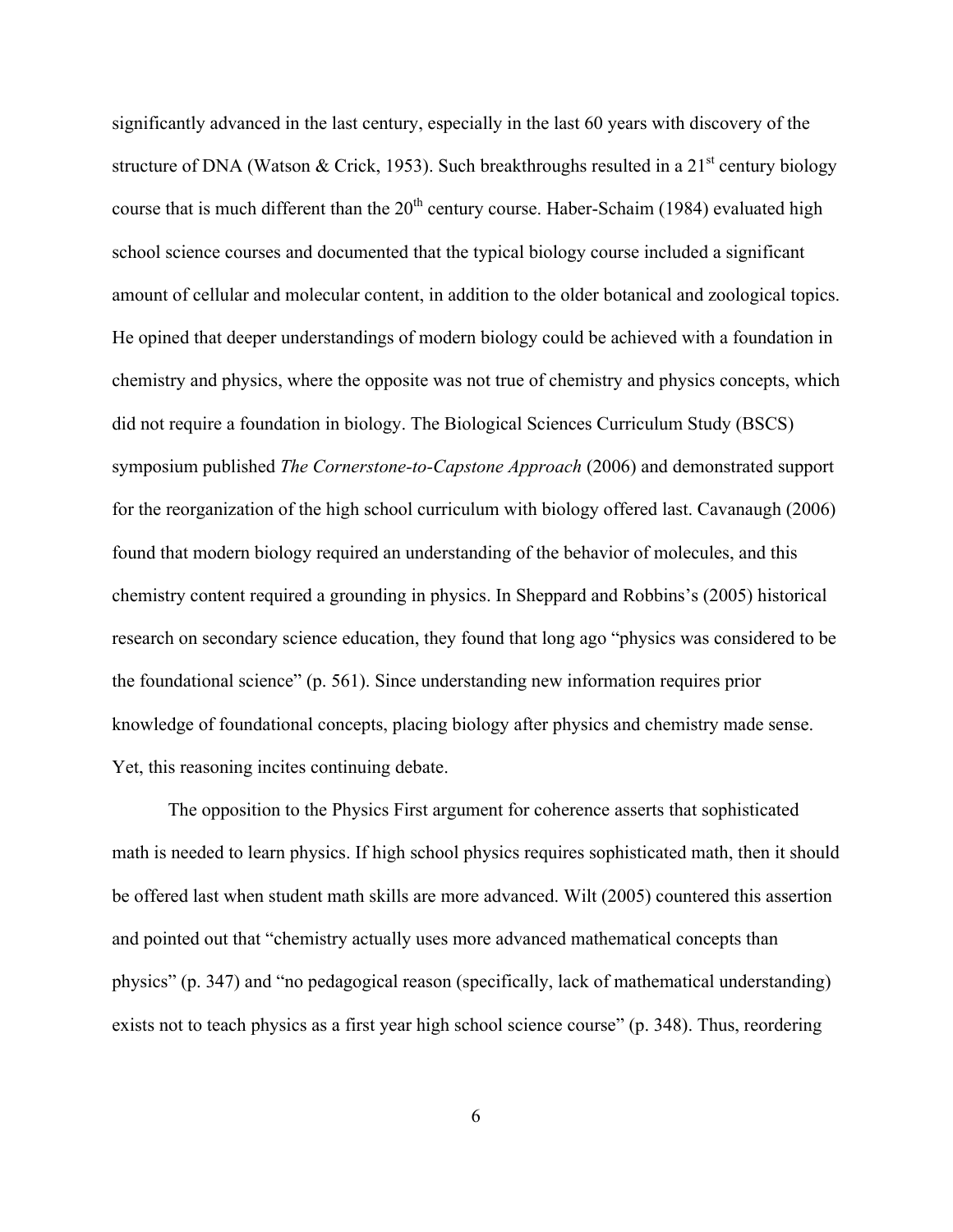the predominant BCP secondary science curriculum by putting biology last and physics first could improve student achievement in science and math in the United States.

Physics First programs in the sequence studied here (PF-PCB) may have had their beginnings in the 1960s or 1970s, but influential physicist Leon Lederman is most often credited with coining the term "Physics First." Lederman, a 1988 Nobel Laureate in physics, championed Physics First and suggested that schools should invert the traditional high school science sequence from BCP to PCB (Lederman, 2001). Lederman argued that PCB was the logical order and offered a more efficient way of scaffolding science curriculum in high school to meet scientific literacy goals. He asserted physics was conceptually appropriate as an introductory course and urged that age-appropriate materials and more effective methods be developed for ninth-grade physics. Lederman formed the American Renaissance in Science Education project (ARISE) that promoted and created Physics First resources (Bardeen & Lederman, 1998; Lederman, 1998, 2001, 2005).

Arthur Eisenkraft, former President of the National Science Teachers Association (NSTA) from 2000-2001, responded to Lederman's call by advocating for Physics First and Physics for All (Eisenkraft, 2010) and developed age-appropriate physics materials for PCB, published as *Active Physics* (Eisenkraft, 2005), and funded by the National Science Foundation (NSF). Likewise, the American Association of Physics Teachers (AAPT) endorsed Physics First (2002, 2007) and a number of scientists, education researchers, and curriculum experts followed suit (Glasser, 2012; Hehn & Neuschatz, 2006; Neuschatz, McFarling, & White, 2008; Neuschatz & McFarling, 2003; Pasero, 2003; Wilt, 2005).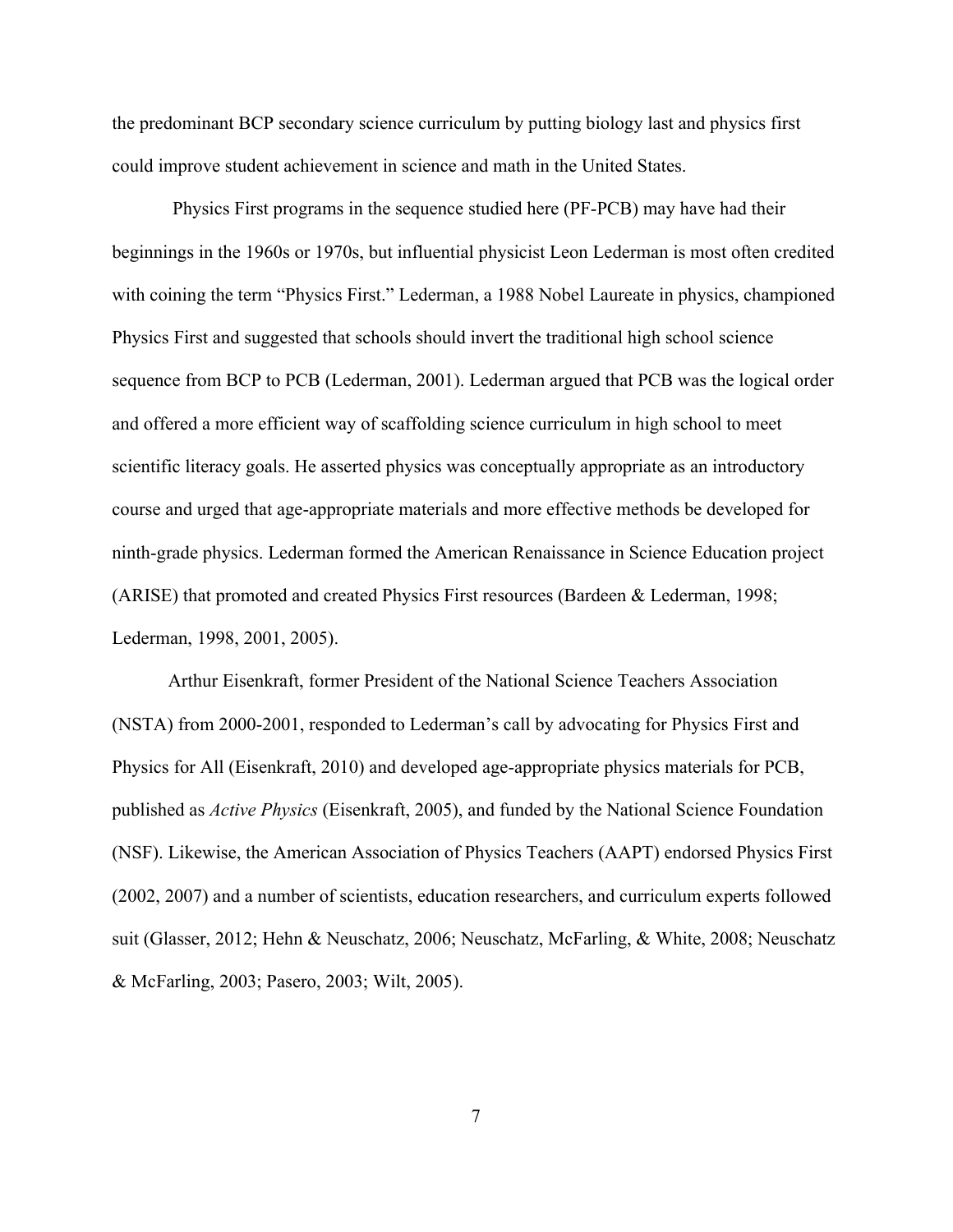Promoters of the Physics First movement argue that physics is a foundational science and therefore a grounding component of a three-year secondary science program. Furthermore, they advocate for chemistry as a central science given the molecular nature of modern biology; mastery of chemistry allows for a richer understanding of  $21<sup>st</sup>$  century biology. The primary argument for PCB remains simple: PCB provides a logical, coherent sequence for  $21<sup>st</sup>$  century learners. In addition, the sequence increases access to physics and the application of math skills earlier in science education. Building upon Leon Lederman's argument for Physics First (Lederman, 2001), Arthur Eisenkraft (2010) advocated for Physics for All as a more equitable learner-centered approach to teaching science in the United States. This push to invert the traditional high school curriculum marked the beginning of the Physics First movement.

Since Lederman's call for change, a number of high schools across the nation have become Physics First schools. Estimates in 2005 showed that 4% of all U.S. high schools had implemented some variation of Physics First (Neuschatz et al., 2008). As more schools consider PCB, a need has emerged to evaluate the efficacy of these Physics First programs in greater depth. Matteo Ricci High School (MRHS), a private, single-sex, high school on the West Coast of the United States, launched its PCB program in 2007 and graduated its first cohort in 2011. This study evaluated the first two graduating classes (cohorts) from MRHS's Physics First program in terms of both student access and student achievement in math.

#### **Purpose of the Study**

This study sought to determine the influence of the PF-PCB program at MRHS on SAT math scores to inform the secondary science education community with quantitative evidence needed to further evaluate PCB. Physics First programs have increased across the United States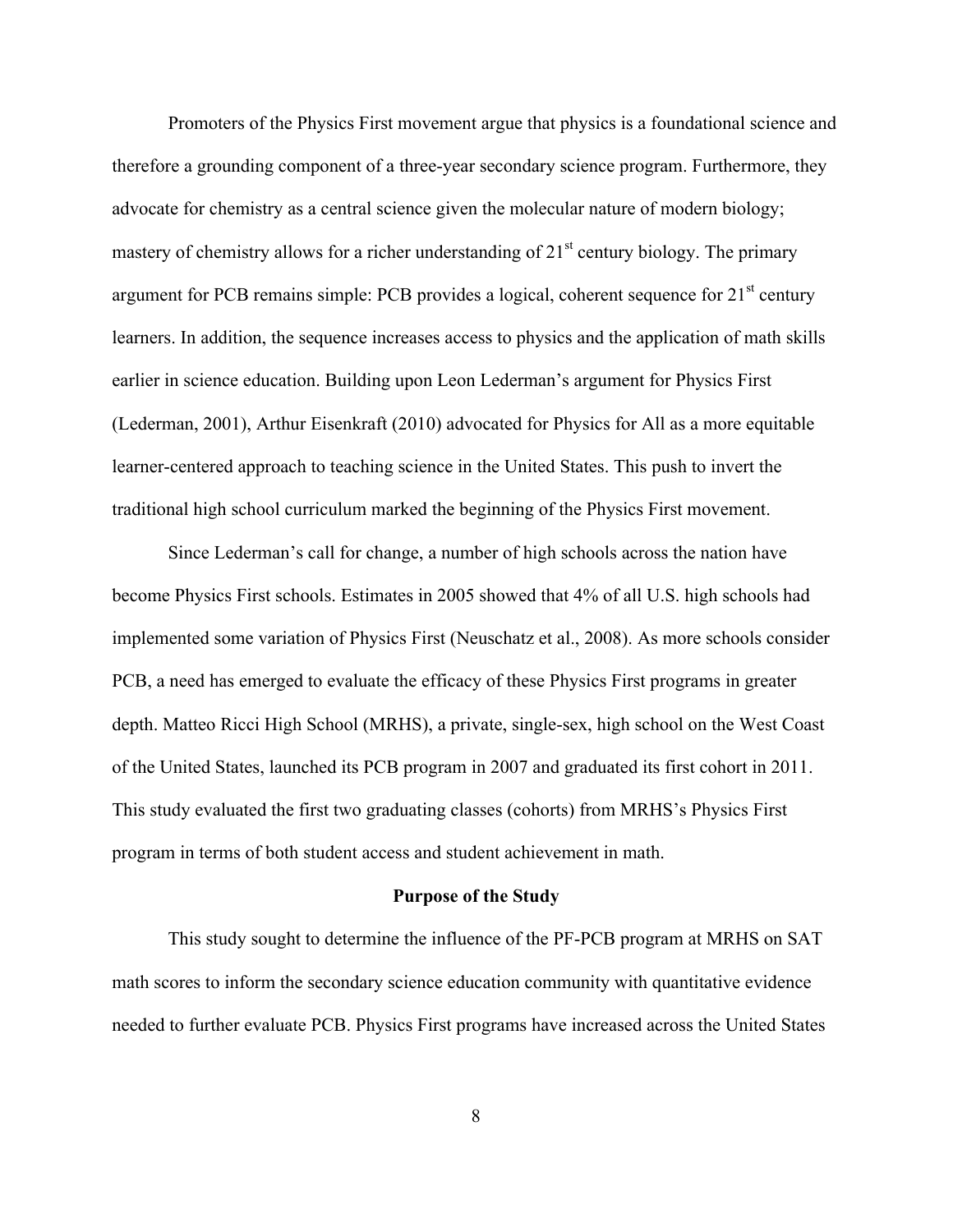(Hehn & Neuschatz, 2006; Neuschatz et al., 2008), but have struggled for acceptance (Popkin, 2009). Many educators have shared positive results, but the research on Physics First programs has been highly anecdotal, qualitative, and not far-reaching enough to establish its use beyond the context of a particular school environment (Neuschatz et al., 2008; O'Brien & Thompson, 2009; Pasero, 2003). This study provided the secondary science education community with a quantitative assessment of Physics First and the influence on math achievement. This quasiexperimental, quantitative study described and evaluated the influence of the PF-PCB program on SAT math test scores at a MRHS of Physics First (PF) students (completed the ninth-grade physics course and subsequent  $10^{th}$ - and  $11^{th}$ -grade courses) and non-PF students (not enrolled in ninth-grade science course but completed the subsequent  $10^{th}$ - and  $11^{th}$ -grade courses).

#### **Significance of the Study**

Some educators have stated moving physics to the ninth grade corrects a century-old mistake when physics began to migrate to the upper grades. Though the majority of science teachers who teach in the traditional BCP sequence oppose such a change. Neuschatz et al. (2008) reported that 70% of teachers participating in a Physics First program responded with positive opinions about it and that 80% of physics teachers desired that all students should take the course by the end of high school. Regardless, the majority of educators and researchers responded they would like to see physics remain last in the sequence, so that it could remain a sophisticated math course precluding it from access by all levels of students (Neuschatz et al., 2008). This survey confirmed the common view that high school physics requires advanced topics in math like geometry, trigonometry, and calculus. Physics defined at this level of math is too challenging for ninth graders and therefore should be placed in the 12<sup>th</sup> grade (Neuschatz  $\&$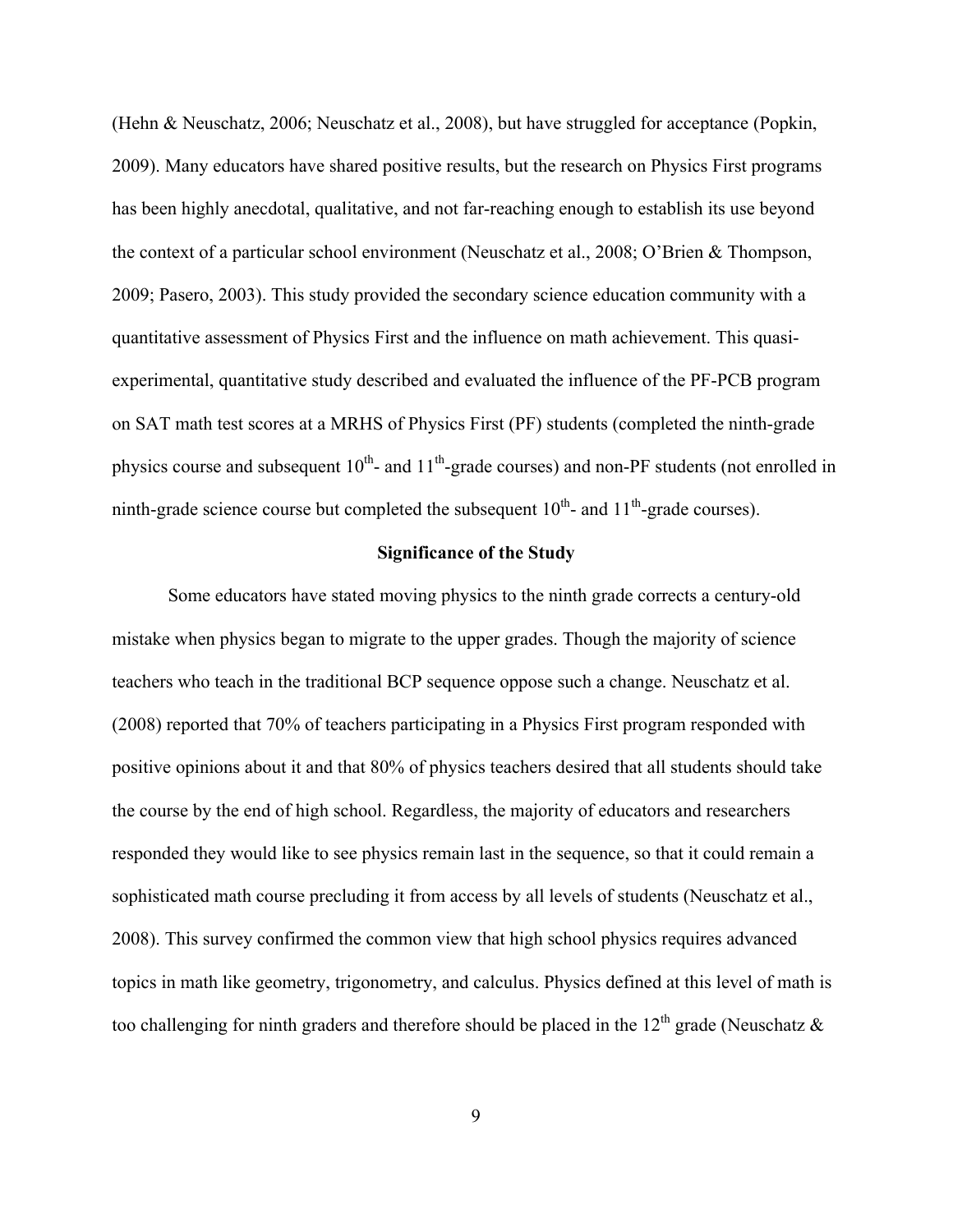McFarling, 2003). Others have countered that because physics is a science course rather than a math course, it should utilize the tools of mathematics, not be driven by it. Wilt (2005) summarized this position claiming "mathematics and conceptual perspectives provide no sufficient reason not to offer physics as a first science course (and) no reliable reason exists to believe that the concepts are beyond those students' [ninth graders'] reach" (p. 351).

O'Brien and Thompson (2009) stated that while these arguments presented by Physics First advocates may seem logical, there is a scarcity of empirical data to help determine the extent to which a Physics First program actually benefits students. Many educators have reported success in teaching physics first, but these reports have been mostly anecdotal and lacking quantitative data.

Project ARISE reported their most significant finding in a 2001 study of Physics First schools was "that schools are not quantitatively documenting the degree of their success" (Pasero, 2003, p. 13). Neuschatz et al. (2008) found while 3% of public and 8% of private U.S. high schools have adopted Physics First, the "only information about Physics First is anecdotal" (p. 26). Glasser (2012) asserted "while the movement to an inverted curriculum has occurred in a number of schools, it could be accelerated if more data supported its effectiveness" (p. 54). In order to be considered a viable alternative to the traditionally ordered science course paradigm, the PCB curriculum needs to be investigated more thoroughly in a quantitative manner to ensure its scope of validity and reliability in all applicable environments. O'Brien and Thompson conclude that "until more empirical data are available, the academic value of a Physics First curriculum will be merely a matter of opinion" (p. 238). MRHS provided an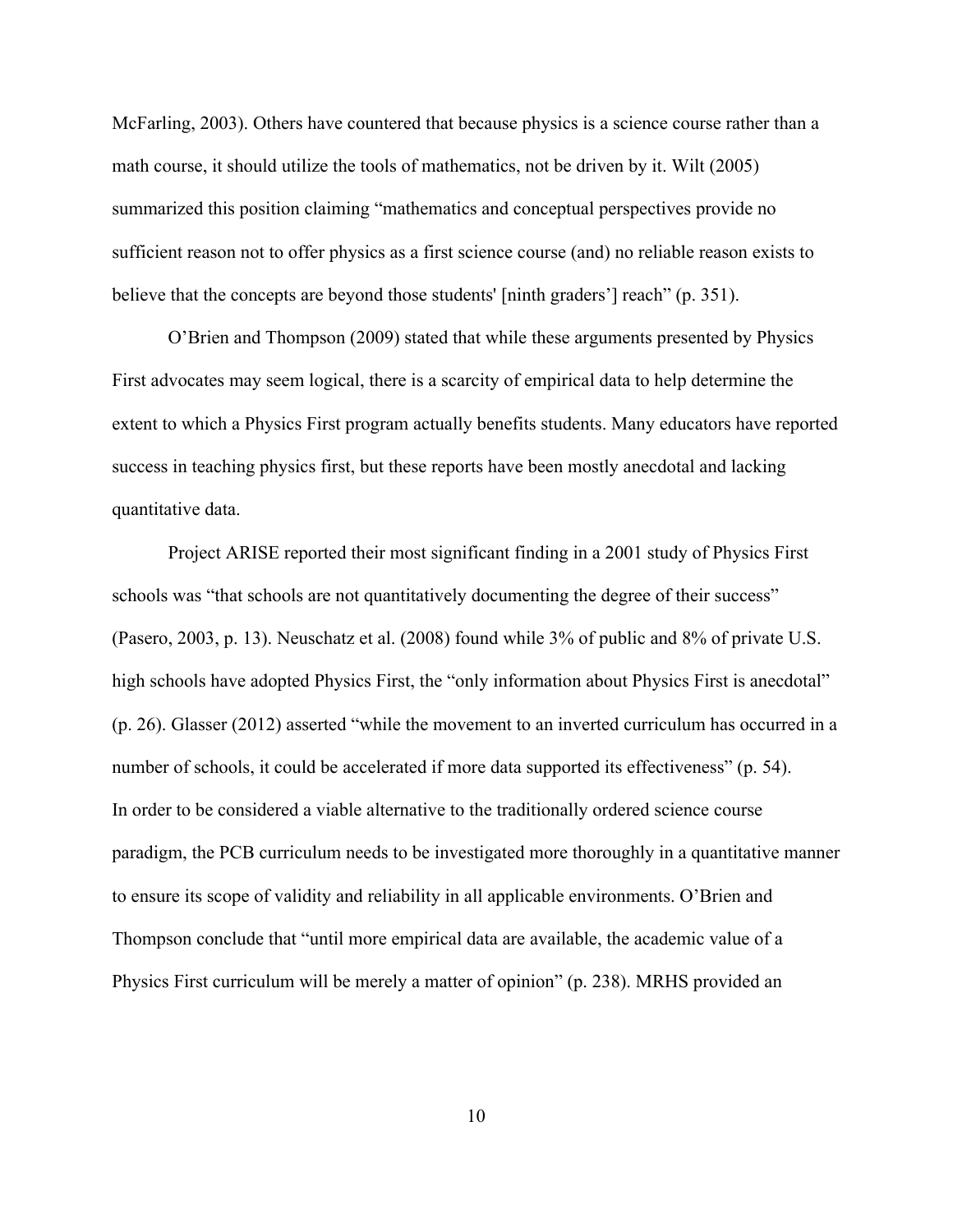excellent opportunity to quantitatively evaluate student achievement in a PCB program and thus inform the Physics First debate.

#### **Conceptual Framework: How Students Learn**

This study was situated in the historical context of secondary science education and emerging learning theory. The conceptual framework for this study was grounded in constructivism (Bransford & Brown, 2000; Bybee, 2009a, 2009b; Bybee et al., 2006; Donovan & Bransford, 2005, 2007). Donovan and Bransford (2005) applied modern learning theory, deeply rooted in constructivism, to science education. They illuminated the importance of addressing and appreciating the preconceptions and experiences of students. A constructivist approach optimizes the learners' prior knowledge and experiences, so as to build a stronger conceptual base over time by assimilating new concepts into the context already established within each individual. The idea is context over concept, application over memorization. Thus, this study predicted the sequence of the big understandings in science matters; learning more sophisticated concepts in science requires a foundation of more basic concepts. Thus, a coherent, sequential science curriculum beginning with physics, should optimize learning.

#### **Research Question**

This study answered the following question: Do Physics First (PF) students in the Physics First program at Matteo Ricci High School (MRHS) have higher SAT math scores than their non-PF counterparts when controlling for prior math achievement, race/ethnicity, and SES?

## **Hypothesis**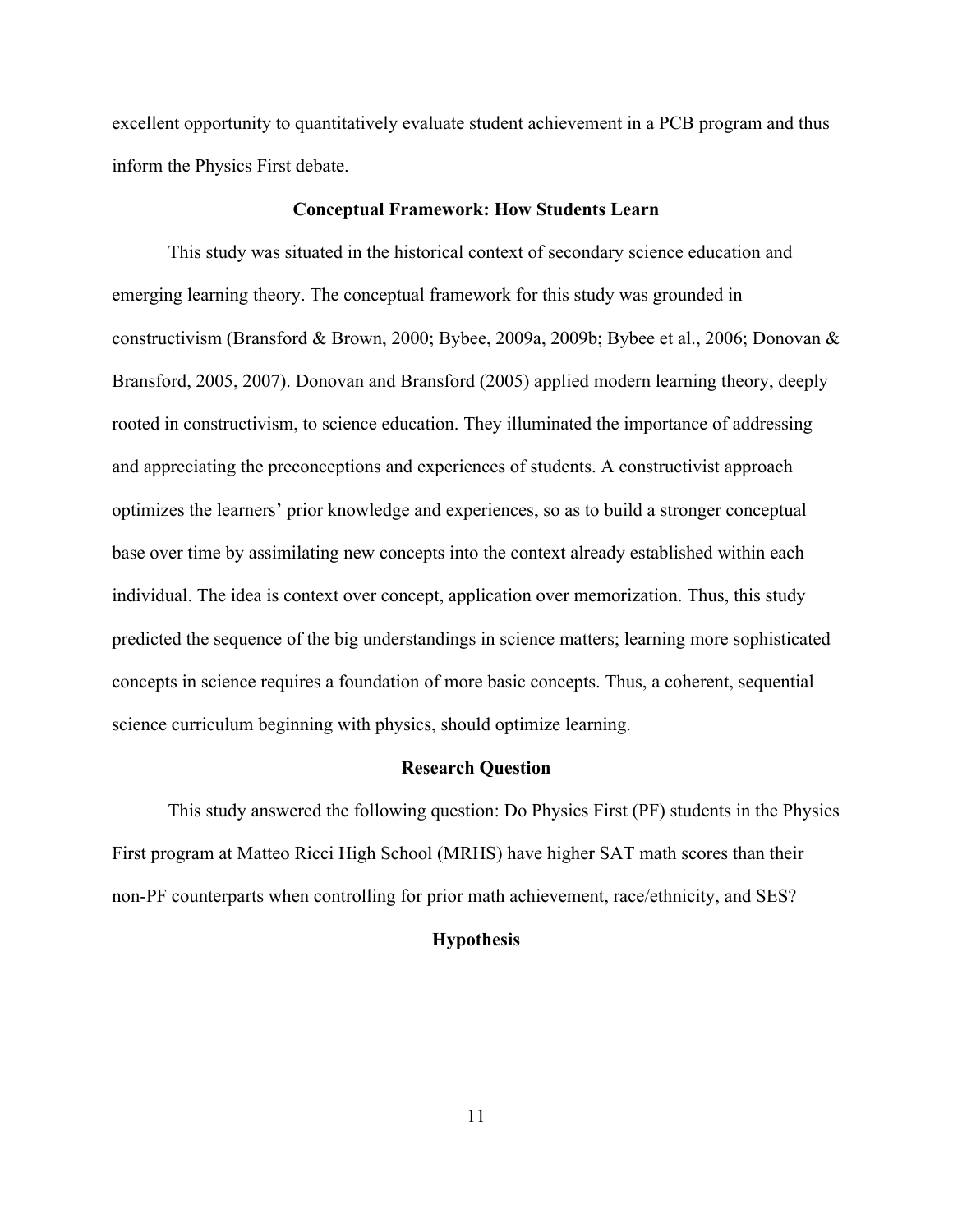PF students in the PF-PCB program at MRHS will have higher SAT math scores than their non-PF counterparts, while controlling for their prior math achievement, race/ethnicity, and SES.

### **Research Design and Methodology**

The site of investigation, MRHS, was an ethnically diverse, private, single-sex (all male), Jesuit Catholic high school in the western United States. The school is located in a large, highly diverse urban area. MRHS adopted a Physics First curriculum by inverting its traditional science curriculum sequence from BCP to PCB. In the fall of 2007, an algebra-based physics course was offered to all ninth-graders; chemistry was mandated for all  $10<sup>th</sup>$ -graders; and life science courses were offered to 11<sup>th</sup>-graders (Biology, AP Biology, or AP Environmental Science).

Approximately two-thirds of students in the first two graduating classes (Cohorts 1 and 2) in the PF-PCB program enrolled in the ninth-grade physics course and were designated as the PF group in the study. The other one-third of each cohort chose not to take science in the ninth grade but took  $10^{th}$ -grade chemistry and  $11^{th}$ -grade biology: These students were designated as the non-PF group. After the ninth-grade year, each cohort (class year) of students continued through the science program by taking both  $10^{th}$ - (chemistry) and  $11^{th}$ -grade (life science) science together. PF and non-PF students were not separated after ninth grade.

The study considered math achievement and demographic data from MRHS for the first two cohorts ( $n = 571$ ) of the Physics First program. These data were analyzed and differences between Cohort 1 and Cohort 2 (the Class of 2011 and 2012, respectively) and between PF and non-PF were investigated. Math scores from the High School Placement Test (HSPT) and the SAT were used to determined math achievement. HSPT math scores determined prior math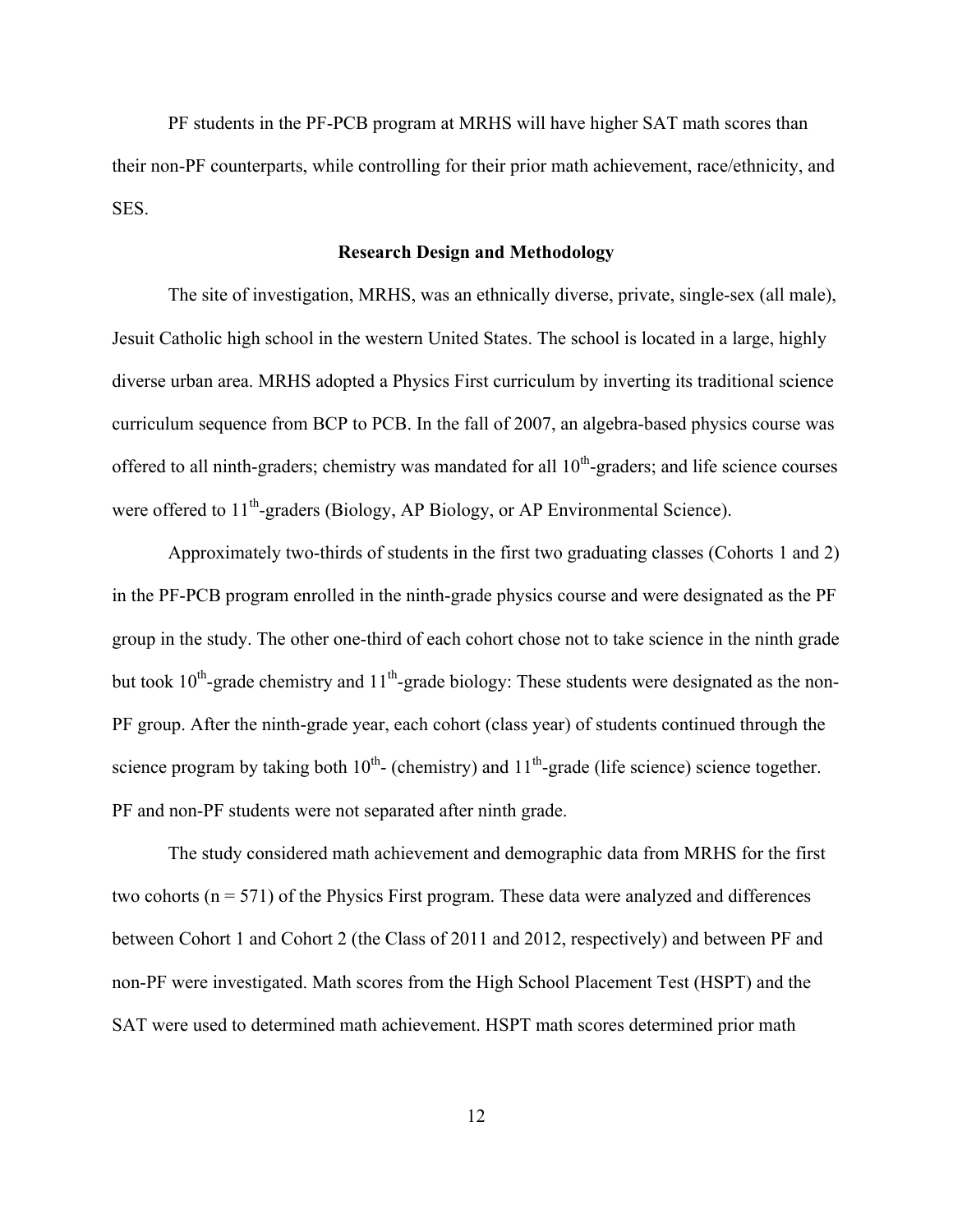achievement and SAT math scores determined math achievement after the PF-PCB program. Demographic data were used to determine differences in the race/ethnicity and SES of PF and non-PF groups. In addition to HSPT math scores, the race/ethnicity and SES data provided the opportunity to evaluate SAT math scores while controlling for these three variables. A statistical analysis of covariance (ANCOVA) was used to determine the influence of the PF-PCB program on SAT math scores while controlling for HSPT math scores, race/ethnicity, and SES.

#### **Variables**

In the study, students in Cohort 1 and 2 were grouped based on their choice of ninthgrade science. The independent grouping variable (IV) was the PF-PCB program. Students that complete the PCB sequence were designated PF and those that did not take ninth-grade science and completed the chemistry and biology were designated non-PF. The dependent variable (DV) was math achievement, as defined by the SAT math test scores, reported after the PF-PCB program. HSPT math scores determined prior math achievement and were used to address the issue of self-selection in the study. Statistical methods (ANCOVA) were used to control for the influence of prior math achievement on SAT math scores. Race/ethnicity and SES were also factors of interest. On both the SAT and HSPT, students reported self-identifying data. Their choice of racial/ethnic identity and reported zip codes were used to establish race/ethnicity and SES for the study. Median income data for residential zip codes were used to establish SES. In addition to prior math achievement, the statistical analysis (ANCOVA) controlled for SAT math scores and SES. The ANCOVA determined whether SAT math scores differed significantly between PF and non-PF students in Cohort 1 and 2 at MRHS while controlling for HSPT math scores, race/ethnicity, and SES.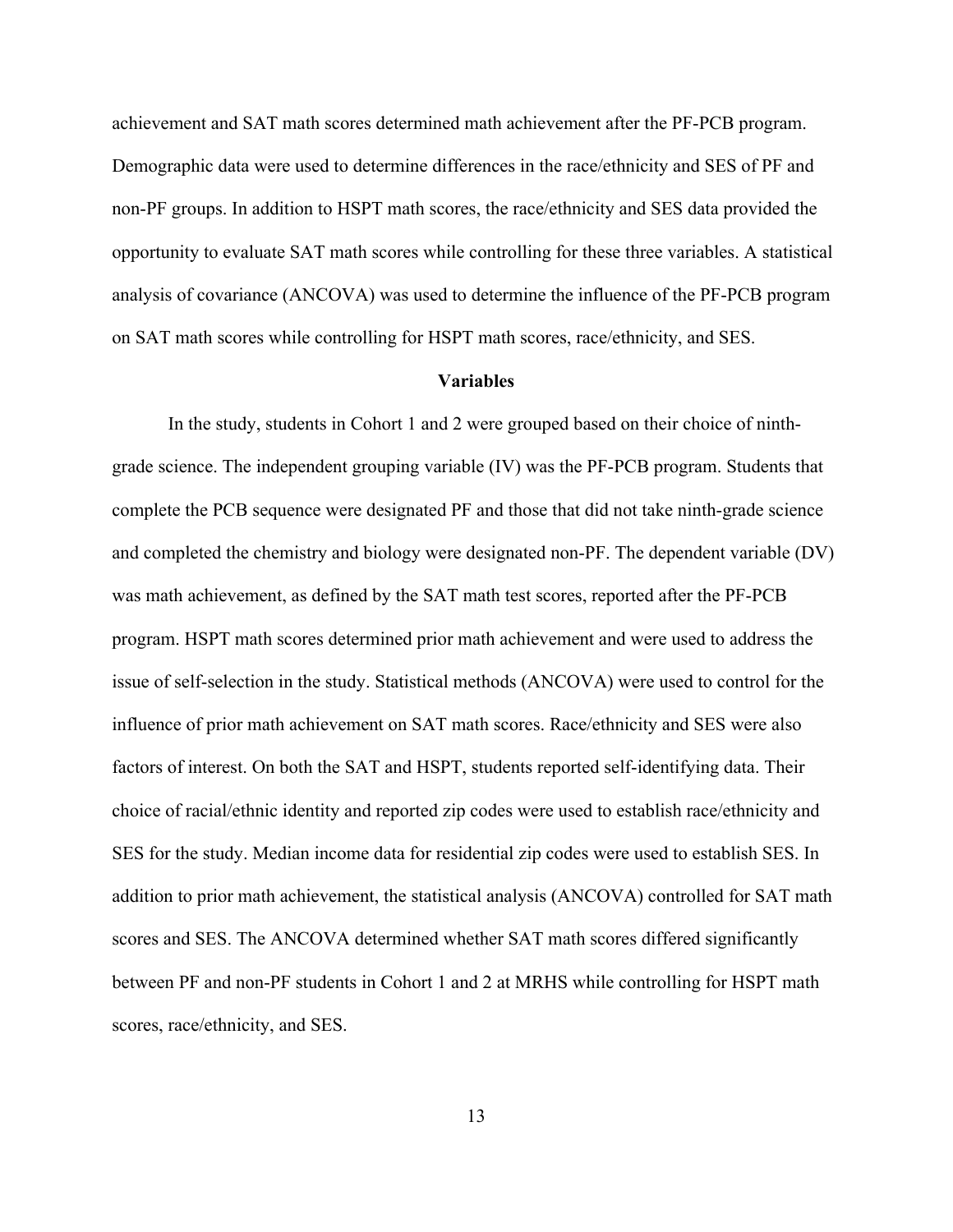#### **Limitations and Assumptions**

There were limitations and assumptions in this quantitative study of Physics First at MRHS. First, this study analyzed the performance of two classes (2010  $& 2011$ ) of PF and non-PF students at a single school over the first five years of a new program. MRHS was a college preparatory, single sex, private high school with a record of high student achievement; it has its own unique culture, climate, and conditions. Thus, the ability to generalize the results of this study may be limited. Second, the study was non-random, non-experimental, and, while causality cannot be deduced, it may be inferred. Third, student achievement is complex and the conditions that promote student achievement are nuanced. While MRHS provided a great opportunity to compare student achievement in a PF-PCB program, there are many other factors at the school which play a significant role in the results. For example, teaching enthusiasm, engagement, and effort were high during implementation of the PF-PCB program, and this may have affected student learning. Fourth, incoming students and their parents chose whether or not to take science during the ninth grade. This results in the susceptibility of self-selection that the study addressed by controlling for math achievement, race/ethnicity, and SES. Higher achieving students, or students with greater interest in learning science and mathematics, may achieve higher scores. The issue of higher achieving math students self-selecting ninth-grade physics was addressed in the methods and controlled for in the analysis. Fifth, MRHS is a single-sex (all male) high school. It is assumed that all types of high school students could be more successful in a PF-PCB program, but this study was limited to boys. Sixth, there is natural variability in teaching methods, especially when adopting an inquiry approach. Seventh, PF students have three years and non-PF students two years of science before taking this Math SAT. There could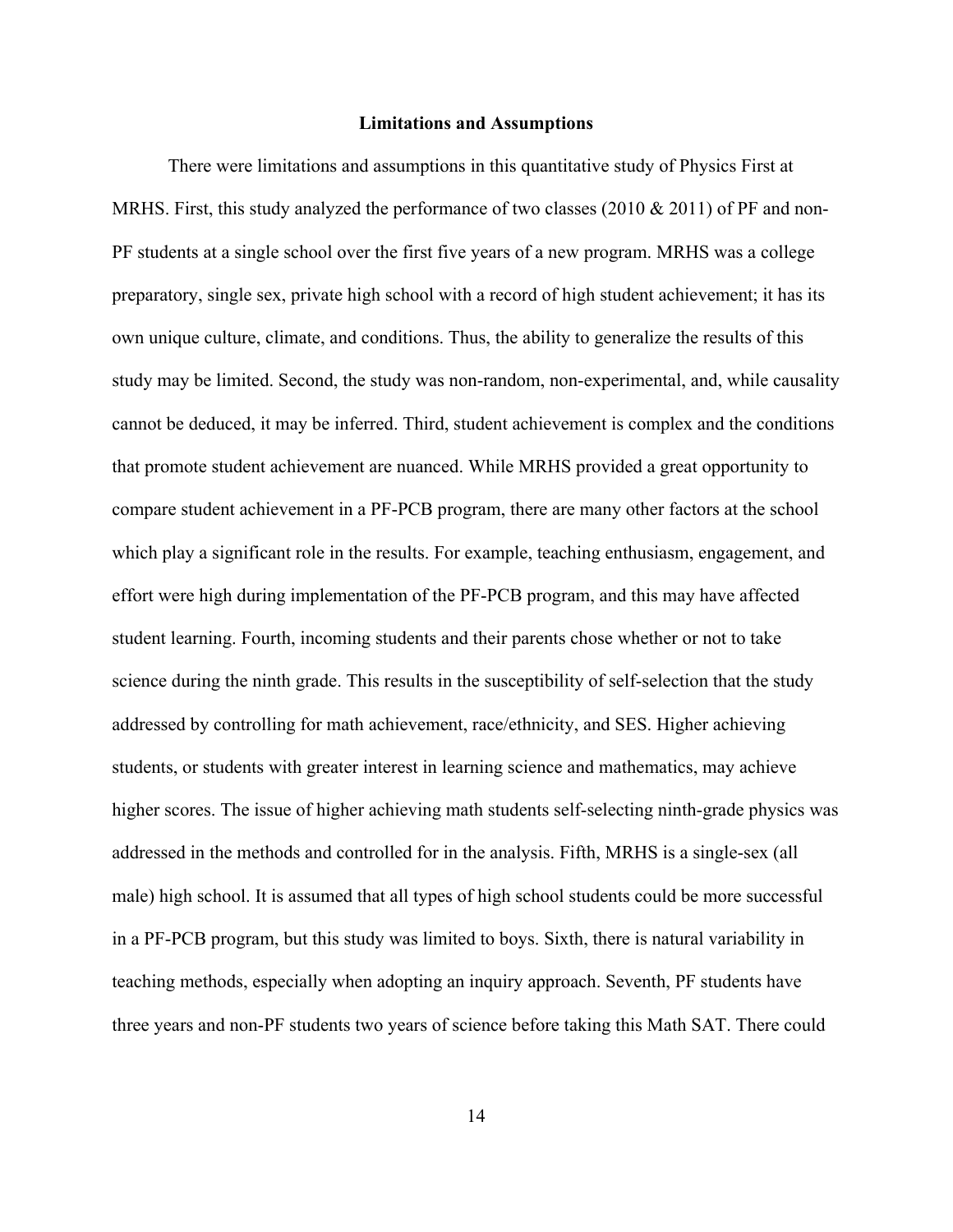be an advantage to having more exposure to science. Lastly, the researcher was both a teacher and science department chair at MRHS during the implementation of the program.

As with most educational studies, a lack of control in this study and many other variables may have influenced the results. Ex post facto data were used to determine whether differences existed between two groups of students in a causal-comparative manner based on whether students took physics as ninth-graders (PF) or no science in the ninth grade (non-PF). But other changes occurred on MRHS's campus at that time. The school had recently completed a new, state-of-the-art science building. A new technology director purchased and distributed computers and data-logging equipment to science laboratories. New science teachers were hired during that time and the consistency of the program varied from teacher to teacher and year-to-year. While there were no substantial changes to the math curriculum, the new technology-rich, inquirybased methods of instruction by highly motivated science teachers may have influenced learning in a substantial way. All these factors may have contributed to differences in student achievement described in the results.

It was assumed that a correlation existed between math and science achievement in the study. No standardized test was used to measure the pre- and post-achievement of MRHS students in science, but it was assumed by the researcher that if they were doing well in math then they were also doing well in science. Physics First lends itself to the reinforcement of mathematical skills early in a high school science program. Glasser (2012) found "a strong association between physics in the ninth grade and improved test scores on the mathematics portion of the PSATs for [PF] students" (p. 54).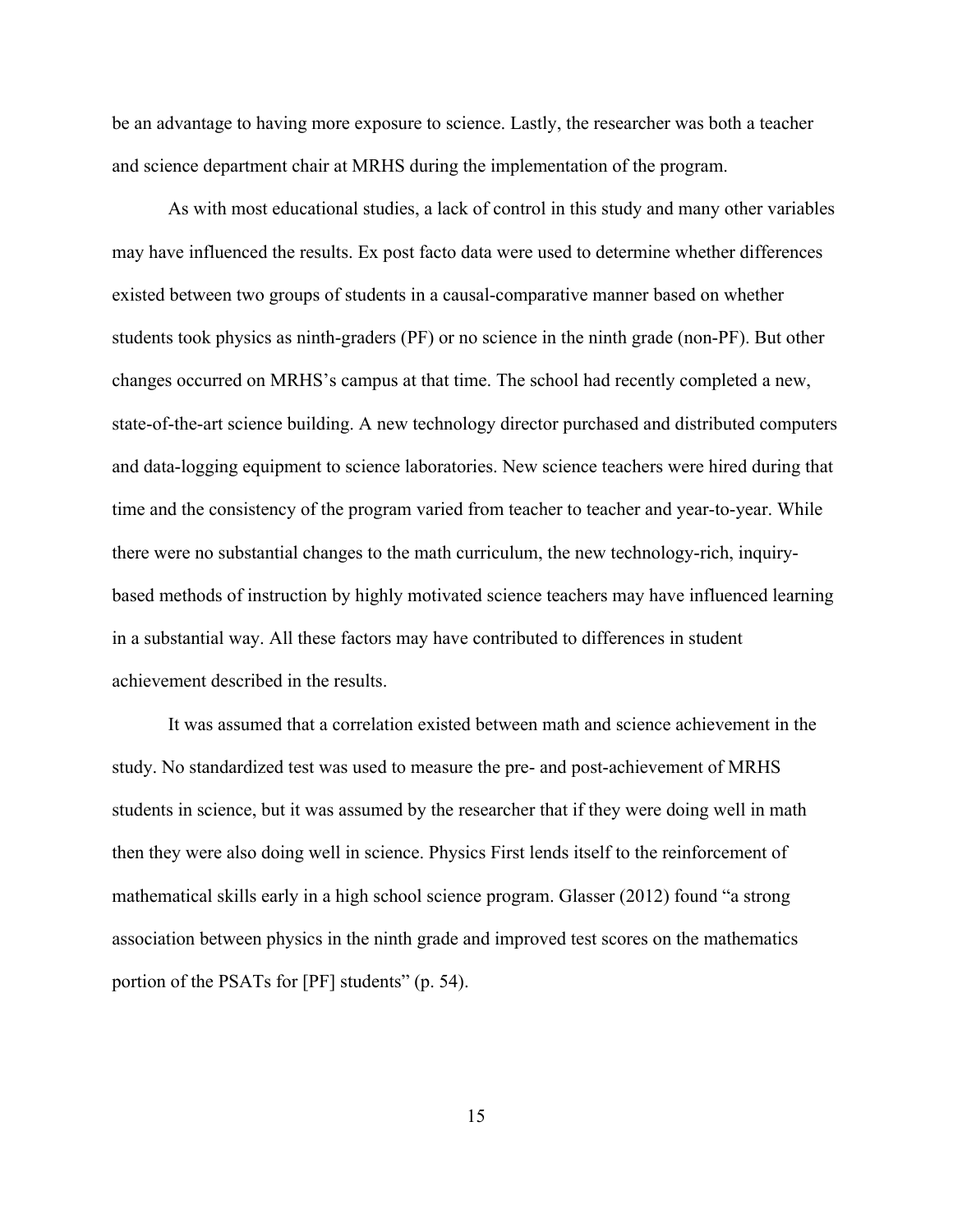It was assumed that the zip code data could be used as a good measure of SES.

Household income data were not available for students at MRHS and student zip codes were used to report median incomes to determine SES (ZipAtlas, 2012). While each method has limitations, it proved sufficient to determine whether the SES differed significantly in PF and non-PF groups.

### **Delimitations**

The boundaries that existed for this study included the school site (MRHS), the students, and the instruments (tests). The standardized tests (HSPT and SAT) were the measures of student achievement in mathematics. It was assumed by the researcher that these exams provide an accurate and convenient way to standardize measures and determine achievement.

#### **Definition of Terms**

The following definitions provided uniformity and are used in this research study:

- Civic scientific literacy (CSL): refers to the ability to read and understand the science found in a typical New York Times article (Tuesdays), or to comprehend the scientific explanations shown on a NOVA television show. A scientifically literate citizen needs to possess: (a) a basic vocabulary of scientific terms and constructs; and (b) a general understanding of the nature of science  $(I, D, Miller, 1998)$ . A 21<sup>st</sup>-century society requires a citizenry that is knowledgeable about scientific and technological issues for the democratic process to function properly. Basic scientific literacy informs the decisionmaking process and promotes better strategies to address challenges. (J. D. Miller, 2002).
- Curriculum: a designed sequence of study to learn knowledge, skills, and understandings of a particular discipline.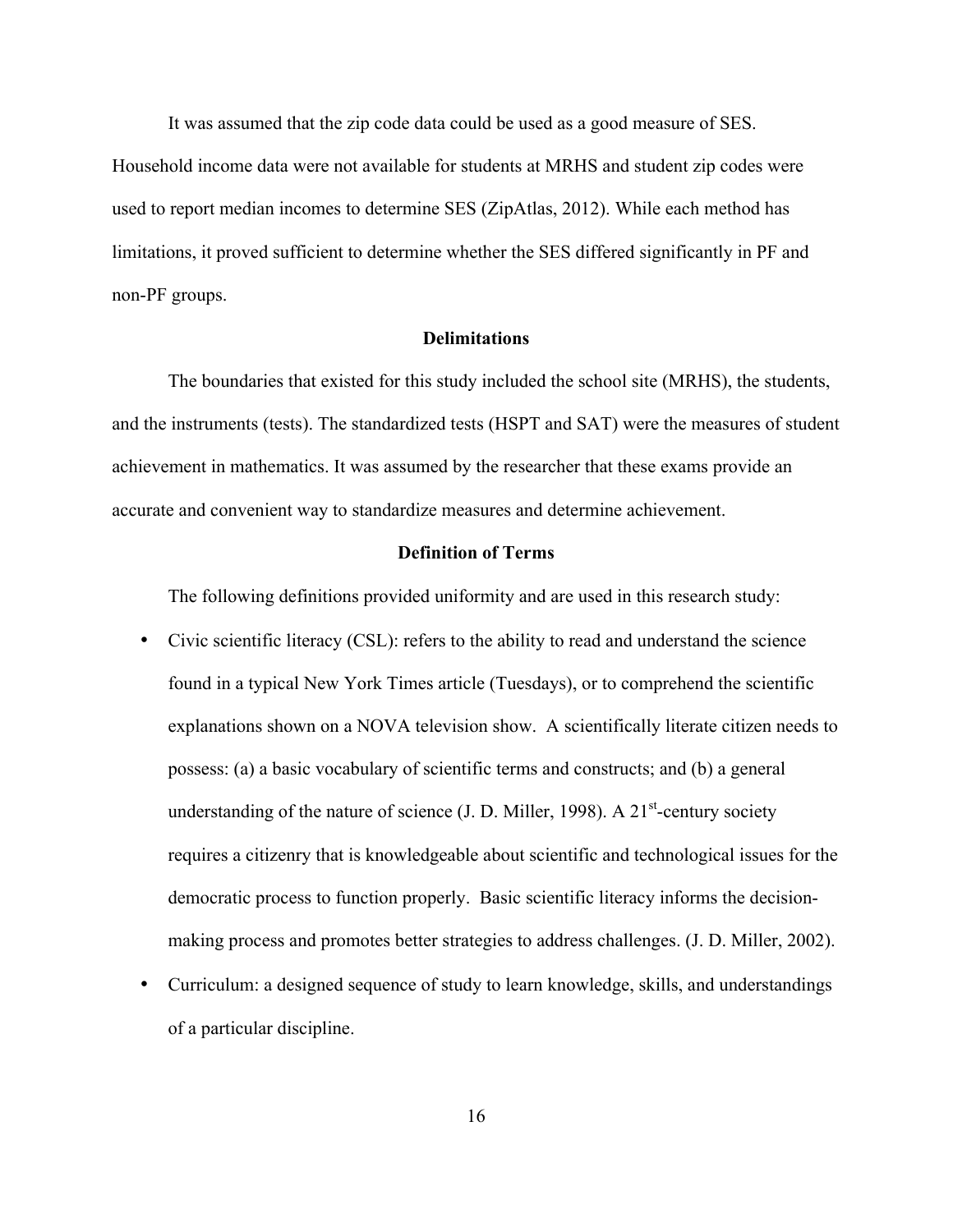- Inquiry-based instruction: instructional method of teaching in which a teacher creates learning experiences and guides the inquiry process by addressing preconceptions, formulating questions, setting up a problem, investigating, sharing results, discussing and reflecting. Students arrive in the classroom with conceptions, skills, and abilities. A meaningful context promotes the conditions to further develop concepts, skills, and abilities. (Bybee et al., 2006).
- Instruction: the teaching methods including, but not limited to, planning, creating, and guiding learning experiences for students.
- Physics First (PF-PCB): (a) the independent grouping variable of the study, students who participated fully in the PF-PCB program by enrolling in the ninth-grade physics course were designated PF; (b) a high school science program that teaches the traditional science disciplines in the following order–physics, chemistry, and biology (PCB).
- Scientific Literacy: includes the ability to apply scientific understanding to life situations involving science (Bybee, McCrae, & Laurie, 2009); using scientific knowledge to identify questions, to acquire new knowledge, to explain scientific phenomenon, and to draw evidence-based conclusions about science-related issues; willingness to engage in science-related issues, and with the ideas of science, as a constructive, concerned, and reflective citizen (Bybee et al., 2009). The American Association of Physics Teachers (AAPT) predicted that PF-PCB would promote greater scientific literacy among students (AAPT, 2002).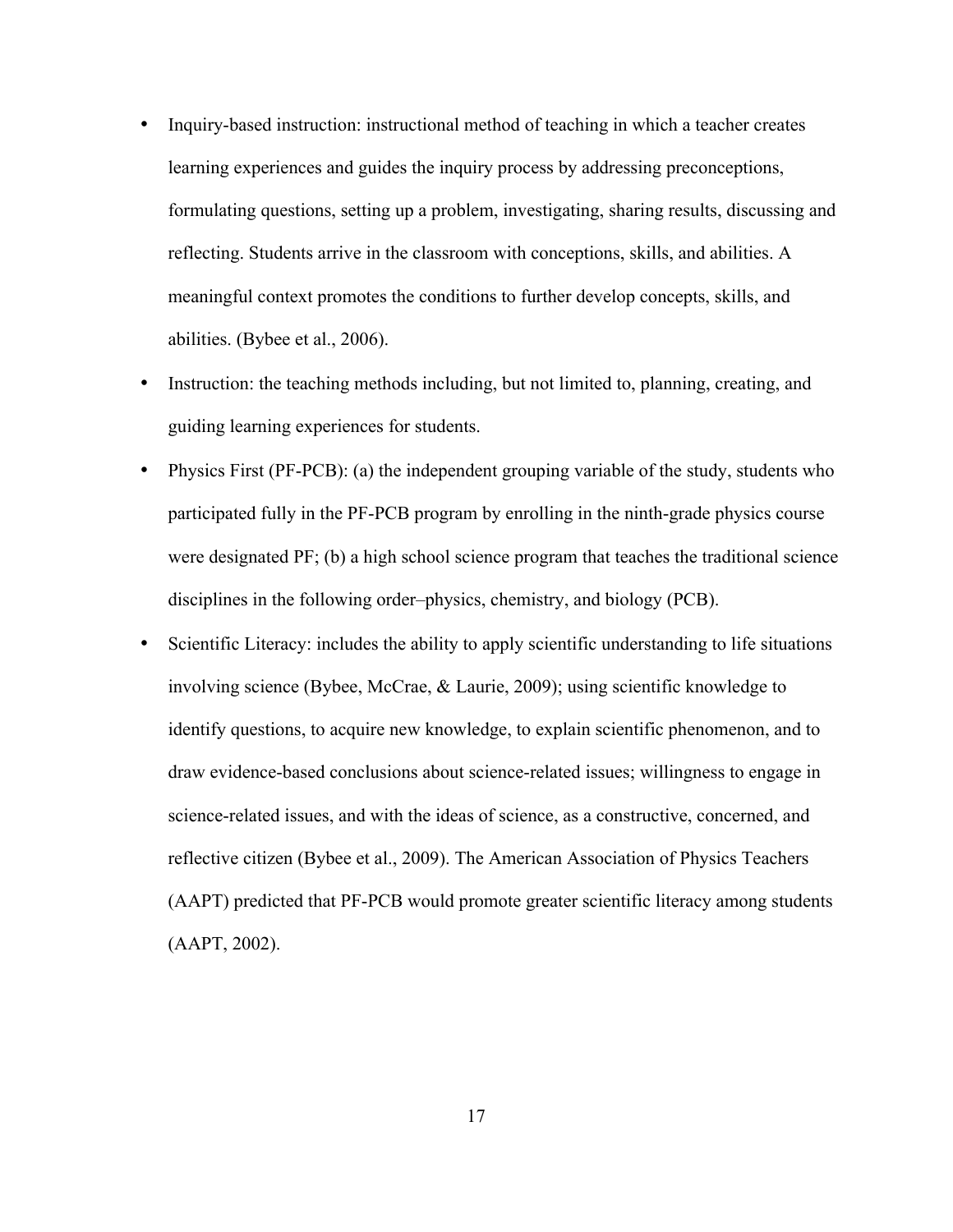• Traditionally taught physics: didactic instruction, grounded in lecture, demonstration, introduction of laws and formulas, math problems that illustrate the concept, and lab activities used to verify the material.

#### **Summary**

The state of secondary science education in the United States is in a state of urgency. Reforming education in the light of contemporary learning theory and best practices is paramount. Physics First (PF-PCB) is a curriculum that should be evaluated quantitatively and, if shown to be effective, considered as a replacement for the traditional, predominant BCP curriculum. This study of PF-PCB at MRHS offered another positive step toward evaluating and considering alternative, modern, secondary science curricular models.

In Chapter 1 the background, problem, significance, and conceptual framework of the research have been presented. Chapter 2 reviews the history of science education and provides current research about the topic. Chapter 3 describes the methodology and presentation of the data. Chapter 4 provides the analysis of the data and results of the research. Chapter 5 discusses the significance of the findings and offers direction for future research.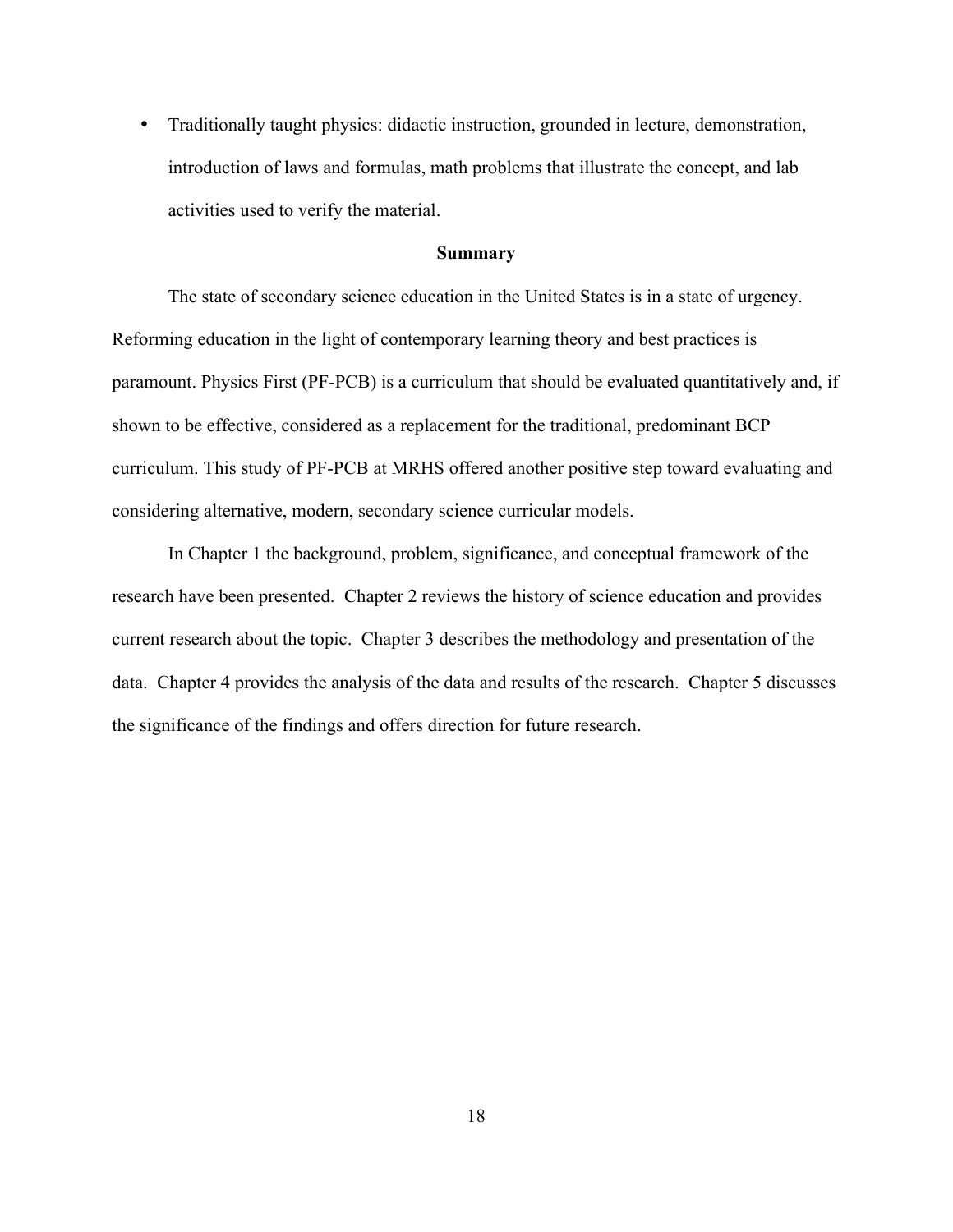#### **CHAPTER 2**

## **REVIEW OF THE LITERATURE**

#### **Introduction**

This chapter presents the review of the literature on secondary science education in the United States and an alternative program, Physics First (PF-PCB). High school curricula, particularly the sequence of courses, were reviewed in light of the history of science education. This historical context illuminated the nature of the problem presented in this study that the predominant curricular order, biology–chemistry–physics (BCP), found in most high schools today, may need modernization to improve science, technology, engineering, and mathematics (STEM) literacy and access to science.

Leon Lederman, winner of the Nobel Prize in physics, championed revolutionizing secondary science education by "putting physics first" (Lederman, 1998, 2001, 2005). He promoted the idea that high school science should begin with an introductory, algebra-based, physics course to provide a foundation for other courses. As a result Lederman is often credited with coining the term "Physics First" (PF) to describe the variety of secondary science programs that offer physics as a first-year course. Justification for the PF-PCB program is described here and the growth of the Physics First movement detailed.

History shows that physics was revered as the foundation of the other sciences and that curricular order of physics–chemistry–biology (PCB), also known by many as Physics First, was considered logical (Sheppard & Robbins, 2002, 2003, 2005, 2009). Despite this reasoning, by the middle of the  $20<sup>th</sup>$  century, most high schools pushed physics to the final spot in the curricular order, offering it in  $11<sup>th</sup>$  and  $12<sup>th</sup>$  grades. Today, schools have inherited a "physics last" (BCP)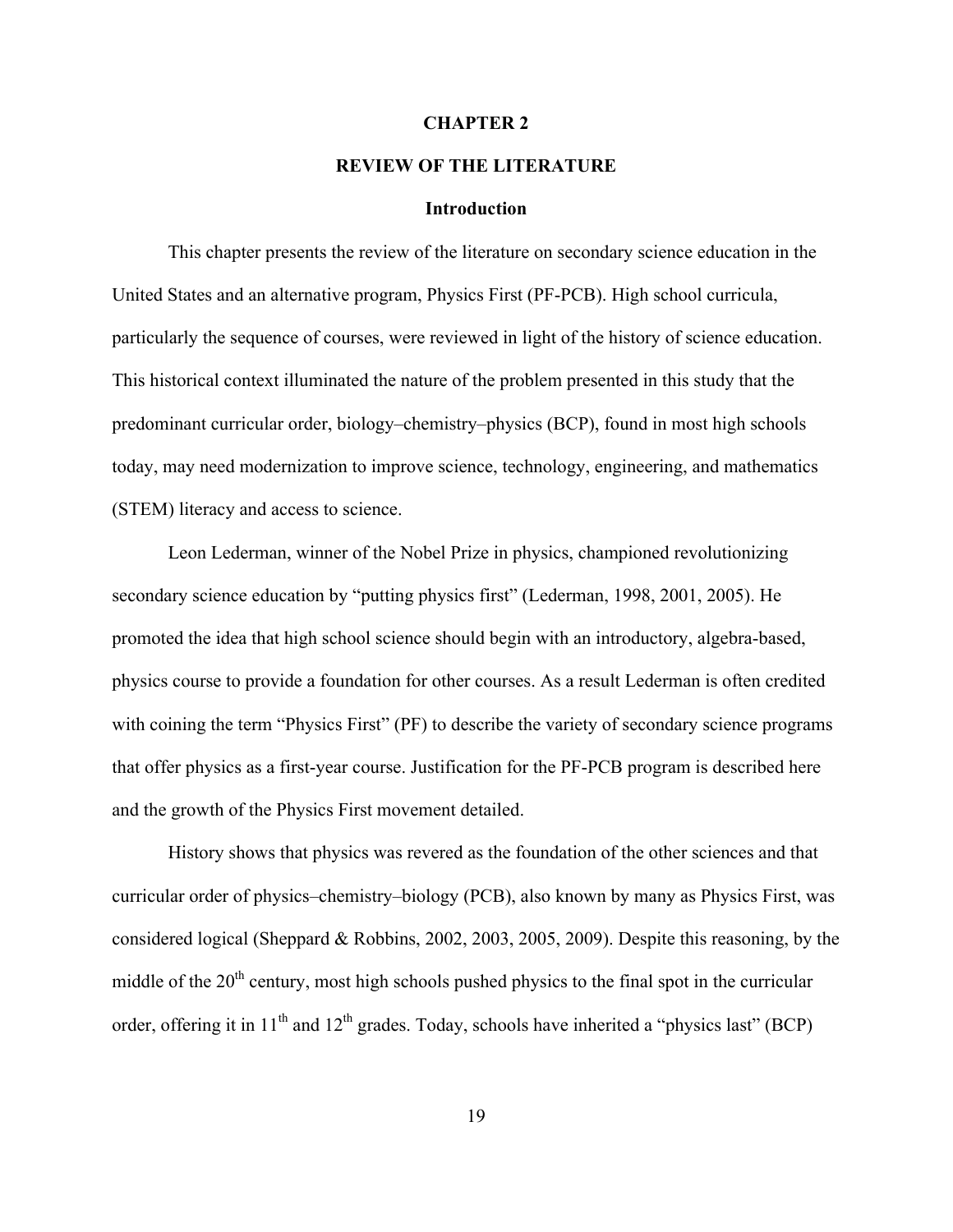curriculum that is now associated with sophisticated math, and as a result, remains elusive to most students (Neuschatz, McFarling, & White, 2008; Neuschatz & McFarling, 2003).

The growth of scientific knowledge over the last century, particularly in biology and biotechnology, has grown, thus the curriculum must grow (National Research Council [NRC], 2007). "Science education must change–and change soon. The amount of technical information available to humanity doubles every few years, and this information eventually makes its way into the high school science curriculum" (Wilt, 2005, p. 360). This growth in science content requires educators to reconsider *what* is taught in science and *when* is it best to teach it. Physics First proponents argue that proper understanding of modern biology requires knowledge of chemistry, and that chemistry is better understood with a foundation in physics.

The reasoning for an improved, coherent high school science sequence is grounded in constructivism (Bransford, Brown, & Cocking, 2000). If students learn best by connecting new knowledge upon existing conceptions then the order in which students learn the major concepts in science matters: determining an optimal curricular order is situated in constructivism. Contemporary constructivism, as described in *How Students Learn* (Donovan & Bransford, 2005), offers an explanation for improved student learning when concepts are presented in a logical sequence (PCB). Higher student achievement in  $11<sup>th</sup>$ - and  $12<sup>th</sup>$ -grade science and mathematics by Physics First students may indicate a better edifice of scientific and mathematical understanding. This study determined that students in a Physics First program at Matteo Ricci High School (MRHS) had significantly different SAT math scores when controlling for prior math achievement, race/ethnicity, and SES.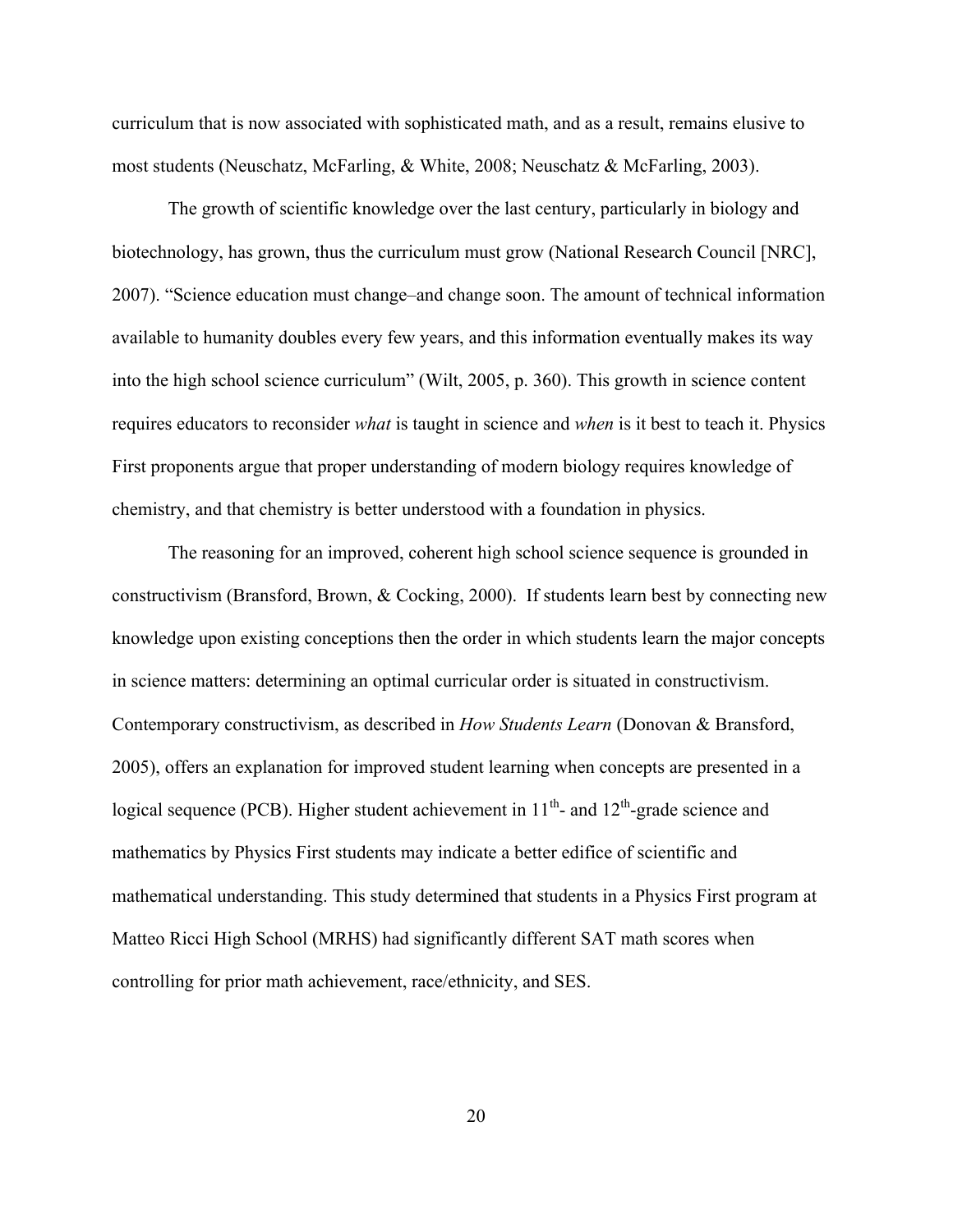The instruments to measure student achievement in mathematics and the variables are presented and reviewed in this study. The PF-PCB program is the independent grouping variable and the dependent variable is student achievement in mathematics based on standardized math scores. PF students are those that completed the PF-PCB program; they had ninth-grade physics and completed three years of science by end of 11<sup>th</sup>-grade. Non-PF students took no science in the ninth-grade and completed chemistry and biology (or equivalent life science) by end of  $11<sup>th</sup>$ grade. The SAT is typically taken after the  $11<sup>th</sup>$ -grade. The math section of the SAT served as the standardized measure of math achievement for the study. These measures were used to describe and compare the SAT math scores of PF and non-PF students in the first two cohorts of MRHS's PF-PCB program.

#### **History of Secondary Science Education in the United States**

Is the United States teaching high school science backwards? If so, how did it get this way? The history of secondary science education was reviewed to set the context for current challenges. It was important to understand the origins of the predominant curricular order: biology–chemistry–physics (BCP). Whether by happenstance or design, history shows that curriculum and instruction evolved in a way that may not be optimal for student learning in the  $21<sup>st</sup>$  century and may exclude many. In addition, the scientific enterprise may be advancing faster than education can adapt. Given the needs to include new scientific knowledge and to optimize student learning, science education reformers must confront the predominant curricular order lest American students be prepared for the wrong century.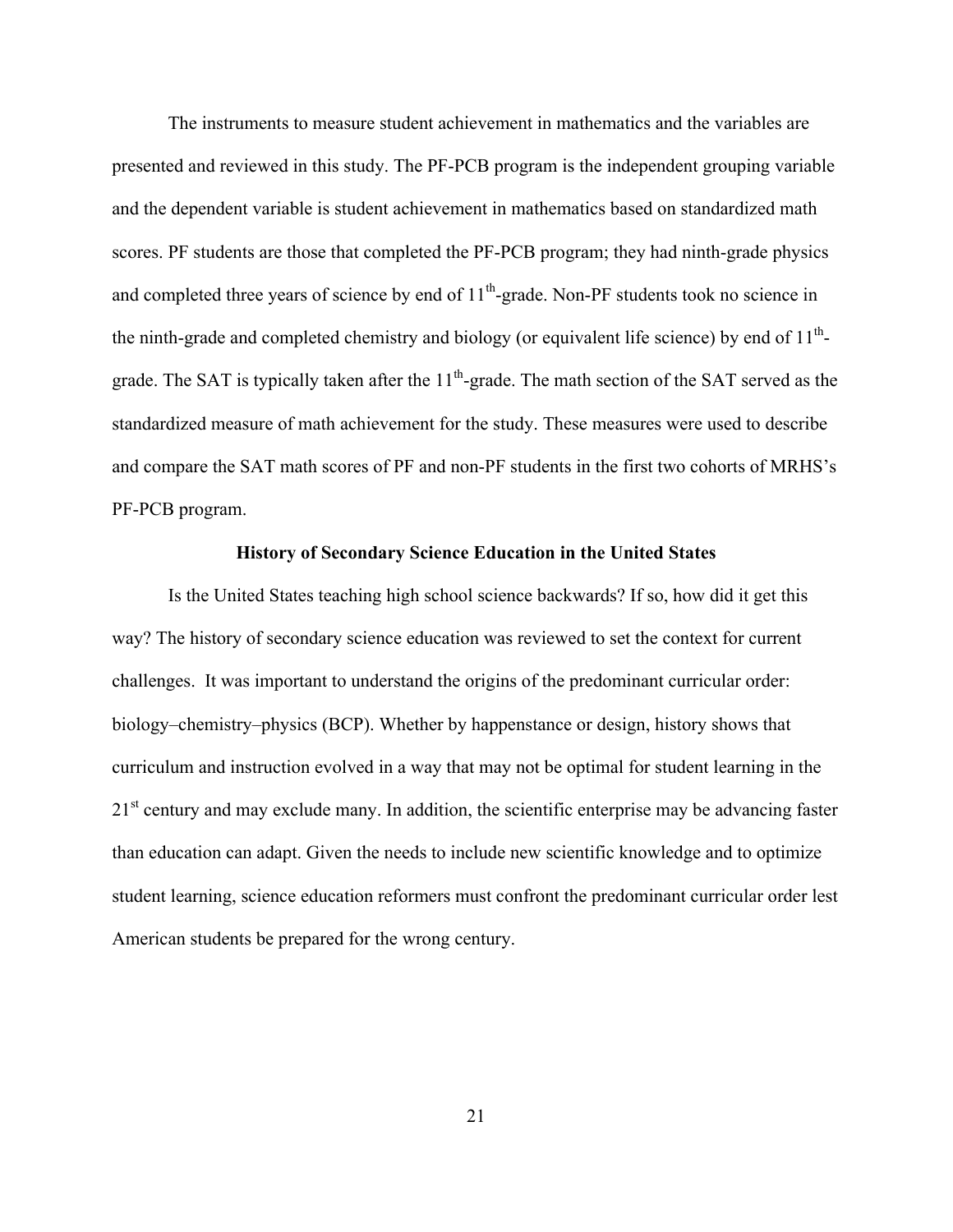#### **The Beginnings of Science Education**

In 1892, the National Education Association (NEA) organized the Committee of Ten (CoT) to propose a standardized course of study to better prepare American high school students for college. Interestingly, the CoT proposed something very similar to Physics First, yet it is often wrongly accused of initiating the BCP sequence (Sheppard & Robbins, 2002, 2003, 2009). The CoT was separated into subcommittees and tasked to address the different disciplines and academic subjects. Three science committees (Physical Science, Natural History, and Geography) were composed of distinguished educators and scientists of that time. They addressed what should be taught (curriculum), how much time should be allocated, and how it should be taught (instruction) and assessed (Sheppard & Robbins, 2002, 2005). One of the three science committees, the Physical Science committee, recommended a chemistry and physic course for college admission, with the physics course being taught in the final year of high school (CP). The Physical Science subcommittee admitted the order was illogical in terms of content, but asserted that delaying physics to the upper grades gave students the chance to accumulate the most mathematical knowledge (NEA, 1893 as cited in Sheppard, 2002). One dissenting vote on that subcommittee suggested that chemistry was more abstract than physics and it was not logical for chemistry to precede physics. The other two subcommittees were in agreement with the rationale of the dissenting voter; they suggested that physics be placed before chemistry (PC) (NEA, 1893 as cited in Sheppard & Robbins, 2002). The full CoT accepted this view and recommended to the NEA that physics be place before chemistry (PC). There was no mention of biology since this course did not exist as it does now. Putting the physics course first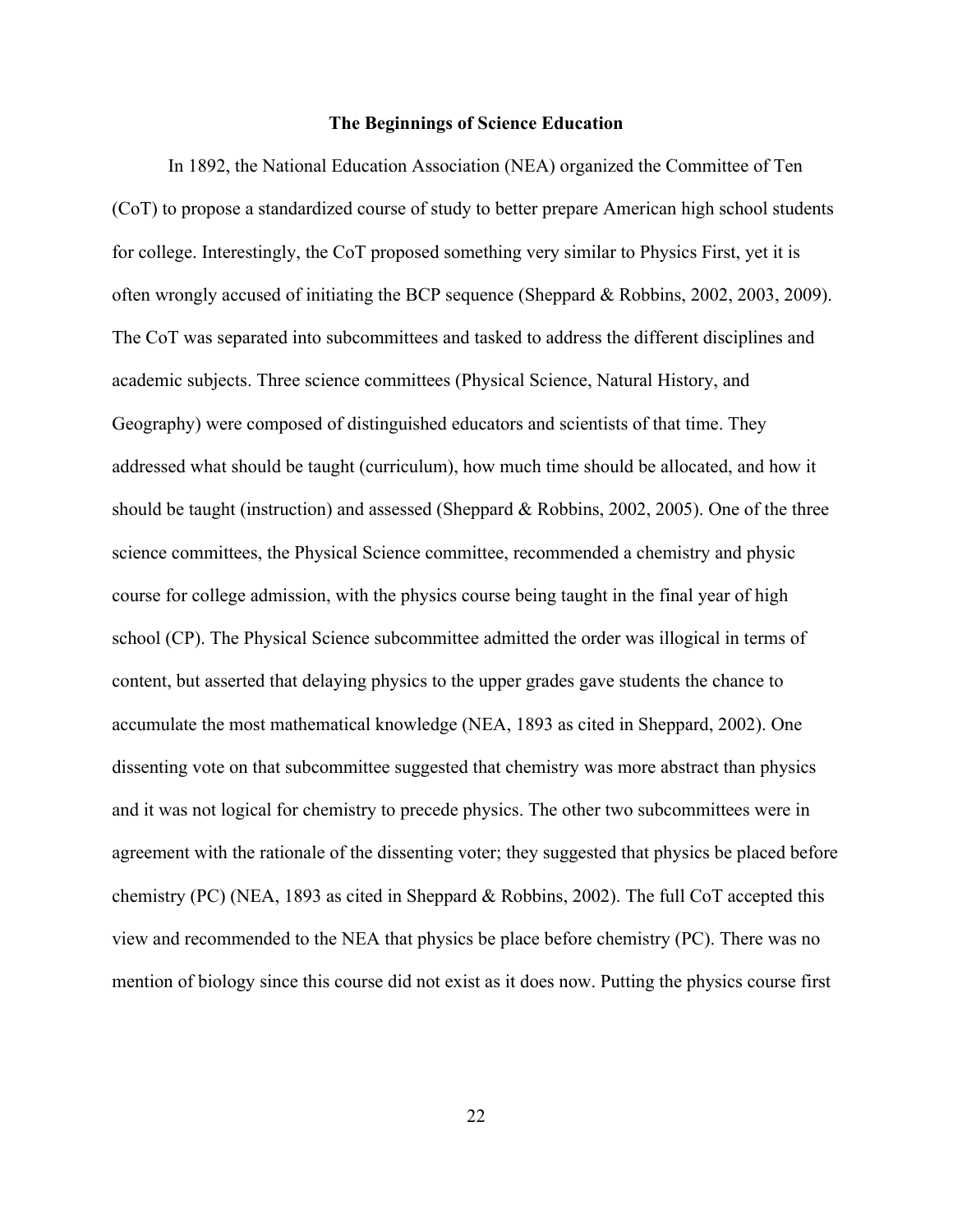was logical and provided the opportunity for more students to take the course, given many did not complete high school at that time (Sheppard & Robbins, 2003, 2005).

In 1986 the CoT's recommendations were altered when the NEA created a new committee, the Committee on College Entrance Requirements (CCER) to plan the implementation of the high school curriculum. Unfortunately for the proponents of science education, the CCER "took a less positive view of the value of science" (DeBoer, 2010, p. 283). They recommended a one-year science requirement for college admission instead of the four proposed by the CoT. The NEA's decision to adopt the CCER's recommendation reflected a desire to emphasize the study of the classics; as such one year of science was required. As a result physics and chemistry courses were pushed to the higher grades (Sheppard & Robbins, 2003, 2006) and the debate concerning whether physics should precede chemistry continued.

Alexander Smith, a notable chemist working in the late  $19<sup>th</sup>$  and early  $20<sup>th</sup>$  centuries, played an important role in the debate; he promoted putting chemistry last (cited in Sheppard & Robbins, 2006). For Smith the order was important: "physics must come first" (quoted in Sheppard & Robbins, 2006, p. 1617). Smith argued that physics was foundational to chemistry and that the amount of mathematics taught at this time (algebra and geometry) was sufficient to succeed in physics. In addition, Smith was like other professors who coveted teaching the  $12<sup>th</sup>$ grade; it was considered prestigious. The top students were in the year closest to college and teachers believed they could cover the most material and get the best work out of them (Sheppard & Robbins, 2006). Thus, Smith reasoned that physics should precede chemistry because chemistry was the elite course for the eldest students; it was more abstract and complex.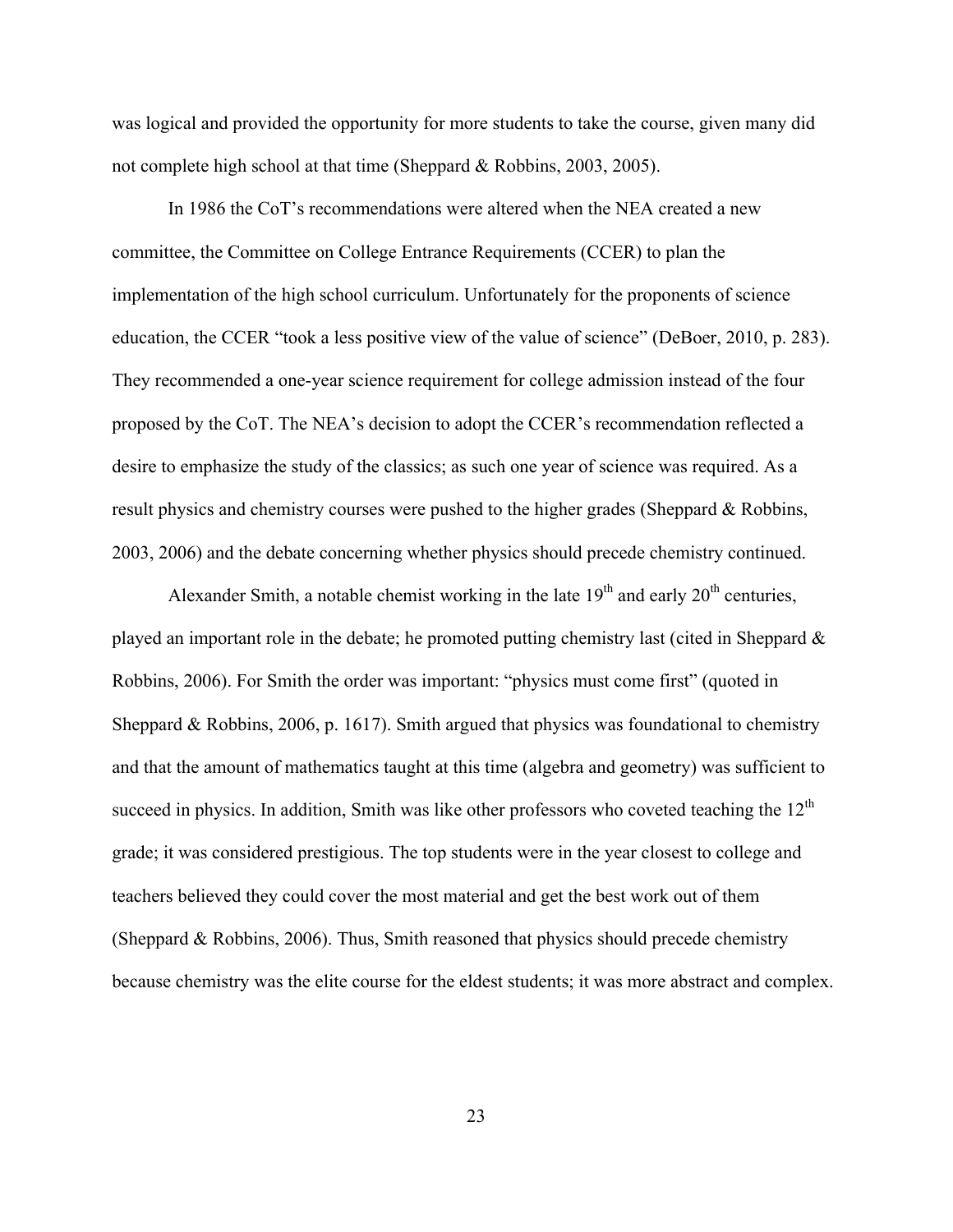Physics, the more concrete science, is foundational to the more abstract science, chemistry, thus should precede it.

## **The Birth of Biology–the Fall of Physics**

In the early  $20<sup>th</sup>$  century, high school science became a requirement. At the same time, course offerings, as well as the number of students taking science, began to grow. In 1890, approximately 200,000 students were enrolled in high school in the US; by 1900, enrollment was more than 500,000; and by 1920, 2 million students were enrolled (NCES, DATE, as cited in Sheppard & Robbins, 2005). Botany, zoology, and physiology were combined into one single discipline: biology. In addition to biology, general science emerged and become popular. Due to their simple, descriptive nature, both biology and general science were placed in the early years of high school (ninth- and  $10<sup>th</sup>$ -grade). Even with the growth in course offerings and the number of students in high school, most schools at this time still offered physics before chemistry (Sheppard & Robbins, 2009).

By the 1930s, biology courses had become firmly established early in the science sequence and more students took biology courses than physics and chemistry courses combined (Sheppard & Robbins, 2003, Fig. 2, p. 423). Meanwhile the order of physics and chemistry began to flip, with physics becoming the terminal science and chemistry the central science. By 1948, more than 80% of physics classes were in the 12<sup>th</sup> grade (Sheppard & Robbins, 2003). Interestingly, "with the exception of the Physical Science Subcommittee of the CoT, by World War II no committee had actually recommended that chemistry be placed before physics" (Sheppard & Robbins, 2005, p. 564). Despite the widely expressed view that physics was foundational to chemistry, the PC sequence slowly evolved into the BCP sequence (Sheppard &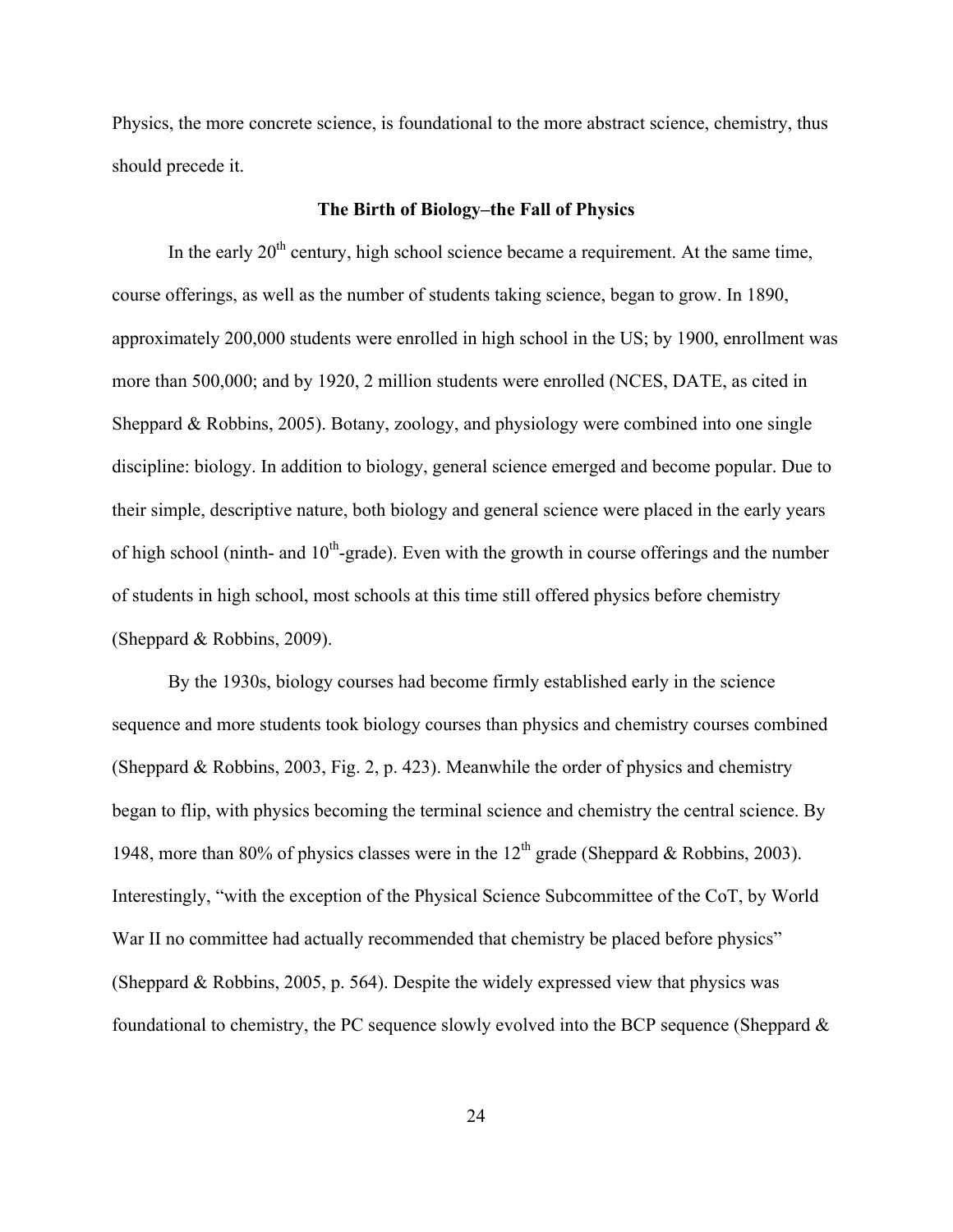Robbins, 2006). The rise of biology as the introductory science and the movement of physics as the terminal science resulted in a decline in physics enrollment: introductory biology courses essentially replaced introductory physics courses. Thus students in a BCP curriculum were less likely to enroll in a third year of science, such as  $12<sup>th</sup>$ -grade physics, after meeting their required one or two years of science in the  $10<sup>th</sup>$ - and  $11<sup>th</sup>$ -grades. "By the late 1940s, most students learned about science through the general science course and one other disciplinary course, usually biology" (DeBoer, 2010, p. 288). Biology rose, chemistry remained the same, and physics enrollment dropped precipitously over the first half of the  $20<sup>th</sup>$  century.

### **Global Change and the Advancement of Science**

In the second half of the  $20<sup>th</sup>$  century, the importance of science education shifted in the United States. In 1957 the space race began with the launch of *Sputnik*. This provoked the U.S. government to address the state of science education with the fear that it was losing its place as a global leader in science and engineering. Using national security arguments, the government called on the education community to increase the pipeline of scientists and engineers and to grow a strong, talented and innovative workforce for military and economic security. This represented a change in the importance and goal of science education; it became a matter of national security and competitiveness rather than personal and societal usefulness (DeBoer, 2010). This call to develop a scientifically trained workforce led to many studies and reports in the following decades that, depending on the group publishing the report, emphasized updating content knowledge, improving in teaching strategies, recruiting high-quality science teachers, and creating a scientifically literate citizenry.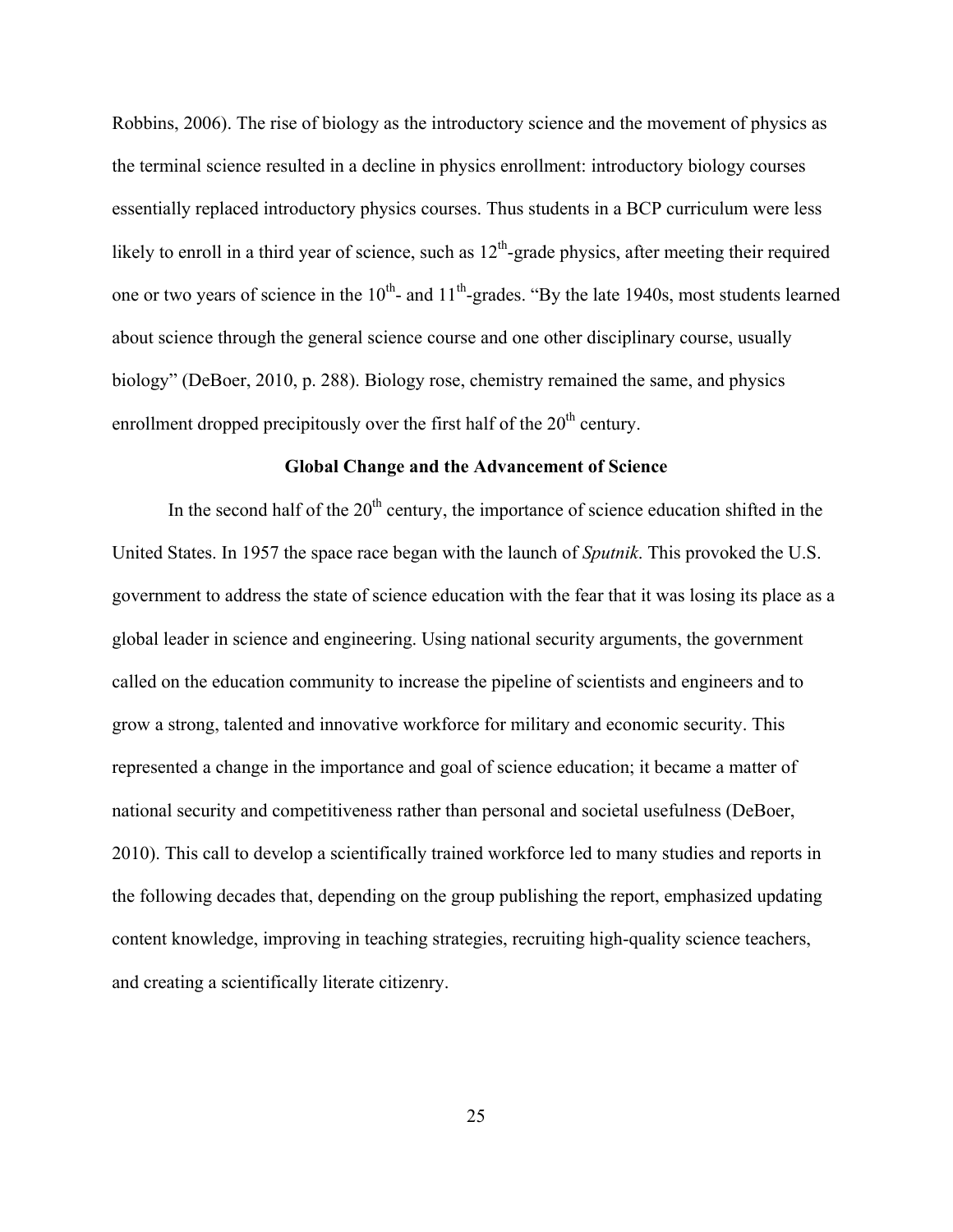At its first meeting in 1971, the National Science Teachers Association (NSTA) made "scientific literacy" the most important goal of science education. This term described what people needed to know to be better citizens and to create a better society. In the 1980s, F. James Rutherford and the American Association for the Advancement of Science (AAAS) (1993) began a long-term effort to reform science education and promote science literacy for all called "Project 2061" (named for the year in which Haley's comet returns). The work began with the publication *Science for All Americans* (AAAS, 1990) that recommended a minimum of three years of an interdisciplinary science curriculum coordinated with mathematics so that a student's scientific literacy could be properly developed (Bardeen & Lederman, 1998). Project 2061 and *Science for All Americans* provided the vision and the impetus to bring science literacy to all (DeBoer, 2010). Soon thereafter, standards in science education were published. The AAAS created *Benchmarks in Science Literacy* (1993) and the National Research Council (NRC) published *National Science Education Standards* (NSES) (NRC, 1996) to determine what all students at specific grade levels should know and be able to do in order to achieve the goal: science literacy by the end of high school.

In spite of the early calls for science education reform, whether for reasons of national security or a scientifically literate citizenry, the number of high school students taking physics fell to its lowest levels in the 1970s with only one in five students taking the course (Neuschatz & McFarling, 2003). Even more alarming was the number of women (15%), African American (10%), and Latino/Hispanic (10%) students enrolled in physics in the two decades that followed (Neuschatz & McFarling, 2003). For economically disadvantaged or marginalized students, these numbers may be inflated because these students often had a higher risk of dropping out of school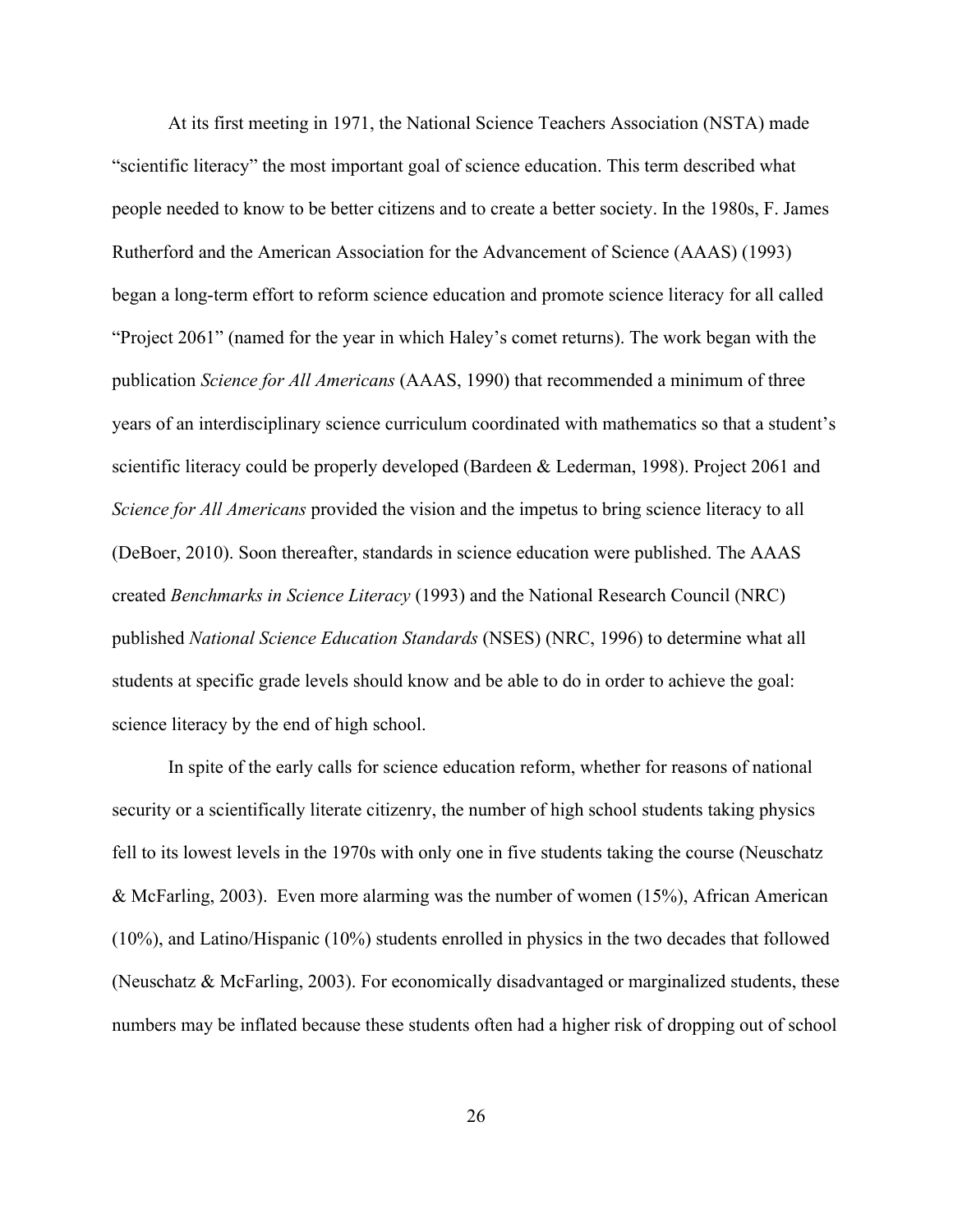and would lack the opportunity to take physics given that 99% of all U.S. high schools followed the BCP sequence by 2003 (Sheppard & Robbins, 2003).

The economic drive to compete internationally, to improve the quality of science education, and to increase the number of trained scientists continued as the  $20<sup>th</sup>$  century came to a close. By the early 1990s "more than 300 reports admonished those within the education system to reform science education" (DeBoer, 2010). *A Nation at Risk* (NCEE, 1983) warned of mediocrity in America and summoned the education system to raise the level of competence of its students, especially in science and mathematics, in order to compete economically in a more globalized, knowledge-based economy. More recently, the Trends in International Math and Science Studies (TIMSS) (Martin et al., 2008; Martin et al. 2012; Smith et al., 2000), the Program for International Student Assessment (PISA) (OECD, 2006, 2009) and the National Assessment of Educational Progress (NAEP) (NCES, 2011) have confirmed that the American students are falling behind their international counterparts. Many of these reports suggest that improvements in science education are needed to compete economically in a global, technologyand knowledge-based world, which begs the question: Is the primary goal of science education in the U.S. to provide more, better trained scientists and engineers to maintain global competitiveness?

According to Bybee (1995) the science curriculum reforms in 1990s differed from previous ones. With national benchmarks serving as a guide, all levels of science education were addressed beginning at elementary levels. The NSES and frameworks were interpreted and implemented at the state level. These standards of what students should know (content) and what they should be able to do (skills) were published and ultimately assessed by states, per the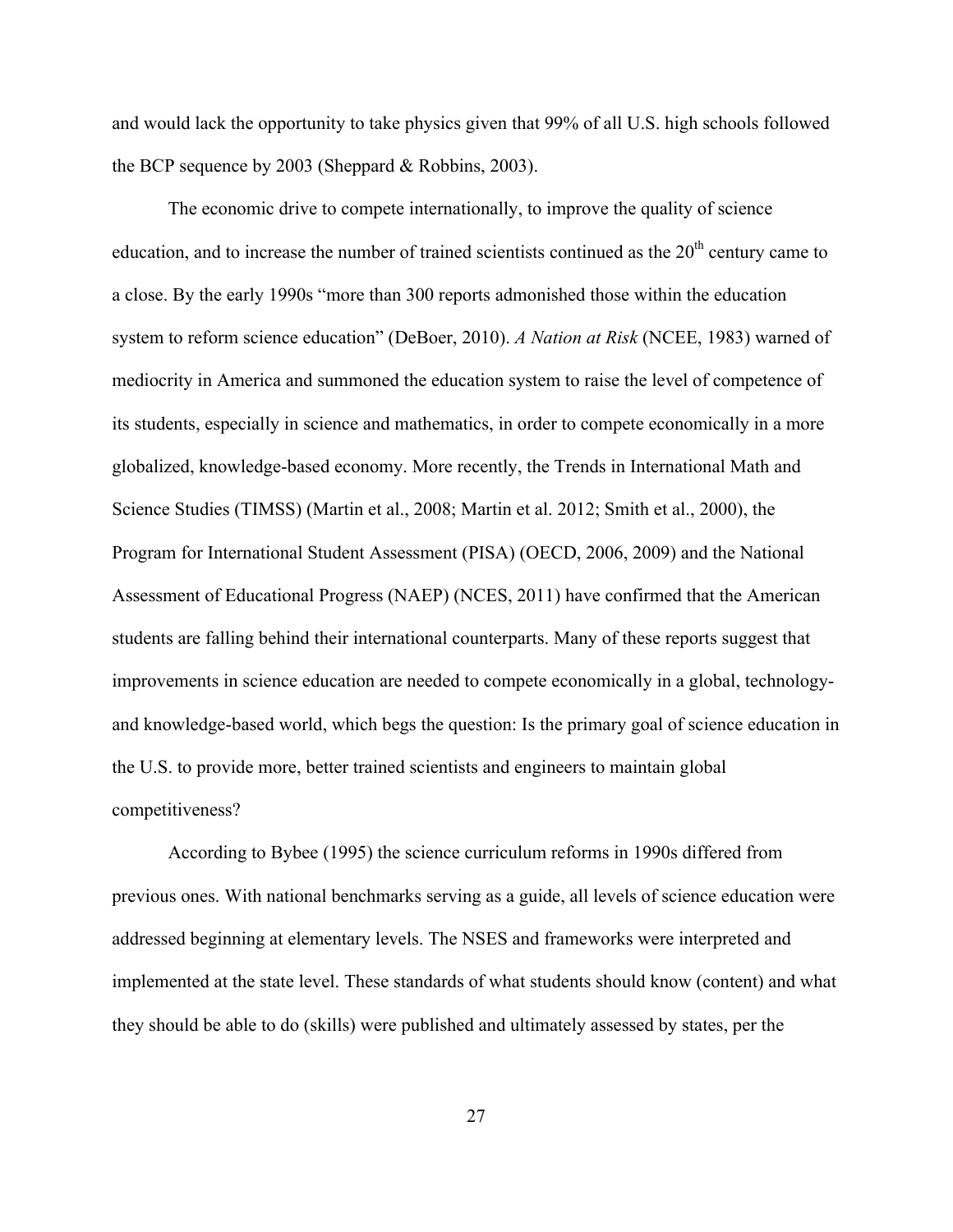federal mandate of 2001, *No Child Left Behind* (NCLB). The 1990s marked a new type of education reform and changes in science education were apparent; more students were taking science and traditional gaps in science began to close.

Perhaps in response to *A Nation at Risk* (NCEE, 1983) or to the many reports that followed, enrollment in the sciences, particularly in physics and chemistry courses, began to increase. By 1992 many states increased their graduation requirements from the CCER's oneyear recommendation in 1896 to two or three years of science. The percentage of students taking chemistry nearly doubled (Sheppard & Robbins, 2005). By 2005, one-third of high school  $12^{th}$ graders had taken physics before graduating compared to one in five in the 1970s (Neuschatz & McFarling, 2003). This represents a near doubling of high school students taking physics within fifteen years; from 620,000 students in 1990 to 1.1million in 2005 (Neuschatz, McFarling,  $\&$ White, 2008). In addition, enrollment of female students and underrepresented minorities increased rapidly. From 1990 to 2005 enrollment increased for both African American and Hispanic/Latino students from 10%, to 23% and 24%, respectively (Neuschatz et al., 2008). Neushatz, McFarling, and White (2008) reported that "no longer is high school physics predominantly a preserve of white males" (p. 2). With an increase in science graduation requirements, the growth in physics enrollment could be explained by the significant expansion of honors, Advanced Placement (AP), and conceptual physics courses, with some modest gains in growth due to programs like Physics First (Hehn & Neuschatz, 2006; Neuschatz et al., 2008; Neuschatz & McFarling, 2003).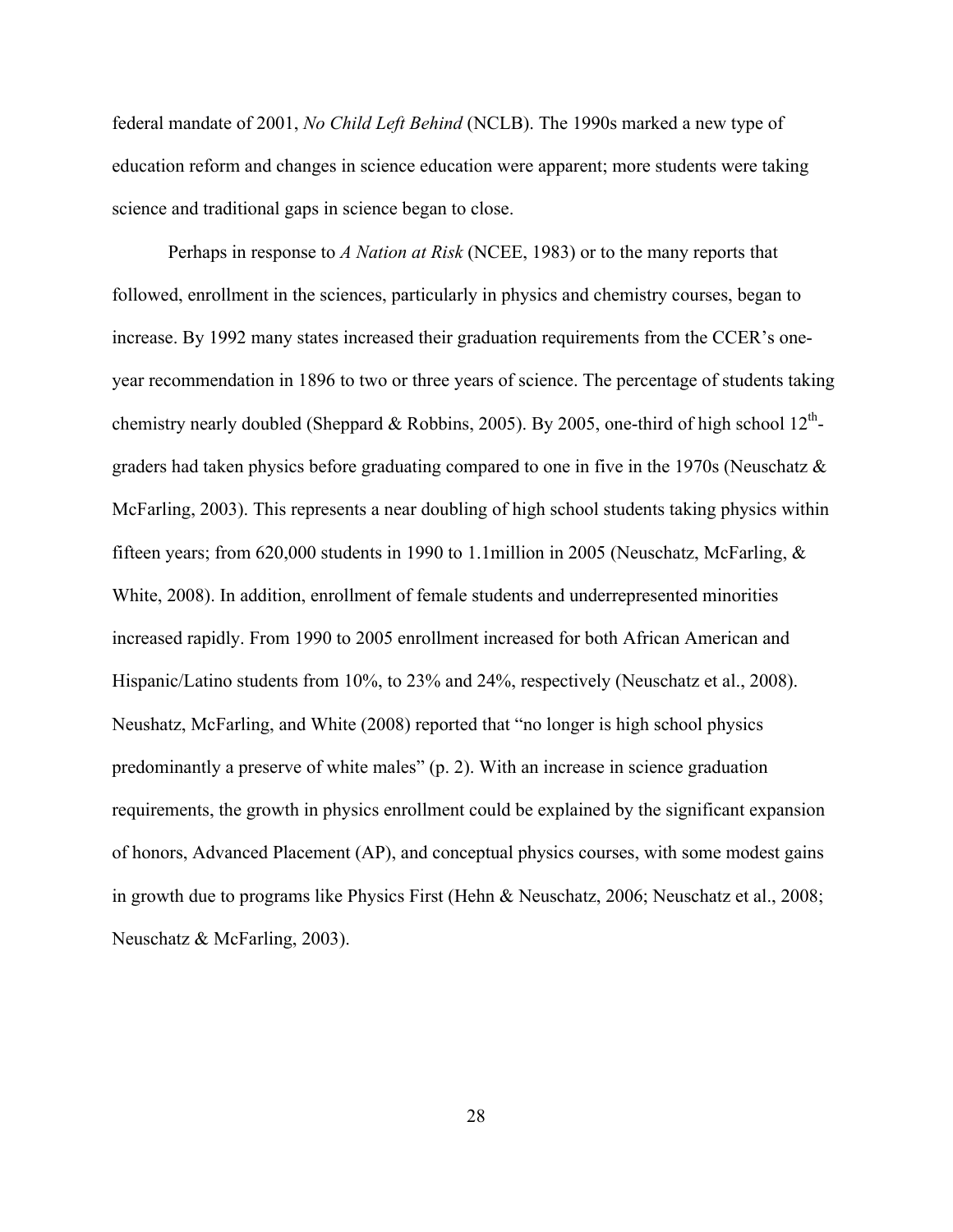# **The Physics First Movement**

The evolution of science education over the last 100 years in the U.S. reveals the nature of the inherited high school science curriculum and the need for reform. As of 2003, 99% of all U.S. high schools were following the BCP sequence (Sheppard & Robbins, 2003). While the increase in science enrollment since the 1970s, particularly in physics, is encouraging, two-thirds of 12<sup>th</sup>-graders still graduate from high school without taking physics (Brinton, 2007). In 1998 Leon Lederman organized the American Renaissance in Science Education (ARISE) and stressed the importance of evaluating science curriculum and instruction. ARISE proposed that the high school science sequence begin with physics in the ninth grade, followed by chemistry in the  $10<sup>th</sup>$  grade, then biology in the  $11<sup>th</sup>$  grade (PCB), the most common type of PF program (PF-PCB). The history of science education shows that conceptually PCB was considered the most logical curricular sequence. Many agree, but the debate may have settled on the level of mathematics needed to do physics, a discussion that began over 100 years ago with the CoT. But there may be something new to consider in the debate: the recent acceleration of growth in biological knowledge.

### **The Biological Revolution**

A vast new direction in the biological sciences was forged in the second half of the  $20<sup>th</sup>$ century. In 1953, Francis Crick and James Watson revealed the structure of deoxyribonucleic acid (DNA) and in 2000, Craig Venter and Francis Collins announced the end of the race to sequence the human genome. That day in the summer of 2000, marked a new revolution in science: "Biology 2.0" (Carr, 2010) and a new race began to decipher the meaning of the newlycoded DNA. The biology practiced in the year 2000 was much different than the biology course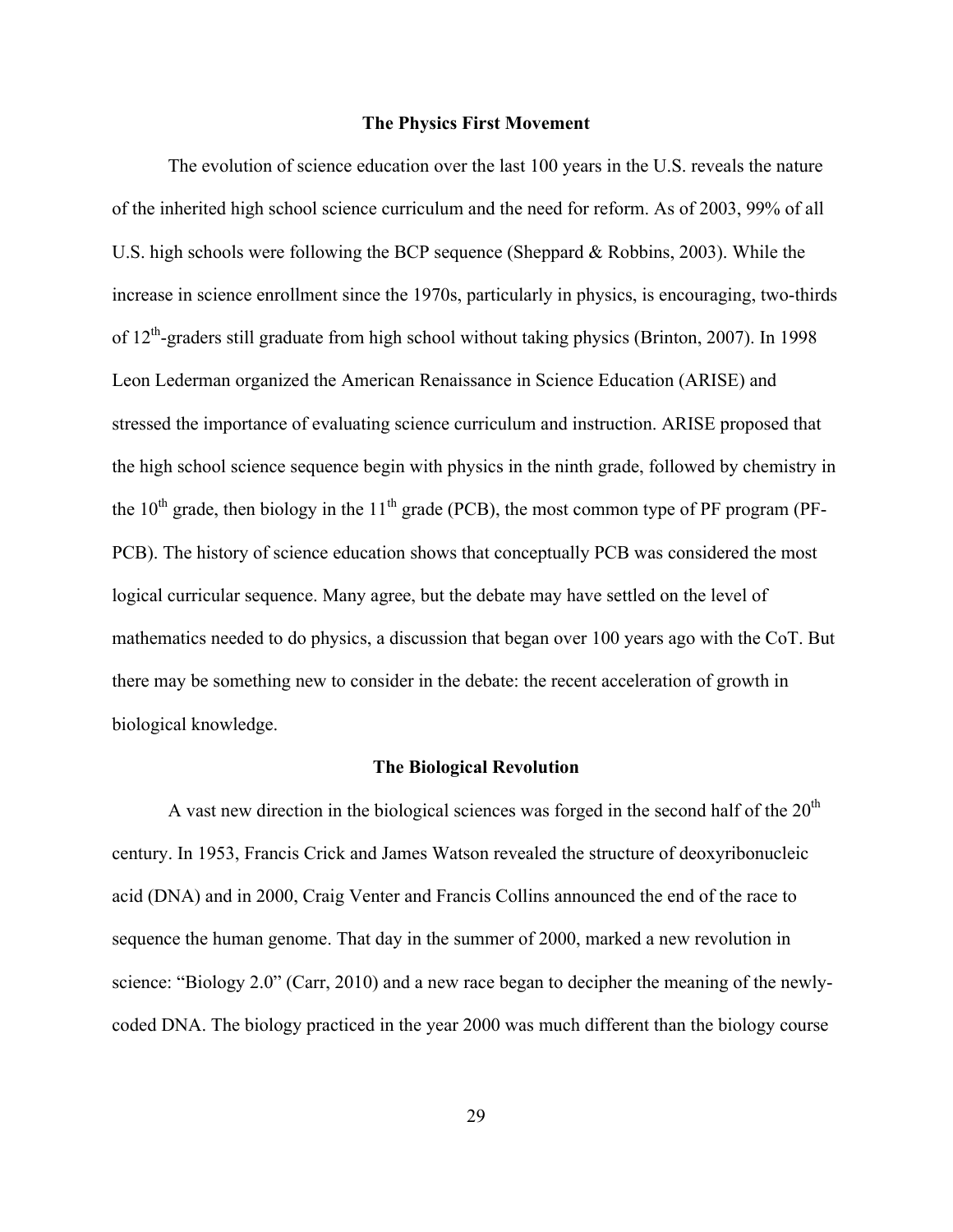typically found in high schools. It was no longer an amalgamation of the descriptive sciences botany, zoology, and physiology - of the 1930s (Wilt, 2005). Biology has grown most notably in the realms of molecular and cellular biology, such as microbiology. Modern biology is highly molecular in nature and teachers are struggling to incorporate and properly teach the large amount of new, molecular material (Wilt, 2005). The typical biology course in the  $21<sup>st</sup>$  century covers DNA, proteins, and the inner workings of the cell. This is evidenced in high school texts in which the number of pages devoted to microbiology is growing and nearly one-third of state biology assessments contain biochemistry (Haber-Schaim, 1984). Starting with Watson and Crick (1953) and propelled by Craig Venter's (Venter et al., 2001) and Francis Collins's (Lander et al., 2001) joint release of public and private advancements in human genome research, the late 21<sup>st</sup> century may eventually be known as the biological revolution, or Biology 2.0, and one might ask: What is the best placement for a modern biology course in a  $21<sup>st</sup>$  century high school curriculum?

Clearly the high school biology course of the early  $20<sup>th</sup>$  century should not be the same as the biology course of the early  $21<sup>st</sup>$  century (Sheppard, 2007, 2009). Given advances in molecular biology (i.e., genetics and biochemistry) the placement of this course in the secondary school curriculum should be examined (Sheppard, 2002, 2003). The PCB sequence can better prepare students for the molecular nature of modern biology than "biology first" sequence (BCP). A PCB sequence provides students the opportunity to construct their scientific knowledge and understandings in a logical, coherent manner, and prepare them best to learn,  $21<sup>st</sup>$  century, modern biology. Evidence for this can be found in the course catalogues of universities.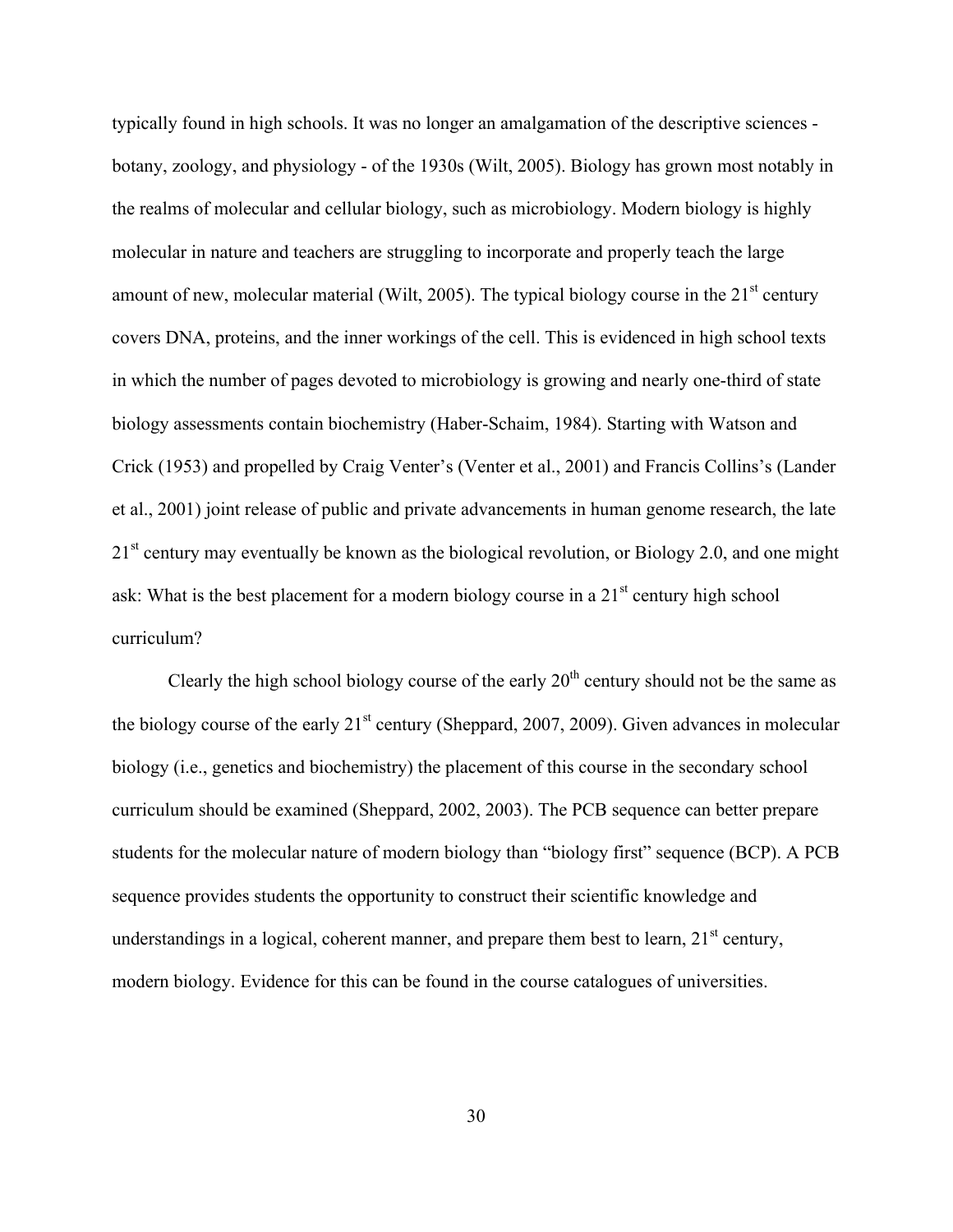Understanding modern biology requires understanding the behavior of molecules and atoms–essentially chemistry–which is in turn grounded in physics (Cavanagh, 2006). Interestingly, the reverse it not true (Wilt, 2005): an understanding of physics neither requires chemistry nor biology as evidenced by undergraduate programs in physics across the nation. Biology majors are typically required to take one year of introductory physics and two years of chemistry (general and organic chemistry); however, physics majors are not required to take introductory biology and chemistry. Thus, in the  $21<sup>st</sup>$  century high school curriculum, the placement of biology as a first course by the majority of schools, 96% (Neuschatz et al., 2008) to 99% (Sheppard & Robbins, 2003), may be backwards.

Since the 1990s, support for Physics First in secondary science education has grown. Science education researchers have recommend that a strong three-year science curriculum should begin with physics offered in the ninth grade (Bardeen & Lederman, 1998; Eisenkraft, 2010; Hake, 2002; Hehn & Neuschatz, 2006; Lederman, 1998, 2001, 2005; Neuschatz et al., 2008; Neuschatz & McFarling, 2003; Wilt, 2005). The Association of Physics Teachers (AAPT) demonstrated support for Physics First programs (AAPT, 2002, 2007), highlighting the increase in the number of students having access to the course (Eisenkraft, 2010). The AAPT went further and recommended the development of age-appropriate curricula and more effective pedagogy for a ninth-grade physics course (AAPT, 2002). The Biological Science Curriculum Study (BSCS) group examined and promoted the reorganization of the high school curriculum to PF-PCB in their report The *Cornerstone-to-Capstone Approach: Creating Coherence in High School Science* (BSCS, 2006). While influential science researchers and organizations have demonstrated support for PF-PCB programs, opposition remains.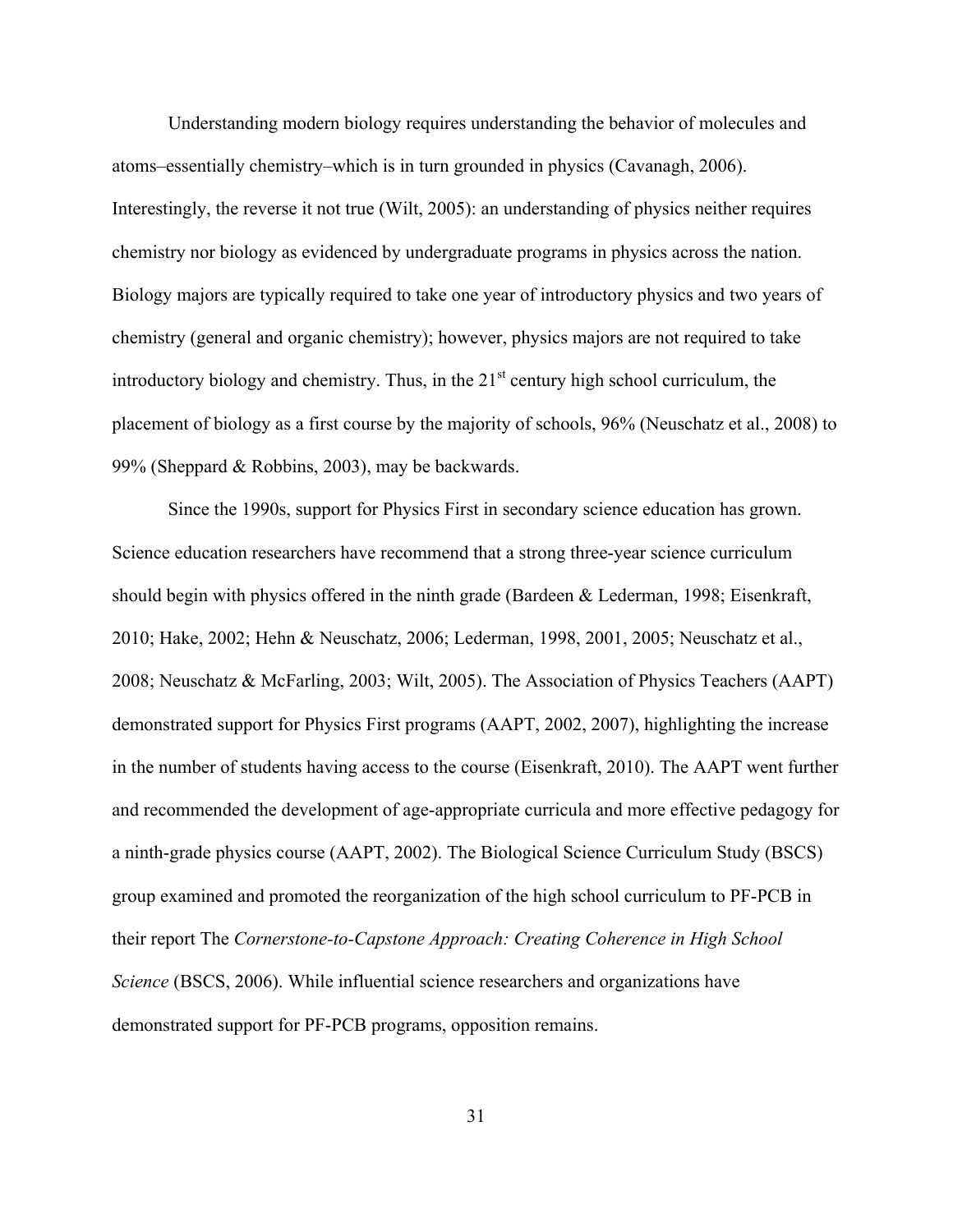## **Opposition to Physics First**

Surveys show that the majority of science teachers are opposed to the PF curricula (Neuschatz & McFarling, 2003). Despite the support and justification for Physics First, many educators and researchers still define physics as a sophisticated mathematical course that is best placed in the 12<sup>th</sup> grade (Mervis, 1998; Neuschatz & McFarling, 2003). Proponents of PF counter that the bulk of physics does not require higher-order math (i.e., trigonometry and calculus) to understand the concepts, but most concepts in physics can be effectively described by basic algebra, a course completed by most incoming ninth-graders in the U.S (Wilt, 2005). Glasser (2012) stated that "physics does not need to make use of trigonometry or calculus and truly only needs to use algebra. If the sequence in not inverted, students may not use their algebra skills… two or three years after their first algebra course" (p. 53). Defining physics as a sophisticated mathematics course restricts enrollment to those who are more mathematically inclined and have had access to high-quality math instruction. In addition, schools view the challenges to implementing Physics First as insurmountable: alignment of states exams, resistance of parents and teachers (Taylor, 2005), the preference of the BCP sequence, transfer students, the need for more equipment and labs, and the difficulties in hiring scarce physics teachers (Pasero, 2003). Similar to Alexander Smith's argument in the 1900s that chemistry was elite, complex, and should precede the first year of college, science teachers today argue that physics should be mathematically sophisticated and college-like. Sheppard and Robbins (2003) rebut this view, stating that "by mimicking college physics, the subject became inaccessible… rather than being reformed" (p. 422). Re-defining physics as a science course, rather than as a sophisticated,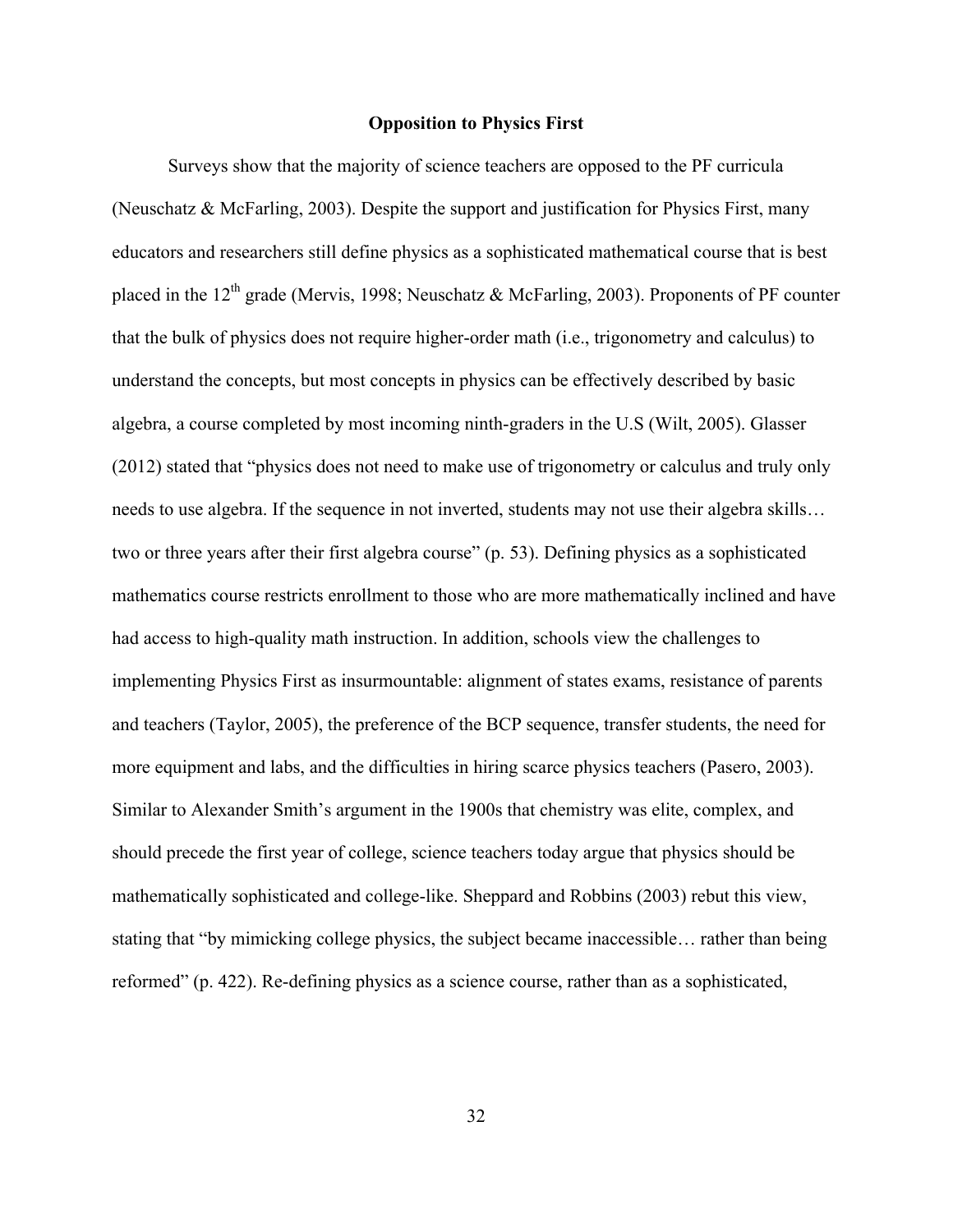applied mathematics course, is an important component to the Physics First movement and appears to be growing.

## **The Rise of Physics First**

The adoption and implementation of Physics First has been slowly gaining ground and the number and types of students taking physics is growing. Neuschatz, McFarling, and White (2008) estimated "that 4% of all U.S. high schools – 3% of all public and 8% of all private schools – had implemented some variant of Physics First by 2005" (p. 27) with "5% of all students in the nation (4% in public schools and 12% in private schools) enrolled in a school with Physics First curriculum" (p. 28). In these PF schools, 73% of student take physics by graduation, essentially doubling the national average of BCP schools (Neuschatz et al., 2008). Teachers were also surveyed. Of those participating in a PF curriculum, over 70% had positive opinions on the curriculum (Neuschatz et al., 2008). Neuschatz et al. (2008) also noted that "no longer is high school physics predominantly a preserve of white males… females students have reached near parity… [and] underrepresented minorities have made great strides… towards closing the historical gap in enrollment" (p. iii). Physics First programs grew in number and in the types of students taking the course.

A study by Pasero (2003) reported that student attitudes improved at Physics First schools in the U.S. He surveyed 58 schools, mostly private in the northeast and western parts of the U.S. and found that Physics First programs had increased motivation towards physics. Students commented on connection of ideas, e.g., energy and structure of the atom, through the curriculum. Twelfth-graders felt that the curriculum prepared them well for subsequent courses.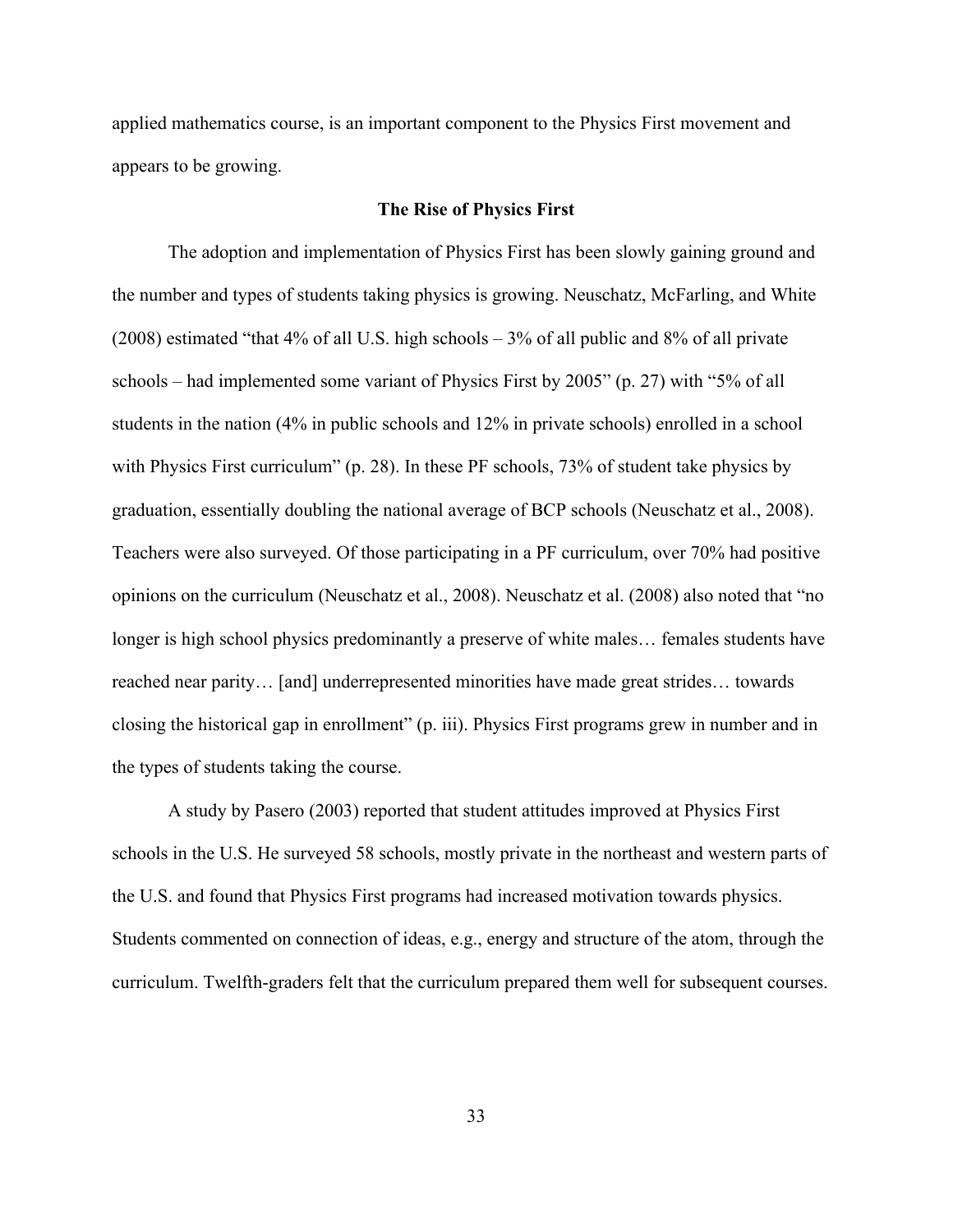Chemistry and biology teachers appreciated the base of knowledge their students possessed coming in to their courses (Pasero, 2003).

Glasser (2012) found that ninth-grade physics led to higher student achievement in mathematics at Germantown High School in Philadelphia. He used student pre- and post-scores on standardized mathematics tests and compared student scores in the traditional BCP to those in the newly inverted PCB sequence. Using the mathematics section of the PSAT as the post-score, Glasser found that students who took the ninth-grade physics significantly outperformed students that took the ninth-grade biology course where no pre-existing difference existed. Thus, "placing physics in the ninth grade coincided with an observed improvement in students' mean performance on the math section of the PSAT" (p. 54).

Ewald, Hickman, Hickman, and Myers (2005) opined that simply using algebra skills earlier would explain higher achievement in math. Extending this thinking Goodman and Etkina (2008) urged that new Physics First programs "teach a mathematically rigorous ninth-grade physics course based on algebra alone, avoiding trigonometry" (p. 222). This would incorporate the arguments for both the opponents and proponents of physics in the ninth grade: make it mathematically rigorous and age-appropriate.

Studies like this one have responded to Project ARISE's admonition that "[Physics First] schools are not quantitatively documenting the degree of their success" (Pasero, 2003, p. 13). Pasero (2003) continues:

Information such as standardized test scores (whether on state-mandated tests or on tests such as the ACT and SAT II), enrollment in advanced science courses in high school, numbers of students going on to major in science in college, or any other relevant data would be invaluable, not only for studies such as this, but also for the schools themselves to be able to justify what they are doing and identify areas in which they can improve. (p. 13)

34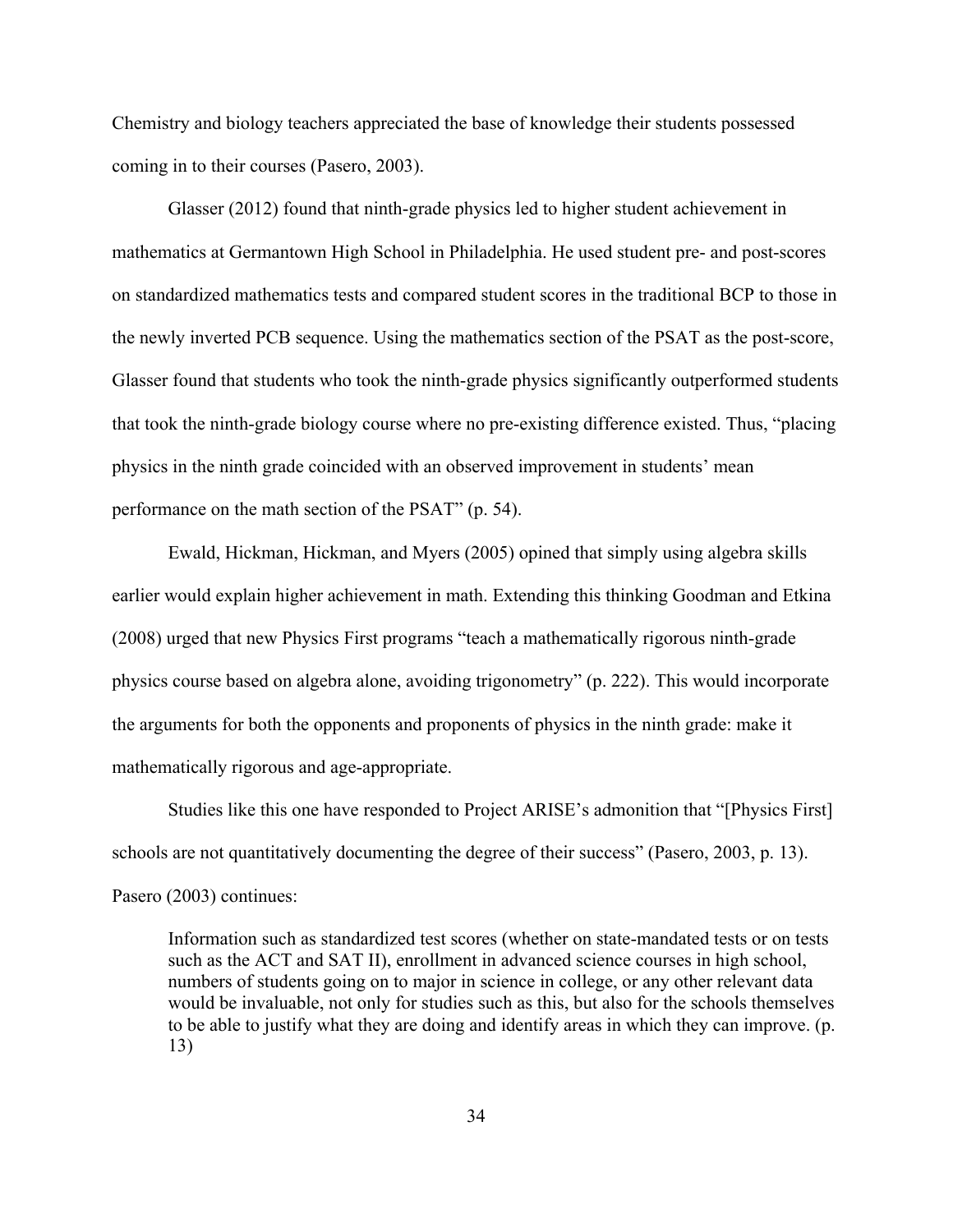Marge Bardeen, a leading science education from the Fermi lab, was quoted:

We have anecdotal reports that more students take more science with [Physics First]... Interviewees had numerous anecdotes to support their efforts, but most of their schools had collected nonumerical data for evaluative purposes… Some schools are collecting data but do not have enough to draw any conclusions yet. Unfortunately, in general, when schools and districts choose to make this change, they do not do it as an experiment. They do not necessarily have baseline data so that they cannot document the change with test scores, enrollment figures, etc. And for the most part, they don't see the need to do so for their own purposes. Since schools do not study their curricula changes as controlled experiments, it will be hard to quantify the success of the physics-first curriculum. (Pattanayak, 2003, p. 2)

This study responded to the call for quantitative studies of Physics First programs. It used standardized test scores in mathematics from the first two cohorts of students to graduate from MRHS's new PF-PCB program. SAT math scores of PF and non-PF students were compared. PF students were those that completed the PF-PCB program by taking ninth-grade physics, while non-PF students were those that did not take the ninth-grade physics course, but completed chemistry and biology before taking the SAT. This quantitative research contributes to the body of research need to evaluate the effectiveness of a PF programs.

# **Theoretical framework**

If students learn best when they are building their knowledge upon a network of prior knowledge, then the order in which students learn the major concepts in science and mathematics matters. The theoretical framework for this study is grounded in constructivism.

### **Student Learning**

Based on the foundation of work by Piaget (1963) and Vygotsky (1978), constructivists generally believe that knowledge is constructed in the mind and through social interaction.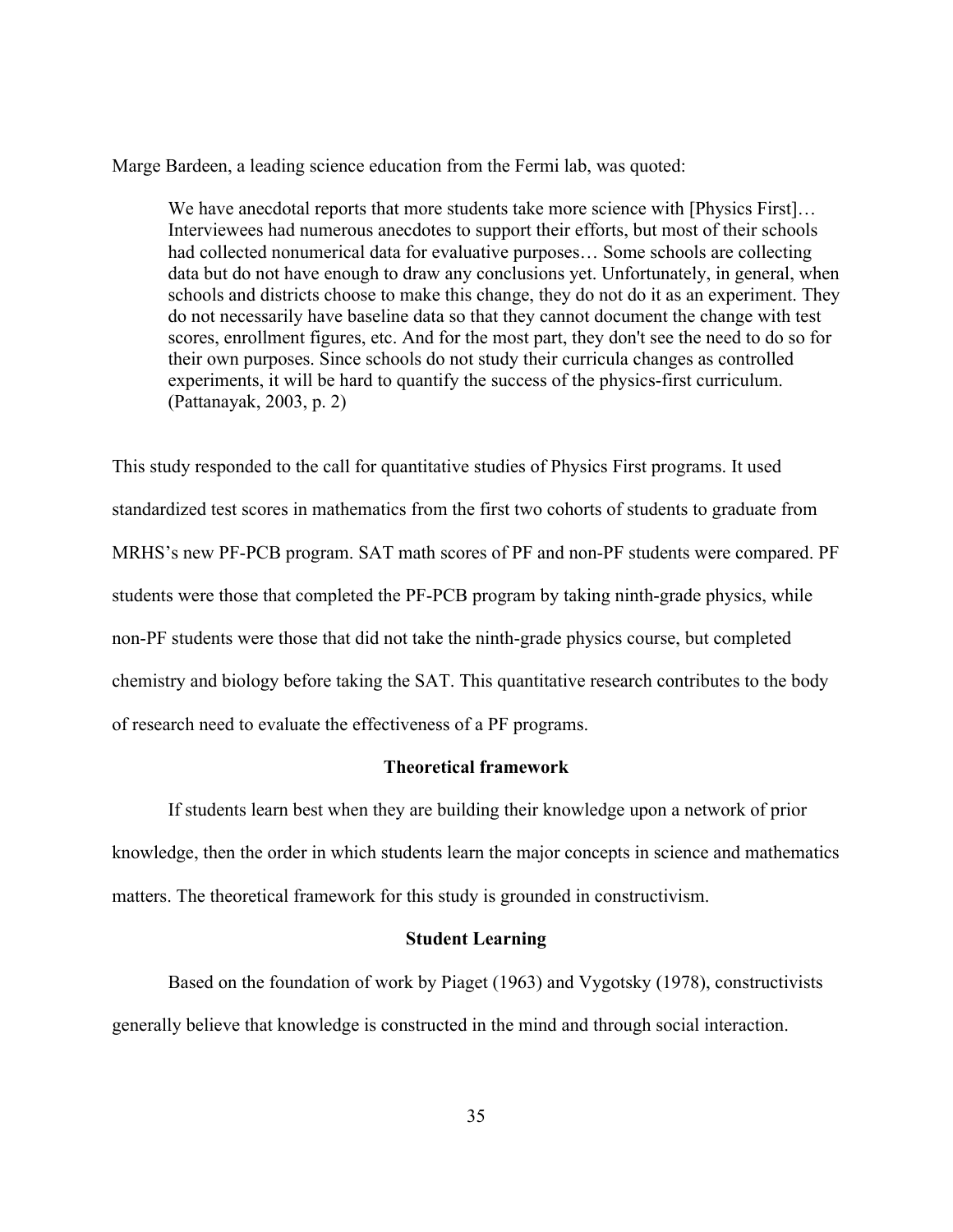Current research about how students learn science is reflective of the works of Piaget and Vygotsky (Bransford & Brown, 2000; Bybee, 2009; Donovan & Bransford, 2005; Gess-Newsome, Luft, & Bell, 2009). Students construct their knowledge through reorganization, accommodation, and assimilation of the new understandings to the prior conceptions (Wadsworth, 1996). New knowledge and conceptual understandings are best acquired by confronting prior knowledge and conceptions. The social interaction and attempt to resolve the cognitive conflict stimulates intellectual development in the mind of the student.

The review of the history of science education in the United States demonstrated that the predominant high school curricular order (BCP) was not guided by how students construct conceptual knowledge. Rather, the descriptive nature of mid-century biology and the determination that physics required sophistication mathematics prescribed the order. If student learning is the goal, then the high school science curricular order should be evaluated in light of constructivism and intentionally aligned in the same way that language (e.g. French I, French II, and French III) and mathematics (e.g. Pre-Algebra, Algebra I, Algebra II) are aligned to build knowledge and skills. Physics First (PF-PCB) programs are aligned in a conceptual way by putting physics first, biology last, and chemistry in the middle.

Bardeen and Lederman (1998) argued that a PF-PCB curriculum creates coherence and the "objective is to build knowledge of science… following the hierarchical nature of science as it has unfolded over the past century" (p. 178). A sound understanding of chemistry requires knowledge of physics, and biology requires chemistry. In the traditional BCP sequence, biology and chemistry teachers and textbooks often refer to concepts that have been neither properly

36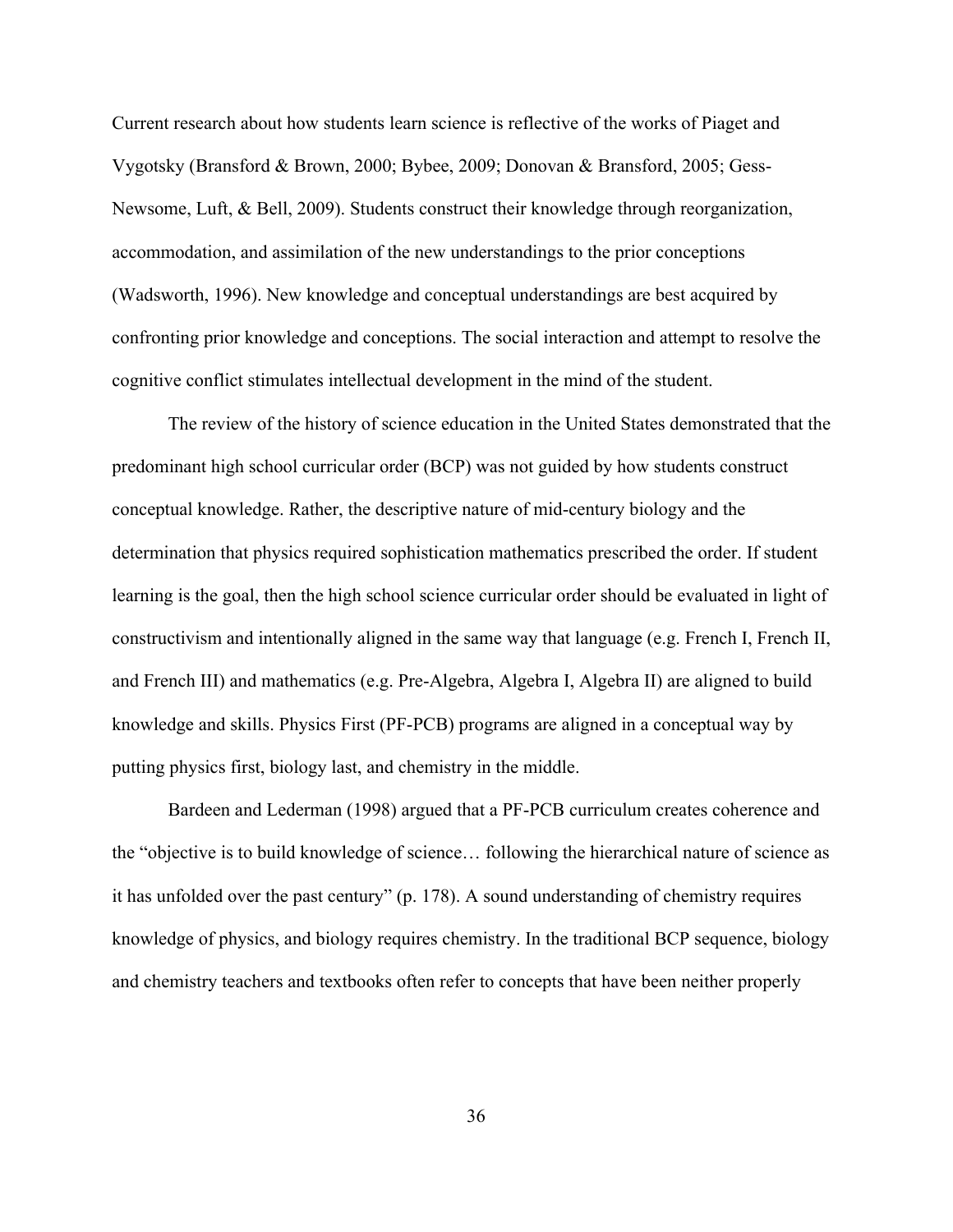introduced nor learned. They would not have to do this if physics were taught first (Bardeen  $\&$ Lederman, 1998).

Constructivist theory was used in this study to explain the need for modernizing science education practices and sequencing of science concepts to improve student learning. If a PF-PCB curriculum shows higher math achievement, then constructivism offers an explanation for improved, deeper understandings of science and mathematics concepts.

## **Lack of Conceptual Understanding**

The majority of students in the United States leave high school unprepared to do collegelevel math and science. In 2012 only 31% of the 1.67 million ACT-tested high school graduates met college readiness benchmarks in science and 46% met such benchmarks in mathematics (ACT, 2013). College professors have long expressed disappointment in the lack of conceptual understanding of physics demonstrated by incoming college students, especially those that took physics in high school (Halloun & Hestenes, 1985a). In order to investigate the problem, studies were done and new instruments created to measure students' conceptual understandings of core concepts in physics (Halloun & Hestenes, 1985a, 1985b; Hestenes & Halloun, 1995). Hestenes, Wells, & Swackhamer (1992) created the Force Concept Inventory (FCI) to assess understandings and beliefs about common force and motion problems, i.e., Newtonian mechanics. The assessment indicated that students did not comprehend the most basic Newtonian concepts after taking a year of high school physics. It appeared that rote memorization and math-laden, formulaic teaching dominated the course (Hestenes & Halloun, 1995; Hestenes et al., 1992). Physics became the second mathematics class of the day and students lacked conceptual understanding of physical phenomena. For example, 80% students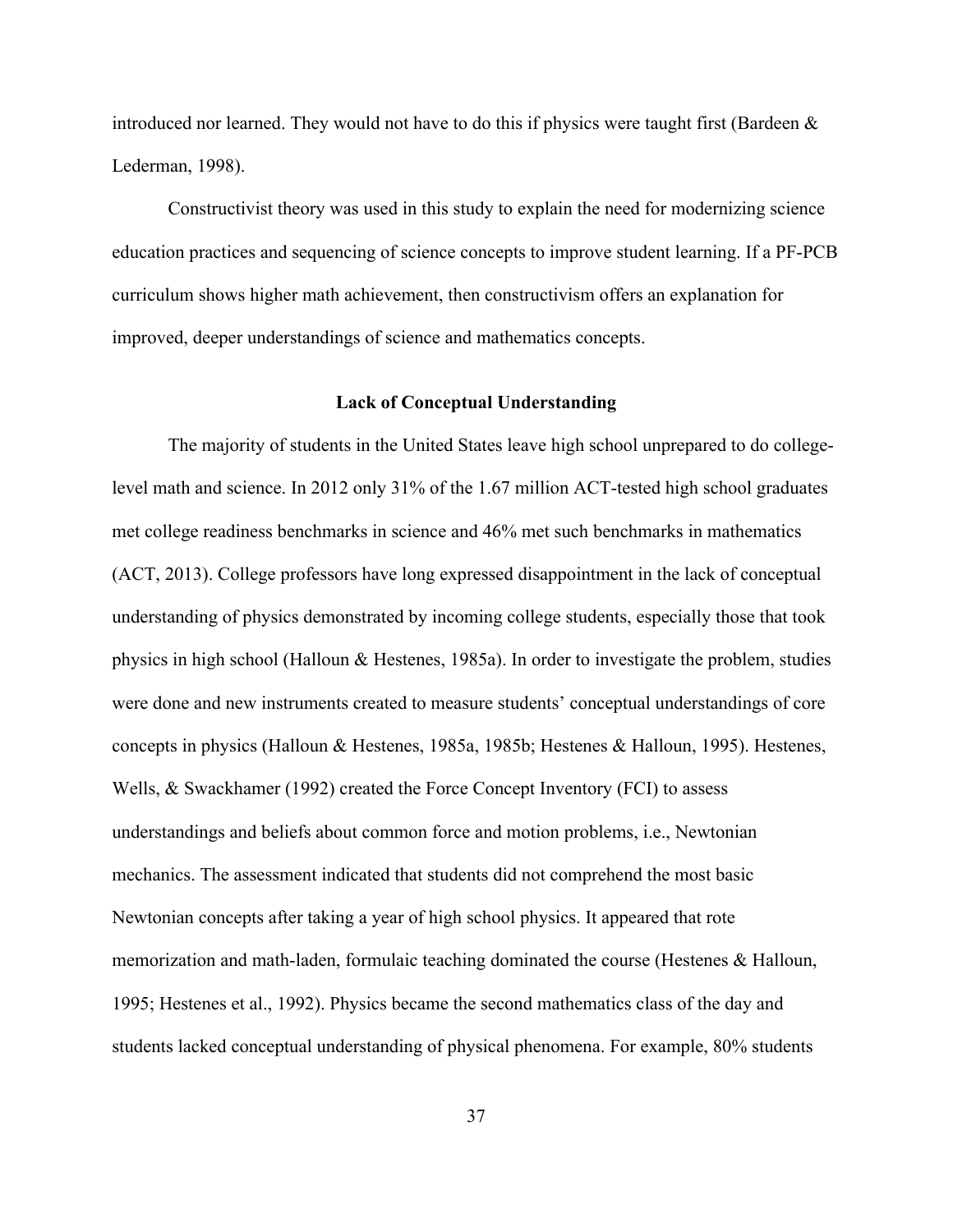were able to state Newton's 3<sup>rd</sup> Law while the FCI data showed less than 15% of them fully understood it (Hestenes, 1998). The data suggested that traditional instruction, i.e. lecture, induces only a small change in understandings and beliefs about physics; thus, instruction needs to be addressed in order to improve understanding in physics (Halloun & Hestenes, 1985).

## **Importance of Teaching Practices**

In 2000, the seminal work on the science of learning: *How People Learn: Brain, Mind, Experience and School* (Bransford, Brown, & Cocking, 2000) addressed the problems with the traditional learning and communicated findings that could impact classrooms. Donovan and Bransford extended the findings described in *How People Learn* (Bransford et al., 2000) and gave specific science examples in *How Students Learn: Science in the Classroom* (Donovan & Bransford, 2005). Both books described the need to move from a traditional, teacher-centered, didactic, lecture-driven style of instruction to a new, student-centered, inquiry-, and experiencedriven style. The research found that students did not replace their misconceptions unless they explicitly addressed their pre-conceptions, testing their ideas in labs or activities, reflecting on these experiences, and resolving their ideas by constructing new understandings. After this, the teacher could step in and introduce the theory, law, or formula. Essentially things were to be taught in reverse: the activity came before introducing the concept, not the other way around, i.e. laboratory activities that verify the concept first presented in lecture.

*Reforming Science Education* (Gess-Newsome, Luft, & Bell, 2009) and *Learning Science and the Science of Learning* (Bybee, 2002) corroborated these main points. Gess-Newsome et al. (2009) offered advice on how to change teaching so that students can achieve scientific literacy and be better prepared to work and live in the  $21<sup>st</sup>$  century. Bybee (2002) shared stories from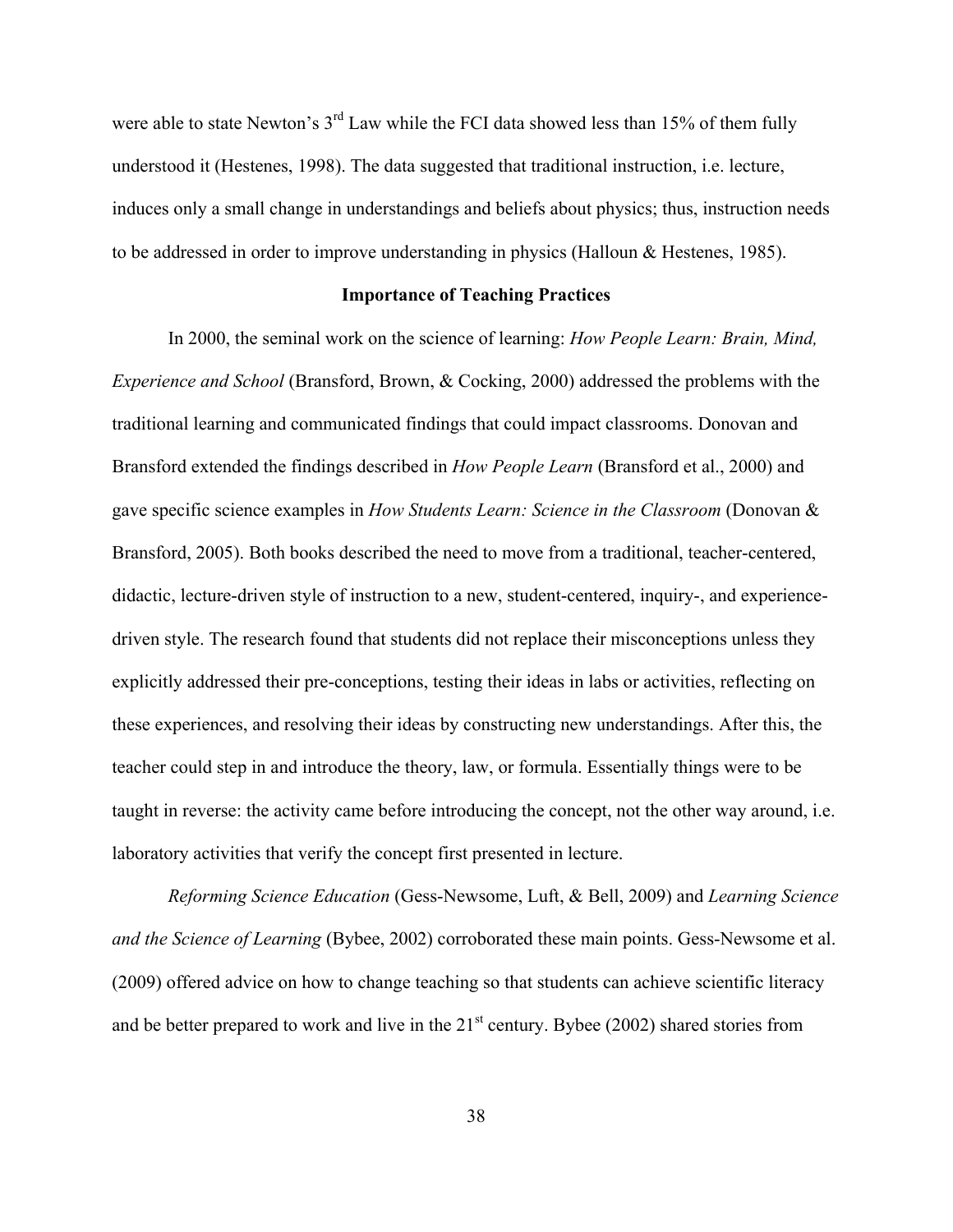science classrooms across the nation that modernized their science education practices. He created a model based on constructivist theory to describe the important components of science education: engaging, exploring, explaining, elaborating, and evaluating (The 5E Model).

## **Importance of Leadership and Empowerment of Teachers**

Empowerment of science teachers with curriculum, instruction, and assessment decisionmaking are key components to an adaptable science program. Collaboratively teachers and administrators are obligated to meet the challenges of advancing STEM education. With shared power schools can more readily discard outdated materials, curriculum, and instructional methods and take ownership of new ones. A unified science department can utilize that same line of inquiry and practices they teach their students; they should continually research, test, and refine curriculum, methods of teaching, and assessments. They should change *what* they teach (core curriculum), *how* they teach it (instruction), and *when* (sequence) it should be taught, meanwhile addressing the students' underlying question, "*why* learn it?" (relevance). Teachers should address their beliefs about how student learn science and discuss what should be taught, the nature of learning, how teachers should teach, and how learners should be assessed (Cullen, Harris, & Hill, 2012).

Small school districts and private schools may be positioned better to address beliefs about learning, share power, and respond to advances in STEM education. For example, Matteo Ricci High School (MRHS), a private, independent Catholic school on the West Coast with 1200 students has 12 science department members with a turnover rate less than 10%. Over time the stable community of science teachers has developed similar beliefs on teaching and learning. This resulted from shared leadership that empowered teachers and fostered strong collaboration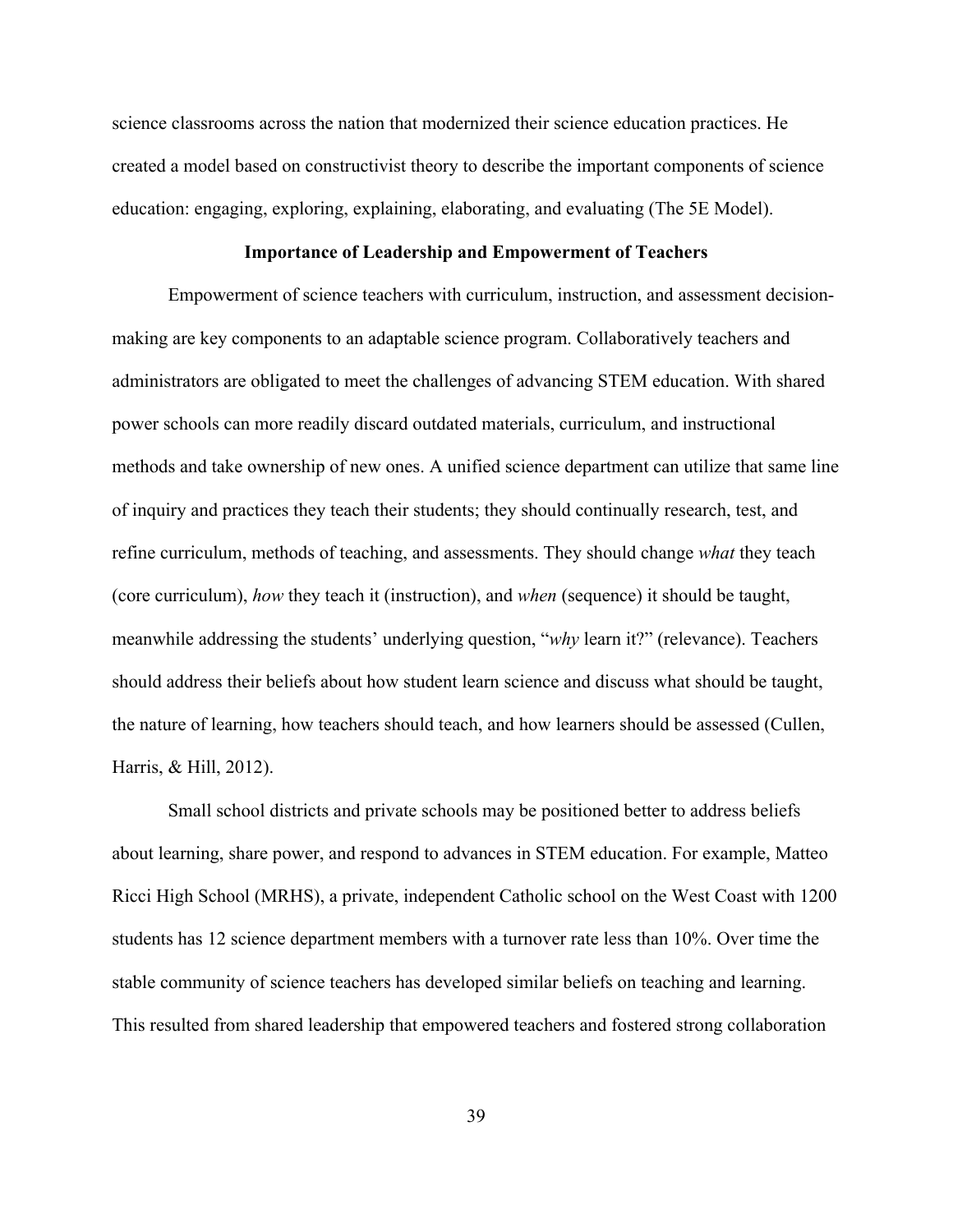and professionalism. The science faculty at MRHS was empowered with choosing and implementing a new science program. They dedicated time on weekends and during the summer to review the science education literature, to attend regional and national conferences (California Science Teachers Association & NSTA), and to consult with science education professors. Common goals were set, student learning became the priority, and the science teachers at MRHS began to design a program with the "end in mind" (Wiggins & McTighe, 2005).

#### **Summary**

There has been a revolution in science over the last century, but there has not been a corresponding revolution in science education. Students are living in a rapidly-paced, biological and innovation revolution, yet our high schools maintain fidelity to  $20<sup>th</sup>$ -century curricula and instruction. Compelling reasons exist to change high school science education. No conceptually sound, student-centered reason exists for the current science sequence of biology – chemistry physics (BCP). The current sequence simply evolved, and students in the U.S. have inherited a relic of the early 20<sup>th</sup> century. This artifact of education has made mathematics the obstacle for taking the most foundational science, physics. The relegation of physics to  $12<sup>th</sup>$  grade has yielded a primarily, White, male, mathematically elite course that impresses college admission offices, but not college physics professors. There is strong anecdotal evidence for changing the science sequence from BCP to PCB, but empirical, quantitative research is lacking. More research is needed to push reform and adequately prepare the future citizens of the 21<sup>st</sup> century. Innovative teachers and administrators in nimble learning communities may want to consider Physics First to begin propelling science education reform. Otherwise future educators, possibly in 2083, will be remarking about why a 200-year old, antiquated curriculum has endured for so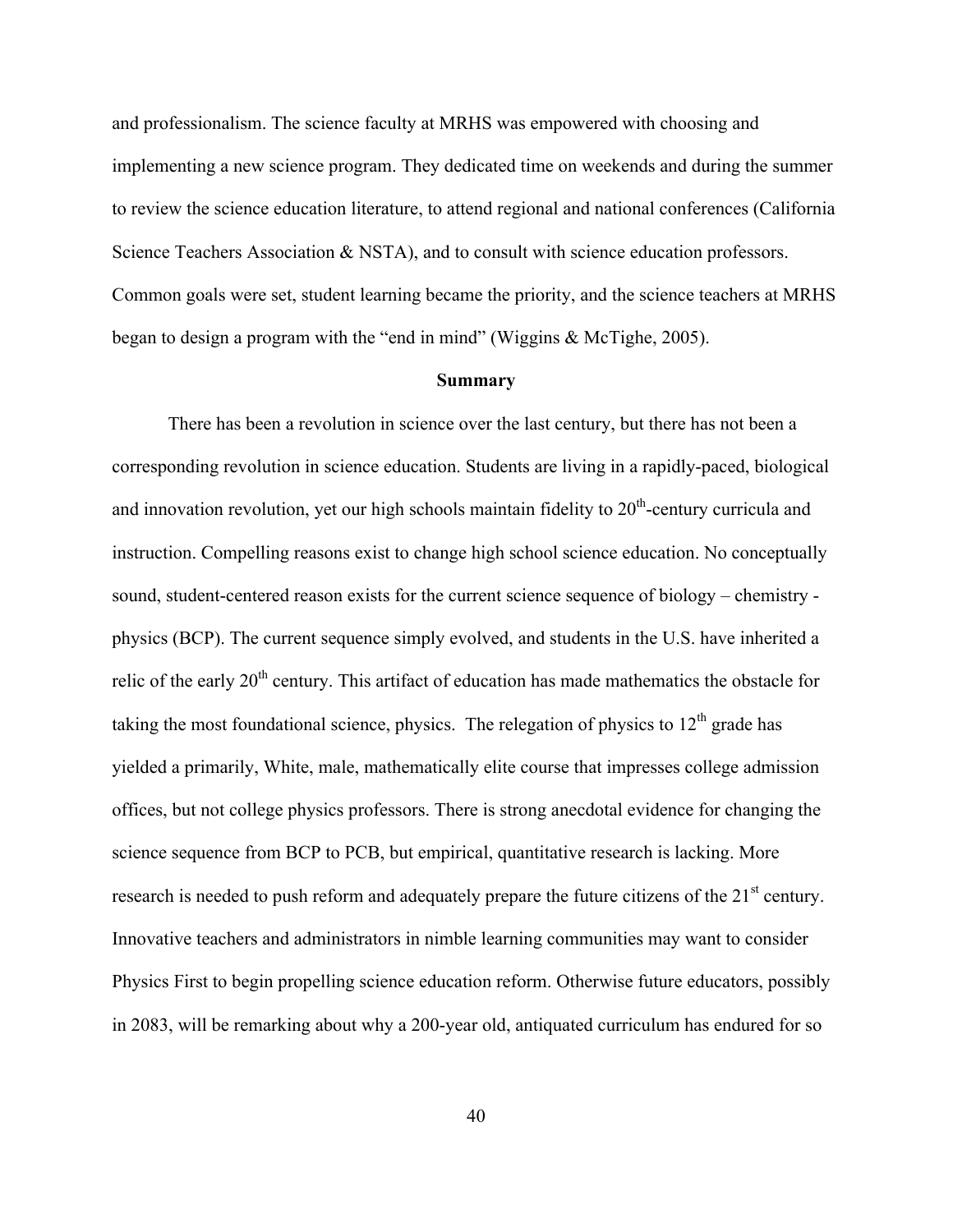long. The science education community is implored to bury the traditionally taught BCP relic and consider implementing Physics First so that students can better achieve STEM literacy and physics can again be for *all*.

This study aimed to quantitatively describe the performance of PF and non-PF students at MRHS on a mathematics standardized test. Chapter 1 introduced the problem, purpose and significance of the study. Chapter 2 outlined the history of science education in the United States and reviewed the current research Physics First and how students learn. Chapter 3 will describe the methods of study and the quantitative data that was used in the study. Chapter 4 will present the results and Chapter 5 will discuss the results, share MRHS's story of modernization, and assert that a PF curriculum can address  $21<sup>st</sup>$  century issues and science for all.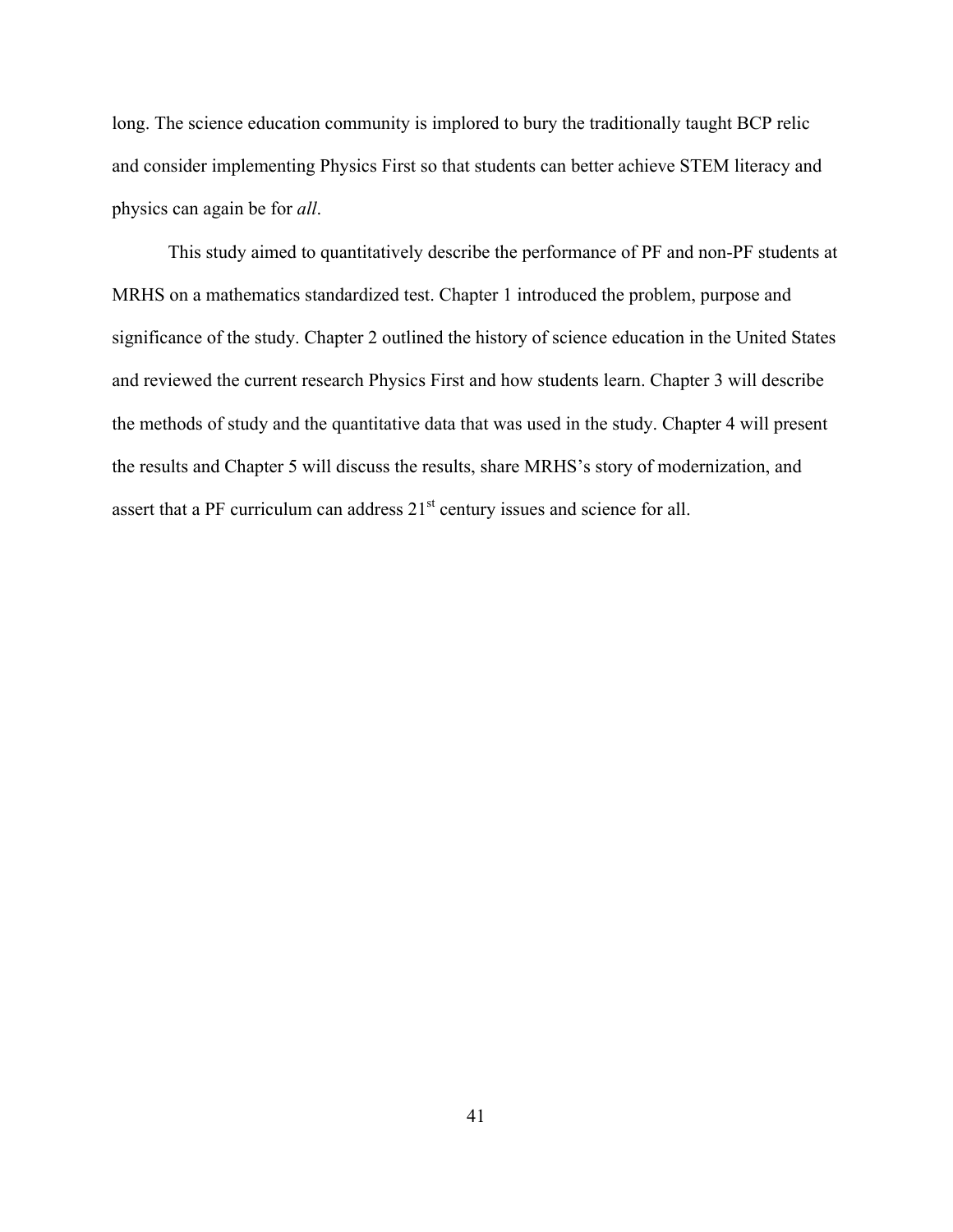### **CHAPTER 3**

# **METHODOLOGY**

### **Introduction**

This study evaluated the impact of a Physics First (PF-PCB) science program on SAT math scores at Matteo Ricci High School (MRHS) over the first two years of the program from 2007 to 2009. Reports show that students in the United States are underperforming in science, technology, engineering, and mathematics (STEM) when compared to their international counterparts. Secondary science education is in need of reform and modernization. MRHS transformed its science program to a Physics First model in an effort to improve learning and graduate STEM literate students. This study measured one of the objectives of the new program: improved math achievement.

This chapter describes the methods that were used in this quantitative study of the impact of a ninth-grade physics course on math achievement in a Physics First (PF-PCB) high school science program. Ex post facto measures from standardized math tests (High School Placement Test [HSPT] and SAT) at the school site were used to determine the math achievement of two groups of students in the same graduating class (cohort) over their high school career. The ninthgrade science course determined the two groups: those that took ninth-grade physics (PF) and those that took no science in the ninth grade (non-PF). Descriptive statistics and causalcomparative strategies were employed to determine the differences in student achievement on a standardized mathematics exam for the two groups of students. Where differences exist, inferential statistics were used to determine significance. The instruments that determined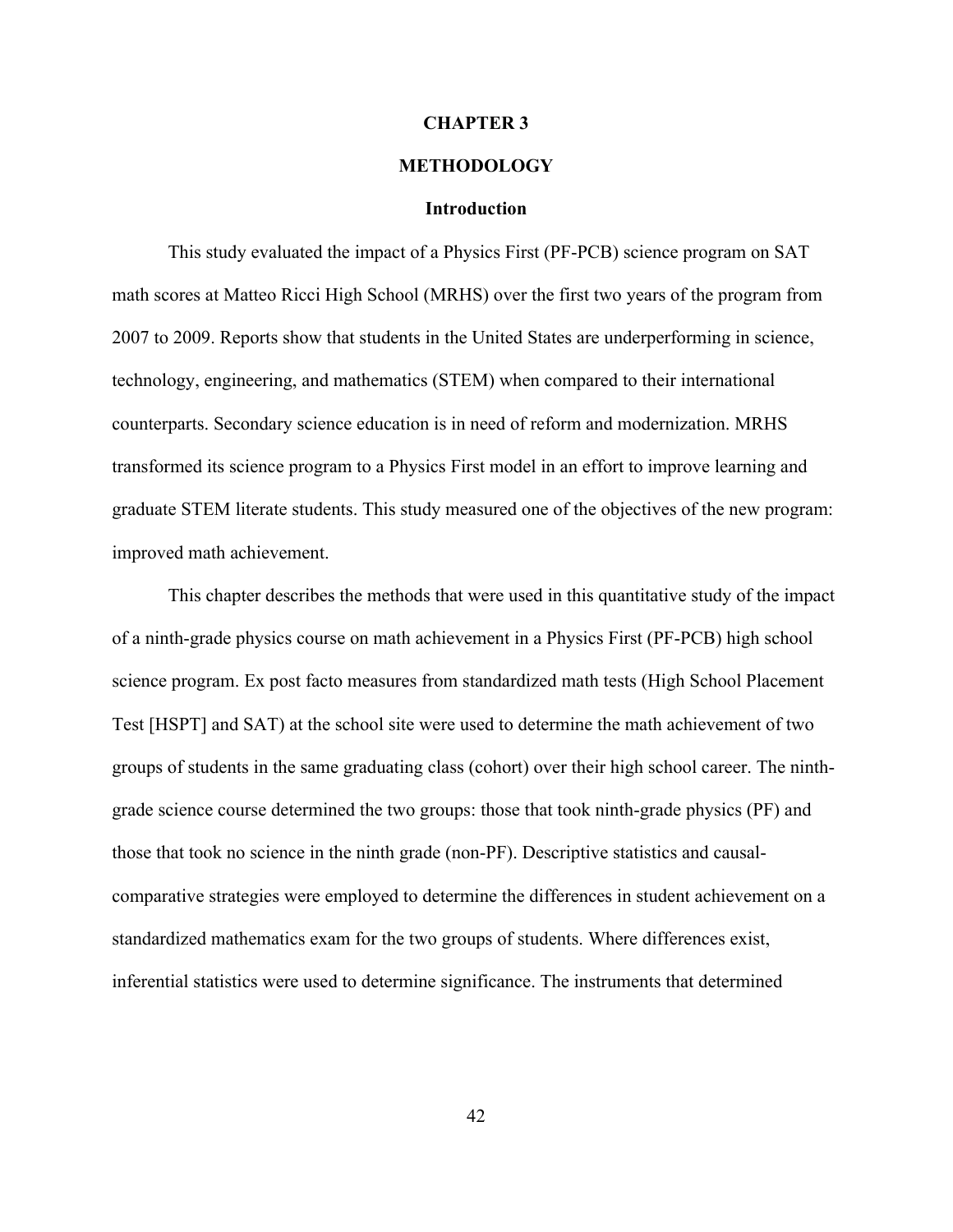mathematics achievement are introduced and described here. The research methods address the issue of self-selection and the limitations of the study's generalizability are discussed.

### **Site**

This investigation takes place at a private high school on the West Coast of the United States referred to by the pseudonym, Matteo Ricci High School (MRHS). Given the need for quantitative research of Physics First programs, MRHS provides a unique opportunity for science education research (Bardeen & Lederman, 1998; Lederman, 2005; Neuschatz et al., 2008; Pasero, 2003; Wilt, 2005). MRHS implemented a Physics First (PF-PCB) program in 2007 and in 2011 graduated its first cohort of students. These factors make MRHS a timely and suitable site for the proposed research. The researcher was employed by MRHS during the time of the study and was granted access to anonymous achievement data with proper permission.

MRHS is an ethnically diverse, private, college-preparatory high school (grades 9 through 12) in a large, highly diverse urban area. Annual enrollment is approximately 1200 male students who represent more than 200 zip codes and more than 100 elementary schools. The vast majority (99%) of the graduates go on to higher education and 96% enroll in four-year colleges. MRHS is committed to providing a rigorous college-preparatory education to a student body that reflects the racial, ethnic, and socially economic diversity of its surroundings. Fifty-two percent of the student body is non-white.

In the fall of 2007 the MRHS science department implemented change on a large scale. The traditional science curriculum sequence was inverted from biology first (BCP) to a Physics First (PF-PCB) program: Physics is offered to ninth-grade students; chemistry is mandatory for  $10^{th}$ -graders; and biology, or its equivalent, is mandatory for  $11^{th}$ -graders (see Table 1).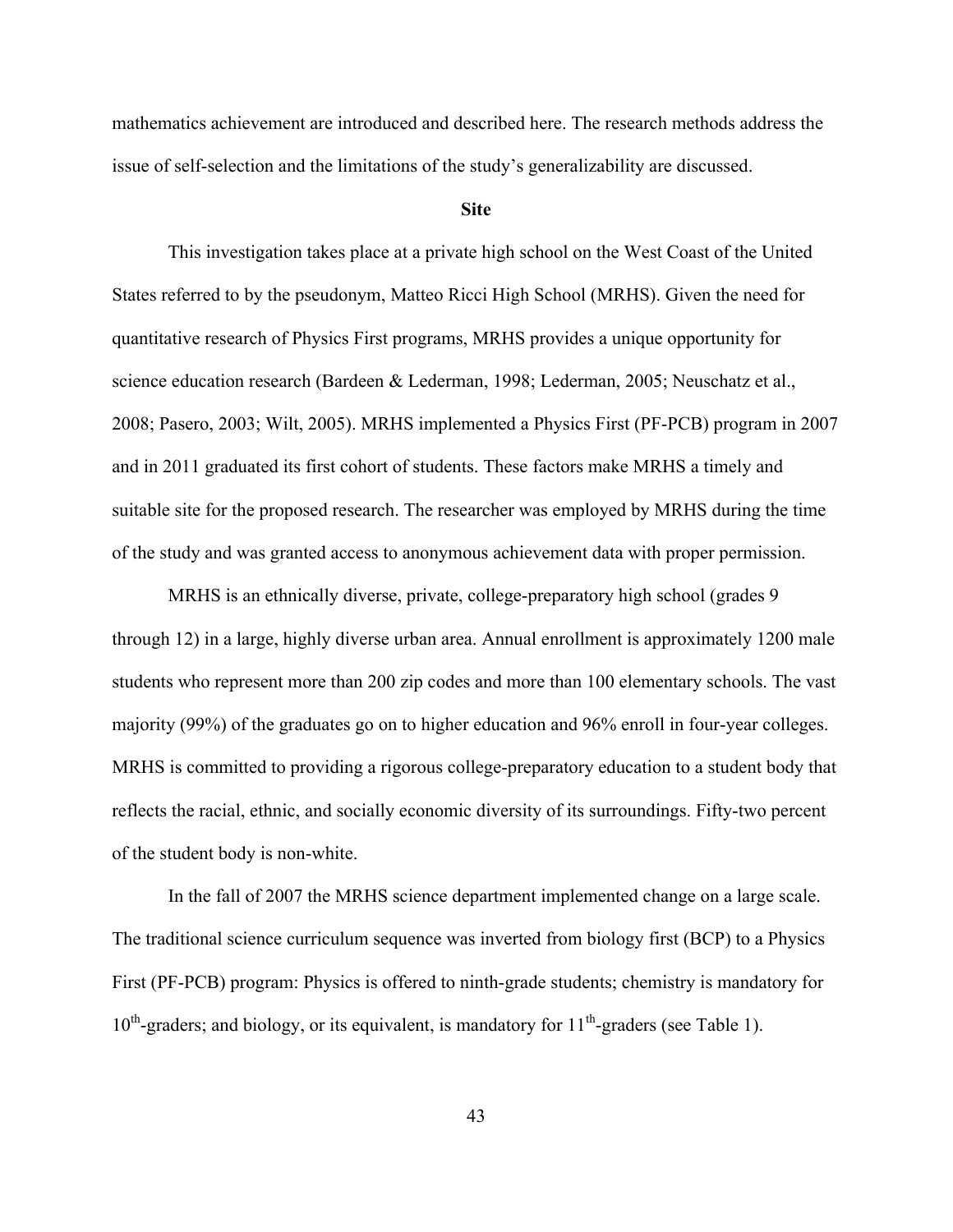| Grade 9             | Grade 10         | Grade 11       |
|---------------------|------------------|----------------|
|                     |                  |                |
| Physics First (PF)  | Chemistry        | <b>Biology</b> |
| or                  | or               | or             |
| no science (non-PF) | Honors Chemistry | equivalent     |
|                     |                  |                |

Table 1 *MRHS Science Sequence of Core Courses Studied*

### **Participants**

The participants in this study consisted of all MRHS students in the first two graduating classes in the new PF-PCB program ( $N = 571$ ). Cohort 1 (class of 2011) had 280 and Cohort 2 (class of 2012) 291 participants. The cohorts were 48% White/Caucasian; 29% Hispanic/Latino; 12% Asian/Pacific Islander/Filipino; and 11% African American/Black. Most students commute from far distances to attend MRHS and represent nearly 200 zip codes. This combined with the mission of the school attracts students from a wide range of SES. Zip code data show students living in areas with median incomes as high as \$141,527 and low as \$17,644. Student math ability is more homogeneous than ethnicity/race and SES due to the selective nature of admissions. Data show that on average students with higher High School Placement Test (HSTP) math scores chose to participate fully in the new Physics First program by taking ninth-grade physics (PF).

## **Ethnicity/Race**

Students were given the opportunity to indicate their ethnicity/race (ethnicity) when taking the SAT and the HSPT. These data showed that there was a significant difference in the ethnic/racial makeup of PF and non-PF groups in Cohort 1 but not in Cohort 2 (see Table 2). Specifically, in Cohort 1 African American/Black and Hispanic/Latino students were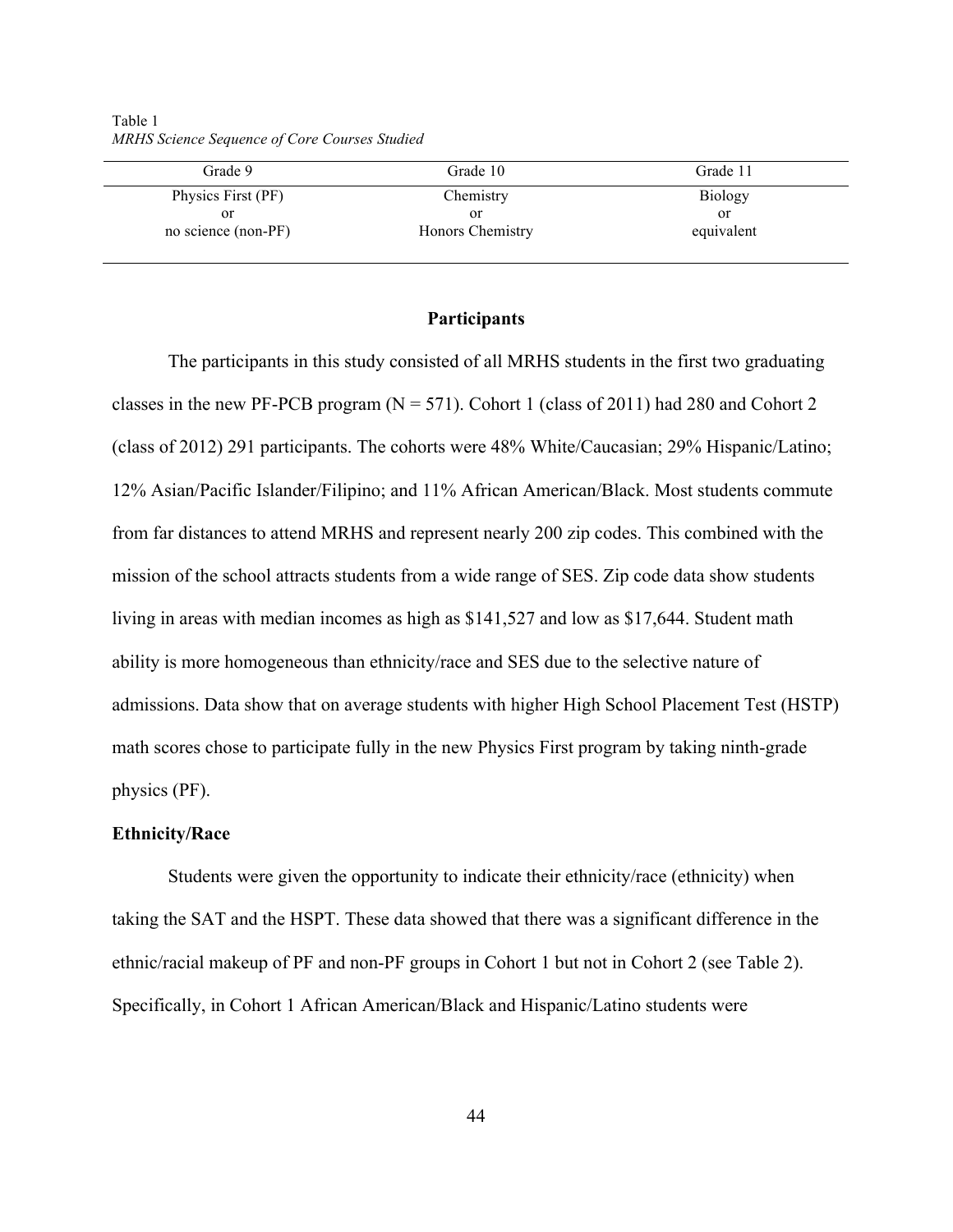overrepresented in the non-PF group in Cohort 1 ( $X^2 = 18.27$ ,  $p = .006$ ): meanwhile, these groups were distributed similarly in Cohort 2 ( $X^2 = 8.78$ ,  $p = .186$ ).

|                                 |              | $Cohort1*$   |          | Cohort 2 |
|---------------------------------|--------------|--------------|----------|----------|
|                                 | PF           | $non-PF$     | PF       | $non-PF$ |
| American Indian/Alaskan Native  | 2            | $\mathbf{0}$ | 0        | $\theta$ |
| Asian American/Pacific Islander | 16           | 4            | 16       | 5        |
| African American/Black          | 13           | 17           | 18       | 16       |
| Hispanic/Latino                 | 42           | 51           | 51       | 29       |
| White/Caucasian                 | 88           | 46           | 104      | 45       |
| Filipino                        | 10           | 7            | 9        | 6        |
| Other                           | $\mathbf{0}$ | $\mathbf{0}$ | $\theta$ | 2        |
| Unknown                         |              | 2            | 2        |          |
|                                 |              |              |          |          |

Table 2 *Ethnic/Racial Differences in Cohorts 1 & 2*

*\* p < .05*

# **Socioeconomic Status**

SES was determined from median household income data published by zip code (Zip Atlas, 2012). Zip codes accompanied SAT math scores and HSPT data. The average median household income values were compared for each cohort. In Cohort 2, students in the PF and non-PF groups were similar in terms of SES, but were significantly different in Cohort 1 (*t*(278)  $= 2.49, p < .05$ ). In Cohort 1, the non-PF group was overrepresented by low SES minority students.

|             |     | SES Differences in Cohorts 1 & 2<br>Cohort 1* |             |     | Cohort 2    |             |  |
|-------------|-----|-----------------------------------------------|-------------|-----|-------------|-------------|--|
|             | N   | M                                             | SD.         | N   | M           | SD          |  |
| PF          | 166 | \$63,017.70                                   | \$29,074.83 | 193 | \$62,370.99 | \$29,164.57 |  |
| Non-PF      | 114 | \$55,125.72                                   | \$24,405.81 | 98  | \$60,140.18 | \$28,580.41 |  |
| $* n < 0.5$ |     |                                               |             |     |             |             |  |

Table 3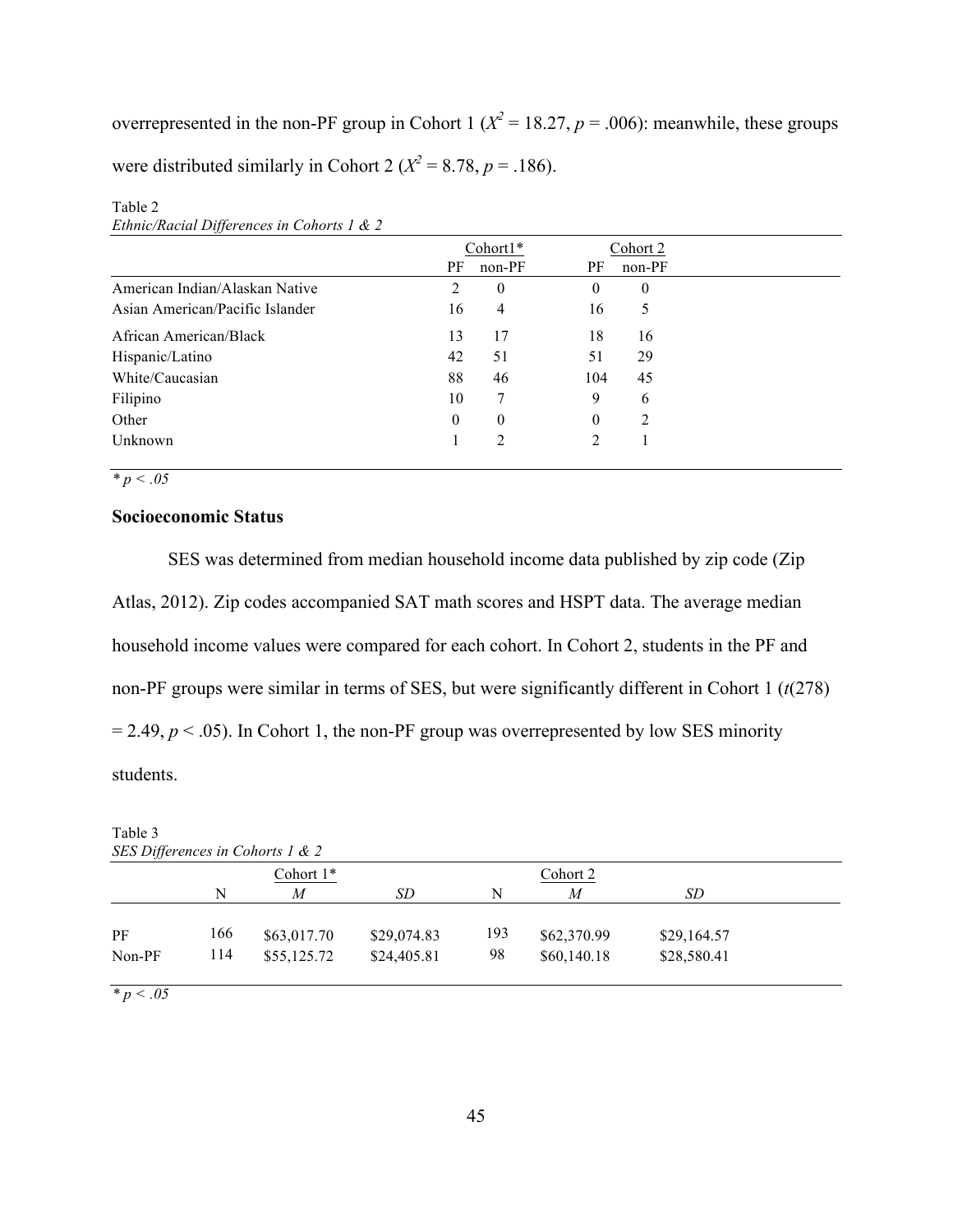## **Prior Math Achievement: HSPT Math**

**P**F and non-PF groups were determined non-randomly; students were given the choice to take ninth-grade physics (PF) or no science (non-PF). It was assumed that higher achieving math students were more likely to enroll in ninth-grade physics (PF) than their lower performing counterparts. This type of self-selection naturally positions students more advanced in math to achieve higher SAT math scores.

Significant differences in prior math achievement existed between PF and non-PF groups in both cohorts; higher achieving math students were overrepresented in the PF groups (see Table 4). In terms of prior math achievement, PF and non-PF groups were significantly different in both Cohort 1 ( $t(278) = 3.14$ ,  $p < .001$ ) and Cohort 2 ( $t(289) = 3.39$ ,  $p < .001$ ) (Table 4). Effect size (r) for Cohort 1 was 0.19 and 0.22 for Cohort 2.

|     | Cohort 1* |       |                                               | Cohort 2* |       |  |
|-----|-----------|-------|-----------------------------------------------|-----------|-------|--|
| N   | M         | SD    | N                                             | M         | SD    |  |
| 166 | 86.13     | 15.47 | 193                                           | 87.99     | 13.85 |  |
| 114 | 78.71     | 21.74 | 98                                            | 80.23     | 20.59 |  |
|     |           |       | Math Achievement Differences in Cohorts 1 & 2 |           |       |  |

*\* p < .001*

# **Research Question**

Do Physics First (PF) students in the Physics First program (PF - Physics - Chemistry - Biology) at Matteo Ricci High School (MRHS) have higher SAT math scores than their non-PF counterparts (Chemistry - Biology) when controlling for prior math achievement, race/ethnicity, and SES?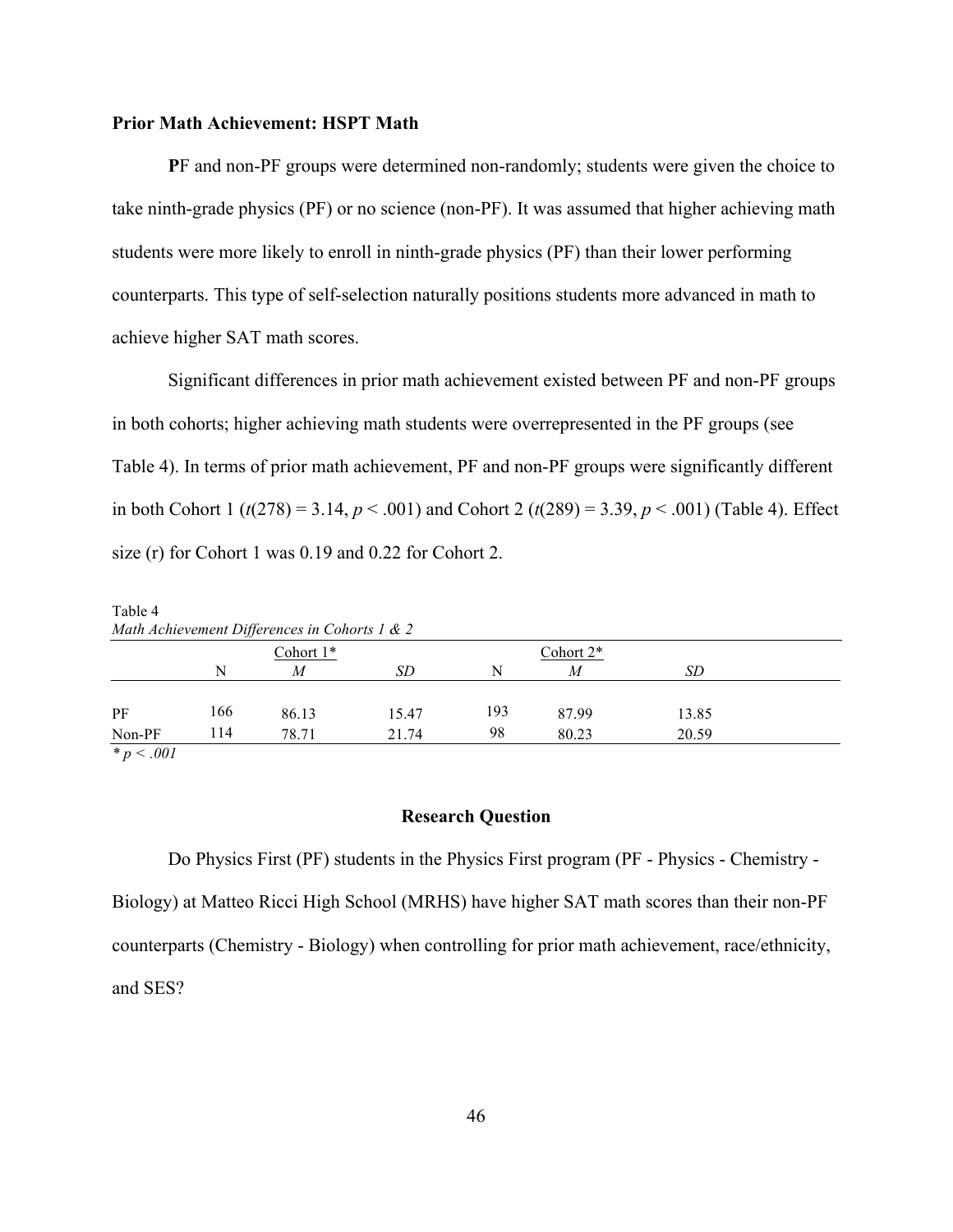### **Variables**

The independent grouping variable (IV) is the PF-PCB program. PF represented the students that took ninth-grade physics,  $10^{th}$ -grade chemistry, and  $11^{th}$ -grade biology, and non-PF represents those that did not take ninth-grade science, but took  $10^{th}$ -grade chemistry, and  $11^{th}$ grade biology with their PF peers. It should be noted that PF has dual meanings in this study. First, PF identifies those students at MRHS that take ninth-grade physics and continued through the program with their non-PF peers. Secondly, PF commonly refers to a secondary science program like MRHS's that simply begins with physics; as such, there are other variations of PF (e.g., PBC). The curricular order of the MRHS PF program is physics, chemistry, and biology (PCB). Thus, PF-PCB more accurately represents the MRHS program in this investigation. In this context the term "biology last" may be a more appropriate descriptor, but Physics First has been well established since Leon Lederman, an influential science education reformer, argued for the PCB sequence and promoted it with the slogan "put physics first" (Lederman, 2001). Those students that chose not to take physics will be referred to as non-Physics First students (non-PF). It is important to note that both PF and non-PF students move through the curriculum with their cohort by taking  $10^{th}$ -grade chemistry and  $11^{th}$ -grade science course (i.e., biology or its equivalent) together. PF and non-PF students indicate the grouping variable that was used to compare SAT math scores, the dependent variable, after completing the PF-PCB program.

#### **Hypothesis**

PF students in the PF-PCB program at MRHS will have higher SAT math scores than their non-PF counterparts, while controlling for their prior math achievement, race/ethnicity, and SES.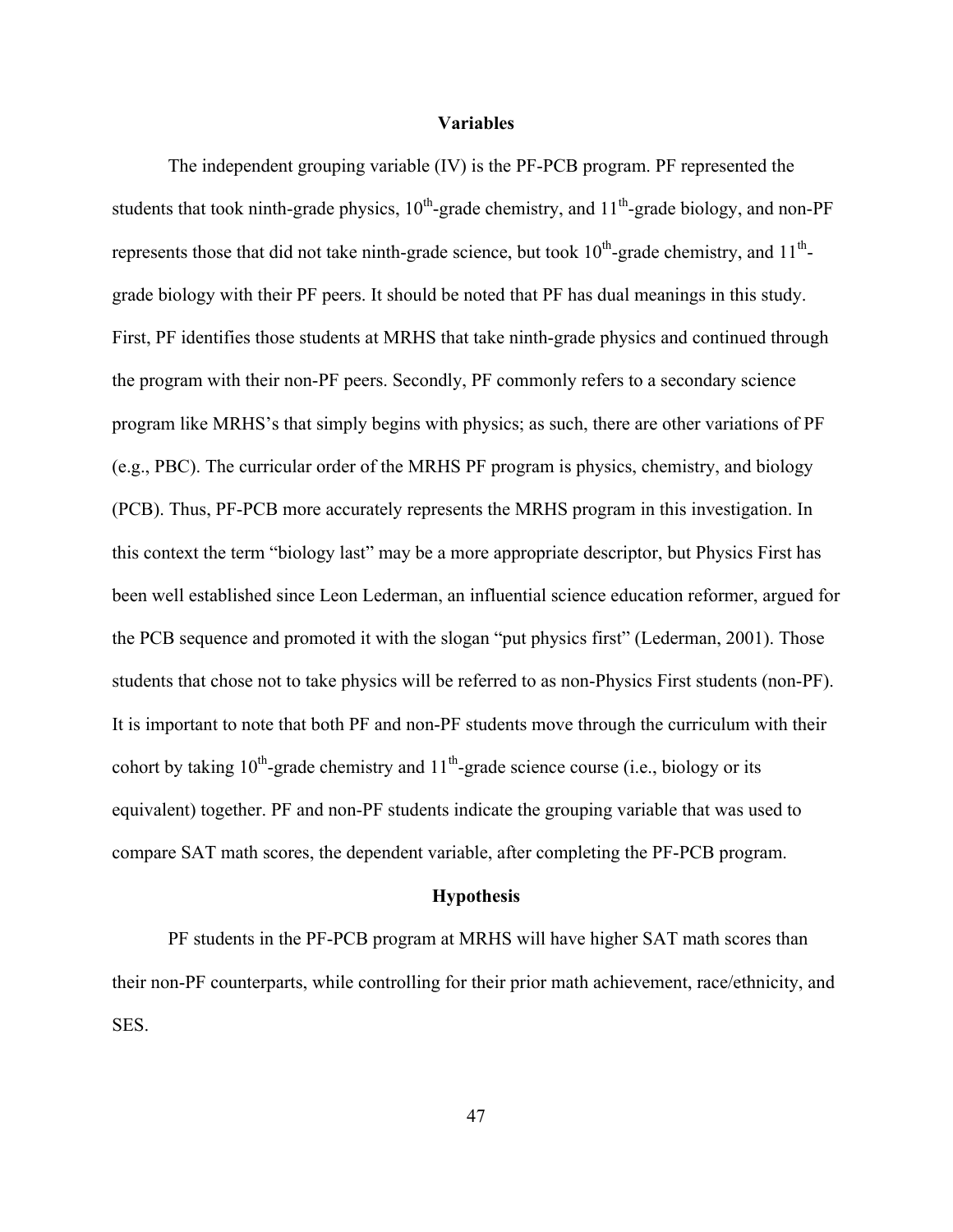The null hypothesis was: A significant difference does not exist between PF and non-PF SAT math scores in both Cohorts 1 and 2 at MRHS. The prediction of this study was that the null hypothesis would be rejected and that PF has a positive impact on SAT math scores; PF students score higher on the SAT math when controlling for prior math achievement, ethnicity/race, and SES.

## **Sampling Method**

This causal comparative, quasi-experimental study used data from the first two cohorts of students that completed all four years of the Physics First (PF-PCB) program at MRHS. Within each of these cohorts the independent variable was determined by participation in ninth-grade physics (PF). Cohort 1 was the inaugural class of the new PF-PCB program, the graduating from MRHS in 2011. Cohort 2 represents the class of 2012. Each cohort was comprised of approximately 300 students where two-thirds chose to take PF and one-third chose no science in the ninth grade (non-PF); there were 166 and 193 PF students, and 114 and 98 non-PF students, in Cohorts 1 ( $n_1 = 280$ ) & 2 ( $n_2 = 291$ ), respectively (N = 571).

After ninth grade both PF and non-PF students in Cohorts 1 and 2 had the same access to science classes in the subsequent years  $(10<sup>th</sup>$  through  $12<sup>th</sup>$  grades). This means that PF and non-PF students were mixed in science courses after the ninth-grade year. This study aimed to determine the difference in math achievement of PF and non-PF students after completing the three-year MRHS Physics First (PF-PCB) program.

While students chose whether to take science in the ninth grade (PF) or not (non-PF) at MRHS, they were placed into a math course based on ability. The Mathematics Department used the HSTP math and placement exam scores to determine the appropriate course for each student.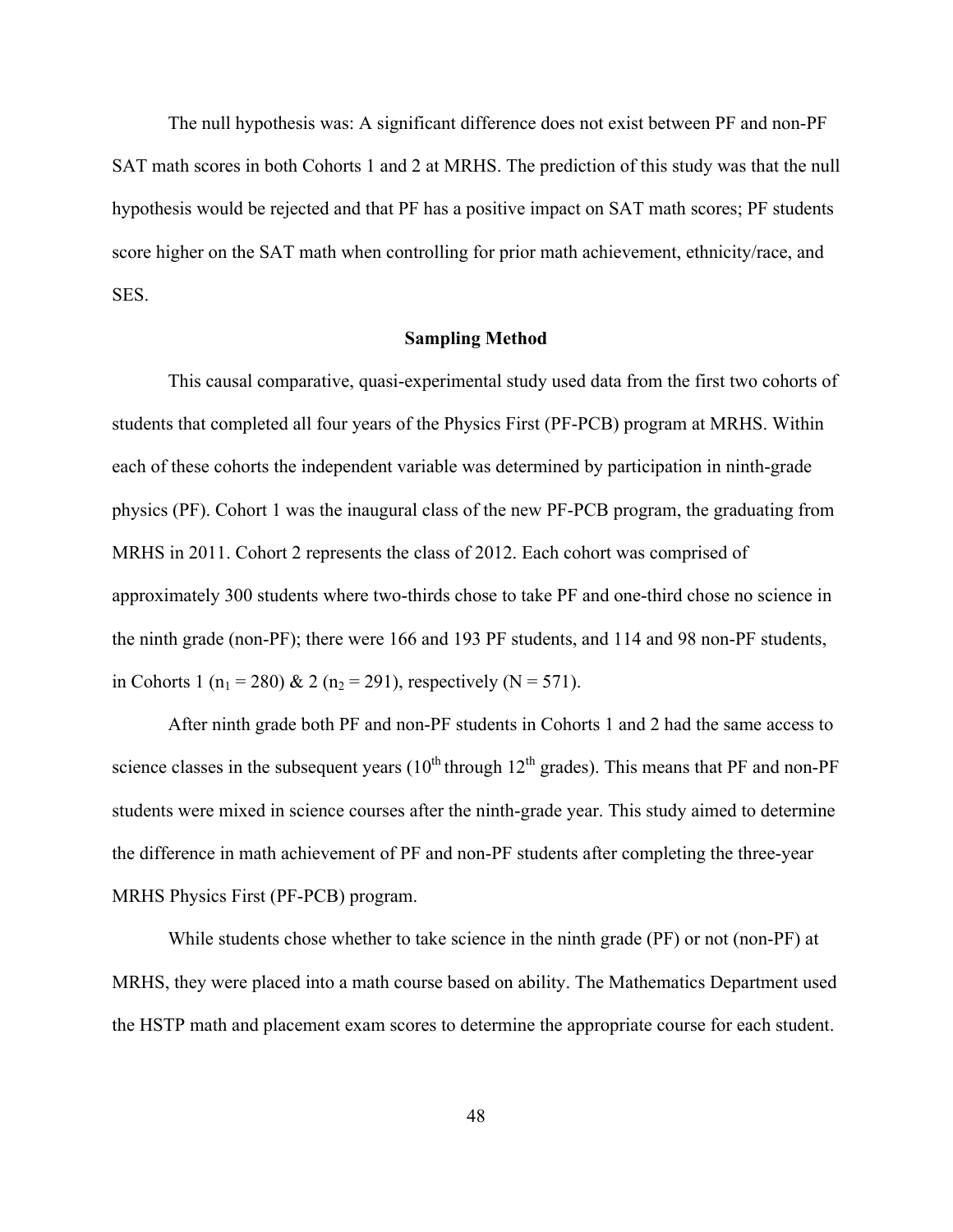Scores on this test determined their proficiency and preparedness for the next course in the sequence. Unlike science, enrollment in ninth-grade math was based on a test scores and placement. These mathematics courses (i.e., Algebra, Algebra Accelerated, or Geometry) contained a mixture of PF and non-PF students. Thus, there was a range of mathematical ability in both PF and non-PF groups. Student SAT math scores were compared after completing three years of schooling. These scores are typically recorded late in the  $11<sup>th</sup>$  grade and early in the  $12<sup>th</sup>$ grade. To better determine the impact of ninth-grade physics on SAT math scores the influence of prior math ability needed to be addressed.

### **Self-Selection.**

Self-selection was a threat to validity in this study. Students, or parents of students, chose whether to take ninth-grade physics (PF) (the independent grouping variable) or no science (non-PF); students were not randomly assigned to these groups. While three years of laboratory science are required at MRHS, ninth-grade science is optional: taking ninth-grade physics (i.e., selecting to be PF) is a choice. One might presume that students with a high interest or aptitude in mathematics choose the course. The researcher attempted to address this assumption by analyzing the achievement in mathematics of PF and non-PF students before the PF-PCB treatment.

Extant data were used to determine the pre-existing differences between the PF and non-PF groups in mathematics. MRHS students take the HSPT prior to enrollment. PF and non-PF HSPT math scores were compared using a *t*-test to establish that indeed PF and non-PF groups were significantly different in prior math achievement (Cohort 1:  $t(287) = 3.19$ ,  $p < .05$ ; Cohort 2:  $t(296) = 3.38$ ,  $p < .05$ ). This analysis confirmed the assumption that higher-achieving math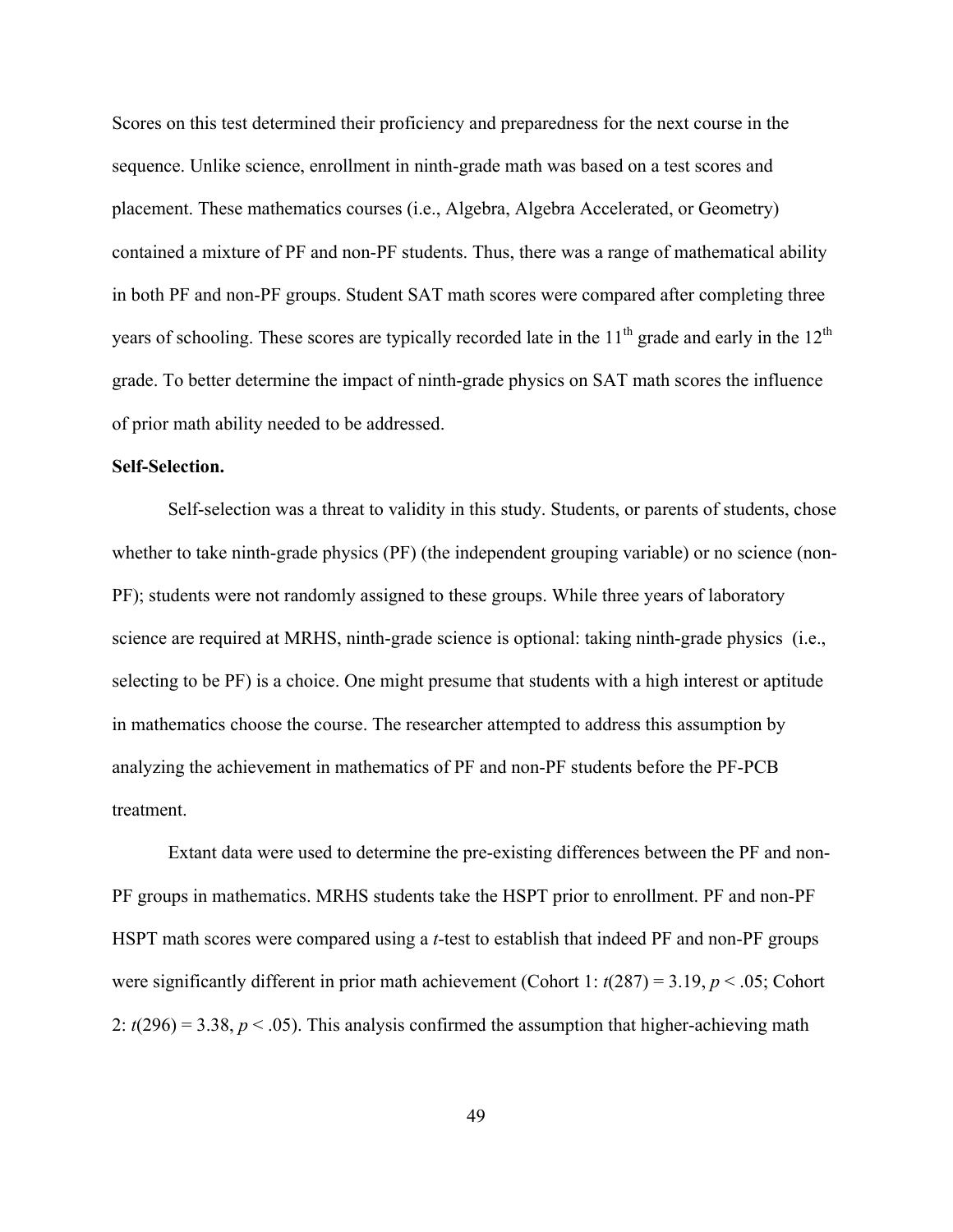students (Cohort 1:  $M = 86.13$ ,  $SD = 15.47$ ; Cohort 2:  $M = 87.99$ ,  $SD = 13.85$ ) were more likely to select the PF option and take ninth-grade physics compared to students who selected the non-PF option (Cohort 1: *M* = 78.71, *SD* = 21.74; and Cohort 2: *M* = 80.23, *SD* = 20.59). In both cohorts, the data show that students with higher HSPT math scores were over-represented in PF treatment group.

In addition, students may have self-selected to take PF or non-PF courses based on their backgrounds; as such, SES and ethnicity/race data were analyzed to determine inherent differences in the groups. Differences in SES, recorded as median income of residential zip code reported by students, were examined via a *t*-test. For Cohort 1, a significant difference was found  $(t(278) = 2.49, p < .05)$  such that students from higher socio economic backgrounds ( $M =$ \$63,018;  $SD =$  \$29,075) took PF compared to those in lower socio economic backgrounds ( $M =$ \$55,126; *SD* = \$24,405). No significant difference was found for Cohort 2 ( $t(302)$  = .64;  $p =$ .525). Likewise, more White students were represented in the PF curriculum than other ethnicities ( $X^2 = 18.27$ ;  $p < .05$ ) for Cohort 1, but no significant differences in ethnicity were noted  $(X^2 = 8.79; p = .186)$  in Cohort 2.

### **Measures of Achievement**

This study determined the impact of the PF-PCB program on SAT math scores at MRHS. All students at MRHS take the SAT in the  $11<sup>th</sup>$  and  $12<sup>th</sup>$  grades in preparation for college admission. The SAT, produced by the College Board, is a common test for college admissions and consists of three sections. Only the mathematics section of the SAT was used in this study. Thus, the SAT offered a terminal measure of high school achievement in mathematics. Comparing PF and non-PF student scores on this section of the SAT answered the research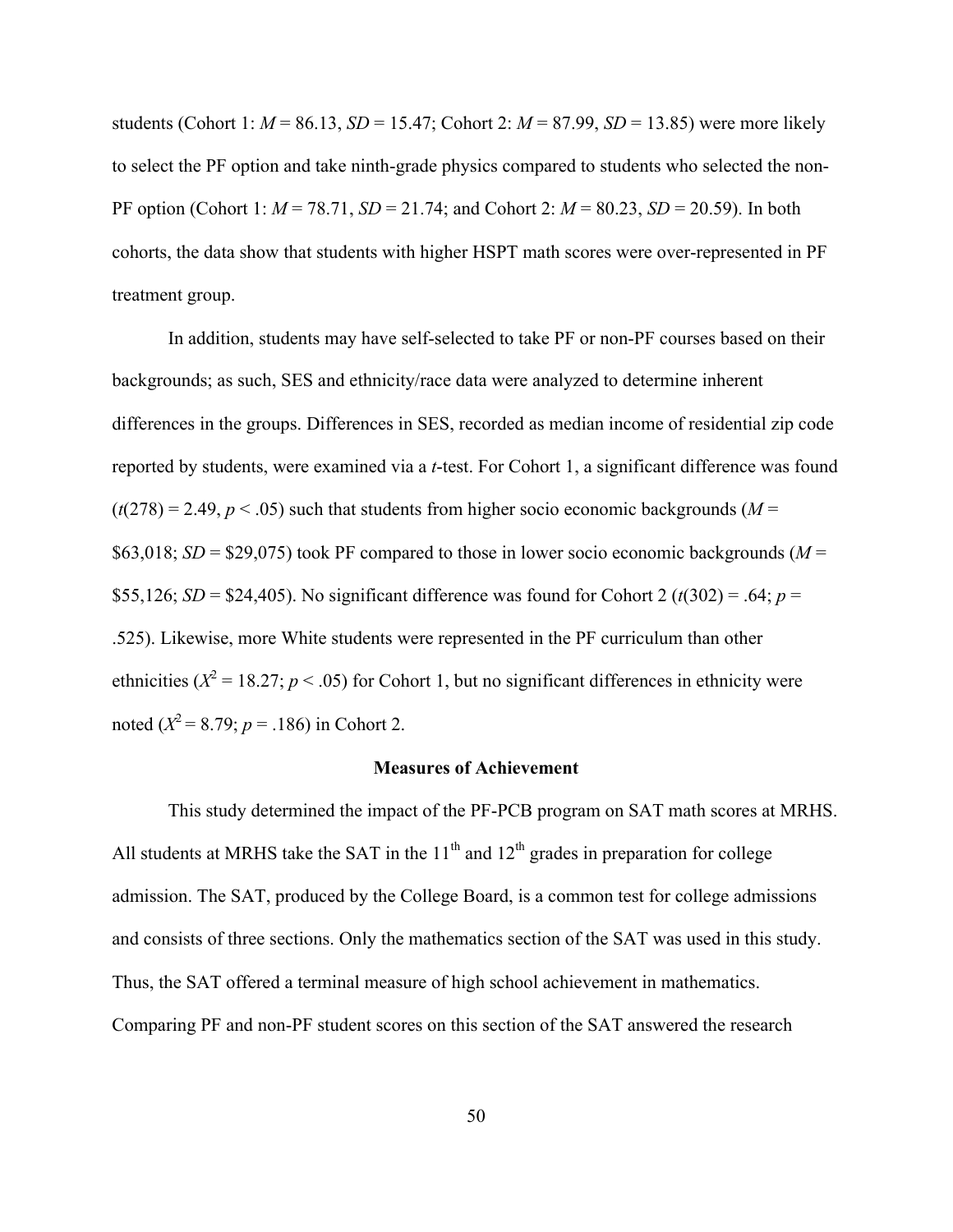question: Do Physics First (PF) students in the Physics First program (physics–chemistry– biology) at MRHS have higher SAT math scores than their non-PF counterparts (chemistry– biology) when controlling for prior math achievement, race/ethnicity, and SES?

## **Procedures**

After receiving permission from both the Institutional Review Board at Loyola Marymount University and the administration of MRHS anonymous SAT math data were electronically delivered from the Director of Counseling. The data were downloaded and backed up on an external drive that remained solely in the possession of the researcher. At no point were the names of students available. Identification numbers were randomly assigned to individual students and their scores and demographic data were coded accordingly.

### **Data Analysis**

An Analysis of Covariance (ANCOVA) was used to control for prior math achievement (HSPT math), SES, and ethnicity/race and determine the influence of the ninth-grade physics course in the PF-PCB program on SAT math scores.

## **Limitations**

One limitation is the site of study. Like any learning community, MRHS is unique. The culture, conditions, and components of learning are complex and may have influenced results. The researcher used quantitative methods to determine achievement by using available test scores. A deeper, qualitative description of the site, the potential application of results, and suggestions for future research will be found in Chapter 5.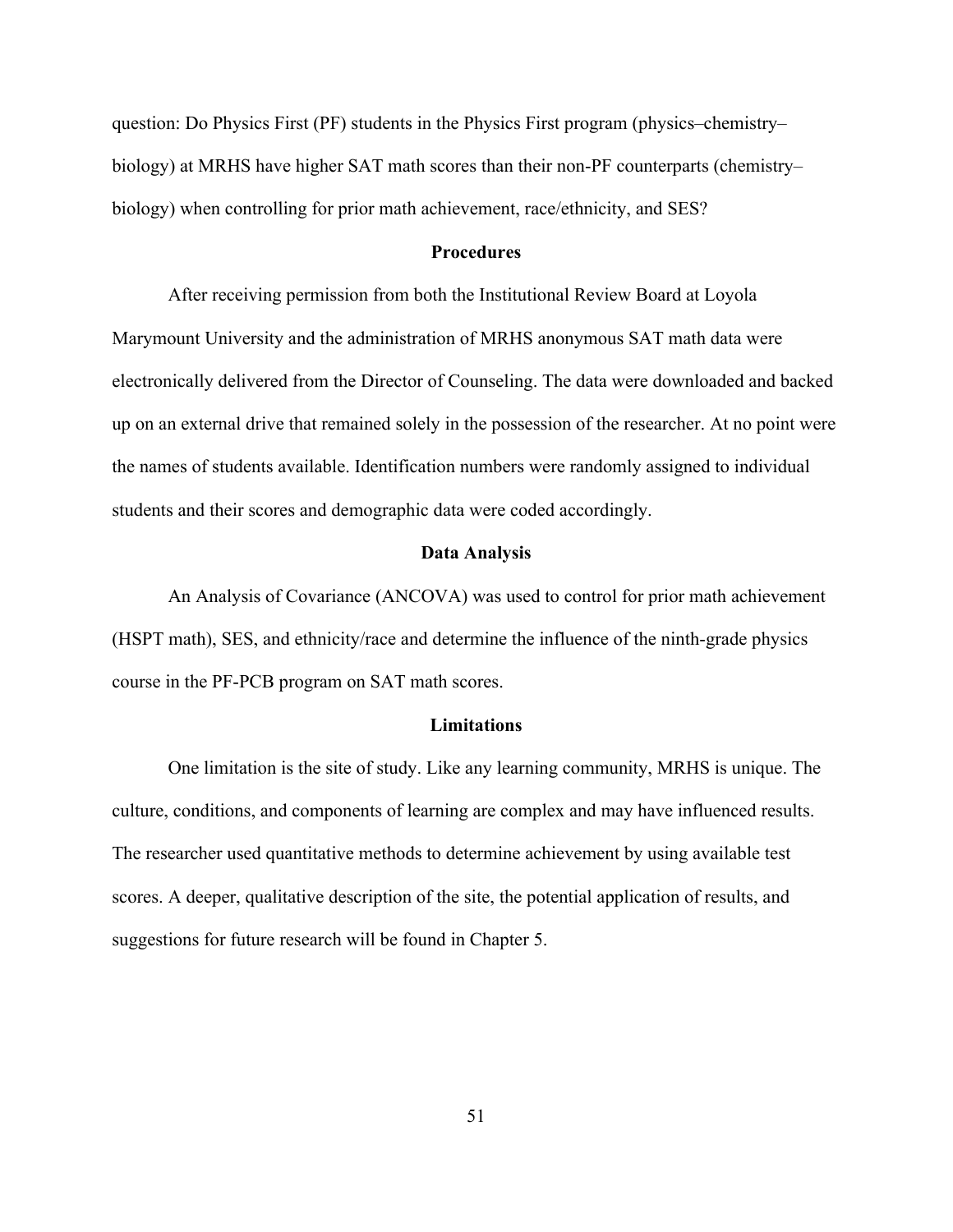#### **Summary**

Chapter 3 described the methods that were used in this longitudinal, quantitative, quasiexperimental, study. Causal-comparative strategies were employed to determine the differences in student achievement on standardized mathematics tests for two groups of students: those that took ninth-grade physics (PF) to those that chose not to take science in the ninth grade (non-PF) at MRHS. Ex post facto measures of standardized math tests (HSPT and SAT) were used to determine math achievement of PF and non-PF students. The HSPT was used to determine prior math achievement and confirm that higher-achieving math students chose to participate in the Physics First program by taking ninth-grade physics. The math section of the SAT provided a measure of math achievement after the PF-PCB program.

Inferential statistical methods were used to determine the differences in PF and non-PF groups. The data confirmed that the PF group was over-represented with high-achieving math students in both cohorts. Interestingly, in addition to differences in math scores, the PF group in Cohort 1 also differed significantly from the non-PF group in both SES and ethnicity/race; the PF group of Cohort 1 was over-represented by White, high SES students. This was not the case in Cohort 2 as there was no significant difference in the areas of SES and ethnicity/race. As such, an Analysis of Covariance (ANCOVA) was selected to determine the impact of the PF-PCB program on SAT math scores. This analysis provides the necessary results to compare groups of PF and non-PF students and answered the research question. The results of this analysis are presented in Chapter 4. Chapter 5 will discuss the results and the implications.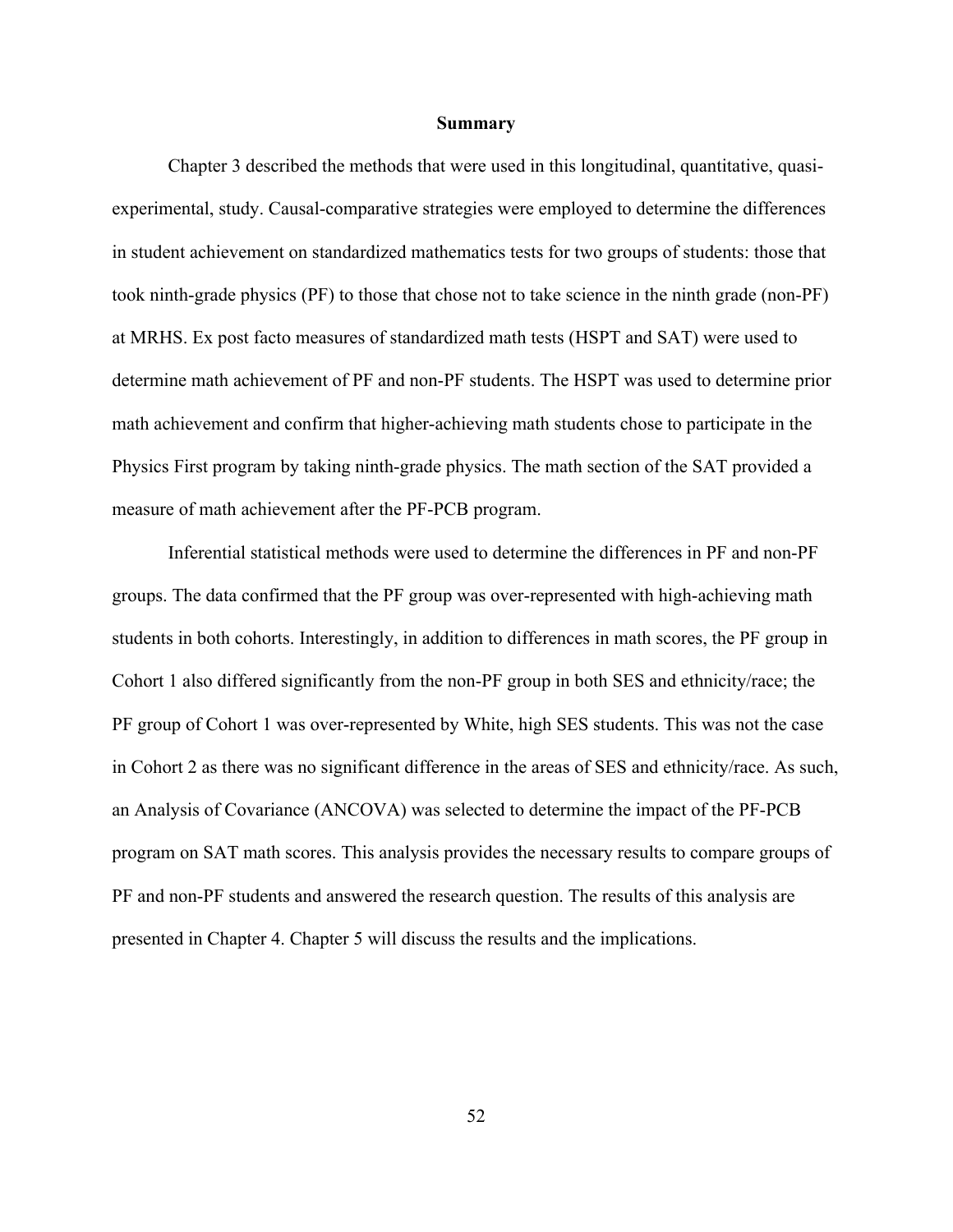### **CHAPTER 4**

## **RESULTS**

### **Introduction**

The purpose of this study was to quantify the influence of a new Physics First (PF-PCB) science program on students' math achievement at MRHS. Reports show lackluster performance by students in the United States in the areas of science, technology, engineering, and mathematics. Secondary science education is in need of reform and modernization. MRHS transformed its science program to a PF-PCB model in an effort to improve student learning and graduate STEM literate students. This study measured one of the objectives of the new program: improved math achievement.

PF-PCB represents the type of Physics First program under investigation—as opposed to Physics First–physics, biology, and chemistry (PF-PBC). The traditional sequence in the United States is biology, chemistry, and physics (BCP). Students in the PF-PCB program at MRHS are referred to as Physics First (PF) students and their counterparts that choose not to enroll in the program are non-Physics First (non-PF) students.

The study evaluated MRHS's first two cohorts of students to complete the PF-PCB science program, the classes of 2011 and 2012 (Cohort 1 and Cohort 2). The instrument for math achievement (DV) was the mathematics section of the SAT (SAT math), typically recorded either late in the junior or early in the senior year. This study compared SAT math scores of students that took ninth-grade physics (PF) to those that did not (non-PF), but finished the rest of the program together through the  $11<sup>th</sup>$  grade.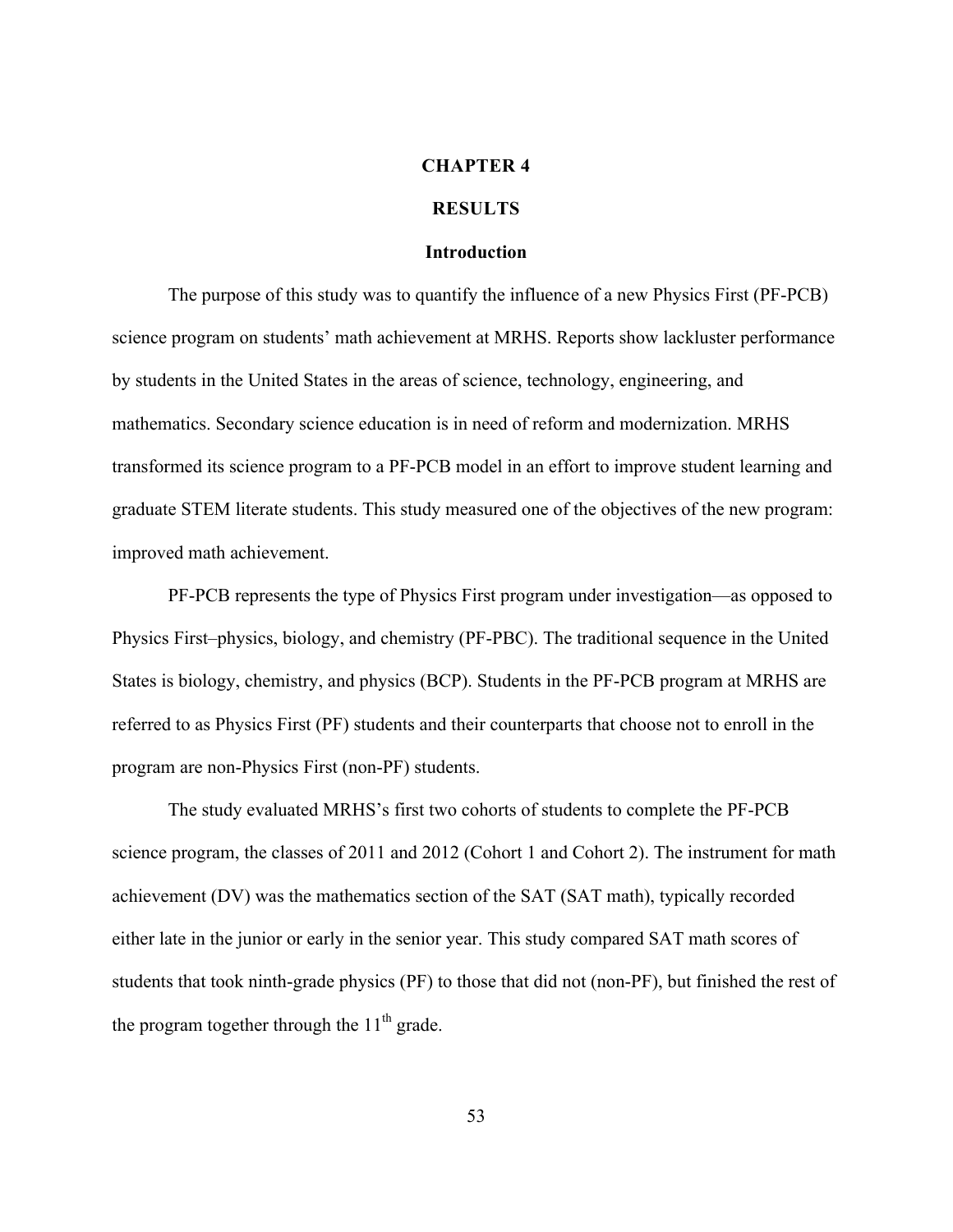The ninth-grade science course, PF or non-PF, was the independent grouping variable (IV) of the study; students in the PF group took ninth-grade physics, chemistry in the  $10<sup>th</sup>$  grade, and biology or an equivalent life science in the  $11<sup>th</sup>$  grade. Non-PF students took chemistry and life science alongside their PF classmates in subsequent years, but did not take science (i.e., physics) in the ninth grade. This primary difference determined the groups: PF and non-PF. Students that took ninth-grade physics were designated PF and students that did not take ninthgrade science were designated non-PF. This study evaluated the contributions of PF (IV) on SAT math scores (DV) while controlling for three factors: SES, ethnicity/race, and prior math achievement.

### **Analysis of Data**

This study evaluated the impact of the ninth-grade physics course at MRHS on SAT math scores over the first two years (2007 – 2009) of the Physics First program (PF-PCB). Secondary science programs in the United States seek to improve student achievement in the STEM disciplines. MRHS provides the opportunity to evaluate the impact of a Physics First curriculum on math achievement and inform the body of research. While the MRHS student body is diverse in terms of SES and ethnicity/race, the PF and non-PF groups were not randomly assigned; students self selected in to the ninth-grade physics course and pre-existing differences existed between the groups.

Due to pre-existing differences and the potential for self-selection in to the ninth-grade physics course a one-way Analysis of Covariance (ANCOVA) was used to evaluate math achievement while controlling for SES, ethnicity/race (ethnicity), and previous math achievement. The ANCOVA was the appropriate analysis given the significant differences in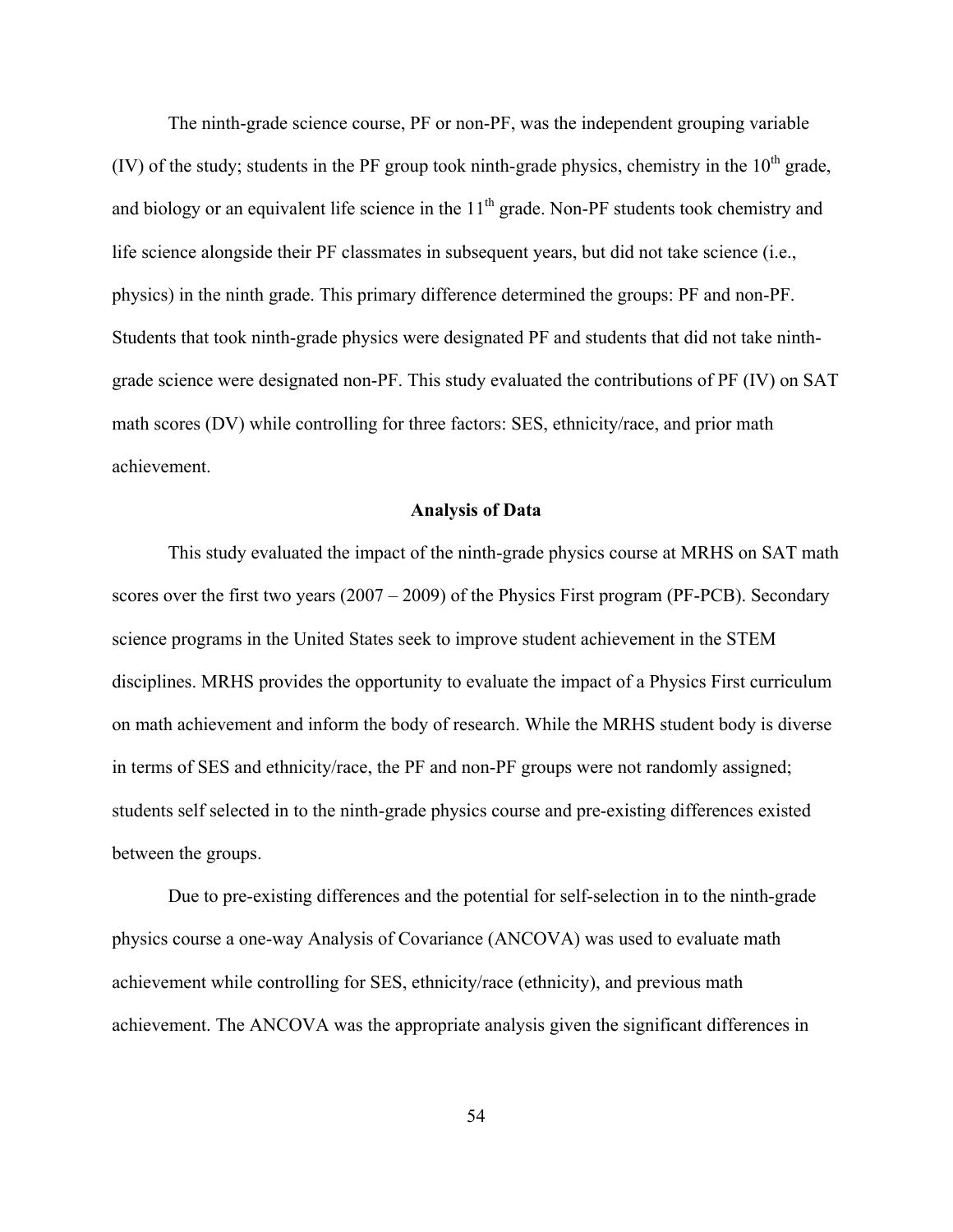SES, ethnicity, and prior math ability (HSPT math) and the ANCOVA provides a better sense of the influence of the ninth-grade physics course (PF) on SAT math scores.

# **PF and non-PF Differences**

**SAT math.** PF and non-PF students differed in math achievement. Cohort 1 PF students outperformed ( $M = 643.43$ ,  $SD = 90.36$ ) their non-PF counterparts ( $M = 611.58$ ,  $SD = 83.34$ ) by 31.85 points; Cohort 2 PF students outperformed non-PF students by 44.15 points (PF *M* = 647.62, *SD* = 84.57; non-PF *M* = 603.47, *SD* = 73.91) (see Table 1). However, *t*-tests showed that the difference in means were not significant for both Cohort 1 ( $t(278) = 2.94$ ,  $p = 0.338$ ) and Cohort 2 ( $t(289) = 4.63$ ,  $p = .100$ )) without controlling for other factors (see Table 5).

Table 5 *Original SAT Math Differences in Cohorts 1 & 2*

|        |     | Cohort 1 |       |     | Cohort 2 |           |  |
|--------|-----|----------|-------|-----|----------|-----------|--|
|        | N   | М        | SD    | N   | M        | <b>SD</b> |  |
|        |     |          |       |     |          |           |  |
| PF     | 166 | 643.43   | 90.36 | 193 | 647.62   | 84.57     |  |
| Non-PF | 114 | 611.58   | 83.34 | 98  | 603.47   | 73.91     |  |
|        |     |          |       |     |          |           |  |

*\* p < .05*

These differences in math achievement between PF and non-PF students do not account for selection bias however, particularly pre-existing group differences. This study examined three areas of interest that have contributed to the achievement gap in the United States: socioeconomic status (SES); ethnic and/or racial identity (ethnicity); and pre-existing math achievement (HSTP math).

**Controlling for SES, ethnicity/race, and prior math achievement.** In order to account for self-selection and pre-existing differences, this study used an Analysis of Covariance (ANCOVA) to control for differences in the PF and non-PF groups, particularly math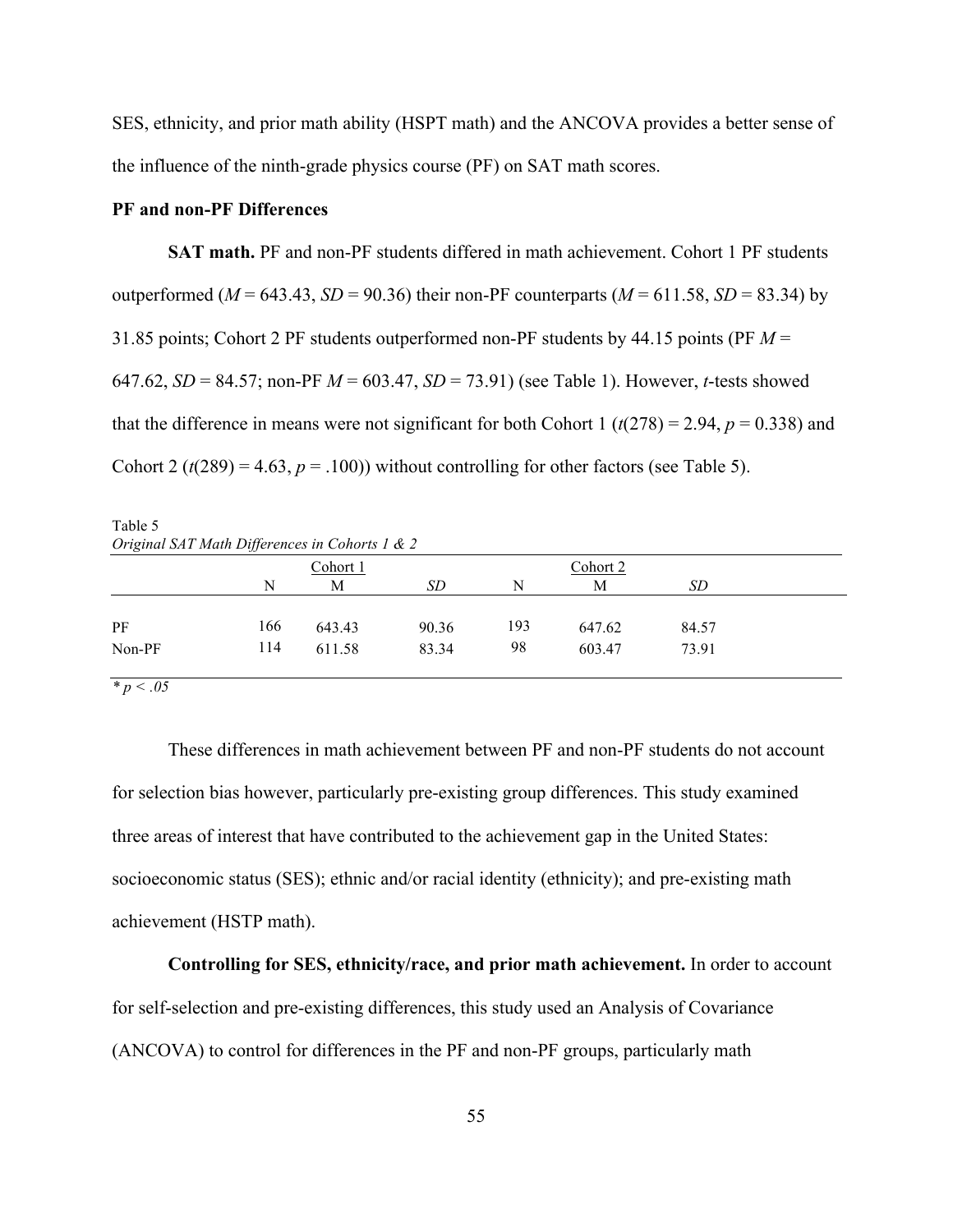achievement. The ANCOVA statistically adjusted the SAT math means by determining the influence of the covariates and determined their contributions to higher SAT math scores. ANCOVA results (Table 6) adjusted for these factors to decipher the influence of ninth-grade physics (PF) on SAT math scores. Controlling for SES, ethnicity, and prior math, students in PF scored significantly higher on SAT math scores  $(F (1,286) = 6.72, p < .05)$  in Cohort 2; however, the ninth-grade physics course (PF) did not contribute significantly to the differences found in Cohort 1 (*F* (2,279) = 0.58, *ns*).

| Differences across Cohorts 1 & 2 |            |         |           |          |            |         |         |                |    |  |
|----------------------------------|------------|---------|-----------|----------|------------|---------|---------|----------------|----|--|
|                                  | Cohort 1   |         |           | Cohort 2 |            |         |         |                |    |  |
|                                  | M Sq.      | F       | Sig. df   |          | M Sq.      | F       | Sig.    |                | df |  |
|                                  |            |         |           |          |            |         |         |                |    |  |
| <b>SES</b>                       | 3053.655   | 0.640   | .424      | - 1      | 1238.615   | .292    | .589    | $\blacksquare$ |    |  |
| Ethnicity/Race                   | 6223.266   | 1.305   | .254      | - 1      | 2687.548   | .634    | .427    |                |    |  |
| <b>HSPT</b> Math                 | 749418.050 | 157.146 | $.000*$ 1 |          | 649943.898 | 153.294 | $.000*$ |                |    |  |
| PF                               | 2778.600   | 0.583   | .446      | - 1      | 28494.994  | 6.721   | $.010*$ |                |    |  |
|                                  |            |         |           |          |            |         |         |                |    |  |

Table 6

*\* p < .05*

Table 7 shows the adjusted SAT math scores for both Cohort 1 and 2. In Cohort 1 the 6.6 point difference in SAT math mean scores is not significantly different for the students that took ninth-grade physics (PF) ( $M = 633.161$ ,  $SE = 5.432$ ) versus non-PF ( $M = 626.538$ ,  $SE = 6.595$ ) even after controlling for SES, ethnicity/race and prior math achievement (HSPT math). But in Cohort 2 the 21.4 difference in adjusted SAT math mean scores does differ significantly for PF  $(M = 639.972, SE = 4.726)$  versus non-PF students  $(M = 618.525, SE = 6.684)$  when controlling for SES, ethnicity/race and prior math achievement (HSPT math). In the second cohort at MRHS, the ninth-grade physics (PF) course contributed significantly to higher math achievement (SAT math scores). Effect size (r) for Cohort 1 was 0.18 and 0.27 for Cohort 2.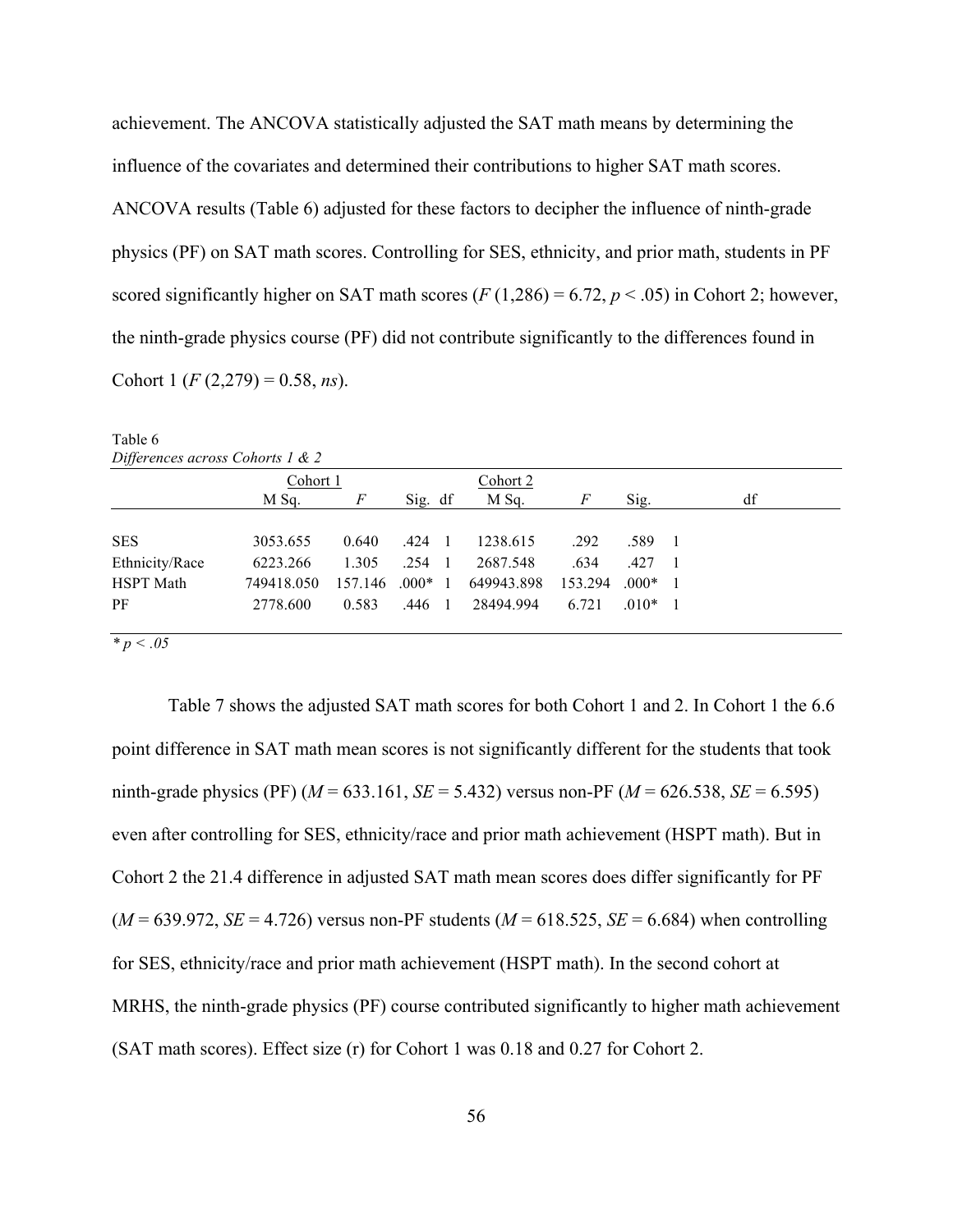|        | Cohort 1       |       | Cohort 2* |       |  |
|--------|----------------|-------|-----------|-------|--|
|        | $\overline{M}$ | SE    | M         | SE    |  |
|        |                |       |           |       |  |
| PF     | 633.161        | 5.432 | 639.972   | 4.726 |  |
| Non-PF | 626.538        | 6.595 | 618.525   | 6.684 |  |
|        |                |       |           |       |  |

Table 7 *Adjusted SAT Math Means in Cohorts 1 & 2*

*\* p < .05*

*a. Covariates appearing the cohort 1 model are evaluated at the following values: SES = \$59,952.75, Eth/Race = 4536, HSTPmath = 83.11 b. Covariates appearing the cohort 2 model are evaluated at the following values: SES = \$61,700.05, Eth/Race = 4811, HSTPmath = 85.30*

### **Conclusion**

In the second year of the Physics First (PF-PCB) program at MRHS, students who were enrolled in the ninth-grade physics course (PF) scored on average 21.4 points higher on the SAT math test. An ANCOVA revealed that the ninth-grade physics course (PF) had a significant ( $p <$ .05) impact on math achievement in Cohort 2. In Cohort 1, this effect was undetected. In the first year of the program, the PF group did not score significantly higher than the non-PF group. These findings emerged after controlling for SES, ethnicity/race, and prior math achievement (HSPT math). Reasons for these differences are outlined in Chapter 5.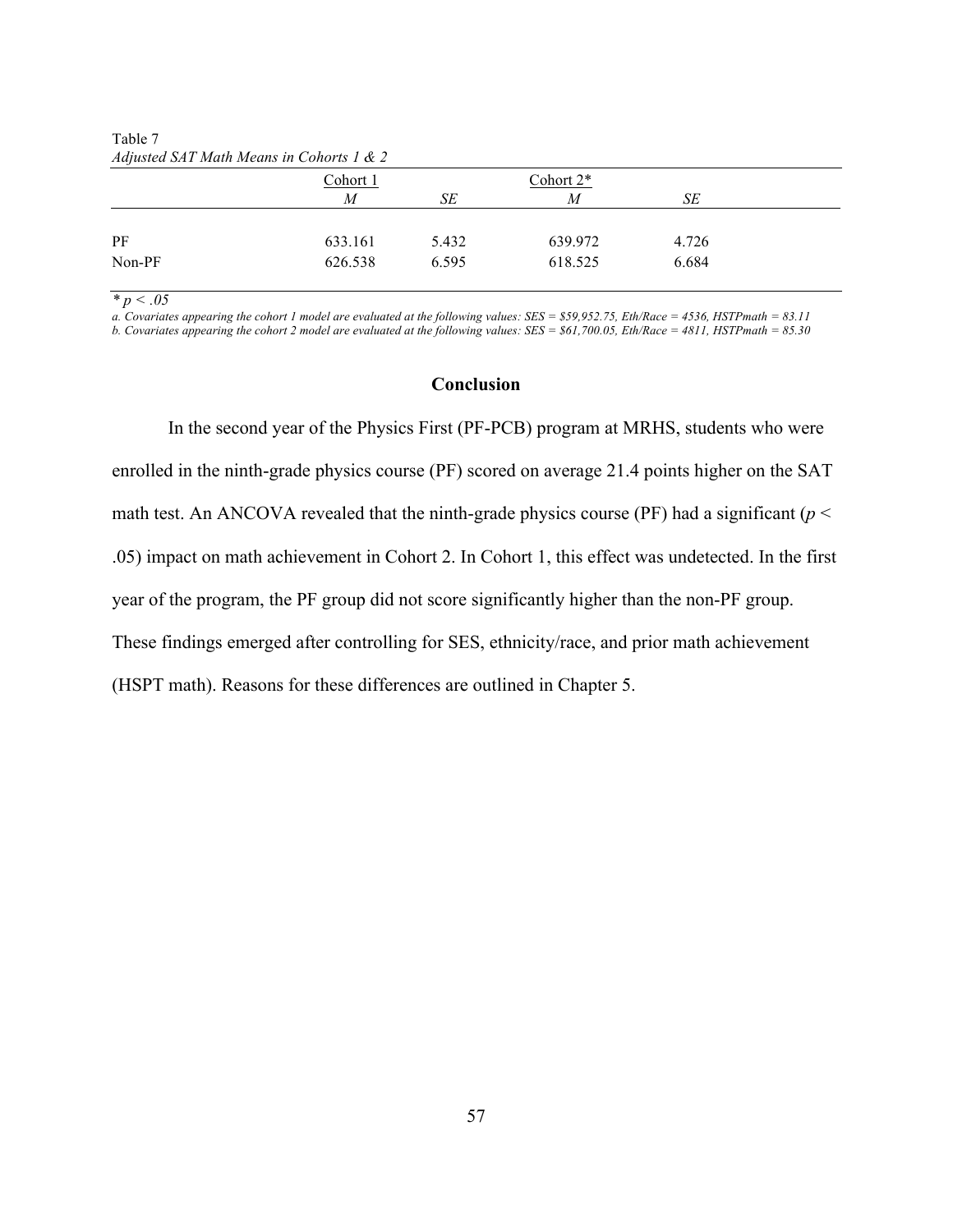### **CHAPTER 5**

# **DISCUSSION**

### **Introduction**

This chapter discusses the results of this study and shares a richer description of MRHS's story of transformation in its effort to advance STEM education. The study evaluated the impact of a Physics First (PF-PCB) science program on the SAT math section scores at MRHS over five years (from 2007 to 2012) after the first two classes (Cohort 1 & 2) had completed the new PF-PCB program. The study responded to the calls for more quantitative evidence of PF programs (Neuschatz, McFarling, & White, 2008; O'Brien & Thompson, 2009; Pasero, 2003) and the need to address the underperformance of students in science and math in the United States (Bybee, McCrae, & Laurie, 2009; Gonzales et al., 2008; Martin et al., 2012; NRC, 2007).

Secondary science education is in need of reform and modernization in order to advance STEM education in the  $21<sup>st</sup>$  century (NRC, 2007). MRHS transformed its science program to a PF-PCB model with inquiry- and project-based learning in an effort to graduate scientifically literate students. This study measured one of the objectives of the new program: improved math achievement as measured by the math section of the SAT test.

#### **Description of Results**

The study found that the PF-PCB program at MRHS had a significant impact on math achievement in the second cohort of students. The findings confirm that students who chose to take ninth-grade physics (PF) and completed the subsequent curricular sequence (PCB) scored higher on the SAT math than their non-PF (no ninth-grade science) counterparts while controlling for pre-existing differences in math ability. According to the findings, the PF-PCB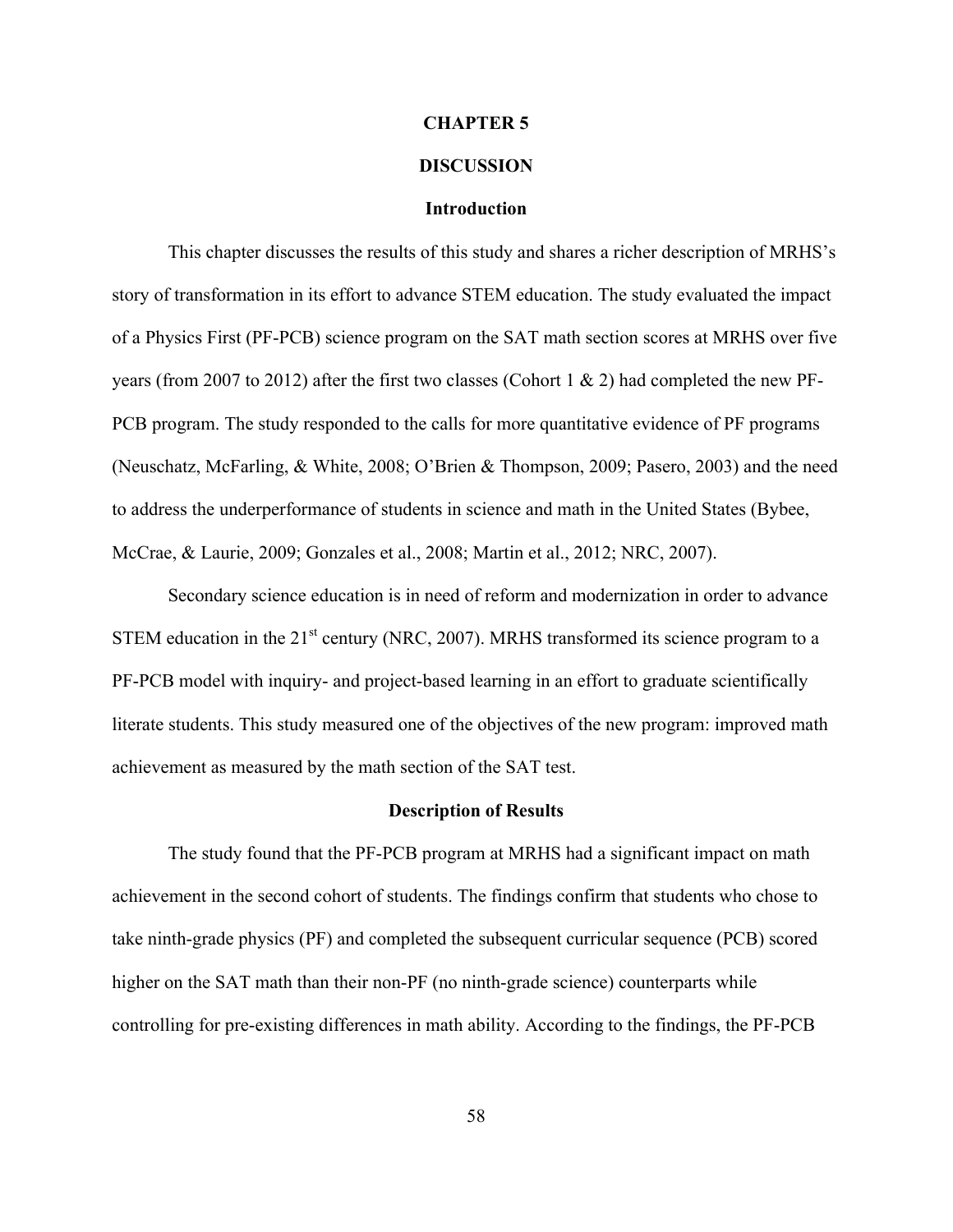program contributed 21.4 points on the SAT math test for Cohort 2. As such, the students (PF) who completed the PCB sequence (ninth-grade physics,  $10^{th}$ -grade chemistry, and  $11^{th}$ -grade biology) significantly improved SAT math test scores compared to students (non-PF) who experienced only  $10^{th}$ -grade chemistry and  $11^{th}$ -grade biology (CB). As a result, the inversion of the traditional program of  $10^{th}$ -grade biology,  $11^{th}$ -grade chemistry, and  $12^{th}$ -grade physics (BCP) to PCB appears to have been successful in accomplishing one of the objectives: improvement in math achievement. In addition to an inverted curricular sequence, the PF-PCB program at MRHS was characterized by technology-rich, inquiry- and project-based teaching methods. After the first year of the PF-PCB program the class of 2012 (Cohort 2) showed significant gains in SAT math scores that could be attributed to the PF-PCB program. These findings emerged after controlling for socioeconomic status (SES), ethnicity/race (ethnicity), and prior math achievement (HSPT).

In Cohort 1 (the class of 2011), however, this effect was undetected. The slightly higher SAT math scores of the PF group were insignificant and could not be attributed to the PF-PCB program. Based on my roles as MRHS science department chair from 2005 to 2011 and leader of the implementation the PF-PCB program, I am positioned to offer an explanation and some speculation as to why these differences occurred. I argue that the differences in the first two years of the program offer the best explanation to why the desired effect of higher SAT math scores was found in Cohort 2 and not Cohort 1.

### **Explanation of Results**

The PF-PCB program yielded different results in its first two cohorts because the first year was much different than the second. While both cohorts had higher achieving math students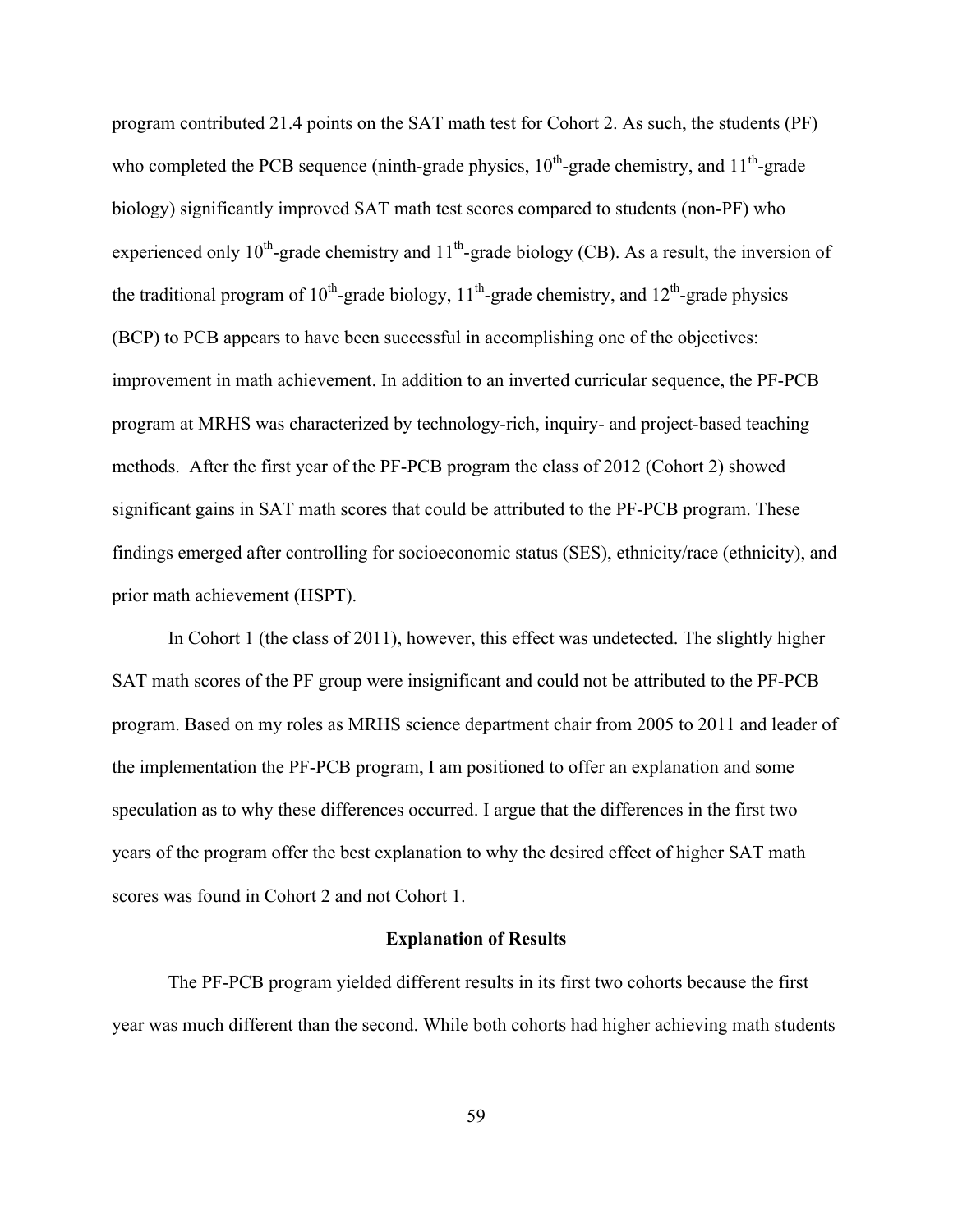in the PF group, Cohort 1 differed from Cohort 2 in terms of race/ethnicity and SES. In Cohort 1, the PF group was overrepresented by high-SES, White students and the non-PF group was overrepresented by non-White, low-SES students. In Cohort 2 the PF and non-PF groups were similar across the board in terms of SES and race/ethnicity. While the study used statistical methods (ANCOVA) to control for the influence of these factors on SAT math scores, the fact that these differences existed among students who self-selected in to the ninth-grade physics course suggests there was an issue of perception during the first year of the PF-PCB program. I argue that this perception was stronger in the first year (Cohort 1) than the second (Cohort 2). Incoming students and their parents were unfamiliar with and more skeptical of the ninth-grade physics course. While the course was designed for all incoming ninth-graders the perception was that course was like the traditional  $12<sup>th</sup>$ -grade course and thus suited to the mathematical elite, as evidenced by the higher math scores and racial/ethnic imbalance of the PF group. In the second year of the program, more non-White and lower SES students began to enroll in the course, including those that had higher math ability. It appears that after the first year of the program, a more diverse group of students chose to take the ninth-grade physics course. Perhaps some fears were alleviated after one cohort had completed the program, familiarity grew, and stories of success and inclusion were shared.

Second, the first year of the PF-PCB program presented teaching challenges that the second year did not present. In essence, the first year was a rehearsal for the second. Howard Glasser (2012) found a similar pattern when he investigated the differences in math achievement over seven years between students in a school's BCP and PF-PCB programs. The school inverted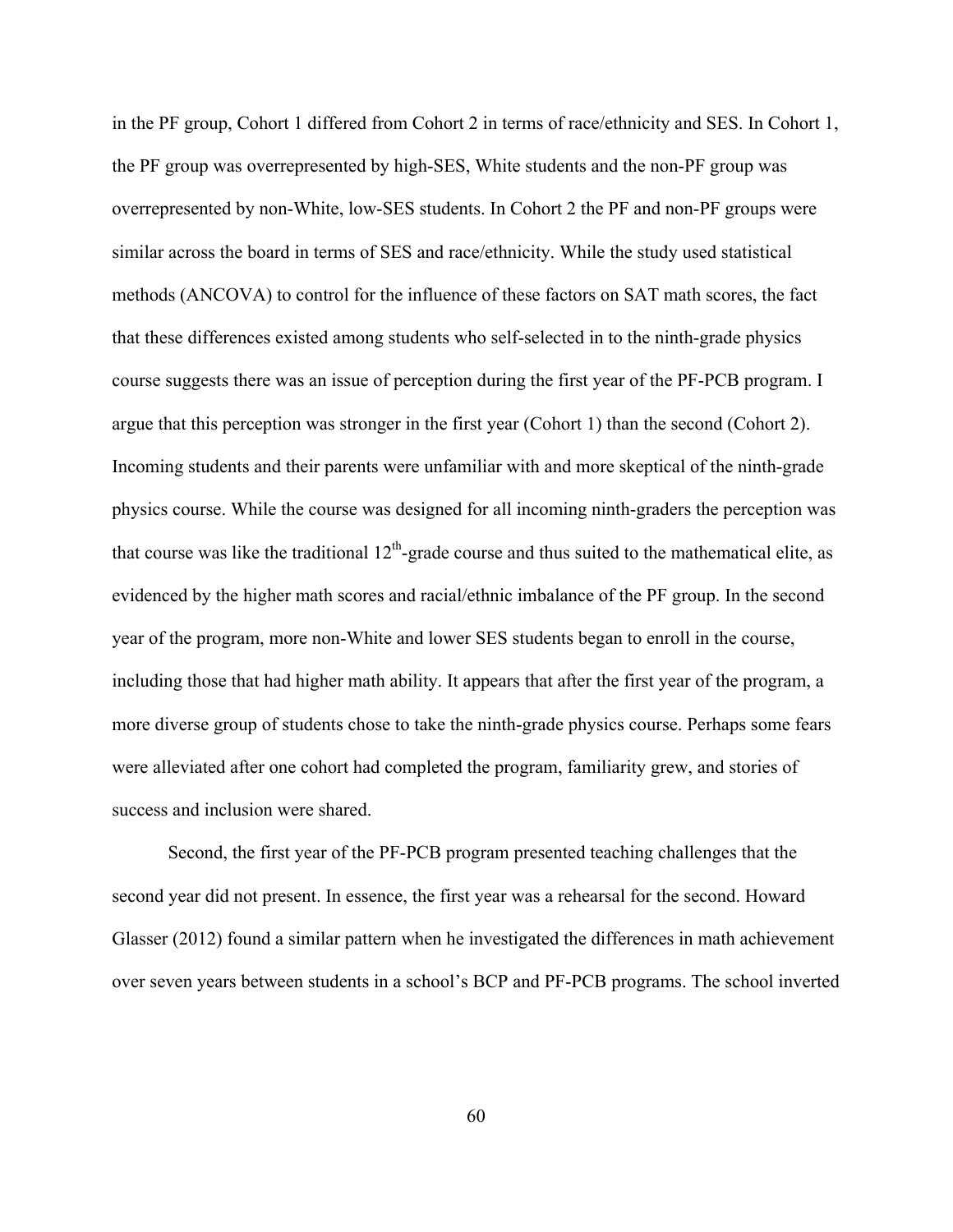its sequence and improvement in math scores followed, except the effect was minimal in the first year. Glasser (2012) indicated:

The improvement was less marked for the first class to take physics than for the next two classes. This difference could have arisen because… the program might have gained greater familiarity with teaching ninth-graders physics as time passed and they developed more, or better, curricular material for this course. (p. 54)

This explains the improved student scores in the second year (Cohort 2) of the new program at MRHS. When the first class (Cohort 1) entered the PF-PCB program in 2007, nearly everything was new for MRHS science teachers. It was as if every teacher were a new teacher. We were all trained to teach in a non-traditional fashion using new materials in new facilities. The newness was exciting, but teachers expressed discomfort with and lack of confidence in the new teaching methods and corresponding curriculum. Inquiry- and project-based methods and alternative assessments were sources of frustration and forced teachers to question the value of their efforts. Glasser's (2012) findings highlight a limitation of the study that teaching and variations in teaching methods may contribute more to student learning than curricular order. It also indicates that sequencing curriculum is not enough, quality teaching must accompany curriculum changes.

Teachers at MRHS persevered and supported each other, and as the year progressed, they became more adept at teaching using these non-traditional means. After the first year of the PF-PCB program, teachers were more comfortable and capable, and as a result their practice improved, and so did student learning. In Cohort 2, PF (physics–chemistry–biology) students had significantly higher SAT math scores than their non-PF (chemistry–biology) counterparts, even when controlling for their prior math ability.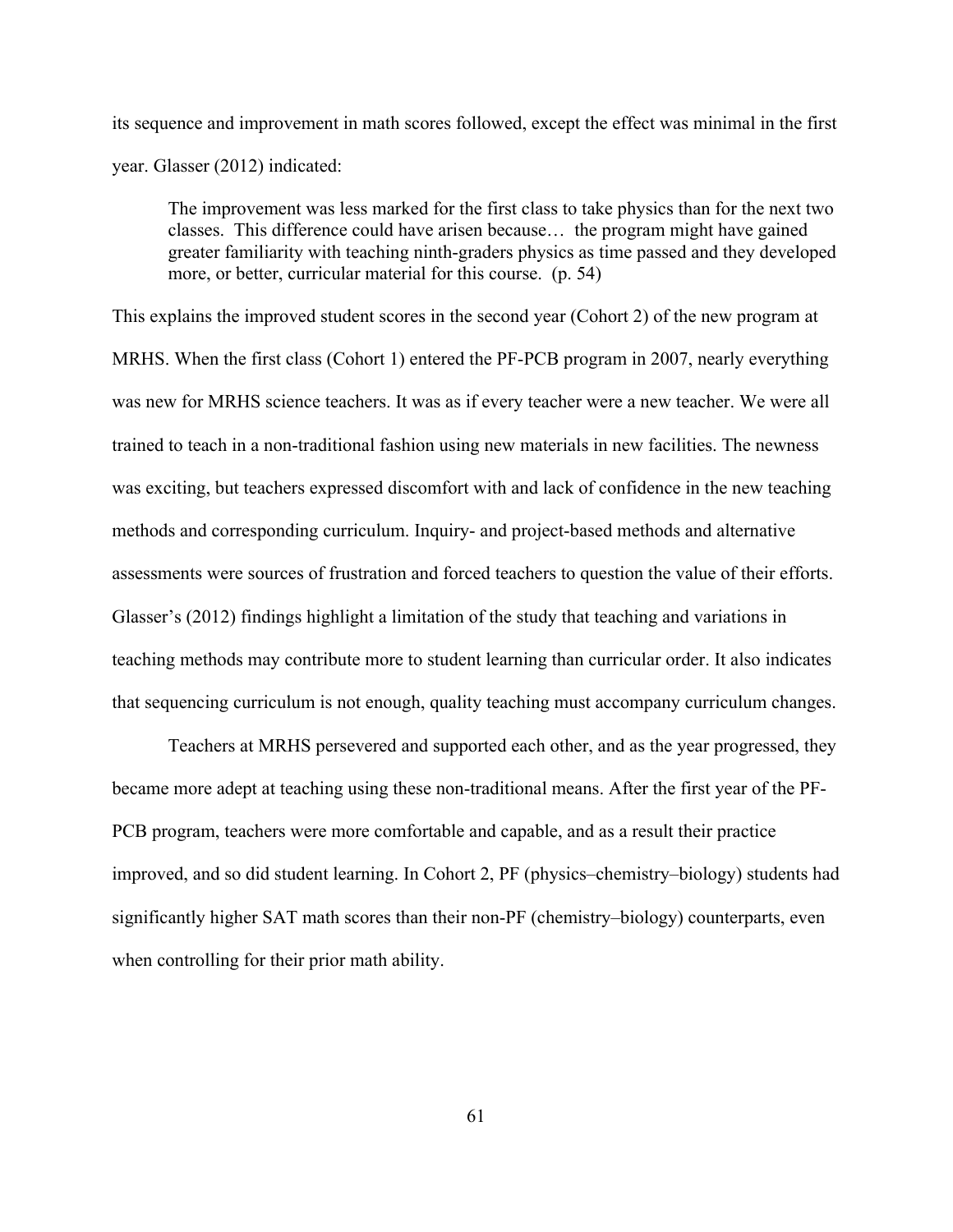## **How Students Learn Science**

The conceptual framework for this study was grounded in constructivism (Bransford  $\&$ Brown, 2000; Bybee, 2009a, 2009b; Bybee et al., 2006; Donovan & Bransford, 2005, 2007). Donovan and Bransford (2005) applied modern learning theory, deeply rooted in constructivism, to science education. A constructivist approach optimizes the learners' prior knowledge and experiences, so as to build a stronger conceptual base over time by assimilating new concepts into the context already established within each individual. The idea is context over concept, application over memorization. The results found in this study demonstrated that when the sequence was conducive to learning and the teaching improved after the second year. Constructing learning and practices STEM skills in context improved achievement in mathematics without altering the math curriculum.

#### **Future Studies**

#### **Baseline Data: Attitudes, Knowledge, and Skills.**

Future studies are needed to address and better quantify the other potential impacts of a PF-PCB program on achievement and scientific literacy. For programs considering inverting their curriculum, baseline data are critical to evaluate the influence of the program. For example, data on student attitudes towards science, knowledge, and skills (i.e., practices) are needed to determine the other potential effects of an inquiry-driven PF-PCB program. Also, if possible, all students should be assigned to the program, or at least randomly assigned, to better determine the impact of the program and minimize self-selection bias. Further, a PF-PCB program must evaluate the effect of having physics and chemistry before biology. Given the line of reasoning for placing biology last, it is reasonable to expect deeper understandings and higher achievement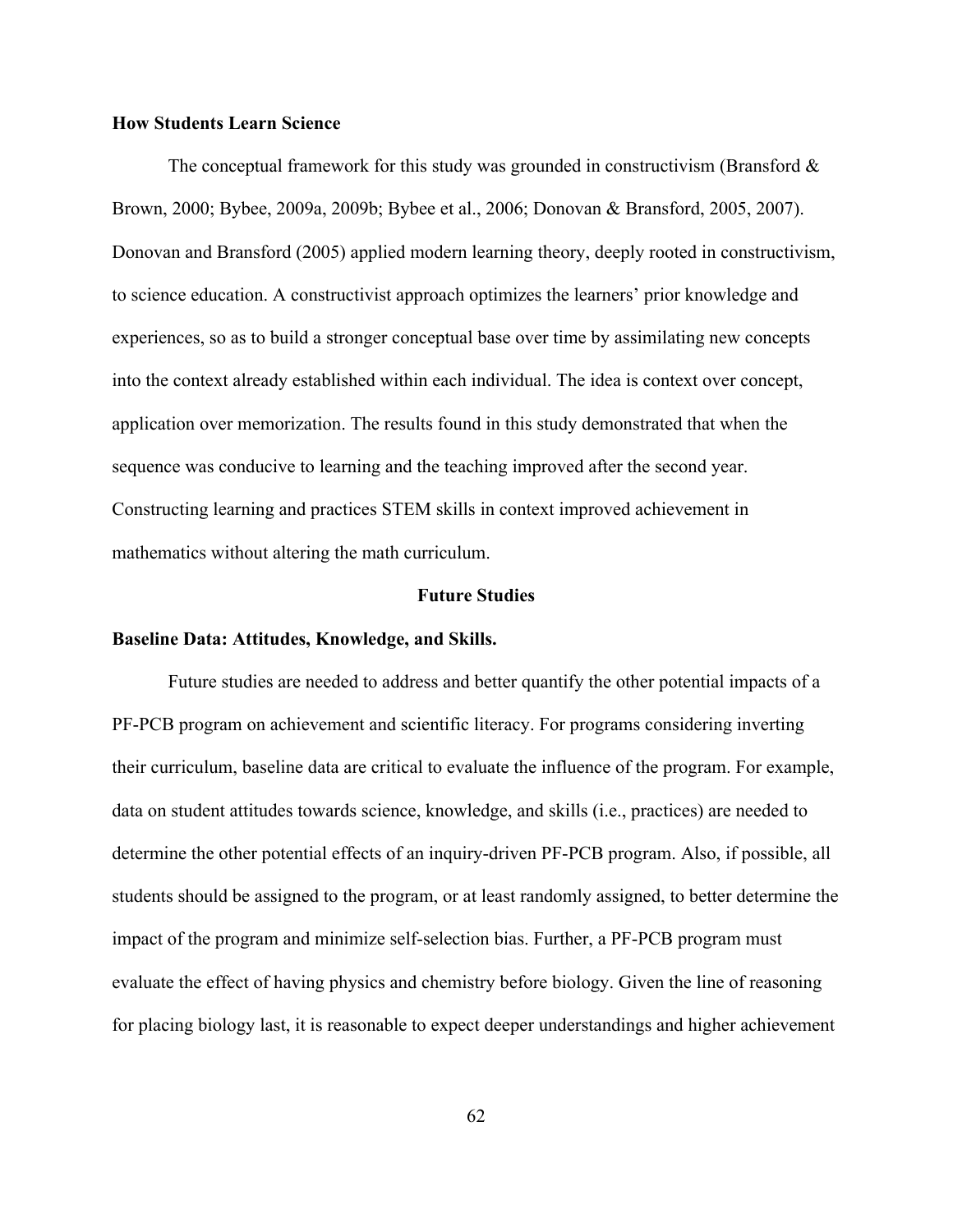in microbiology and molecular chemistry. Lastly, since most physics courses remain relegated to the  $12<sup>th</sup>$  grade for the math elite and enrollment typically over-represents White males, I urge the investigation of the impact of offering this most foundational course to those that are underrepresented and underserved, and the longitudinal evaluation the influence of granting access to physics in the ninth grade to *all* (Eisenkraft, 2010).

#### **Gender Gap in Science**

**I**t has not escaped my notice that this study may have been influenced by gender. This investigation has implications for future studies in the areas of single-sex education and gender studies in science. I acknowledge that the all-male student body at MRHS was a limitation, and I now argue that a need exists to better understand the gender gap in science, especially physics, so that it can be for *all*. Taasoobshirazi and Carr (2008) reported that gender differences are greatest in physics and proposed a new approach (i.e., framework) to investigate these differences. They reported "there are gaps in both the research on the development of expertise in physics and the research on gender differences in science" (p.162).

Studies of programs like PF-PCB are needed in various school settings, including allfemale and coeducation institutions, both private and public. For those interested in how boys and girls learn math and science in single-sex environments, whether in a single-sex institution like MRHS or in a single-sex classroom on a coeducational campus, studies are needed to evaluate the effects of PF-PCB on achievement. These studies would not only inform the Physics First debate, but would address the need to better understand the underrepresentation of females in physics.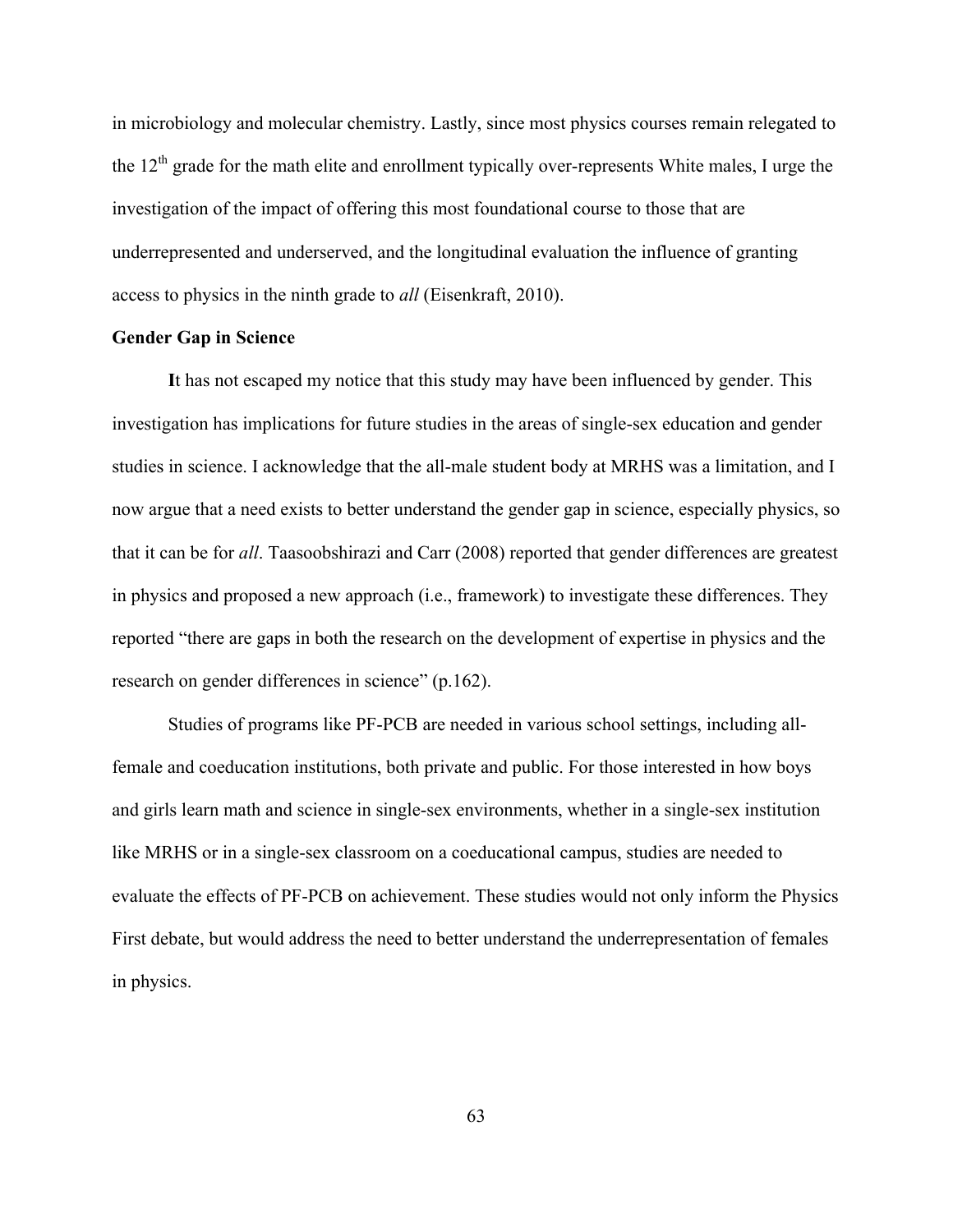#### **Implications and Recommendations**

**I**f other schools wish to replicate this study I urge them to collect data before, during, and after implementation. In addition to measures of achievement in math and science, measures of students' inquiry skills, attitudes toward science, and understandings of the nature of science are needed. In this regard, common metrics need to be designed to evaluate students' skills and understandings in science. In addition, a common and widely accepted measure of scientific literacy is needed. This would better match the goal of increasing scientific literacy rather than simply measuring mathematical and scientific facts and knowledge. More PF schools and better instruments are needed to assess STEM-related goals.

Research from single-sex high schools are needed to inform the PF debate, particularly all-female, Catholic schools. Bryk, Lee, & Holland, (1993) found that achievement gains in the areas of math and science had a larger effect in all-female school compared to coeducational institutions (p. 237). I urge Catholic all-female schools to consider implementing PF and to measure science and math achievement, attitudes toward science, scientific practices, and the understandings of the nature of science. This type of research will not only inform the PF debate, but may illuminate issues that contribute to the gender gap in science, particularly physics.

#### **Using the Results: Sharing and Modeling Growth**

The results presented in this study demonstrate that a PF-PCB program can have an impact on math achievement. I urge more schools like MRHS to embark on the journey of change, to document and measure their progress, and to formally share the results in an effort to improve STEM education nationwide. Since MRHS is a private, Catholic school, decisionmaking is site-based. This level of autonomy and shared-leadership can allow for nimbleness and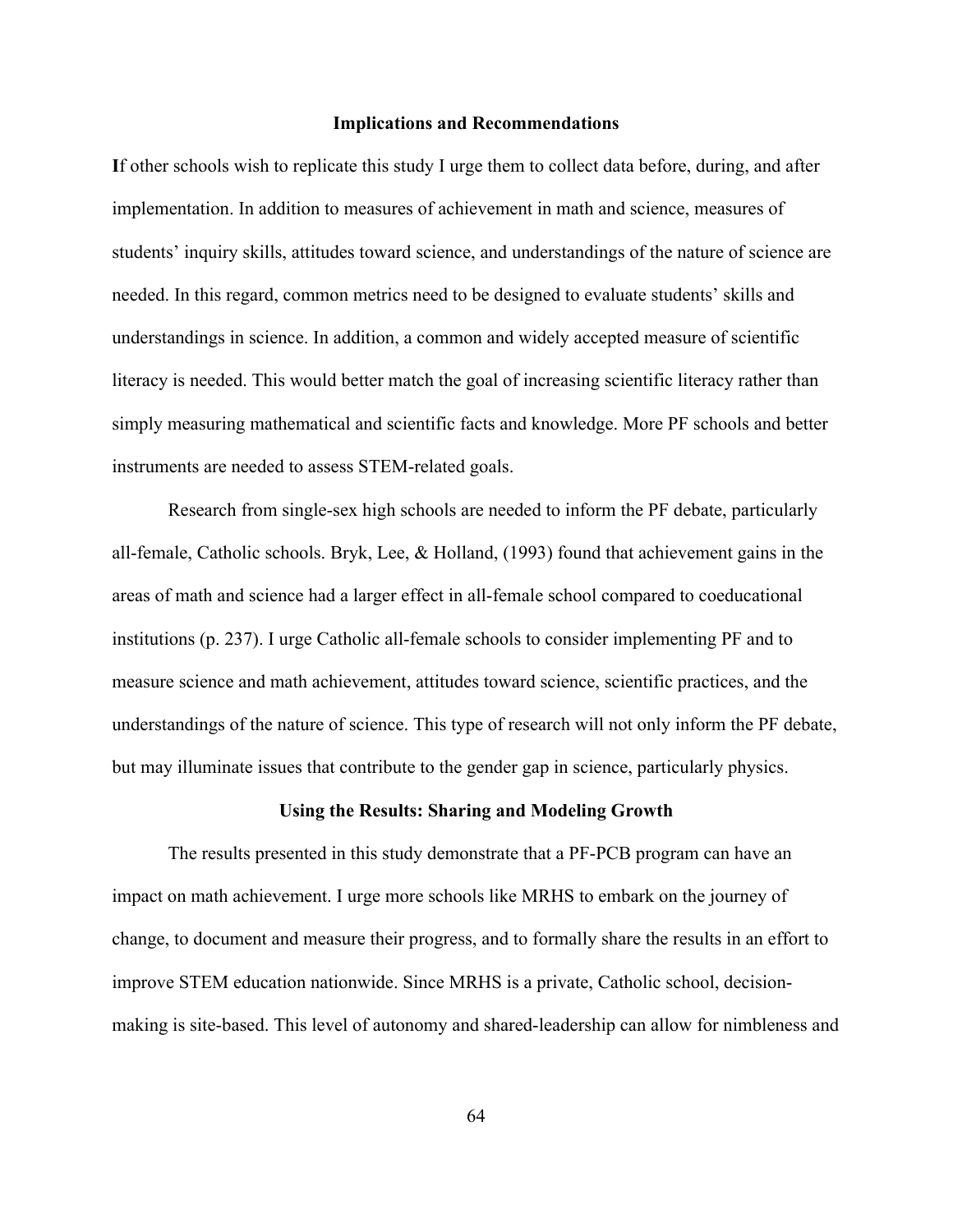adaptability, if administrators are convinced, courageous, and willing to change. PF is more likely to be an option at sites with a similar context to that of MRHS; this study may be less generalizable to large school districts, and more generalizable to independent schools with the authority to unabatedly choose to test and implement new curriculum, instructional methods, and assessments.

In order to further share the story of the transformation of the MRHS, science program I will give a richer description here. The following section will show that with a shared vision, empowered teachers, and effective leadership, secondary schools in the United States can transform their programs in to a more coherent and effective programs by re-sequencing the big ideas in science and focusing on inquiry practices and student attitudes in science. MRHS's story of transformation is shared here so that others may be inspired to grow and continue the march of change in secondary science education.

# **A Story of Modernization and Advancement Toward STEM Education Introduction**

The story of transformation of the secondary science program at MRHS is presented in this section and has the following structure. The need for change and the challenges facing STEM education are revisited. An overview of the conditions for change at MRHS is shared. This includes discussions of the impetus for change, the empowerment of teachers, the target learners (the *who*), the focus on STEM literacy, the need for coherence, and the ultimately, the decision for and dedication to change. Next the reasoning for the curricular (*what* and *when*) change is presented. The history of science education in the United States provides the context of the problem for MRHS teachers. Teaching methods and assessment (*how*) are addressed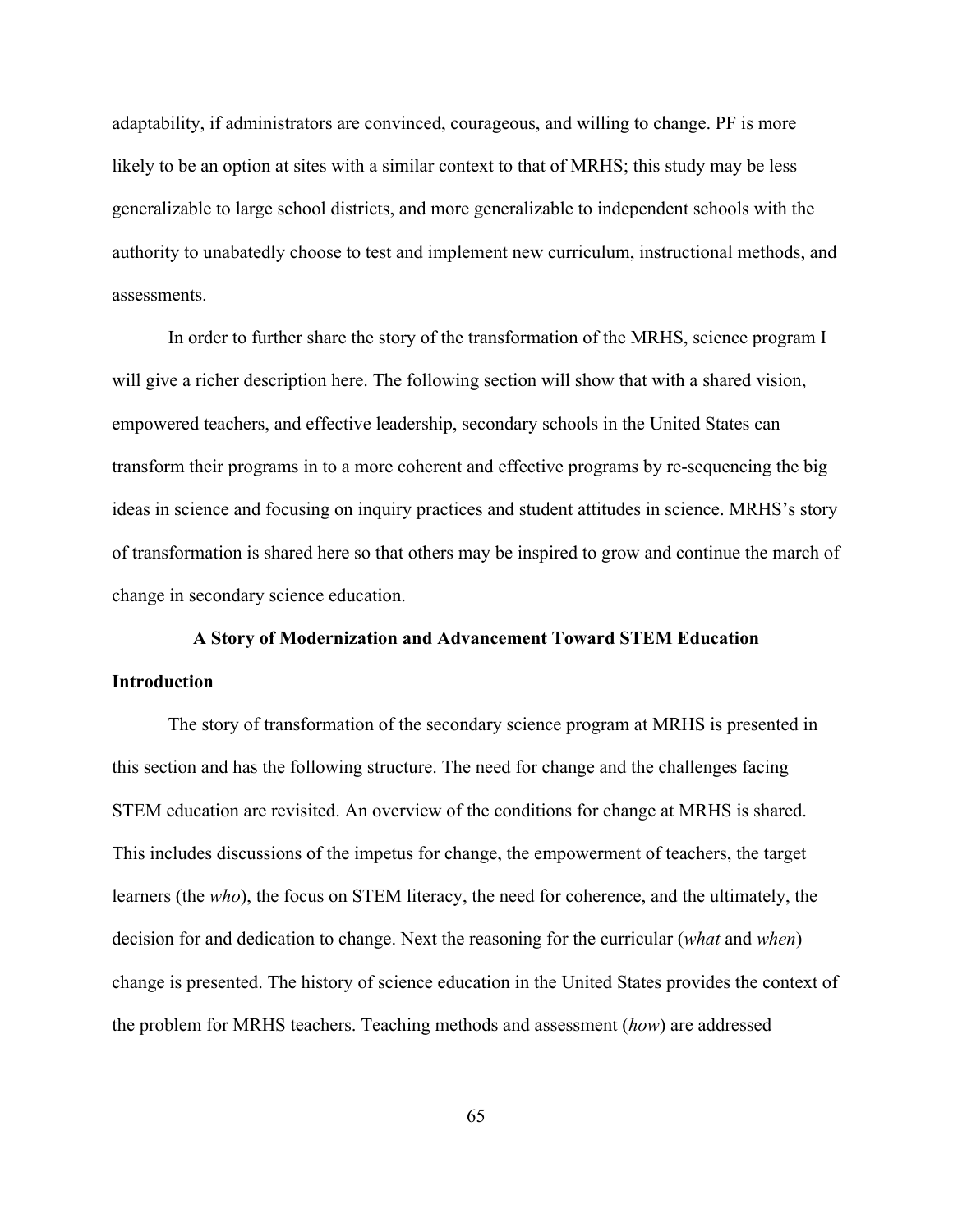followed by the importance of student attitudes and the understanding the nature of science (*why*). Lastly, results from the study and other data that demonstrated the culture of growth and evidence for success are shared. While the work is never finished, the paper concludes by framing MRHS's culture of growth, reflection, and evaluation in the new *Framework* (NRC, 2012), the Next Generation Science Standards [NGSS] (NRC draft, 2013), and leadership for social justice.

## **Background**

Reports of the past two decades continually remind us of the dire state of science education in the United States. These reports then call for changes in curriculum, teaching and assessment in our schools. The science department at MRHS accepted the challenges of these reports and embarked on a journey of change. The new science program addressed the *what*, *when*, *how*, and *why* of learning: the curriculum, sequencing, instruction, and attitudes towards science. The poet Antonio Machado remarked, "there is no road, the road is made by walking" (1912). This section will map out MRHS's journey with the hope that the path forged will further our understanding of how change in science instruction can occur and better serve *all* students.

A clear need exists for reform in secondary science education in the United States. Wilt (2005) said "Science education must change – and change soon. The amount of technical information available to humanity doubles every few years, and this information eventually makes its way into the high school science curriculum" (p. 360). The gap between scientific discovery and science education is growing; the pace of change of the former increases while the latter remains the same. Student achievement in science remains a concern. Reports like *A Nation at Risk* (NCEE, 1983), the 2007 *Trends in International Mathematics and Science Study*

66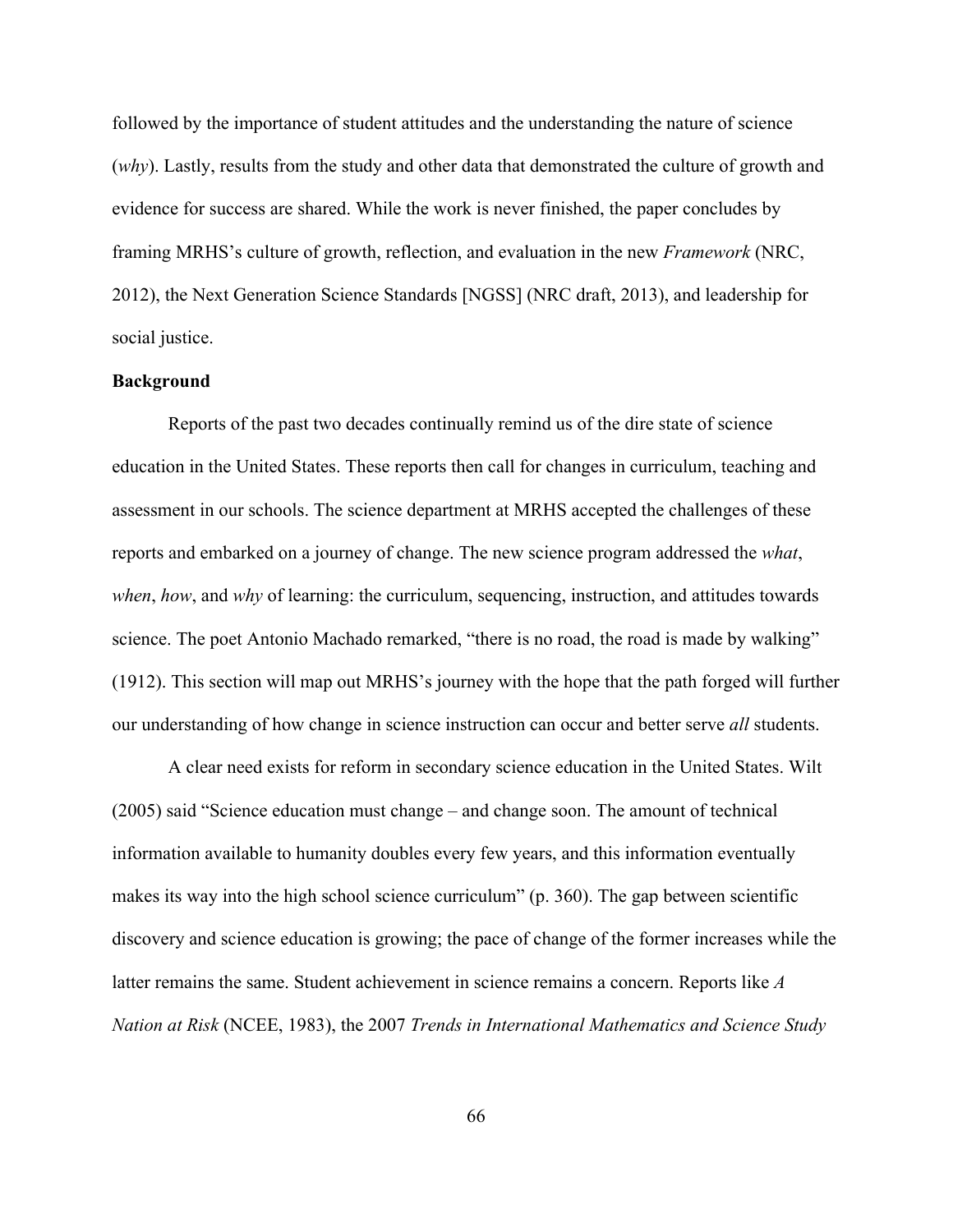(TIMSS), the 2009 *National Assessment of Educational Progress* (NAEP), the 2006 and 2009 *Programme for International Student Achievement* [PISA] (Bybee et al., 2009), and the most recent publication of *The Nation's Report Card* (NCES, 2011) have documented the lackluster performance of American students in science. To better prepare a scientifically literate and capable citizenry to meet the challenges and opportunities of the  $21<sup>st</sup>$  century, student achievement in science must improve and student access to science must be addressed. Traditional models in secondary science programs need to be questioned and alternative models considered and evaluated to improve student learning and access to science.

MRHS implemented a new science program in 2007 in an effort to improve student learning. At that time the science teachers were empowered to design and implement a modernized science program. The design of the new program was driven by *what* high school students should know and be able to do (curriculum and assessment); *when* they should know and do it (sequence); and *how* to best instruct them (teaching) while capitalizing on students' natural curiosity and motivation to explicitly link *why* (relevance) the content and skills are interesting and important. MRHS embarked on a complete transformation of its curriculum, instruction, and assessment, and used science education research and national standards to guide the process.

Research and standards propelled the MRHS science program towards inquiry-based instruction, project-based learning, and a more consistent and coherent curriculum (Bybee, 2009). The *National Science Education Standards* [NSES] (NRC, 1997) outlined the content objectives and made the case for teaching science through the inquiry. Research on how students learn (Donovan & Bransford, 2005) and publications like *Inquiry and the National Science*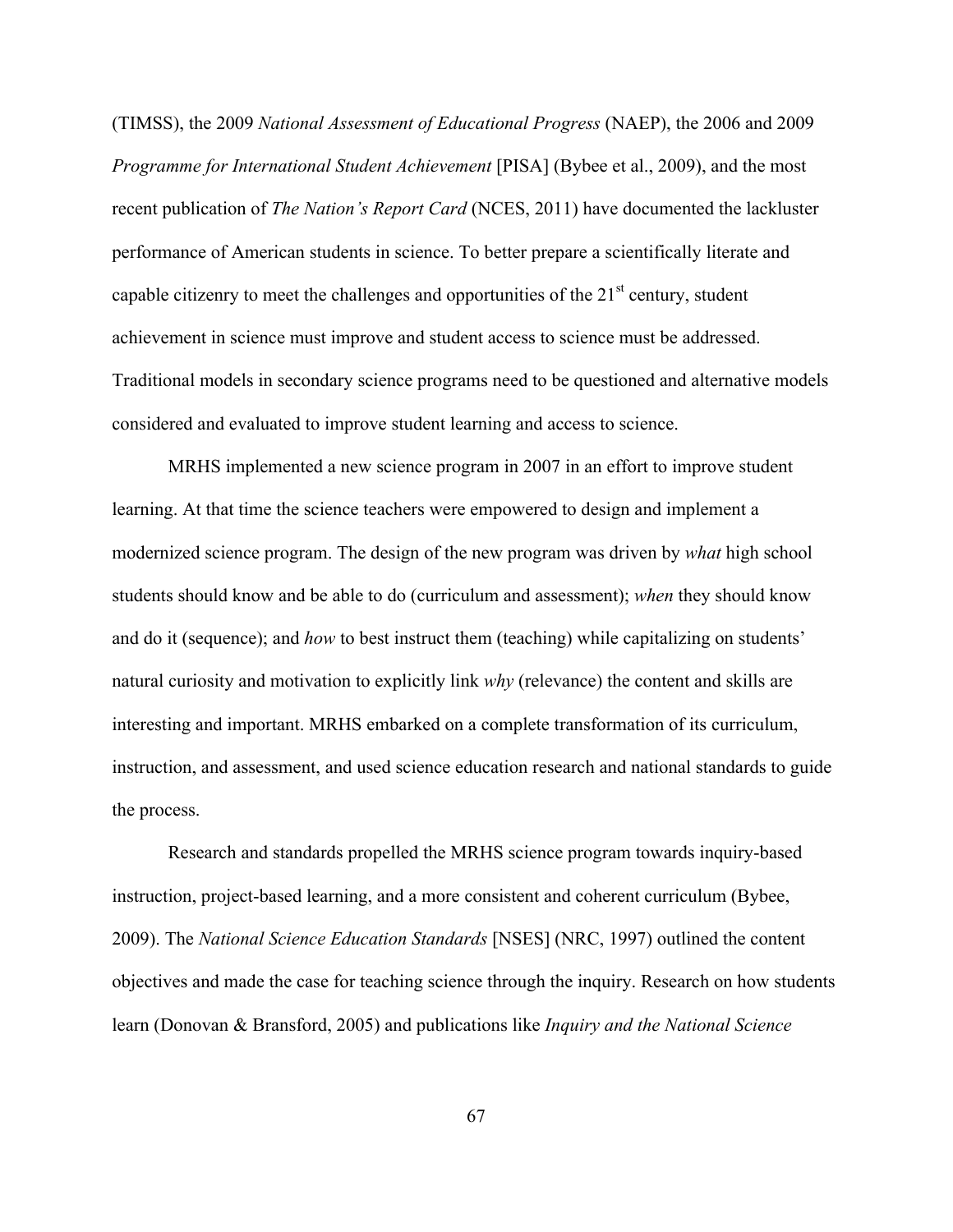*Education Standards* (NRC, 2000) provided substantial guidance for choosing *inquiry* as the central theme of learning and teaching. This focus on student learning through inquiry and the efforts to advance STEM education (NRC, 2011) led to new instructional methods that valued students' cognitive skills, science practices, and attitudes toward science.

In addition to inquiry methods and a more coherent curriculum, the other parts of STEM were addressed. Meaningful technology was introduced in the science classrooms and coordination with the Mathematics Department began. Engineering and design principles were explicitly embedded in courses and student projects. This work was not completed. As new insights emerge from the NRC's (2012) *Framework for K-12 Science Education: Practices, Crosscutting Concepts, and Core Ideas* and the NGSS (NRC draft, 2013), the teachers, administration, and students will continue to shape their science program.

## **Overview of the Program: The** *What***,** *When***,** *How***, and** *Why* **of Learning**

MRHS's new science program addressed the *what*, *when*, *how*, and *why* of learning: the curriculum, sequencing, instruction, and student attitudes towards science. A key to successful implementation was the empowerment of science teachers with decisions regarding each of these components of a science program. Science teachers felt compelled to upgrade the science program as the school broke ground on new science facilities. Teachers felt obligated to begin anew and discard outdated materials, curriculum, and instructional methods. The new laboratories inspired new thinking and were the impetus for re-evaluation of the science program. It forced the MRHS science teachers to ask questions about what all students should know and be able to do by the time they graduate. The science department challenged itself to find the best program in secondary science education and launch it. This challenge unified the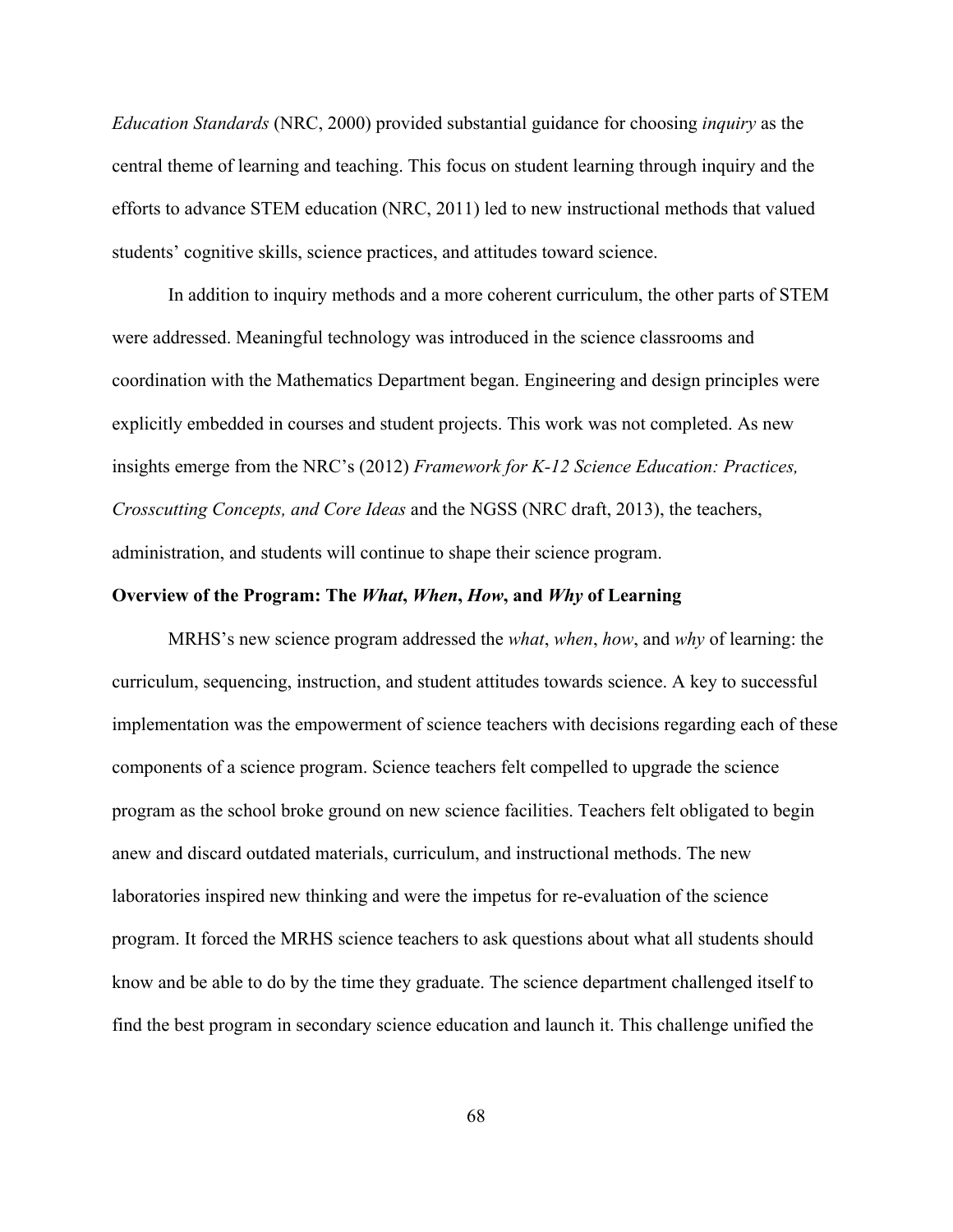department and led its members on a journey of inquiry as they researched various programs and methods of teaching. The teachers concluded that not only did they want to change *what* they taught (core curriculum), but also *how* (instruction) they taught it, and *when* (sequence) it should be taught, meanwhile addressing the students' underlying question, "*why* learn it?" (relevance).

## **Empowered Teachers and Educational Leadership**

With shared power and the challenge to advance STEM education, department members were faced with important pedagogical questions. They had to address their beliefs about how student learn science and discuss what should be taught, the nature of learning, how teachers should teach, and how learners should be assessed (Cullen, Harris, & Hill, 2012). The empowerment of science teachers and the development of shared beliefs were key components to improving the science program at MRHS. This fostered strong collaboration and professionalism among the teachers. Over two years, the science faculty considered various programs to adopt and dedicated time on weekends and during the summer to review the science education literature, to attend regional and national conferences (CSTA & NSTA), and to consult with science education professors. Approximately two hundred person-hours over this time were dedicated to researching ways to improve student learning at MRHS. Armed with evidence and examples of possible curricula and instructional methods, the department met monthly for onehour meetings to engage in important discussions. In these meetings, goals began to emerge, student learning became the priority, and the science teachers at MRHS began to design a program with the end in mind (Wiggins & McTighe, 2005).

**Target learners:** *All* **students.** In spite of MRHS's reputation for high-achieving students and college-preparation, teachers were confronted with the reality that student learning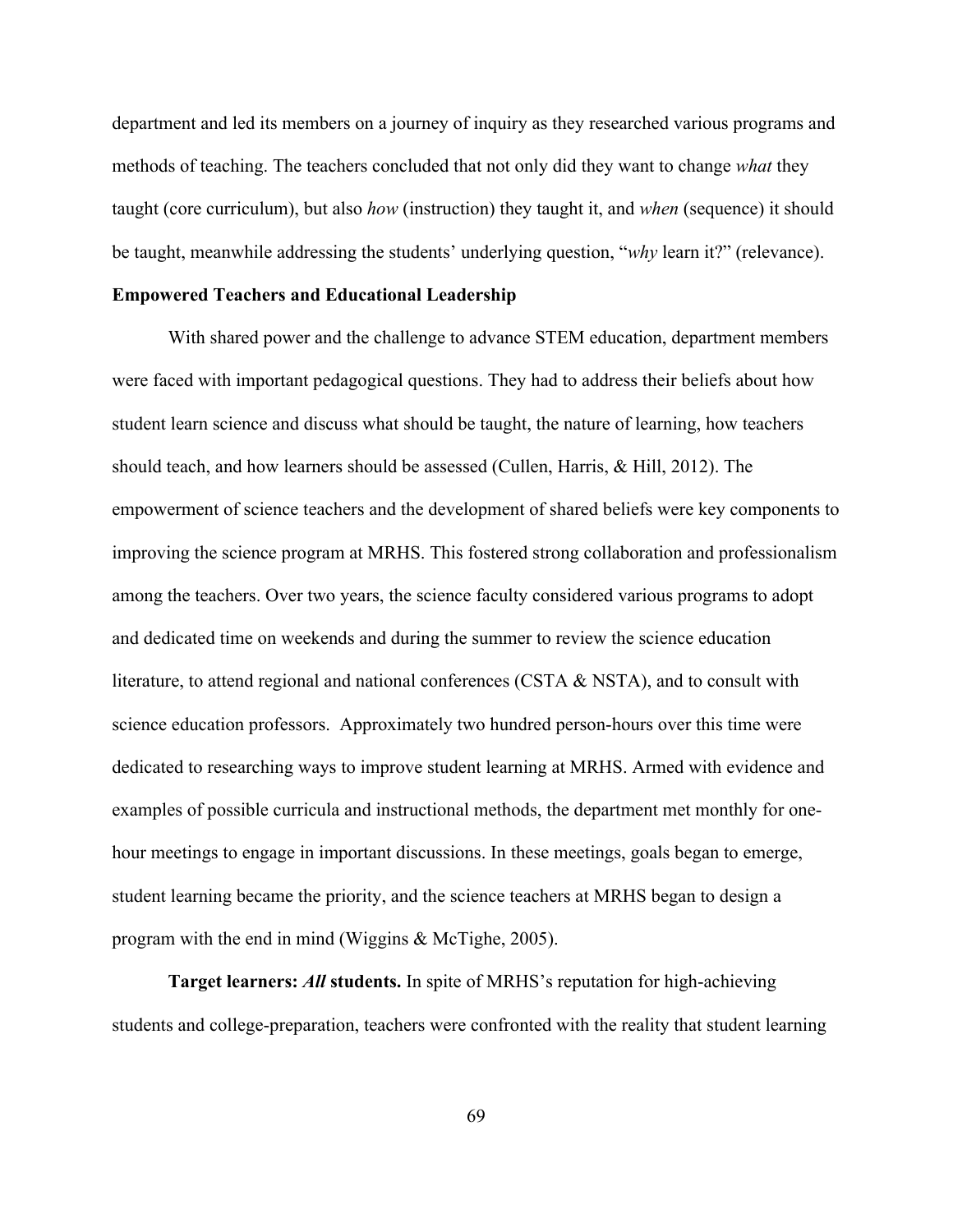and access to accelerated (honors and AP) classes could be improved with a better core curriculum and more effective instruction. First, the existing curriculum lacked coherence and consistency and did not provide a common foundational base of scientific knowledge and skills. Second, while most students completed three years of science, the majority of students were unable to choose four years of science or take honors or AP courses. The science department, inspired by the clarion call of "science for all," (AAAS, 1990) desired a core program that could better serve more students.

Prior to implementation of the new program MRHS, students could graduate with much different experiences in science. The curriculum lacked coherence and consistency, and instructional methods were primarily didactic with little room for inquiry and scientific practices. No introductory course existed that laid the foundation for the subsequent courses; depending on enrollment, students were placed either in a biology or earth science course. In addition each biology teacher used a different text and emphasized different content. For example,  $10<sup>th</sup>$ -grade students assigned to take biology could get a human approach, a molecular approach, or an ecological approach, depending on the teacher. No consistency between courses and no explicit connection to subsequent courses existed. Teaching and planning was done in isolation and there were no common course objectives. Teachers were missing out on the potential advantage of building concepts over time and capitalizing on common experiences. Further, inquiry methods were sparse and there was no discussion among teachers regarding what students should be able to *do* by the end of each course. Scientific practices were not a priority. One class might spend five hours of the year in the lab while another would spend twenty. Most time in the lab was spent simply confirming lecture material rather than investigating new lines of inquiry. Inquiry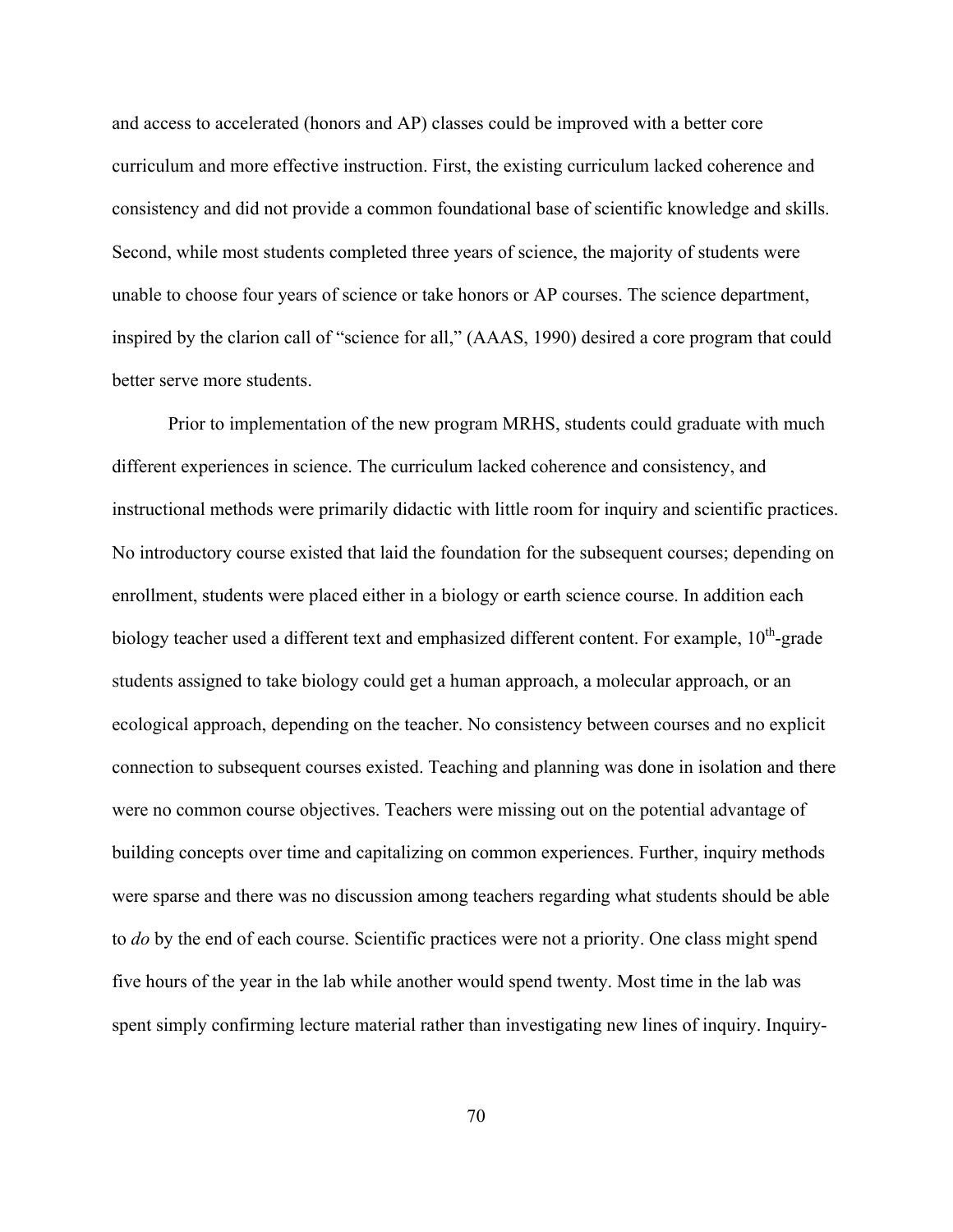based labs go beyond merely confirming what students have learned; these experiences allow for different, more creative approaches to an investigation that open the possibility that students might learn or confirm something they did not already know. Consistency was needed in the curriculum and teaching methods as recommend by many national reports (BSCS, 2006; NRC, 2007, 2012, 2013).

Ultimately the decision to implement a completely new curriculum and inquiry- and project-based learning at MRHS was driven by student learning. Teachers were driven by the question: What should a scientifically literate graduate at graduation at the MRHS know and be able to do? The primary objectives were to graduate students with core scientific knowledge, practices, skills, understandings, attitudes towards science and appreciation of the nature of science that would promote a scientifically literate citizenry and enhance opportunities to pursue science in college and careers. Science teachers wanted go beyond just *knowing* science; they wanted graduates of MRHS to be able to *do, use,* and *discuss* about science. The goal was to graduate *STEM literate* citizens (NRC, 2007). To achieve this goal, MRHS improved coherence in it courses, increased opportunities in science, and moved to a more inquiry- and project-based instruction.

**STEM literacy.** The Programme for International Student Assessment (PISA) (OECD, 2006, 2009) has defined and assessed scientific literacy (Bybee et al., 2009). According to the OECD, scientific literacy includes the conceptual and procedural skills and abilities of individuals to address STEM-related personal, social, and global issues. Specifically STEM literacy involves the integration of STEM disciplines and these four components: a) using knowledge to identify issues, acquire new knowledge, and apply the knowledge to STEM-related

71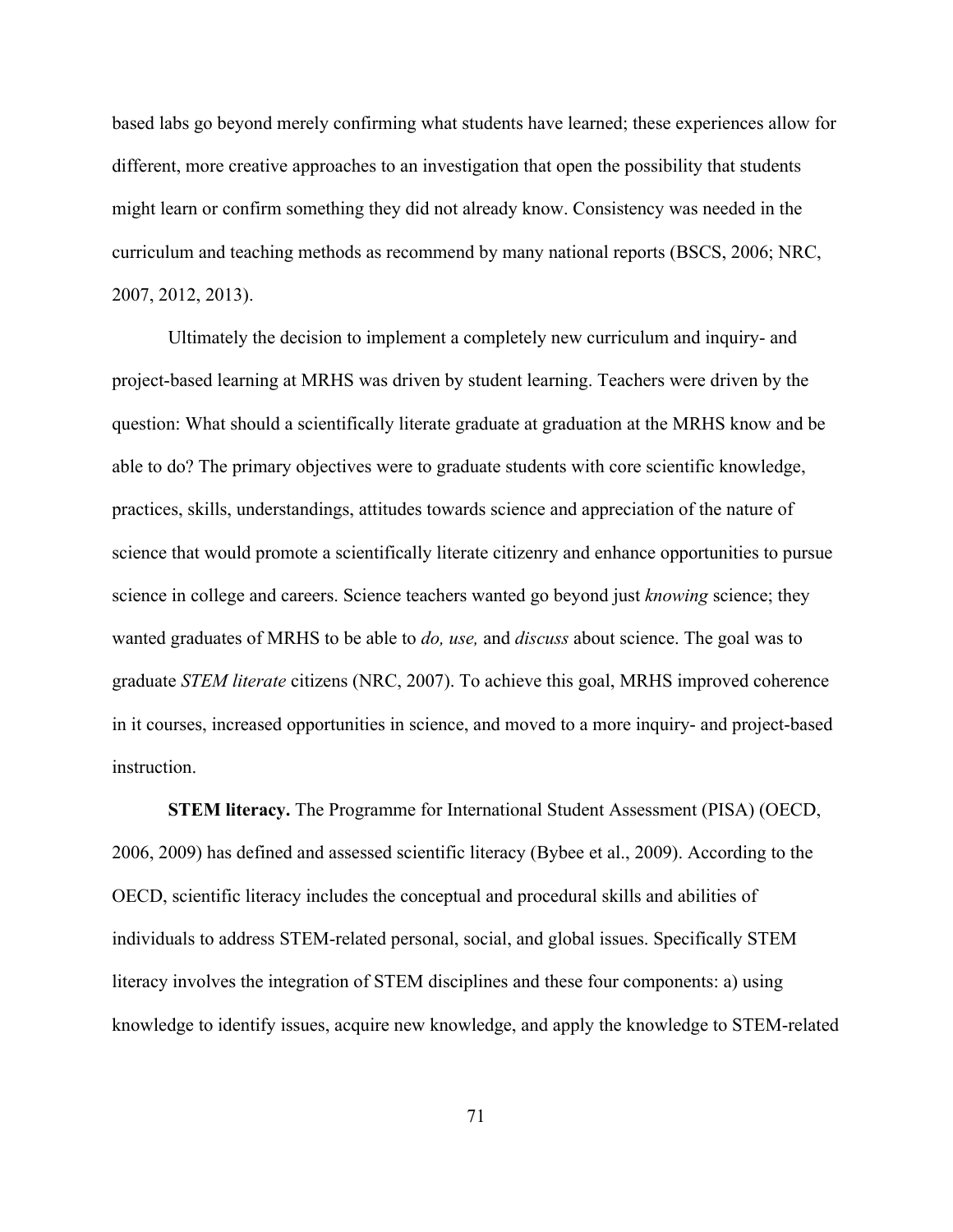issues; b) The Nature of Science (NOS) understanding the characteristic features of STEM disciplines as forms of human endeavors that include the processes of inquiry, design, and analysis; c) recognizing how STEM disciplines shapes our material, intellectual, and cultural world; and d) engaging in STEM-related issues and with the ideas of STEM as concerned, effective, and constructive citizens (Bybee et al., 2009). Future citizens will need to be equipped with the knowledge and skills to apply scientific understanding to life situations involving science.

In addition to the content and skills that comprise STEM literacy, the MRHS science department wanted to graduate intellectually curious and scientifically interested students who appreciate and support scientific inquiry. Bybee et al. (2009) stated "attitudes toward science play an important role in scientific literacy. They underlie an individual's interest in, attention to, and response to science and technology" (p. 869).

**Importance of coherence and connectedness**. In order for MRHS to graduate a greater number of scientifically literate graduates, the continuity of the overall curriculum had to be addressed; the traditional program lacked coherence. Cullen, Harris, and Hill (2012) stated, "curricular coherence, repeated experiences, and reflection on learning across courses are necessary" (p. 13). *A Framework for K-12 Science Education* (NRC, 2012) described the importance of the connection between courses and of the big ideas in science, suggesting that a multiyear sequence should be implemented to help students develop an increasingly sophisticated understanding. A coherent curriculum presents a complete set of interrelated ideas and makes the connections among them explicit (Kali, Linn, & Roseman, 2008). As students progress through school, their understanding of the connections among scientific ideas becomes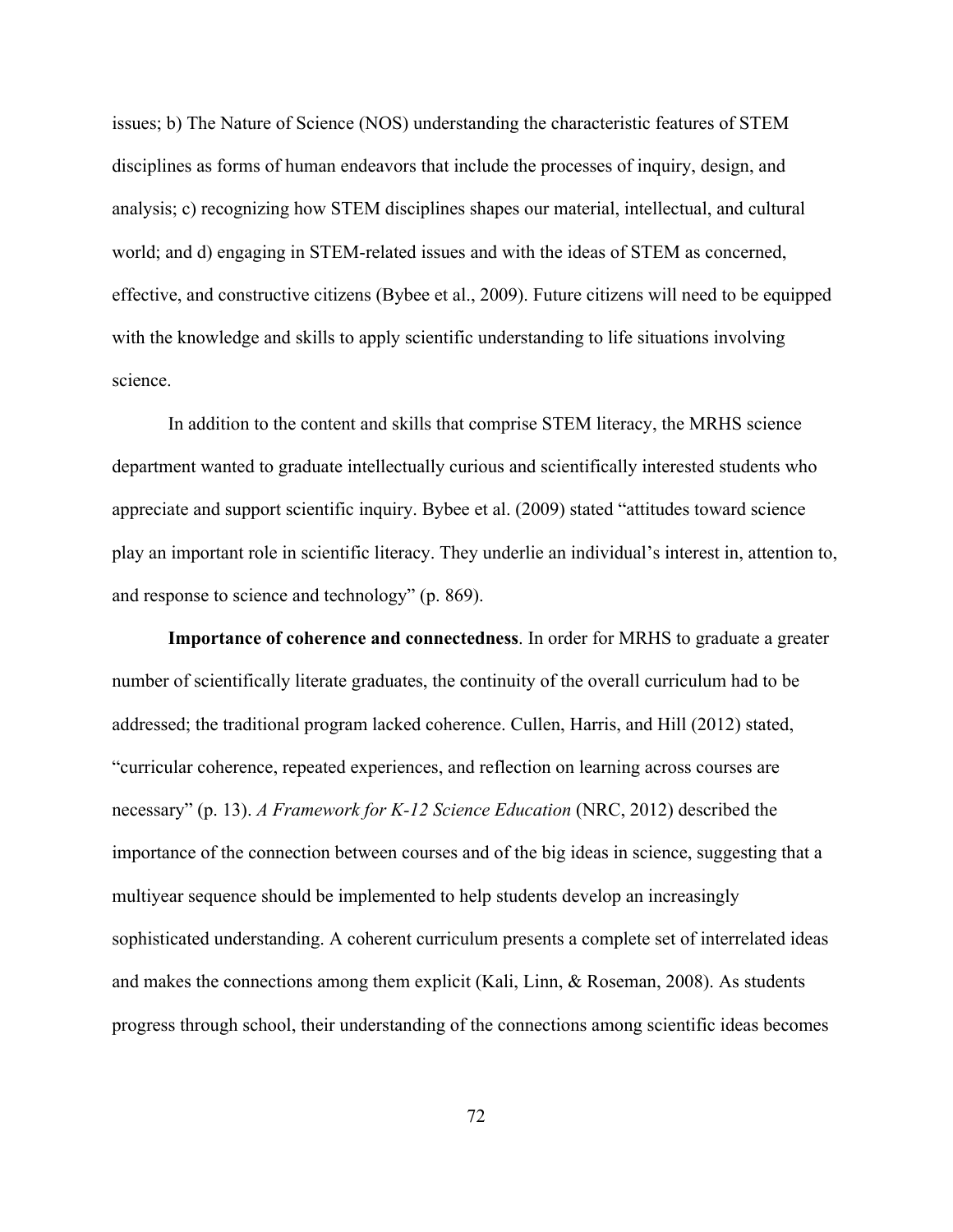stronger and more sophisticated. MRHS structured revised and coherent curriculum in which the instruction and materials illustrate and model integrated understandings. MRHS worked to improve coherence for its target learners by mapping out the big ideas in a logical sequence and reordering the core courses, physics, chemistry, and biology (PCB). MRHS was beginning to consider inverting the traditional science sequence to a Physics First (PF), the PF-PCB model.

**The decision and implementation**. Over the course of two years, the MRHS science department investigated, considered, and debated many science programs. For example the department started by simply considering the addition of a new ninth-grade science course. Earth science and biology were the primary considerations. Soon thereafter, department members discussed changing the whole program from ninth to  $12<sup>th</sup>$  grade, rather than simply plugging in a convenient ninth-grade course. The department considered throwing out all the old and bringing in something completely new. The goal was essentially to launch a new program concurrent with the opening of the new science building. Individual department members were tasked with researching and presenting potential programs to the group. Ultimately, the issue was decided by a departmental vote, along with the approval of the assistant principal for curriculum and scheduling (APCS). Conducting research, attending conferences, and soliciting the expertise of science education researchers were key to finding a good curricular fit.

The chair of the Department of Science Education at a nearby state university proved to be a significant resource for the MRHS science department. The professor had prior experience with a school on the East Coast that inverted its sequence to PF-PCB (physics–chemistry– biology [PCB]). She generously offered to help the department. She illustrated the potential benefits and challenges of implementing PF-PCB at MRHS. She attended a department meeting

73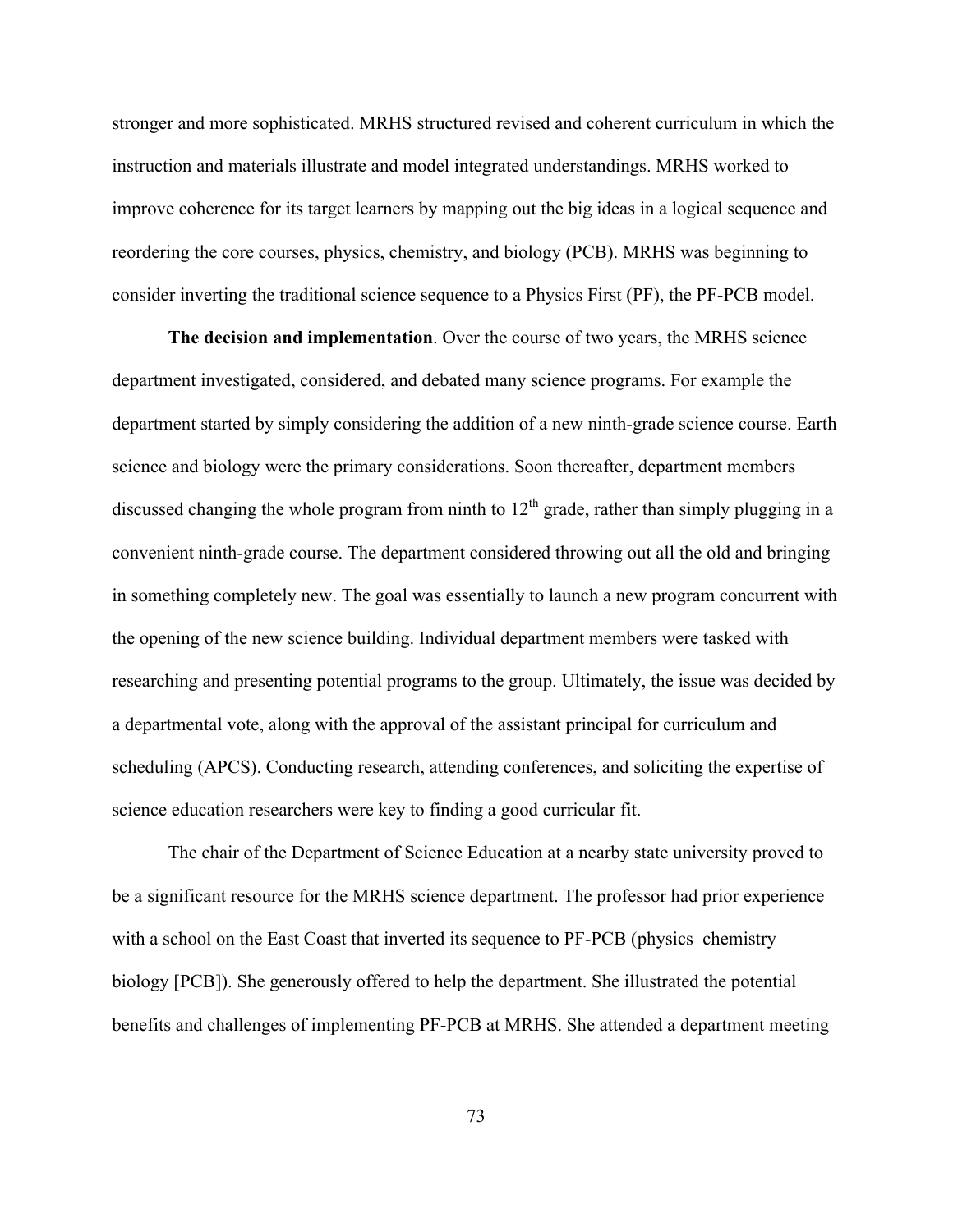where she guided a critical discussion of the PF-PCB program and quelled concerns by pointing to successful PF schools. She illustrated how to phase in a program, and she encouraged proper training. She also pointed the department to relevant research and recommended potential texts. The presence of a science education expert in department meetings was an important factor in the deliberation process. These meetings were professional and fruitful. They also coincided nicely with a science education conference that was coming to town.

In the spring of 2006, the MRHS science department had its gestalt moment. It marked the time when the collaborative thinking of the group became more cohesive and clear. After conducting research and consulting experts, the entire MRHS science department attended the NSTA national conference in Anaheimm, CA. This was the first time the entire department had attended a national conference with the purpose of investigating and launching a new science program. Ten teachers divided responsibilities and searched for ideas and evidence that the department could use. For example, teachers attended sessions on PF led by the publishers, science education researchers, and the San Diego Unified School District (SDUSD), a recent adopter of PF. SDUSD presented data and shared challenges of their PF-PCB program, including their battle for acceptance by parents and the school district (Popkin, 2009; Taylor et al., 2005). This was MRHS's first encounter with resistance to the PF-PCB program. SDUSD presented mixed results. While physics enrollment and scores were on the rise, biology scores on the state standardized exam suffered. This underperformance was attributed to poor alignment of the state exams as the state test in biology is administered in the  $10<sup>th</sup>$  grade; PF students do not take a life science until the  $11<sup>th</sup>$  grade. Despite the eventual unpopularity of the program in SDUSD, the presentation was important to the MRHS discussion. At the same conference, Arthur Eisenkraft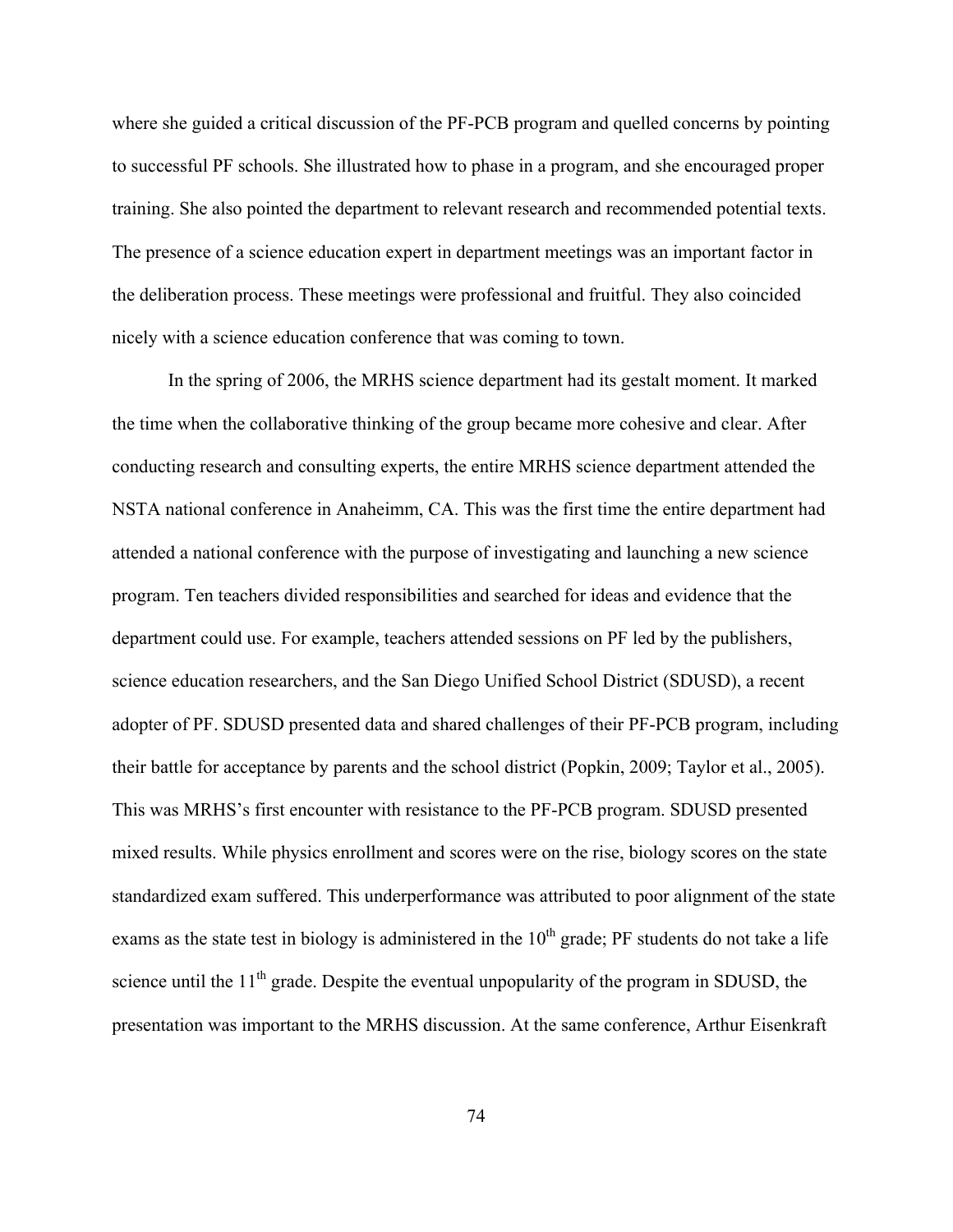presented his Active Physics program (Eisenkraft, 2005)--funded by National Science Foundation and specifically designed for PF schools--which addressed the deficiency of ageappropriate PF materials embedded with inquiry. The innovative book, along with Eisenkraft's approach to student learning, resonated with many department members. The NSTA conference provided the additional inspiration and courage to adopt the unique program. MRHS science teachers became convinced that PF-PCB was a good fit for their students, but obstacles remained.

The science department needed to convince the administration to invert the traditional curriculum and face the challenges that would follow; the easiest thing to do was not to change. The department decided it would be beneficial if they could identify a peer school where PF-PCB had been successfully implemented to serve as a model. Shortly after the NSTA conference the department found that school. To their surprise, this school had a PF-PCB science program for more than a decade, was on the West Coast, and was Catholic Jesuit, just like MRHS. This peer school became a PF school without much notice by the province. The department chair reasoned that the traditional sequence of biology first (biology–chemistry–physics) was simply an illogical order. She did not conduct extensive research or contact experts, but had recently attended graduate school for biochemistry and rationalized that modern biology required chemistry, and thus chemistry should be preceded by physics. Discovering a successful peer school that had decided to invert its sequence to PCB following similar reasoning helped convince MRHS administrators that the PF-PCB program was viable.

A serious question remained: Could ninth-grade students do "real" physics if sophisticated math is needed to do high school physics? MRHS's teachers investigated this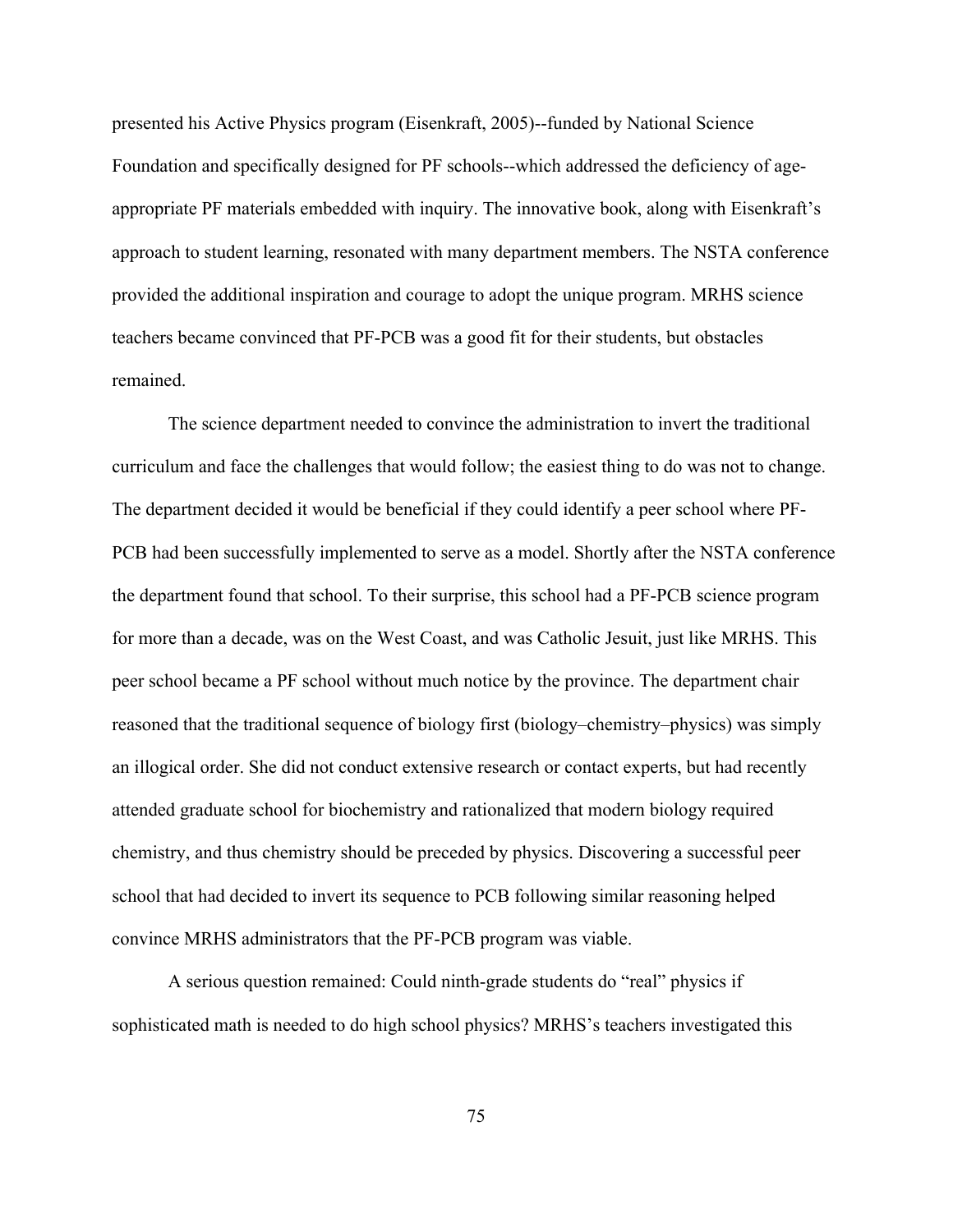question by reviewing course topics outlined by state and national standards in addition to the College Board's SAT II physics subject test. After reviewing these materials a key endorsement came from MRHS's veteran AP Physics teacher. He determined that physics for ninth-grade students could be age-appropriate and effectively launched at MRHS if the topics were selected carefully and ordered appropriately with the algebra curriculum. The traditional senior curriculum could not simply be pushed down in to the ninth-grade year; age-appropriate materials needed to be created and adjusted for math. Work was begun to find course materials suited to ninth-grade physics.

After a year of research, discovery, and deliberation, the MRHS science department conducted a final vote in the spring of 2006 to determine which program they would adopt for the fall of 2007. Ten department members voted for PF-PCB and one voted for biology first (BCP). The dissenting vote came from a veteran physics teacher who was concerned that ninthgrade students could not perform the math needed to do sophisticated physics. The ballots were taken to the assistant principal for curriculum and supervision. The assistant principal, a former math teacher, made the decision: He granted approval in spite of his reservations. Given his experience in math and physics, he did not see how ninth-grade students could take physics; nevertheless, he asserted that he would not get in the way of a majority decision by a department. The administration at MRHS empowered and supported its teachers and authorized the change.

With the support of the administration, the science department used the final year (2006- 2007) of the BCP sequence to plan for the transition to PF-PCB in fall 2007. The first major decision was whether to phase in incrementally or quickly. It was determined to do it all in one year. This meant that for one full year there would be no biology courses offered on campus as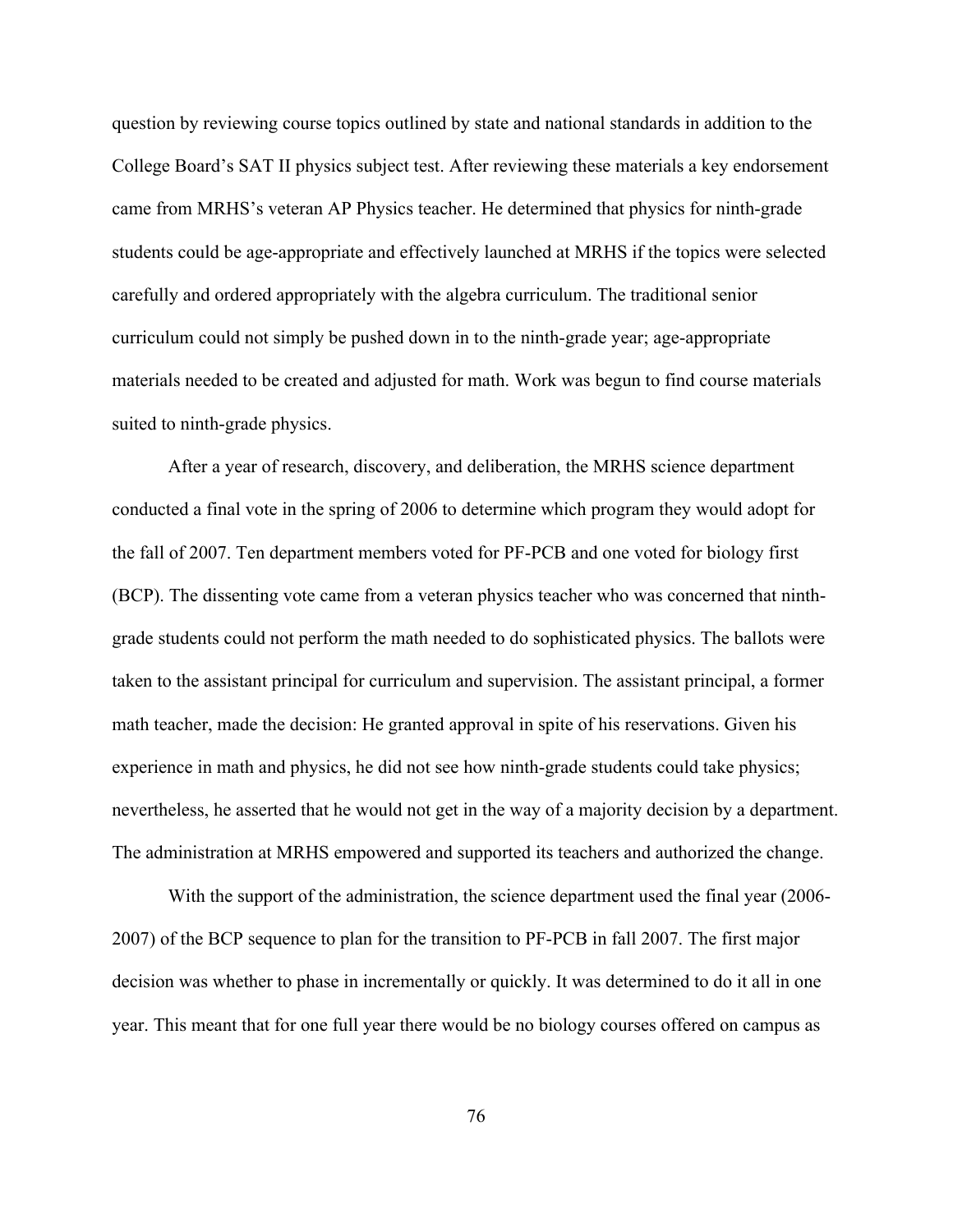the old program was phased out and the new one phased in: ninth-grade students were enrolled in physics and  $10^{th}$ - and  $11^{th}$ -grade students were enrolled in chemistry. This meant that biology teachers needed to teach physics or chemistry (Figure 1).

| Grade            | 2006/2007  | 2007/2008 | 2008/2009      | 2009/2010 | 2010/2011    |
|------------------|------------|-----------|----------------|-----------|--------------|
| 9 <sup>th</sup>  | No Science | Physics   | Physics        | Physics   | Physics      |
| $10^{th}$        | <b>Bio</b> | Chem      | Chem           | Chem      | Chem         |
| $11^{\text{th}}$ | Chem       | Chem      | Bio            | Bio       | Bio          |
| $12^{\text{th}}$ | Physics    | Physics   | <b>Physics</b> | Physics   | AP/Electives |

Figure 1 *Science Courses Offered as MRHS Transitioned from BCP to PCB*

Biology teachers were eager and excited to be a part of change and to teach something new. They also were looking forward to developing a new biology curriculum for  $11<sup>th</sup>$ -grade students that would build on a chemistry curriculum. Chemistry teachers also decided to change their approach to teaching chemistry. After learning that ninth-grade physics teachers would adopt a guided-inquiry, project-based, technology-rich physics program (Active Physics) (Eisenkraft, 2005), they decided to adopt the same program for chemistry (Active Chemistry) (Freebury & Eisenkraft, 2006). While this added to the challenge, it established the foundation for departmental transformation. The biology teachers soon followed suit by writing a curriculum that was based on the same principles. The entire department was affected by the PF decision; all the core courses–physics, chemistry, and biology–would never be the same again. Teachers agreed to embark on a complete transformation in curriculum, instruction, and assessment.

Empowered and invested teachers and administrative support were imperative to launching a new program, but training proved to be an essential component to implementation.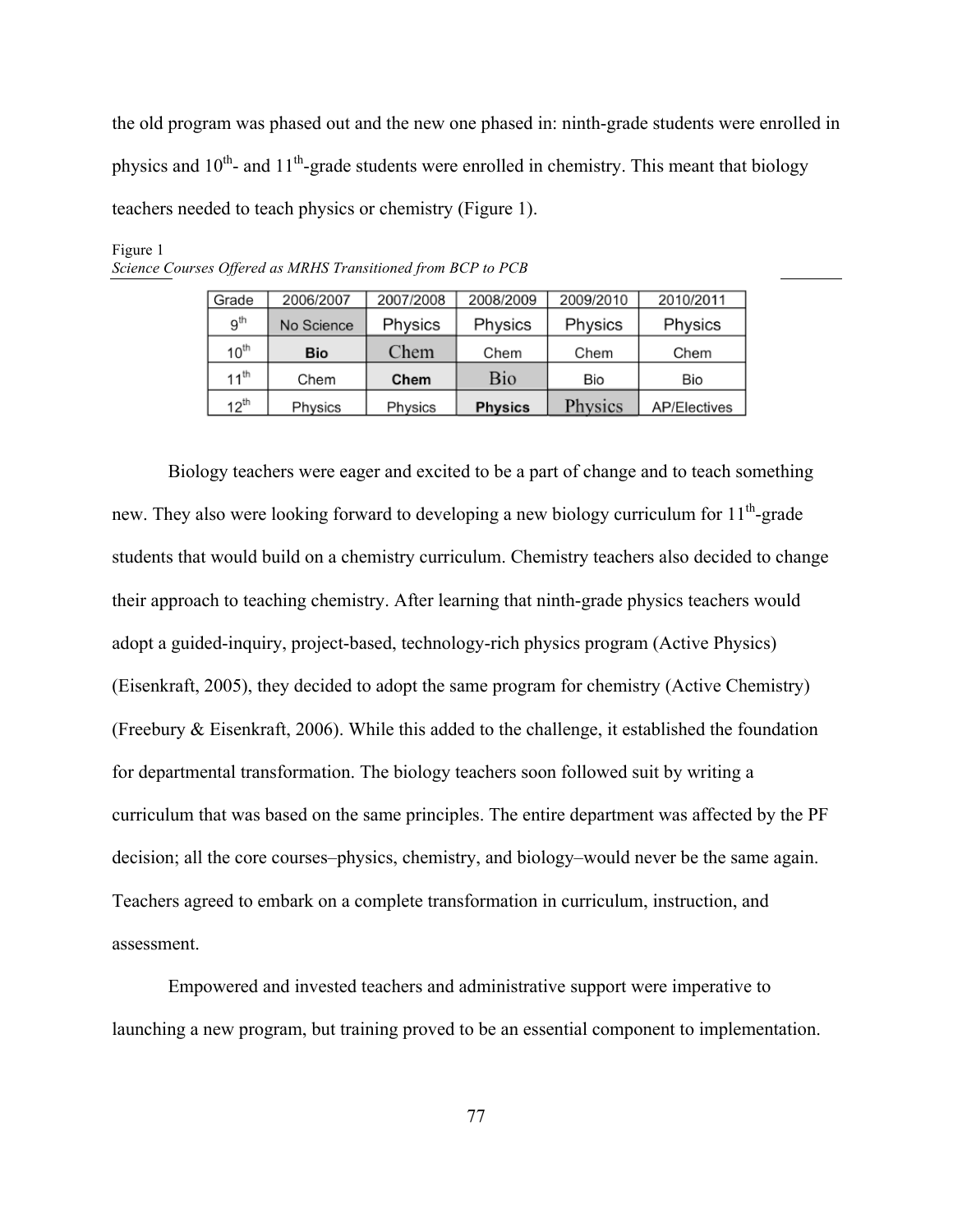The MRHS science department conducted three major trainings in the year preceding the launch of the new PF-PCB program. During fall and spring finals, science teachers were relieved from exam proctoring duties to allow their participation in on-campus training. A highly recommended science educator presented a two-day workshop on guided inquiry teaching methods, project-based learning, and the application of the 5E and 7E model in ninth-grade physics (Bybee, 2009b; Eisenkraft, 2003). During the summer, the same trainer returned for a three-day workshop to help teachers plan and prepare for the fall-semester in physics and chemistry and implement inquiry methods and alternative assessments. While science teachers were unified and excited for this change, challenges lurked and skeptics remained.

After planning and training for inverting the curriculum from BCP to PF-PCB, the next challenge was to educate the community, particularly the parents and guidance (college) counselors. At open house (fall 2006) and during new student registration (spring 2007), the science department chair, teachers, and administrators educated the stakeholders about the program. The department believed that parents were initially struck by physics phobia, a common fear by a population where many have not taken a physics course or only took the applied math version of the course (Krauss, 2007). But after hearing that other families were registering their students for ninth-grade physics and that the course was designed for all ninthgrade students, many parents' fears were alleviated and they were more were willing to experiment with the program. Many shared the rationale and excitement for transitioning to PF. By August 2007 nearly two-thirds (200) of the ninth-grade class were signed up for the physics course. After the semester began, many parents applauded PF; some cited their sons' excitement for and engagement in science. Still, some were not convinced that it was "real" physics or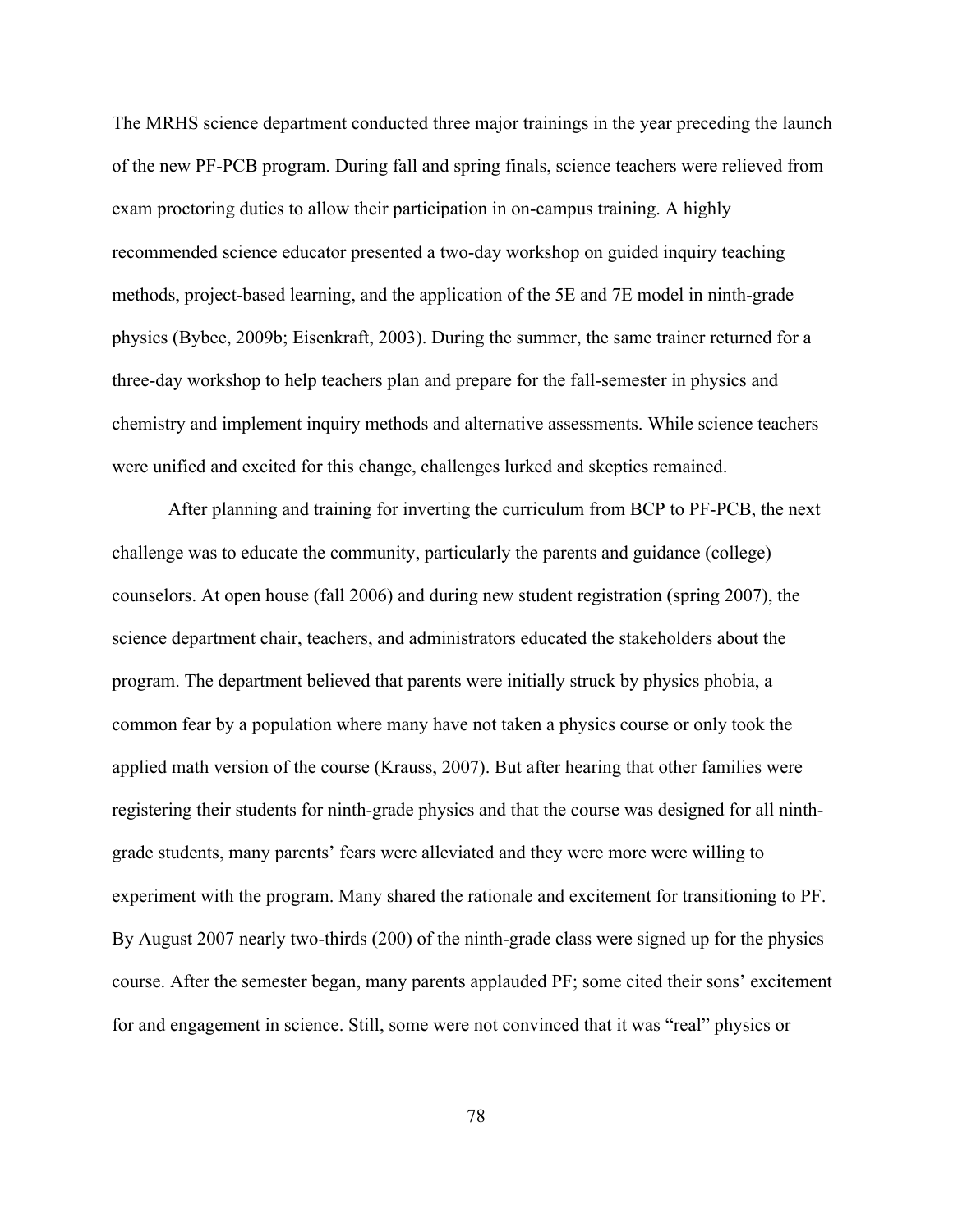complained that their students were frustrated with inquiry methods. These complaints came mostly from a small number of high-achieving students who felt uncomfortable with or lost in an inquiry-driven class. Students were unsure what they were supposed to know. They were expecting more direct instruction, lectures, problem-sets, and worksheets. Parents wanted to see their students succeed, but PF, guided-inquiry, and project-based learning was quite different from their previous experiences in science. Similar to parents, there were concerns expressed on MRHS's campus as well.

Counselors were unfamiliar with PF-PCB and were used to the traditional sequence of biology first (BCP). In the first two years of the program, at least two meetings per semester with the counseling staff and the science department chair were required to explain the rationale behind the program and to address concerns. Counselors were primarily concerned with how universities would view applicants that took physics in the ninth grade as opposed to the  $12<sup>th</sup>$ grade. Many also felt that they should counsel their lower-achieving incoming ninth-grade students not to take the course since it was so rigorous in mathematics. The science chair reassured them that the course was designed for *all* incoming ninth-grade students, especially those that needed to strengthen their math skills. Also, they were pleased to know that the more sophisticated  $12<sup>th</sup>$ -grade physics courses would remained in the curriculum for those that either chose not to take physics as ninth-grade students or those that wanted an AP courses in physics. While some resistance to change existed, over time counselors' concerns diminished as they came to understand the reasoning for the new sequence and were assured that the upper division physics courses would remain.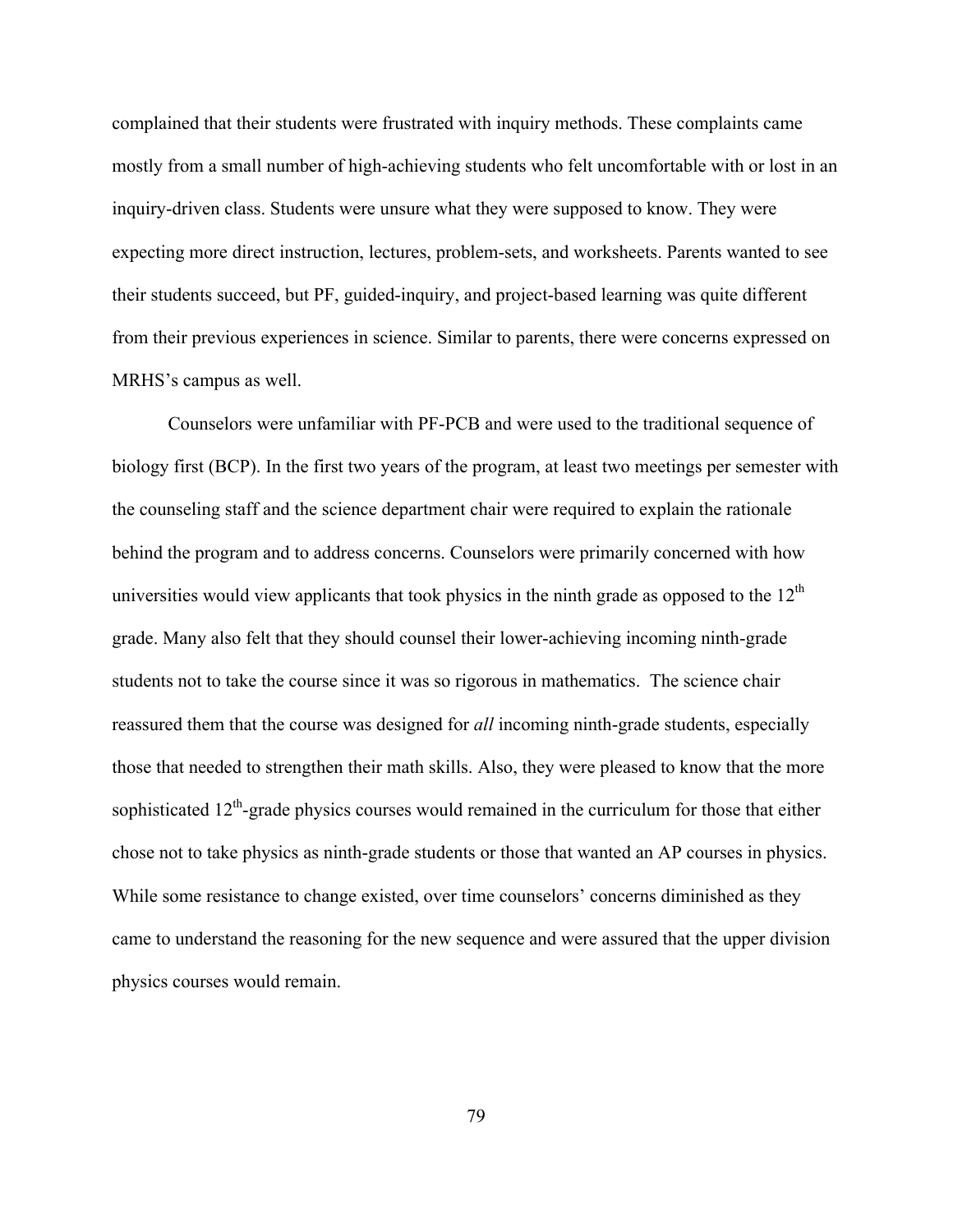The science department decided that reordering the sequence of core courses was imperative to improve student learning and advance STEM literacy for all students. It was reasoned that ordering the big ideas in science in a logical manner would enable students to construct their learning over years to reflect a foundational and hierarchical approach to the scientific disciplines. Empowered MRHS science teachers developed a shared vision, conducted research, and collaboratively determined their goals in terms of content, skills, and attitudes (see tables at end of chapter). They decided that the core courses would be ninth-grade physics,  $10^{th}$ grade chemistry, and  $11<sup>th</sup>$ -grade biology, i.e., a Physics First curriculum, and that the courses would be taught in using a guided-inquiry, project-based approach. This decision was informed by an investigation in to the history of science education in the United States and is reviewed in this chapter.

#### **Curriculum and Sequencing: The** *What* **and** *When* **of Learning**

The MRHS science teachers determined that a physics first–biology last (PF-PCB) curriculum addressed the *what* and *when* of learning; PF-PCB provided the desired structure for *what* STEM literate graduates at MRHS should learn (skills and content goals) and *when* it was best learned. The PF-PCB curriculum targeted the big ideas and provided a scope and sequence that explicitly builds on and connects the core conceptual understandings. The logic behind the order and the promotion of deeper understandings challenged the department to investigate why the predominant order in the United States was biology first (biology–chemistry–physics (BCP)). The history and evolution of secondary science revealed the happenstance nature of the BCP (biology first–physics last) sequence and pushed the department to implement a scope and sequence that was based on student needs rather than tradition. The history of secondary science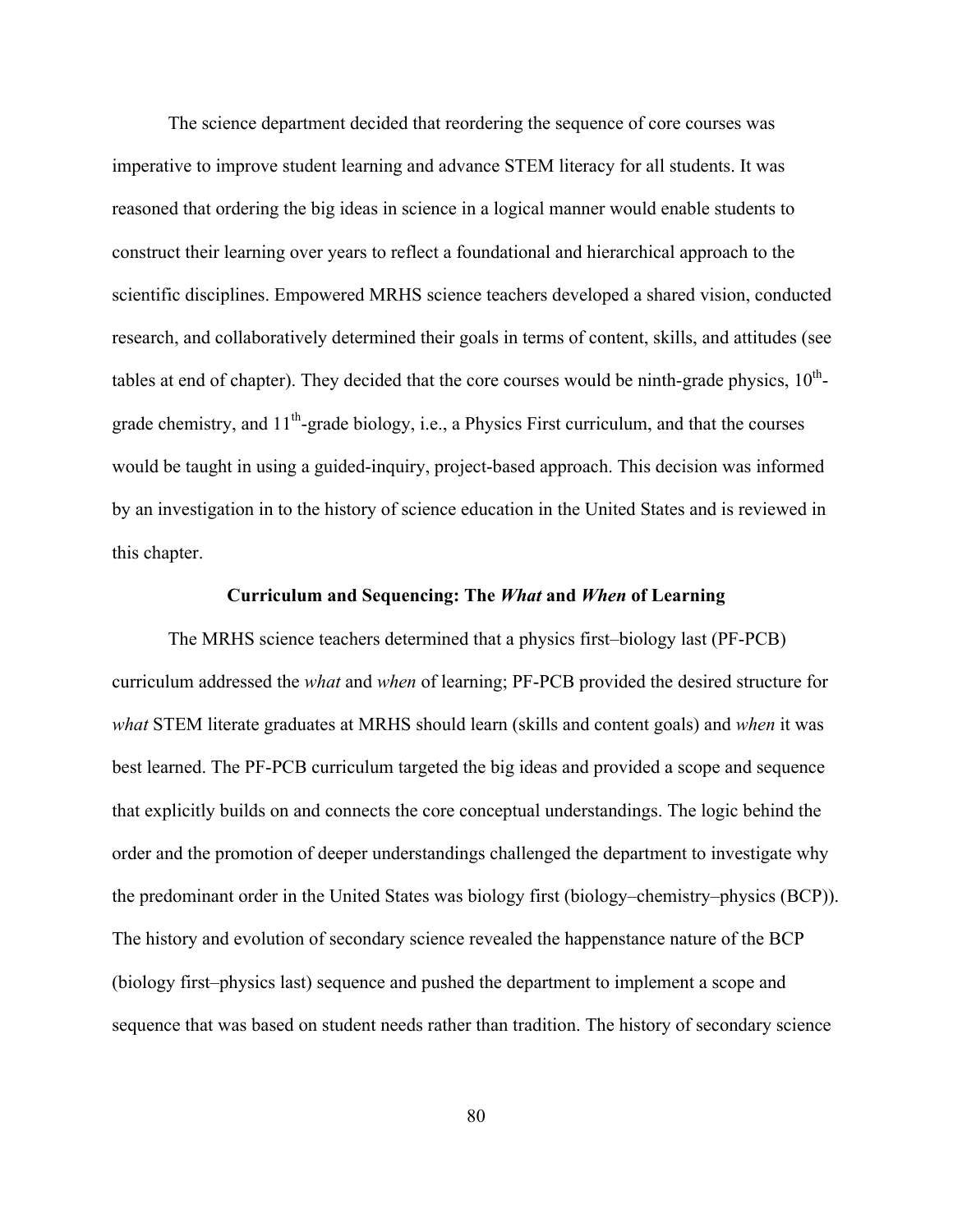education, particularly the order of courses, will be discussed further to justify the flipping of MRHS's curriculum.

## **Biology First Versus Physics First: Reasoning for Change**

MRHS science teachers grappled with the question: Could the majority of high schools in the United States be teaching science backwards at the cost of improved achievement? The current approach in secondary science education may not be optimized for student achievement and it may be time to consider a new approach. Modernizing curriculum in secondary science education in the  $21<sup>st</sup>$  century is necessary for an effective democracy and vibrant economy. Students are underperforming in science and under-represented minority groups lack access.

The collective ability to understand, participate in, and meet the future's pressing scientific challenges in the arenas of public health and the environment requires a new level of scientific literacy, i.e. "civic scientific literacy" (Miller, 1998, p. 240) or "citizen science" literacy (Mueller et al., 2012, p. 2). A modern, democratic society requires scientifically knowledgeable citizens to function properly. DeBoer (2010) stated "Science as a way of thinking was more suitable for life in a democracy than the more authoritative methods offered by the classics and mathematics because the methods of science allowed individuals to be their own observers of the natural world and to draw conclusions independently based on those observations and the power of their own reasoning" (p. 281). A basic level of scientific literacy is necessary for informed decision-making and the process skills to address challenges. In addition, advancements in the STEM fields constitute a rapidly growing economic sector requiring a scientifically literate population. This leads one to question the efficacy of science education in the United States. Now is the time to more fully address the deficiencies the education system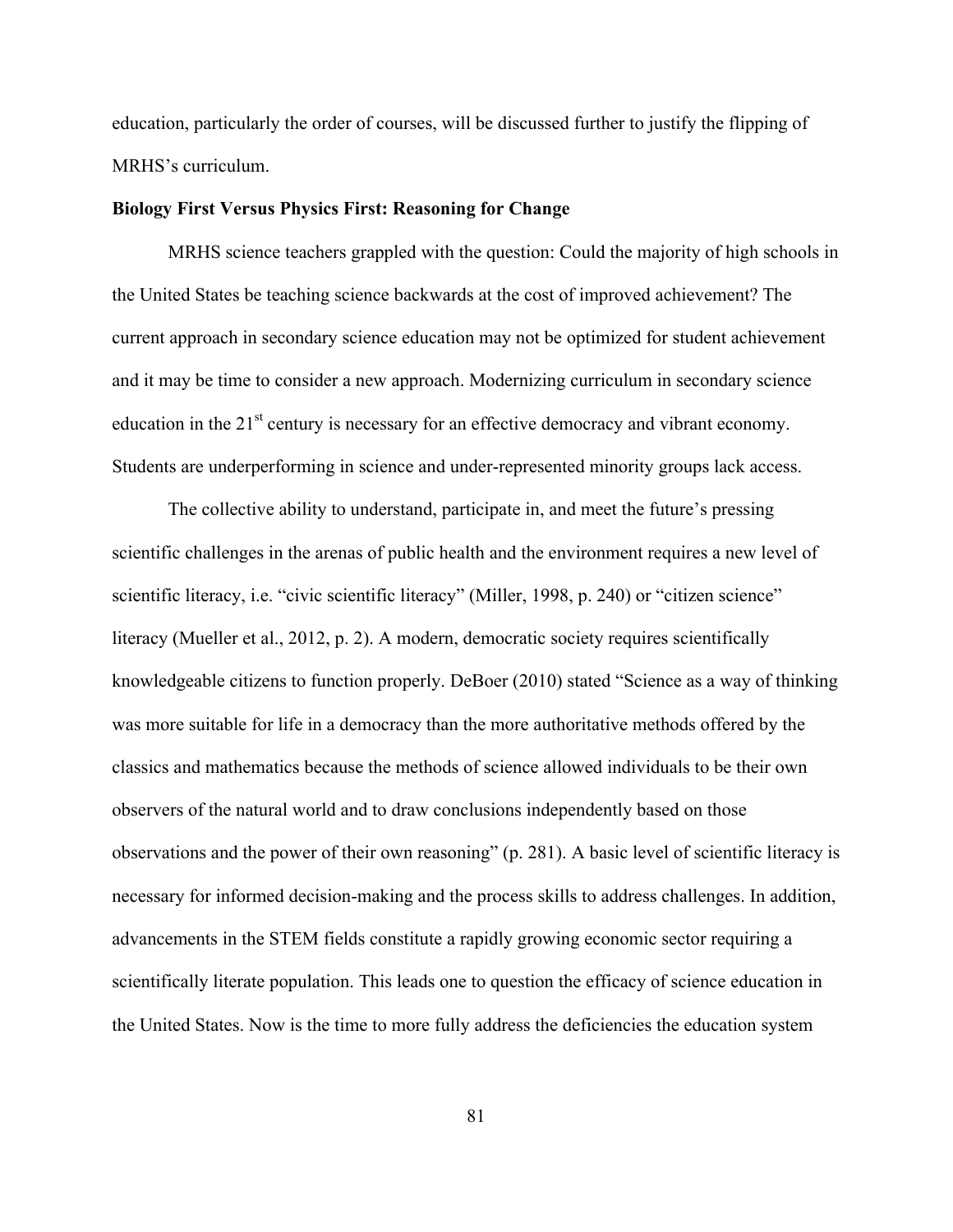has inherited and continues to perpetuate in secondary science. Modernizing science education may help address issues of national security and economic competitiveness, but more importantly, scientifically literate citizens will be better equipped to address STEM issues of the  $21<sup>st</sup>$  century (Miller, 2004).

MRHS transformed its science program to meet the needs of its  $21<sup>st</sup>$  century learners by implementing a PF-PCB program. PF-PCB places an algebra-based physics course at the beginning of the high school curriculum sequence to serve as the foundational course (ninth grade year) and is typically followed by chemistry and then biology (PCB). This is not the predominant curricular order. The majority of high schools across the United States offer biology first–physics last (BCP). Why the BCP sequence emerged as the dominant sequence provides important context to this discussion.

#### **History of Science Education in the United States**

The predominant biology first (BCP) high school science sequence has roots established over 100 years ago and may need re-sequencing for the 21<sup>st</sup> century. Given advances in molecular biology, i.e., genetics and biochemistry, the placement of biology last in the high school curriculum after chemistry and physics is reasonable and should be examined (Sheppard, 2002, 2003). Biology has significantly changed over that time, especially in the last half of the century with discovery of the structure of DNA (Watson & Crick, 1953). The modern biology course includes a significant amount of cellular and molecular content in addition to older botanical and zoological topics. Given this progress, it becomes apparent that modern biology can be best learned with a foundation of chemistry and physics. Further, while contemporary biology presupposes knowledge of chemistry and physics, chemistry and physics do not require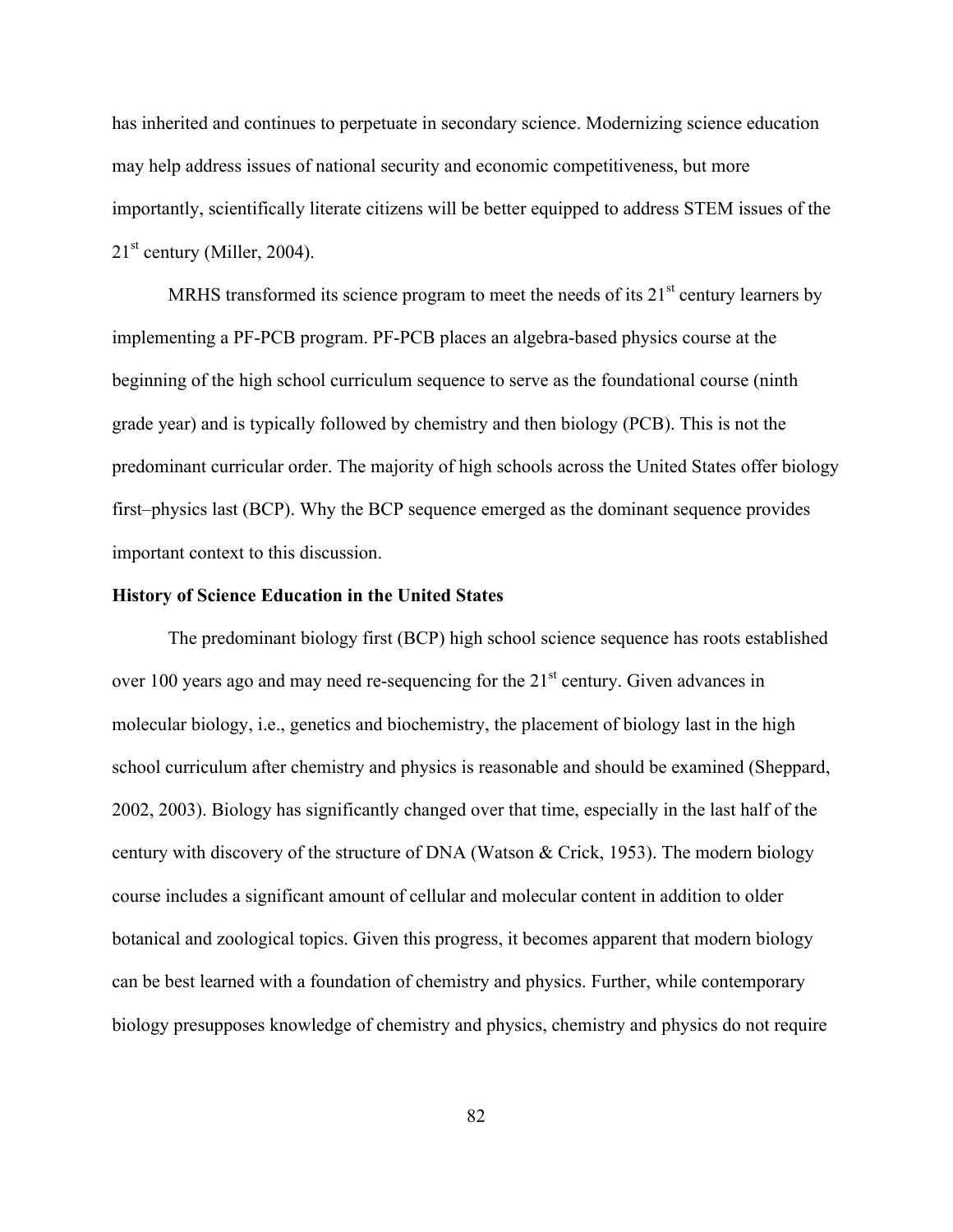an understanding of biology. The Biological Sciences Curriculum Study (BSCS) symposium published *Capstone Biology* (BSCS, 2006) demonstrating support for the reorganization of the high school curriculum by putting biology last. If science is hierarchical and if understanding new information requires a good conceptual understanding of previous material, then placing biology after physics and chemistry is justified. Cavanaugh (2006) found that modern biology requires an understanding of the behavior of molecules, and the study of molecules and atoms (i.e., chemistry content) is grounded in physics. The objection to this reasoning is that the high school physics requires higher mathematical skills and should be offered last when math skills are highest. Wilt (2005) asserted that, "chemistry actually uses more advanced mathematical concepts than physics" (p. 347) and "no pedagogical reason (specifically, lack of mathematical understanding) exists not to teach physics as a first year high school science course" (Wilt, 2005, p. 348). Thus, reordering the predominant biology first (BCP) secondary science curriculum by putting biology last and physics first (PCB) could improve student achievement in American high schools in the  $21<sup>st</sup>$  century.

Influential physicist Leon Lederman championed Physics First (PF) by promoting that schools invert the traditional high school science sequence from BCP to PCB. Lederman formed the American Renaissance in Science Education (ARISE) project to promote and create PF resources (Bardeen & Lederman, 1998; Lederman, 1998, 2001, 2005). Lederman argued that PF-PCB was the logical order and a more efficient way of scaffolding science curriculum in high school in order to meet scientific literacy goals. He enthusiastically asserted that physics was conceptually appropriate as an introductory course and urged that age-appropriate materials and more effective methods be developed for ninth-grade physics courses.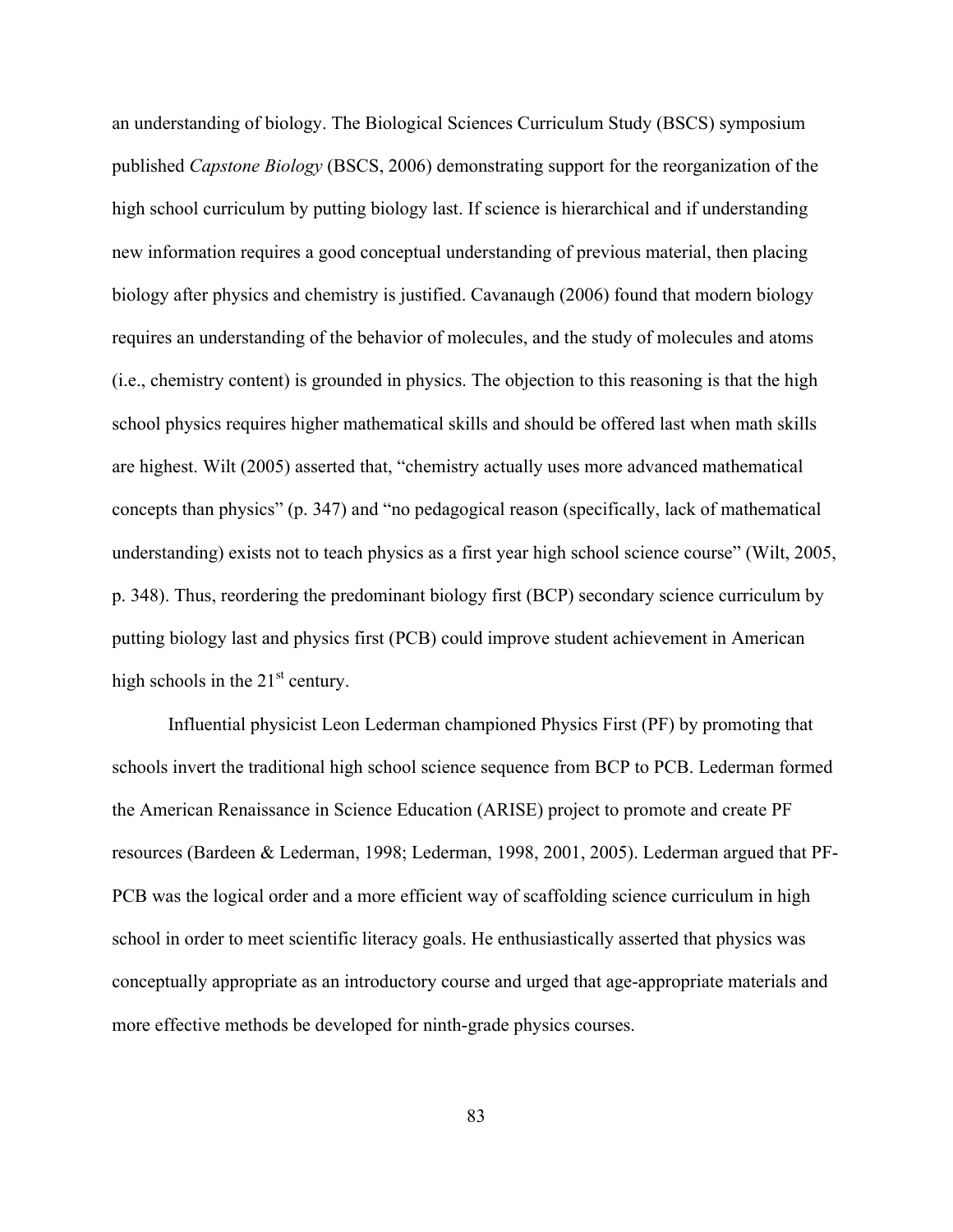Arthur Eisenkraft, former President of the NSTA (2000-2001), responded to Lederman's call by advocating for *Physics First, Physics for All* (Eisenkraft, 2010) and developed ageappropriate physics materials for PF schools called *Active Physics* funded by the National Science Foundation (NSF). Likewise, the American Association of Physics Teachers (AAPT) endorsed PF (2002, 2007) and a number of scientists, education researchers, and curriculum experts followed suit (Glasser, 2004; Hehn & Neuschatz, 2006; Neuschatz et al., 2008; Neuschatz & McFarling, 2003; Pasero, 2003; Wilt, 2005). They reasoned that physics was the foundational science and a necessary component of a three-year secondary science program. Furthermore, given the molecular nature of modern biology, chemistry was the central science, providing the knowledge and understandings needed for a richer understanding of biology.

In addition to providing a coherent curriculum, the proponents of PF championed the improved access to physics, especially for underrepresented minorities. Thus, Lederman's vision of a more equitable, learner-centered approach to teaching science is being realized as more secondary schools implement the PF curriculum. PF has been adopted by a number of schools; however, quantitative studies demonstrating improved achievement are lacking. By 2005 estimates showed that 4% of all U.S. high schools (3% public and 8% private schools) had implemented some variation of PF (Neuschatz et al., 2008). As more schools consider changes, there is a need by the science education community to study the PF-PCB programs at these schools quantitatively and in greater depth.

## **How students learn science and physics first**

In addition to the historical context, one must understand that MRHS's decision to change the sequence was influenced by the conceptual framework of constructivism as illustrated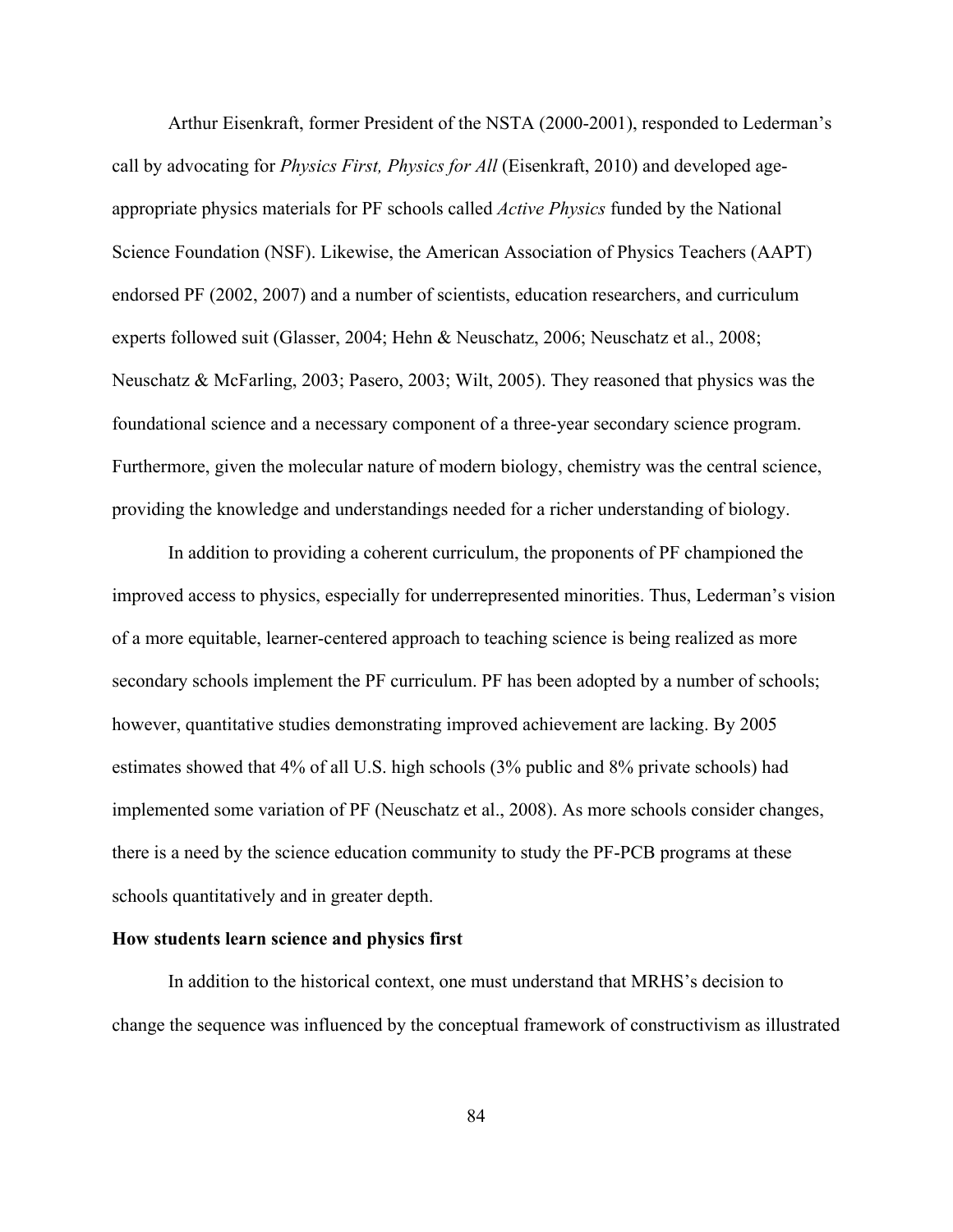in *How People Learn: Brain, Mind, Experience and School* (Bransford et al., 2000). Teachers were presented with the research found in this book during two professional development sessions a year before implementation. The book and its finding were discussed in subsequent monthly meetings. The theory of how students learn science entered informal conversations; it was often referenced when conferring and exchanging ideas regarding day-to-day teaching. This was the first time that learning theory directly informed the discussion. It forced teachers to reflect on their beliefs about learning and teaching. It challenged teachers to address their preconceptions of how students learn and to undo the misconceptions perpetuated by traditional methods. *How People Learn* illustrated that the sequence of learning mattered since students construct their learning over time. MRHS science department members came to the conclusion that, when seen through this constructivist lens, the predominant BCP is poorly sequenced and that a PCB sequence would serve the students better and enhance STEM literacy.

## **Significance of Change**

The lack of acceptable improvement in science education outcomes over the last three decades should compel educators to urgently seek and evaluate alternative curricular models, like PF. In *A Nation at Risk* (NCEE, 1983) the NCEE warned that American students are unprepared to participate in the rapidly evolving science and technology based workforce. TIMSS 2007 reported that U.S.  $4<sup>th</sup>$ - and  $8<sup>th</sup>$ -grade students continue to score well below their international counterparts in science (Gonzales et al., 2008). More recently the NCES reported in *The Nation's Report Card: Science 2009* that only 21% of 12<sup>th</sup>-grade students performed at or above proficient level in science and students of color, particularly from urban areas, performed

85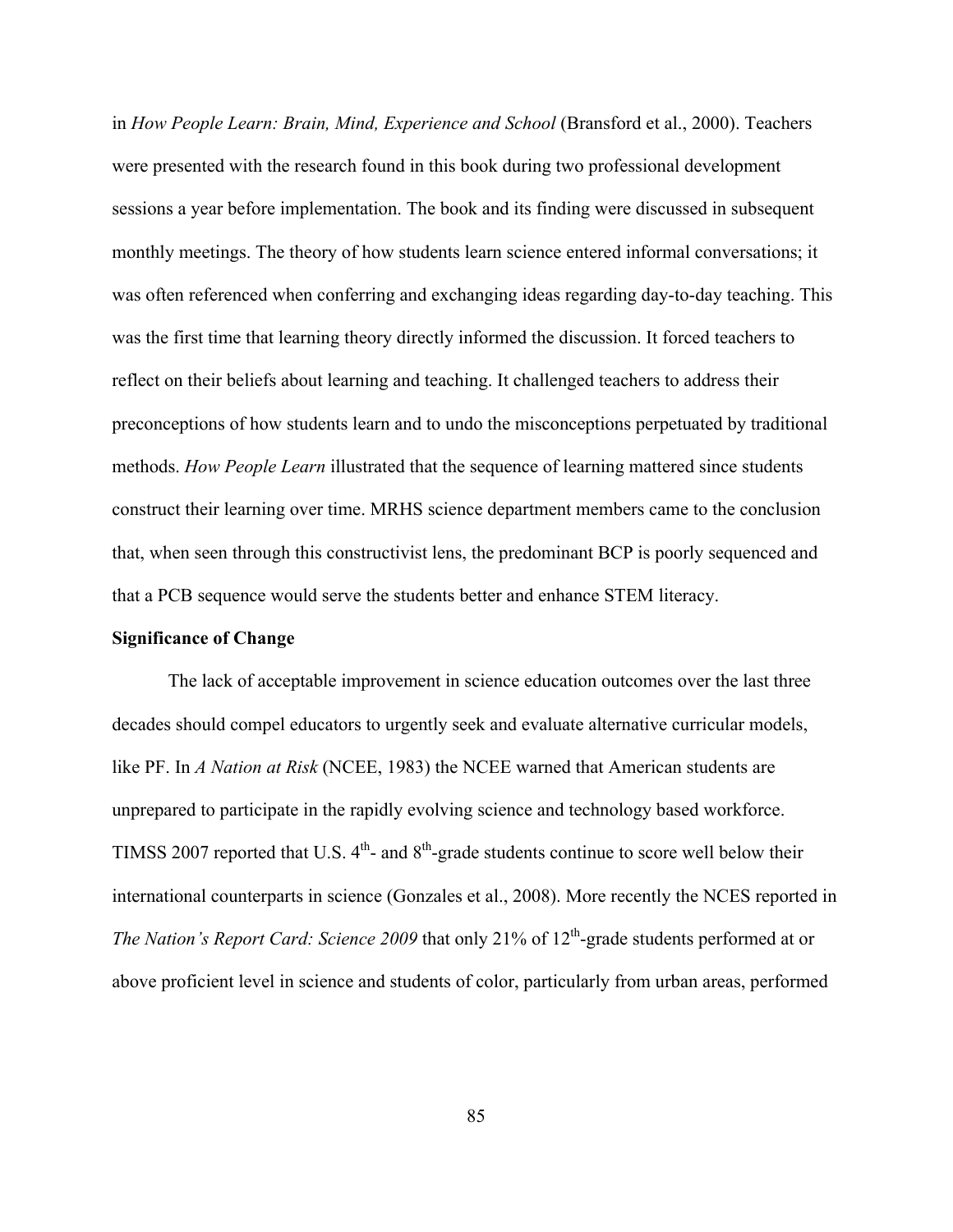significantly lower on average (NCES, 2011). It is clear that something is not working and PF may be an alternative to the traditional paradigm.

Some educators believe that moving physics to the ninth grade corrects a century-old mistake, though the majority of science teachers who teach in the traditional BCP sequence oppose the change. Neuschatz, McFarling and White (2008) reported 70% of teachers participating in a PF-PCB program have positive opinions about it and that 80% of physics teachers think all students should take the course by the end of high school. Regardless, Neuschantz et al. (2008) reported that the majority of high school educators and researchers claimed that they would like to see physics remain the more sophisticated mathematical course. This reflected the view that physics is an applied math course and is driven by more advanced topics like geometry, trigonometry, and calculus. Neuschatz and McFarling (2003) concluded that a physics course incorporating this level of math should be placed in the  $11<sup>th</sup>$  or  $12<sup>th</sup>$  grades because it is too mathematically challenging for ninth-grade students. Others countered that physics should be defined as a science course rather than an applied math course: one that utilizes mathematics but is not driven by it (Wilt, 2005). Wilt (2005) summarized that "mathematics and conceptual perspectives provide no sufficient reason not to offer physics as a first science course (and) no reliable reason exists to believe that the concepts are beyond those students' [ninth-grade students] reach" (p. 351).

Hard data are needed to better inform the debate regarding the appropriateness and effectiveness of PF. Comprehensive and quantitative research is needed to move the conversation forward. Project ARISE reported that their most significant finding in a 2001 study of PF schools was "that schools are not quantitatively documenting the degree of their success"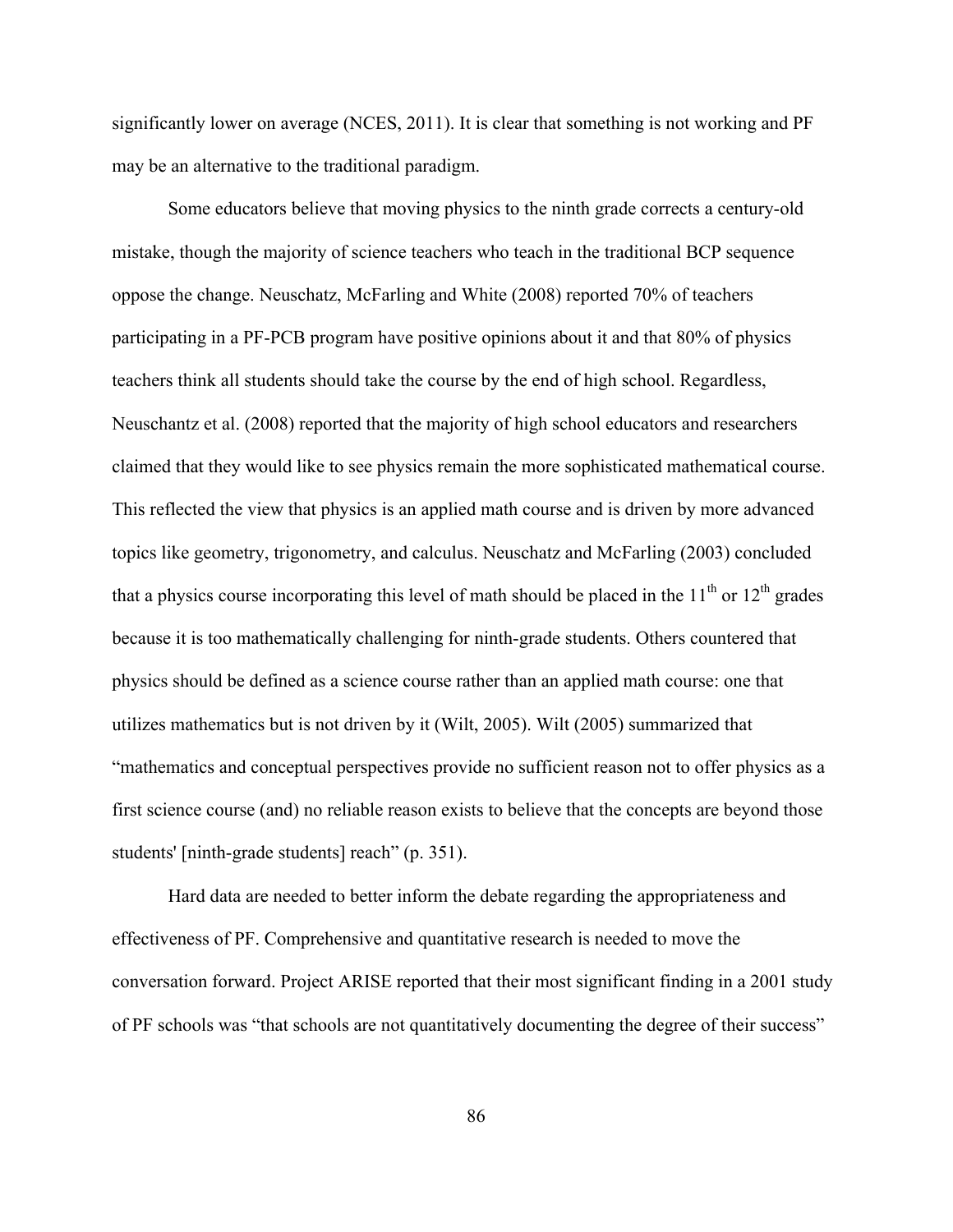(Pasero, 2003, p. 13). Neuschatz et al. (2008) found that while 4% of U.S. high schools have adopted PF and that the "only information about PF is anecdotal" (p. 26). In order to be considered a viable alternative PF curriculum needs to be evaluated more deeply and empirically in a quantitative fashion. MRHS provides an excellent opportunity to tell the story of change and to quantitatively evaluate student achievement in a PF-PCB program. Data used to evaluate the program are shared later in this chapter.

## **Instruction, Assessment, and Attitudes: The** *How* **and** *Why* **of Learning**

The previous section described how the MRHS science department addressed the *what* and *when* of student learning by researching and choosing a curriculum that constructed student learning and skills each year in high school: a Physics First (PF) curriculum. During the training sessions in the year prior to implementation of PF, it became clear to the science teachers that physics would be better taught using inquiry methods. They also determined that project-based learning with technology-rich inquiry instruction would enhance student learning and improve attitudes in science while offering an alternative way to assess students doing and applying science. Along with transitioning to a PF curriculum, the science faculty decided that student learning should be guided by inquiry-based methods–the *how* of learning–and should strive to improve student attitudes toward science through relevant questions and challenges–the *why* of student learning.

MRHS reformed *how* science was taught based on recent reforms, such as those recommended in *How Students Learn* and the National Science Education Standards by implementing inquiry-based, project-based, and technology-rich teaching practices (Donovan & Bransford, 2005; NRC, 2000). The biggest change in the curriculum delivery was the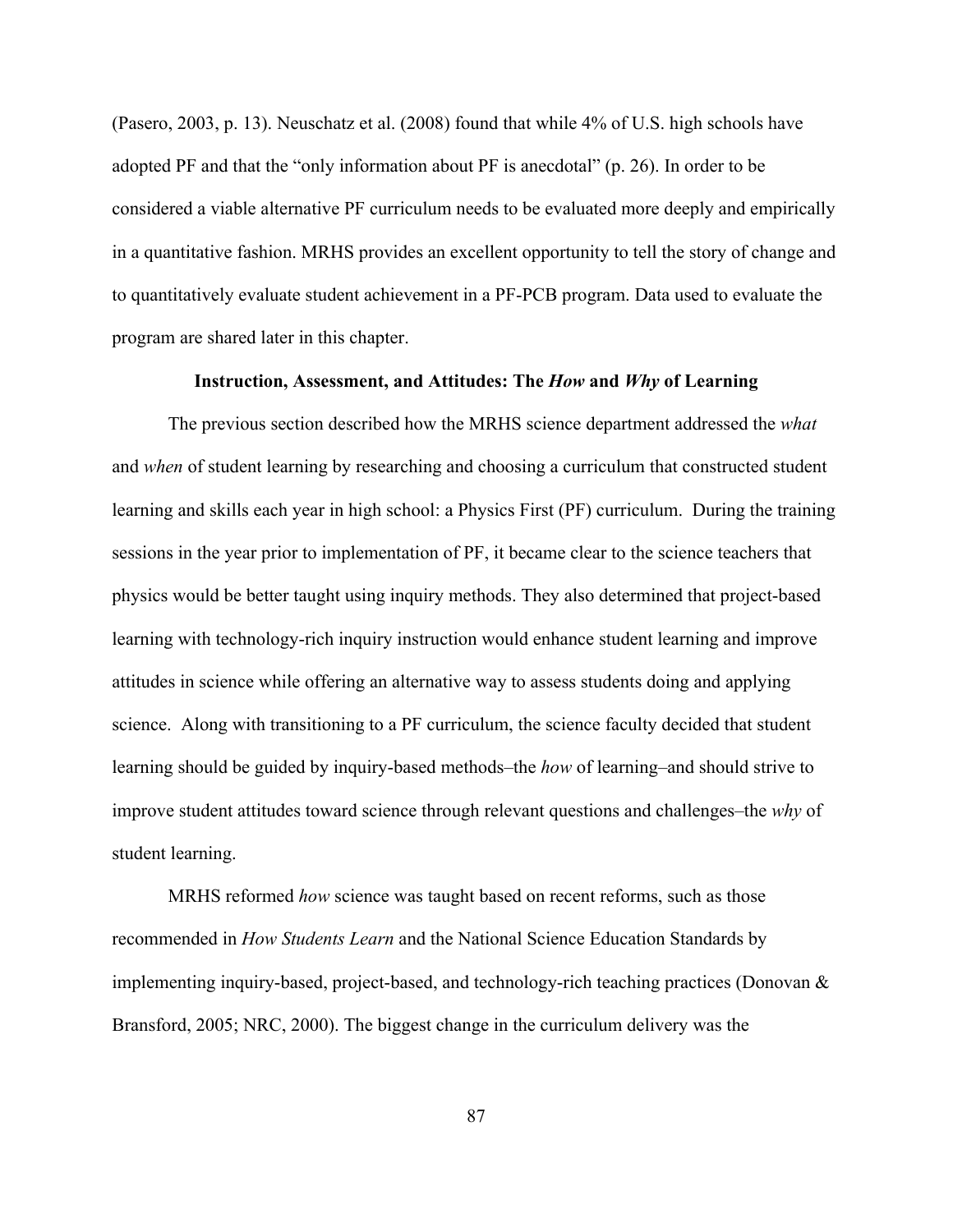introduction of guided inquiry. Guided-inquiry predominantly drives instruction in the core course at MRHS. This method was based on individual student's interests, strengths, experiences, and needs. It focused on student understanding and application of scientific knowledge, ideas, and inquiry processes. It guided students in active and extended scientific inquiries and it provides opportunities for scientific discussion and debate among students. It also effectively promoted what students should be able to do in science.

After the decision to embrace inquiry- and project-based learning, the MRHS science department sought out materials for the core curriculum (ninth-grade physics,  $10<sup>th</sup>$ -grade chemistry, and  $11<sup>th</sup>$ -grade biology). Realizing that most textbooks were written in a way that did not support either inquiry- or project-based learning, the department considered eliminating the traditional, encyclopedic textbook and writing their own course readers where big questions would drive the learning and answers would be found in the students' heads rather than the back of the book. The effort to write, test and rewrite materials would have taken several years. Fortunately, the materials that supported this type of learning had already been developed. MRHS science teachers discovered new and innovative curricula: *Active Physics*, *Active Chemistry*, and *Insights in Biology* (Eisenkraft, 2005; Freebury & Eisenkraft, 2006; Miller, 2007).

*Active Physics* represents a new approach to teach physics and is certainly not a traditional textbook. The book fosters curiosity and discovery by incorporating both inquiry- and project-based learning. Each chapter in the book could stand alone as a unit and follows an enhanced version of the BSCS 5E model (Bybee, 2009b; Bybee et al., 2006; Eisenkraft, 2004). Chapters began with the presentation of a relevant project for the students known as a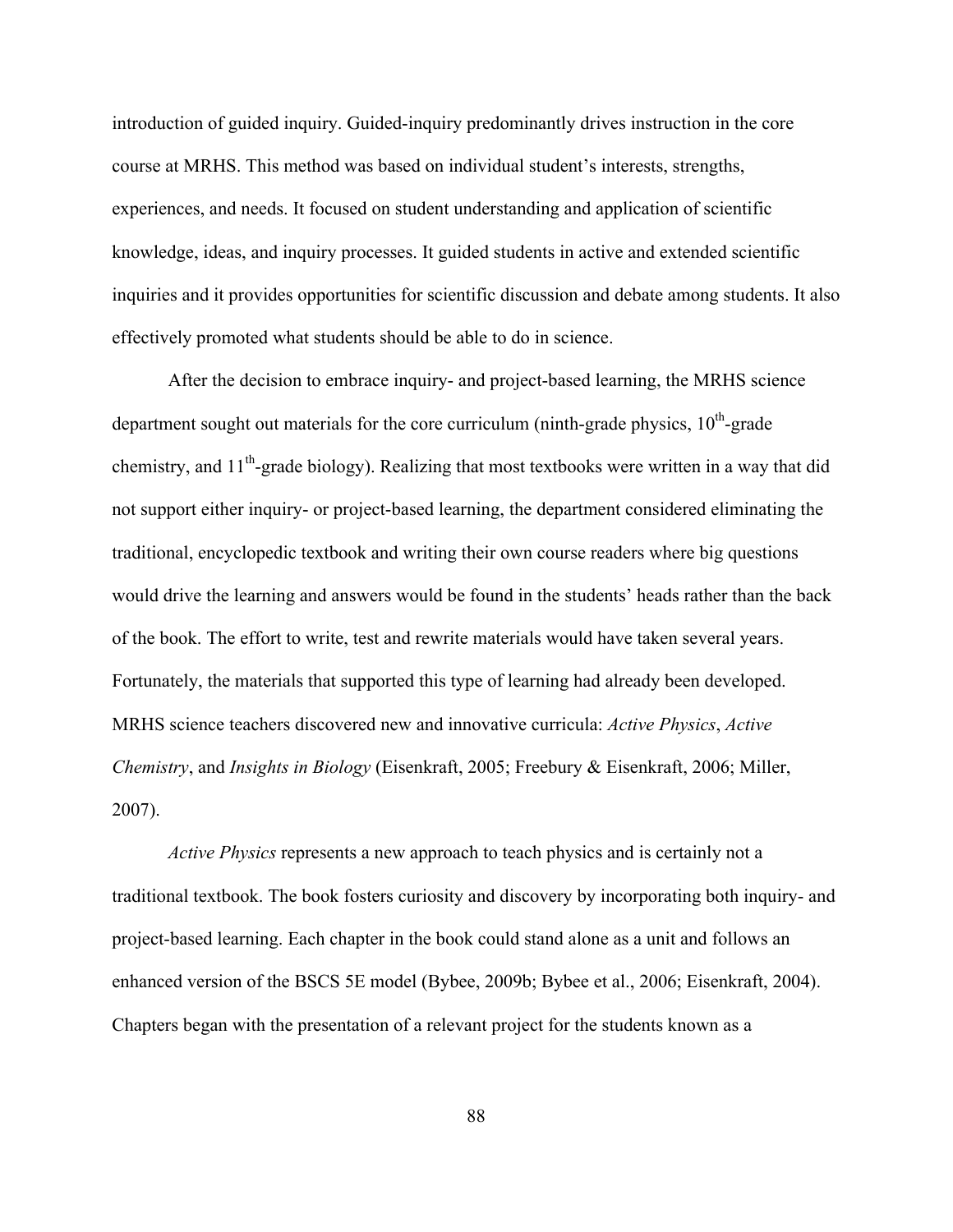"challenge." The challenge was the assignment or project the students would complete by the end of the chapter. It drove the inquiry, which drove the learning and motivates the students. Students had a "need to know" the physics in order to address the challenge and present their own unique, creative project, that established relevance (the "why"). In addition to encouraging students' natural curiosity and internal motivation to be creative, the challenge also offered an alternative end-of-chapter assessment.

For example, as part of the mechanics portion of the course, the MRHS teachers chose a challenge in *Active Physics* that required students to design a sport to be played on the moon. Physics teachers found this project engaging; the students were motivated to create something unique and relevant to their interests, i.e. a favorite sport. One lab group decided that "America's pastime," baseball, should be the first sport played on the moon. The students needed to determine the size of stadium. How far should the home run fence be? How high could a pop fly go and would it be easier to field? Would a curve ball work? Would the swing of a bat and the hitting of a ball feel the same? How would base running and sliding be different? All of these questions drove students to investigate the big concepts in physics, including projectile motion, velocity, acceleration, free fall, mass, gravity, energy, work, momentum, friction, air resistance, and so on. They wanted to know the answers to these questions so that they could design a proper moon-baseball stadium. In addition to engaging students with a problem that required creativity, the challenge served as a performance assessment. *Active Physics*, *Active Chemistry*, and *Insights in Biology* were innovative programs that utilized active learning, guided inquiry, and project-based learning to motivate students and enhance their learning by *doing*, *using*, and *discussing* science while providing alternative assessments.

89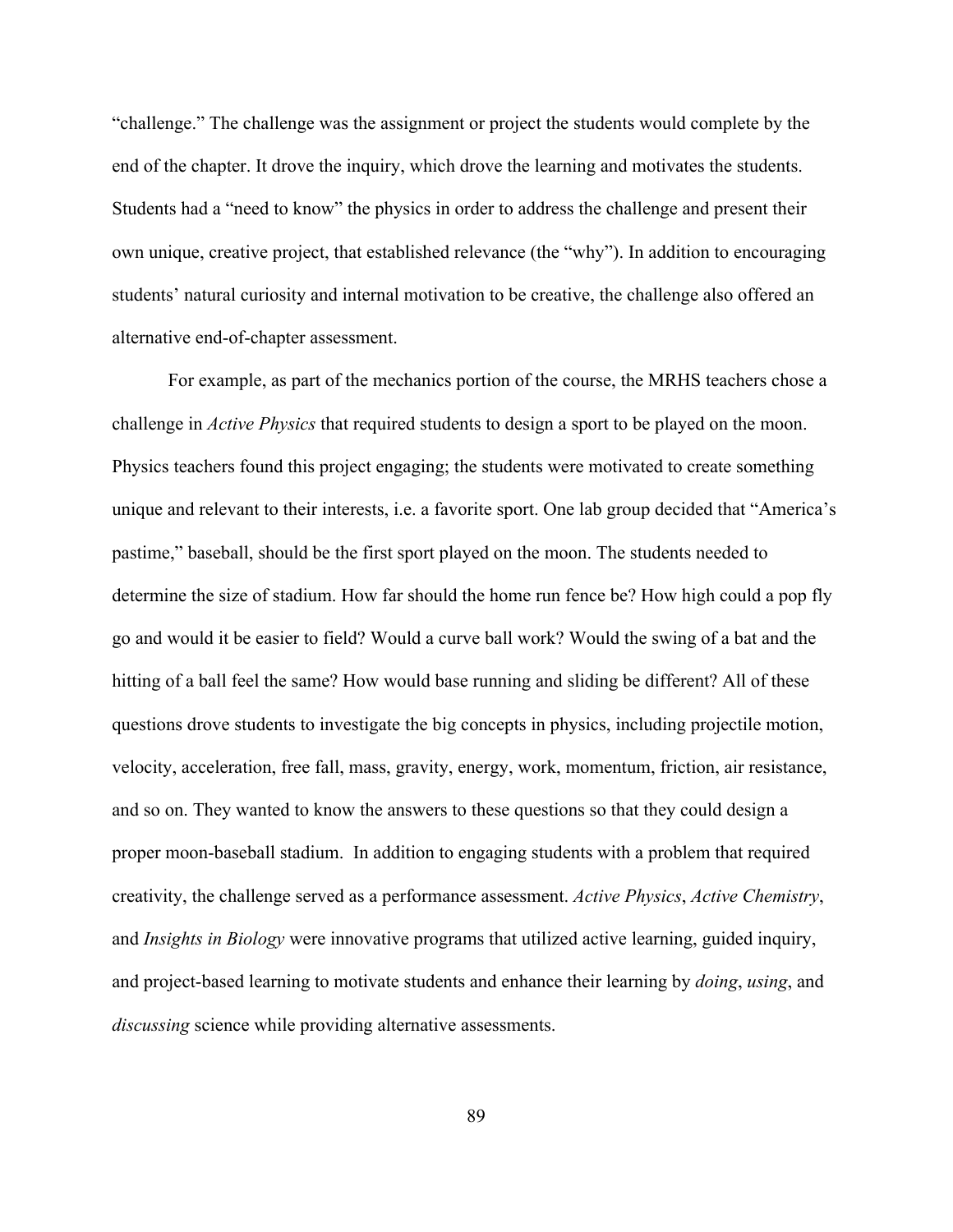The project-based learning (PBL) at MRHS in the *Active* and *Insights* programs advanced 21<sup>st</sup> century STEM education. It provides the opportunities for students to use core concepts, exercise the practices of science, be creative, apply and use science in the context of the their world (Cullen et al., 2012). Creating, designing, and engineering solutions were now more than a one-time activity; they were embedded in the coursework. Technology continued the efforts to meets STEM goals. Students could quickly find, collect, organize, and display data electronically. More time could be spent on evaluating, analyzing, communicating and discussing data. Students could problem-solve, build models, and engineer solutions. PBL and inquiry-based methods address STEM education goals and improves attitudes and motivation.

MRHS strove to improve attitudes towards science and increase motivation in science by continually addressing the student question, "*Why* should I care?" Cullen et al. (2012) indicated that "[s]elf-directed learning is essential to the development of inquiry skills that individuals need in order to adapt to rapid changes in their environment and to manage the great influx of information to be learned" (p. 12). The MRHS core curriculum was selected and adapted to meet student needs. It was designed to respond to their interests, strengths, and experiences while capitalizing on their natural curiosity about how things work.

In a review of literature Osborne, Simon, and Collins (2003) highlighted the need to identify the aspects of teaching that make science engaging to students. They contended that the quality of teaching may be one of the most important factors in combating the decline in numbers of students choosing to study science. Carol Dweck informed this work by emphasizing the importance of intrinsic motivation and the *growth mindset* (Dweck, 2006). She stated, "great

90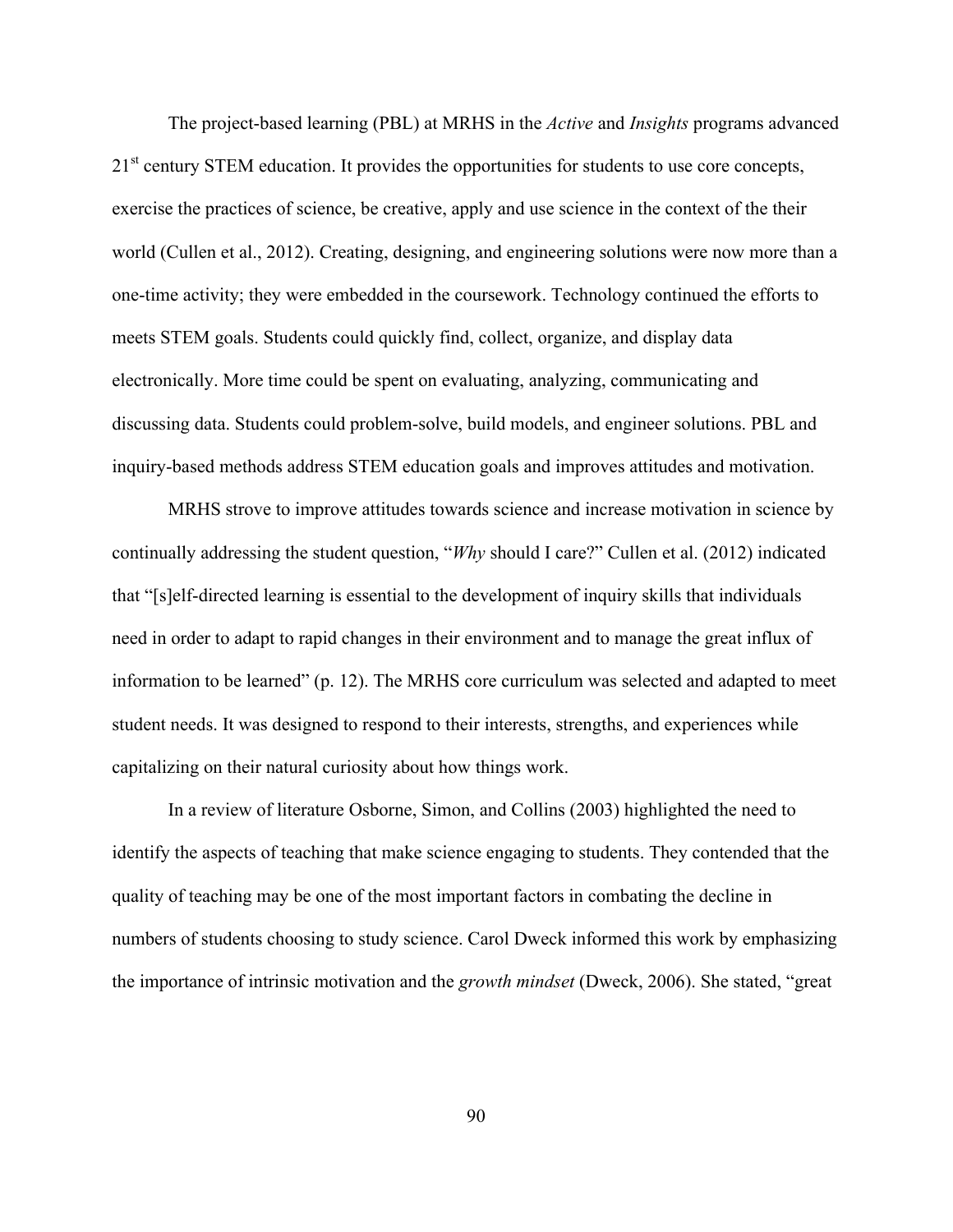teachers believe in the growth of intellect… and they are fascinated with the process of learning" (p. 194). This process fostered curiosity, motivation, and belief in oneself.

Addressing student motivation and attitudes reflected *A Framework for K-12 Science Education* (NRC, 2012) and the Next Generation Science Standards (NRC, 2013). In *Taking Science to School* (2007), four strands of scientific proficiency were created that informed the *Framework*. Strand 4 of the *Framework* included effectively engaging students in science practices "for students' motivation and attitudes toward science" (p. 252). At MRHS, improved student attitudes toward science and through practices may have been achieved. Since implementing the new PF-PCB program in 2007, student enrollment in science courses increased, which is a possible sign of improved attitudes and motivation to do more science.

## **Evaluation of the Physics First Program**

#### **Increased Enrollment**

By the time the first cohort (class of 2011) of PF students graduated from MRHS, the evidence revealed that the new program was serving more students better. Before the PF-PCB program approximately 80-90% of students graduated with three years of science with no more than 20% of those taking four years of science. Matteo Ricci's addition a foundational science course for all ninth-grade students provided the opportunity for every student to take four years of science. Since implementing PF-PCB, more than 50% of MRHS students have graduated with four years of science. In addition, AP science course enrollment increased. Before the PF-PCB program, approximately 33% of a graduating class took at least one Advanced Placement science course (AP Biology, AP Environmental Science, AP Chemistry, AP Physics B or AP Physics C: Mechanics). After implementing the PF-PCB program at MRHS, more than 50% of the students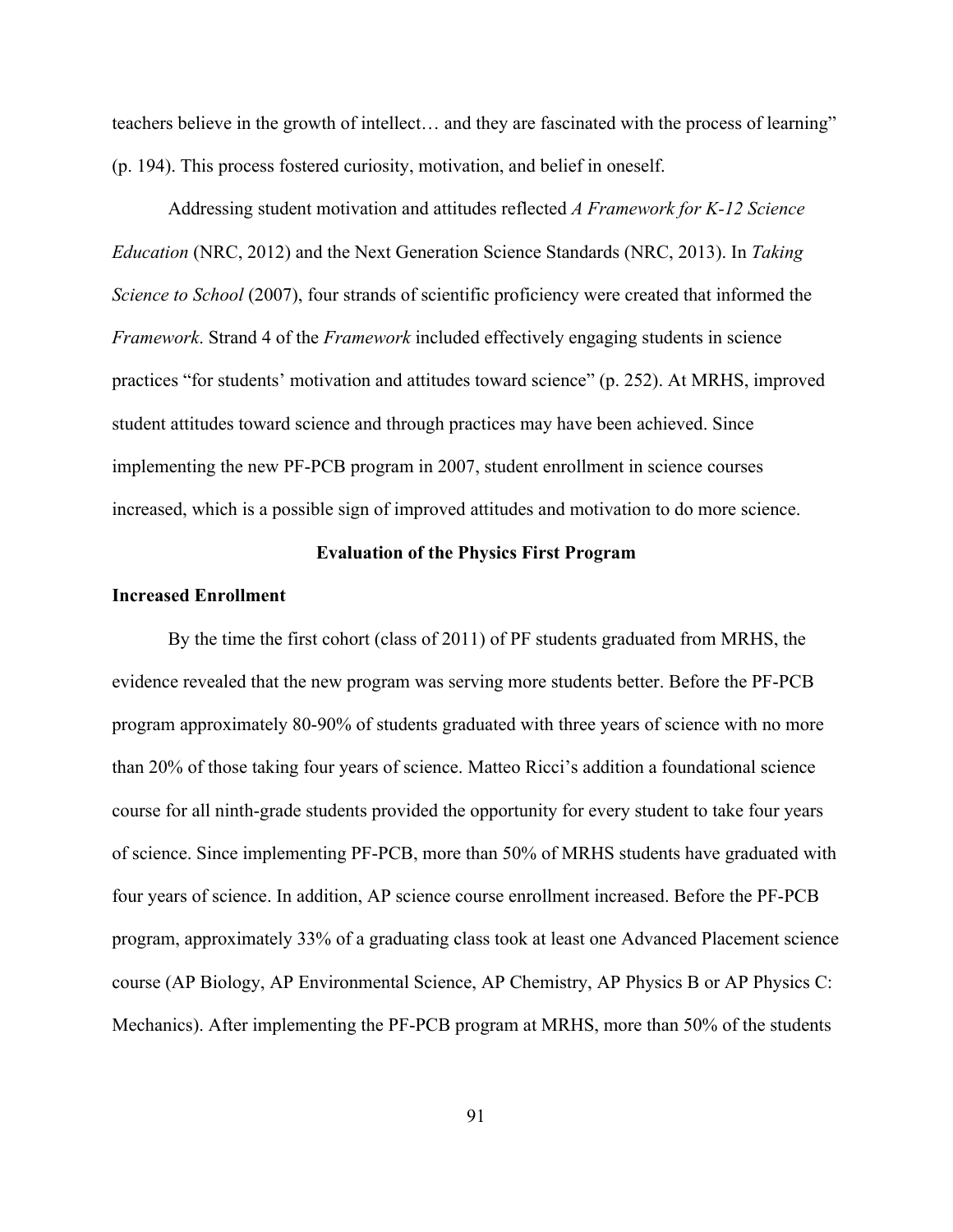graduated with at least one AP science course. The PF-PCB program provided more access to science and, as a result, more students chose to take more science.

## **Data to Inform Instruction**

Following the implementation of PF, the MRHS science department used data to inform and improve instruction. Diagnostic exams were given to students enrolled in the new core courses (inquiry-based ninth-grade physics,  $10^{th}$ -grade chemistry, and  $11^{th}$ -grade biology) and the traditionally taught  $12<sup>th</sup>$ -grade physics. Results demonstrated that ninth-grade physics students could do *real* physics and that the inquiry- and project-based learning could impressive results when compared to traditional methods of instruction, though at the expense of breadth of content.

**Evaluating ninth-grade physics.** In order to objectively evaluate student achievement in the ninth-grade physics course at MRHS, the science department administered two diagnostic exams to physics students: released test questions (RTQs) from the California Standards Test (CST) in Physics and the Force Concept Inventory (FCI).

The FCI was designed to assess student understanding of the most basic concepts of Newtonian mechanics (Hestenes et al., 1992). The questions focused on intuitive comprehension independent of terminology knowledge or numerical modeling. The FCI can be administered to students prior to introducing a mechanics unit to assess prior understanding and misconceptions as well as student learning and teaching effectiveness. The FCI was given to MRHS ninth-grade students in physics before and after the mechanics unit. The ninth-grade mean pre-score for first three years was 26.5% and the mean post-score was 50.7%. Over three years, ninth-grade students (n = 595) in the *Active Physics* program averaged gains equaled 0.33. Hake (1998)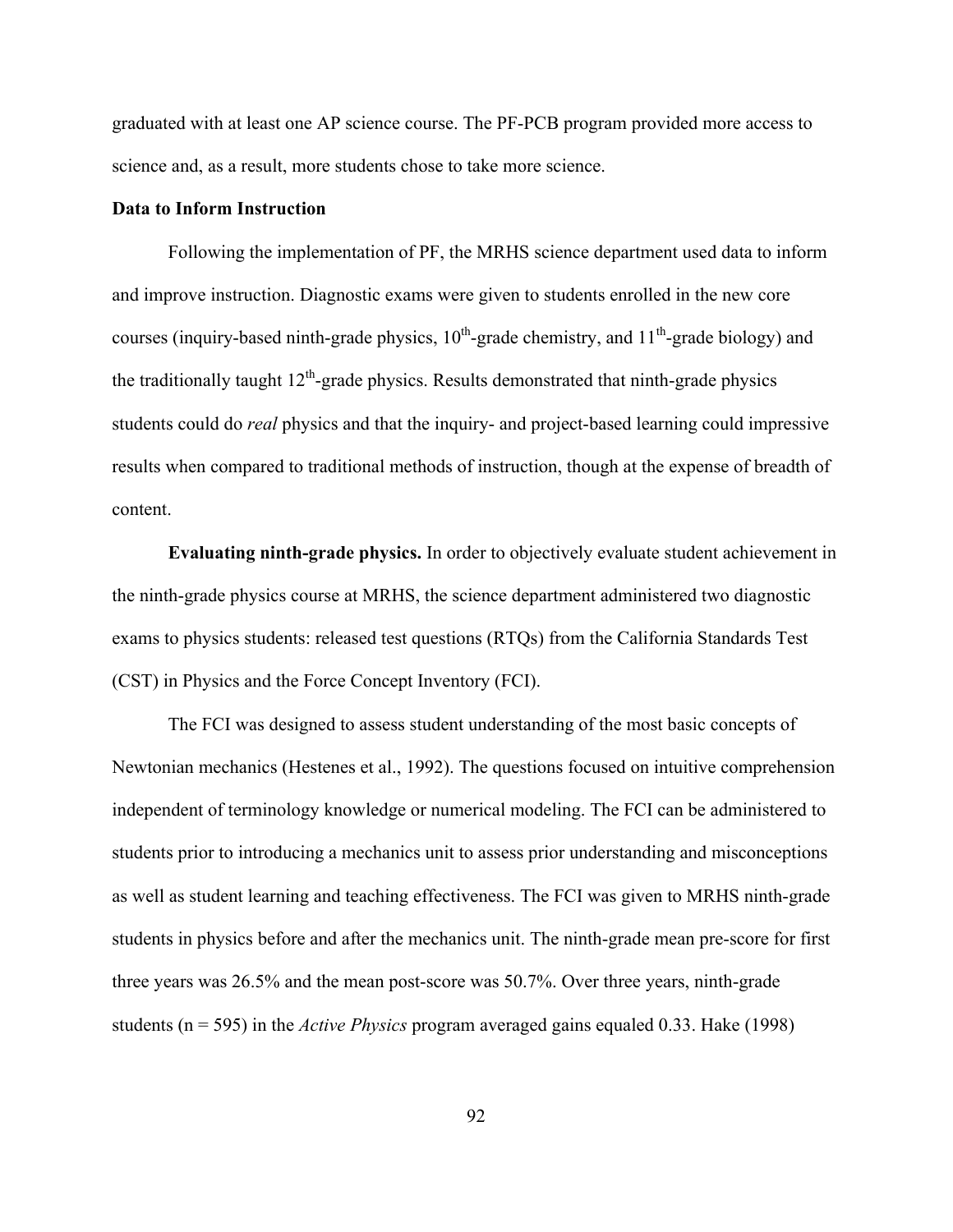found that  $11^{th}$ - and  $12^{th}$ -grade physics courses that "made little or no use of interactive engagement (IE) methods achieved an average gain = 0.23" (p. 71). These results confirmed that ninth-grade physics students at MRHS using IE, i.e., *Active* methods, scored higher on the FCI than their  $11<sup>th</sup>$ - and  $12<sup>th</sup>$ -grade counterparts using traditional methods (1998). The FCI provided the first piece of evidence that ninth-grade physics at MRHS provided a real and profound experience with foundational physical concepts.

The department administered a second diagnostic test, the CST in physics. Annually, the California Department of Education (CDE) administered a standards-based high school science exam to students in public high schools in each of the four major content areas of science. Occasionally the CDE released examples of test questions. A copy of the released test questions (RTQs) from the CST in physics was used as an internal diagnostic to refine curriculum and instruction. The diagnostic exam also provided the opportunity to compare ninth- to  $12<sup>th</sup>$ -grade physics at MRHS. Student scores in the guided-inquiry, project-based, i.e., *Active* or IE, ninthgrade course were compared to the  $12<sup>th</sup>$ -grade course taught in a traditional manner. Students in the ninth grade (n = 595) physics course scored a 61.4% while the  $12<sup>th</sup>$ -grade mean was 56.8% (n = 233). These scores confirm the FCI results: ninth-grade physics students at MRHS achieved results similar to their upper-grade counterparts and that *Active* (IE) instruction could play an important role in their learning.

The CST in physics could be broken down by content and skill area. The data showed that ninth-grade students outperformed their  $12<sup>th</sup>$ -grade counterparts in the areas of investigation and experimentation, motion and forces, conservation of energy and momentum, waves, and electricity, but unperformed in the areas of heat and thermodynamics, and magnetism. These data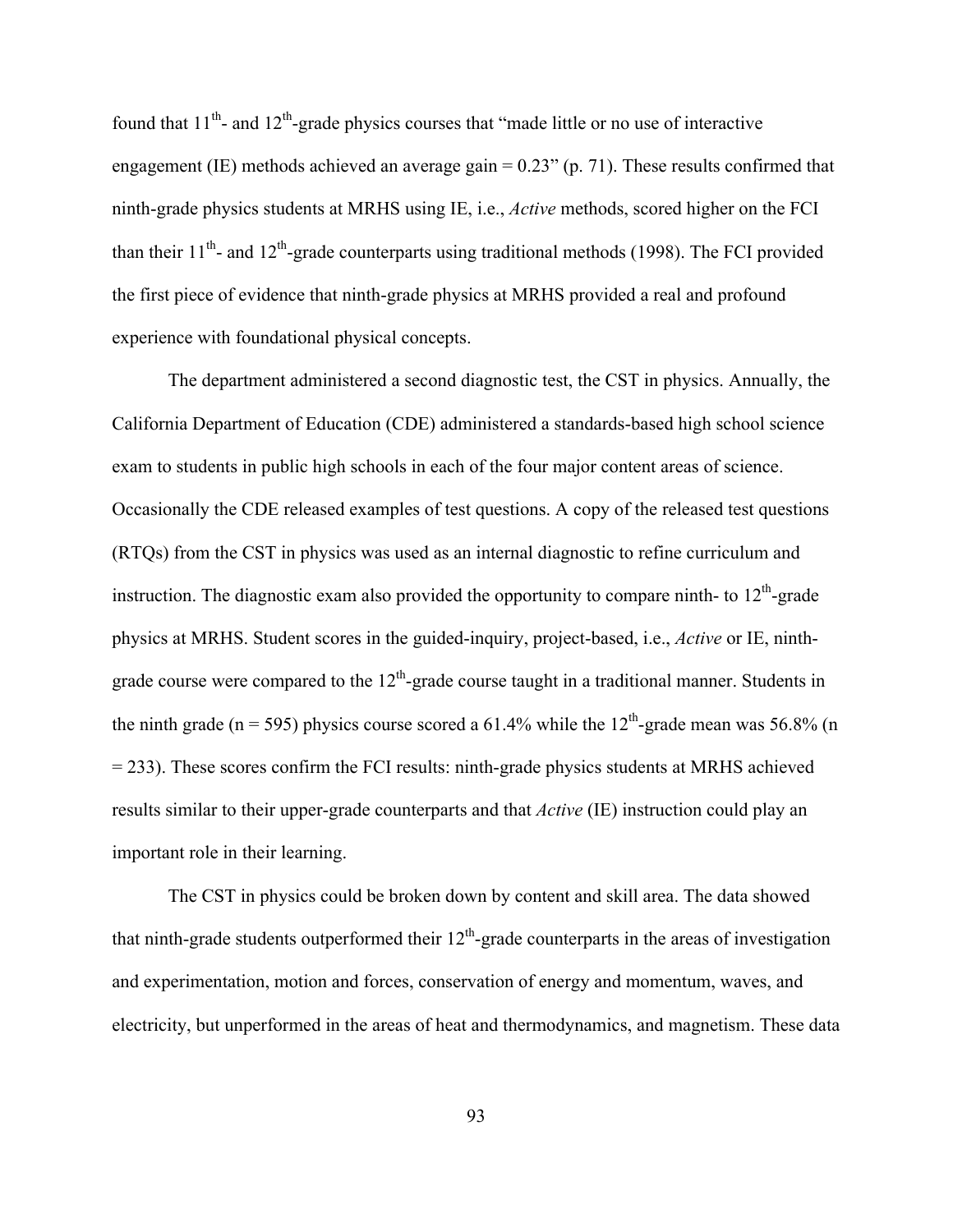confirmed to the MRHS science teachers that active instruction was effective, particularly in the area of science practices, and that either teaching in the areas of heat, thermodynamics and magnetism needed improvement or sacrificing these topics was justified to make time for active instruction.

**Evaluating 10<sup>th</sup>-grade chemistry.** The science department used the RTQs from the CDE's CST in chemistry as an internal diagnostic to refine curriculum and instruction in chemistry. Ex post facto the CST in chemistry data provided the opportunity to compare  $10^{th}$ grade students (n = 237) enrolled in the *Active Chemistry* (Freebury & Eisenkraft, 2006) program to their 11<sup>th</sup>-grade counterparts ( $n = 158$ ) in the traditional course. Students (10<sup>th</sup> grade) in the *Active* program slightly outscored (52% to 48%) their  $11<sup>th</sup>$ -grade counterparts.

The CST Chemistry diagnostic can be broken down by content and skill area. Like the CST Physics, the CST Chemistry data showed that the *Active* program yielded higher scores in the areas of investigation and experimentation, perhaps a result of more emphasis placed on these practices in those courses. The data also showed that  $10<sup>th</sup>$ -grade students outperformed their  $11<sup>th</sup>$ -grade counterparts in most areas, particularly in reaction rates and chemical equilibrium. These data informed teachers and spurred collaboration. Chemistry teachers refined activities and placed emphasis on the underperforming areas, like chemical equilibrium and conservation of matter and stoichiometry, and removed emphasis from nuclear processes in favor of *Active* instruction.

**Evaluating 11<sup>th</sup>-grade biology.** The CST Biology RTQs were used as an end-of-year diagnostic to evaluate the first two cohorts (2009-2010) of students in the new  $11<sup>th</sup>$ -grade biology course. The data indicated a slight drop in performance from the first  $(M = 66.5\%)$  to the second

94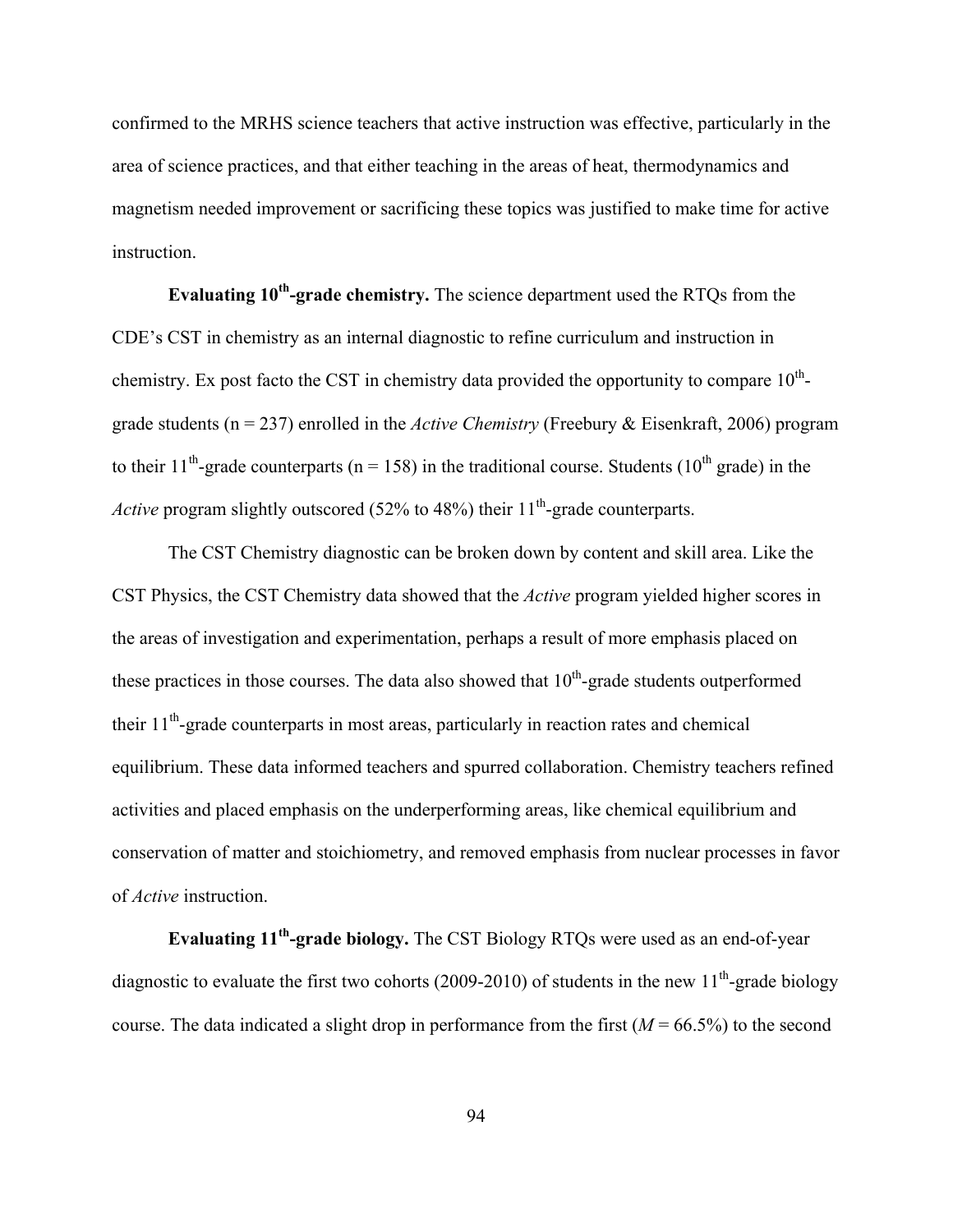cohort  $(M = 64.2\%)$ . The mean scores in the content areas of biology diagnostic were mixed. While investigation and experimentation scores improved, other areas dropped or remained relatively the same. Diagnostic data like these guided biology teachers to an important discussion of refinement: teachers modified the curriculum by placing more emphasis on cell biology, genetics, and evolution and removing physiology content in favor of guided-inquiry and projectbased instruction, while increasing the emphasis on the nature of science and student practices.

# **A New Perspective: The** *Framework* **and NGSS**

The journey of change continued at MRHS and across the nation. The collaborative work of improving science education in the United States by refining standards and implementing best practices has been arduous and time-consuming. In 2012 the *Framework for K-12 Science Education: Practices, Crosscutting Concepts, and Core Ideas* (NRC, 2012) and in early 2013, a promising draft of the *Next Generation Science Standards* (NGSS) (NRC, 2013) was released. These documents built on the decades of good work and progress. In 1990, Project 2061 published *Science for All Americans* (AAAS, 1990), which outlined what students should know and be able to do in science, mathematics and technology after 13 years of education. In 1996, the National Science Education Standards (NSES) emphasized inquiry-based teaching as "the central strategy for teaching science" (NRC, 2000, p. 173). Unfortunately this dominant theme of "scientific inquiry" may have taken a back seat to the vast number of facts and concepts outlined in the NSES. The *Framework* (NRC, 2012) and the NGSS (NRC, 2013) attempted to rectify this problem and MHRS may be positioned well to adapt to the new standards.

The *Framework* (NRC, 2012) and NGSS (NRC, 2013) focused on core disciplinary ideas and concepts that apply across domains in science. This built coherence in the science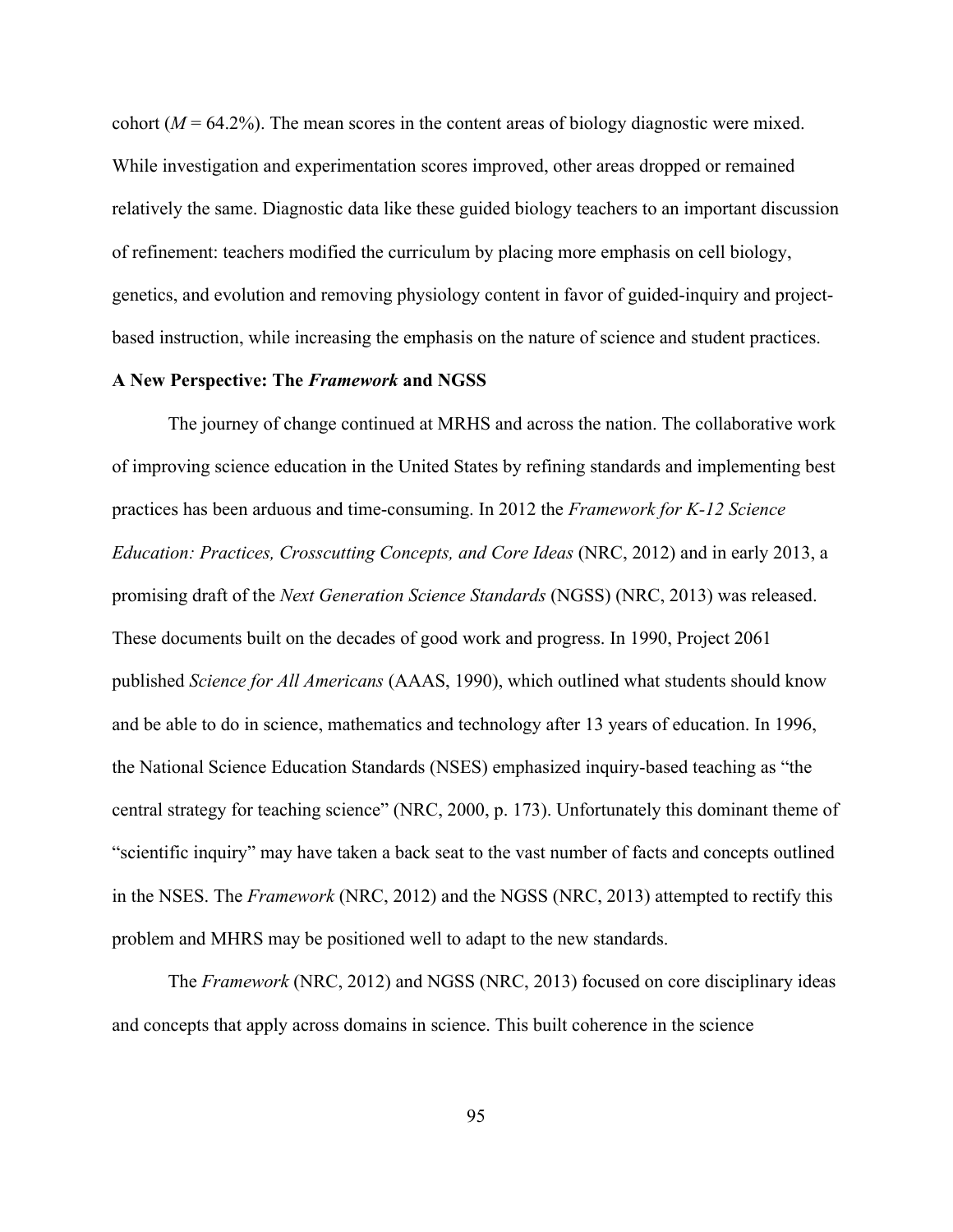curriculum from year to year and explicitly outlines the optimal learning sequences or progressions that optimize deep student understanding. MRHS deliberately created a learning sequence that reflects the logical hierarchy of physics, chemistry, and biology. Students are able to build connections between these core disciplines from year to year. MRHS science teachers also used data to inform instruction and reduce the content of each course in favor of conceptual depth and skill development. Like the new national standards, core ideas and coherence across disciplines was valued.

In addition to sequencing the core ideas and creating coherence, the *Framework* (NRC, 2012) and NGSS (NRC, 2013) define more specifically the practices of science originally outlined by the NSES in 1996. More attention was now given to defining problems, asking questions, developing and using models, analyzing and interpreting data, arguing from evidence, and communicating results. This critical strand required teachers to create experiences where students obtained and communicated information, used mathematics and computational thinking, constructed explanations and design solutions. Students were asked to apply and use scientific knowledge rather then merely know about it. MRHS was well prepared to adopt these standards. Inquiry-methods require students to regularly engage in the practices of science; there was an emphasis on being able to *do* science. Additionally, project-based learning lent itself nicely to applying the engineering, design, and mathematical practices outlined by the *Framework* and NGSS. A coherent high school curriculum, like Physics First, that emphasized skills and attitudes and utilized inquiry-methods and projects that incorporate engineering, technology, and mathematics was on a path to meet the new NGSS and prepare STEM literate citizens for the 21<sup>st</sup> century. I argue that a program like this one also address the issue of social justice. The inclusive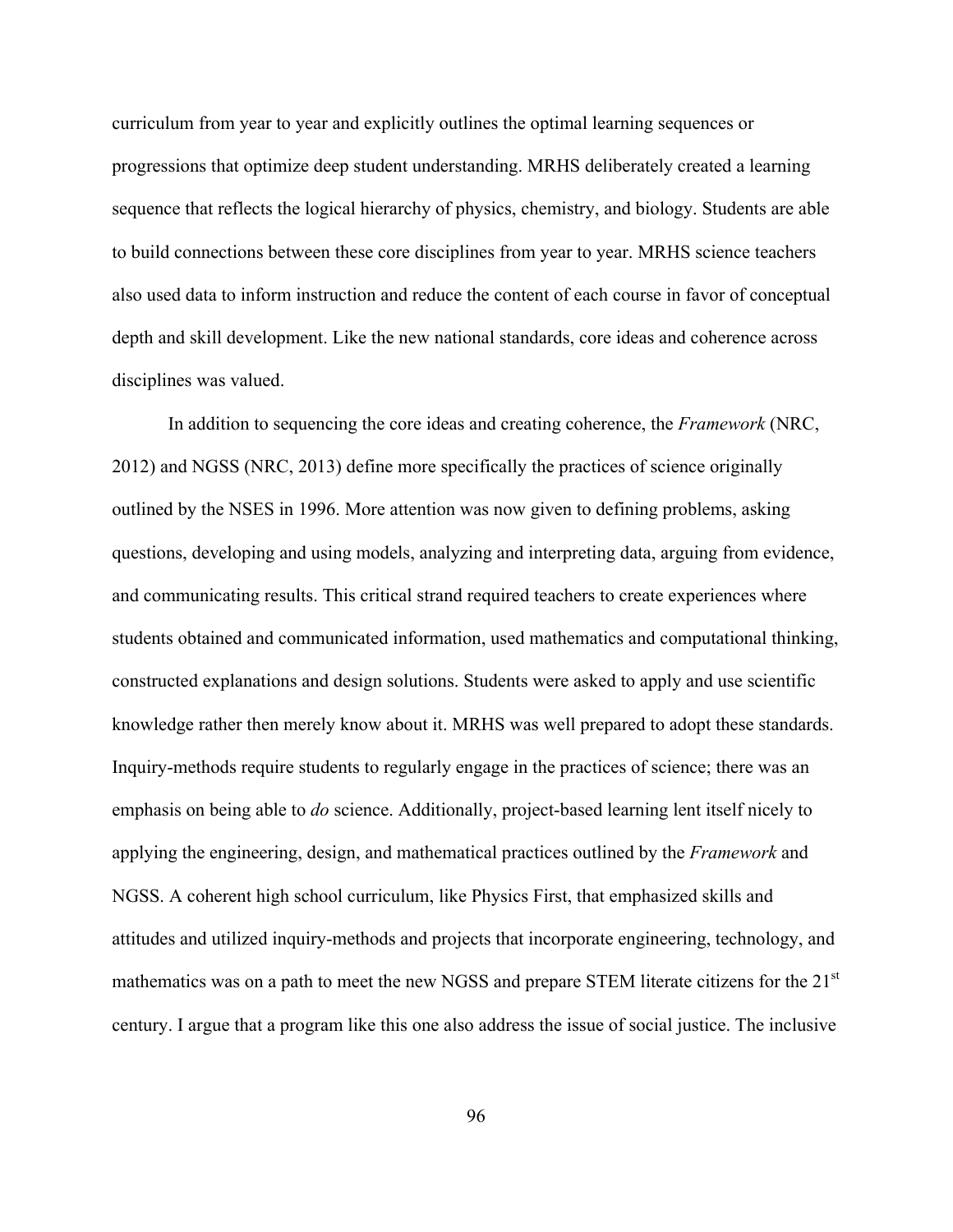nature of PF-PCB and differentiated instruction that is embedded in inquiry- and project-based learning removes many of the barriers that persist in the traditionally taught BCP sequence.

#### **Social Justice: Science for All, Physics for All**

Arthur Eisenkraft (2010) stated "physics for all needs to include more than the limited group of white mathematically inclined men whom we have taught traditionally. Equal access to physics courses is one more step toward equal opportunities for all" (p. 328-9). If education in the US is for all, science should be for all, and physics should be for all. While this study of Physics First (PF-PCB) curriculum and inquiry- and project-based learning was informed by contemporary learning theory, it was also situated in social justice.

According to the ACT's (2013) recent report on *The Condition of College and Career Readiness*, 31% of test takers in the United States met the College Readiness Benchmarks in science and 46% met the benchmarks in mathematics. African American graduates were least likely to meet the benchmarks, with only 7% meeting the science benchmark and 15% meeting the math benchmark. It was also reported that 16% of Hispanic/Latino test takers met the science benchmark and 13% met the math benchmark. Furthermore the College Board reported in *The Ninth Annual AP Report to the Nation* (2013) that access remained a concern. The data showed that among students with high potential for success in AP math course work, only 3 out of 10 Black/African American and Hispanic/Latino students took any such AP math course.

Minorities are the largest growing segment of the American population yet they are seriously underrepresented in STEM occupations. A 2011 report titled *Expanding Underrepresented Minority Participation: America's Science and Technology Talent at the Crossroads* found that "in 2006 underrepresented minority groups represented 28.5% of our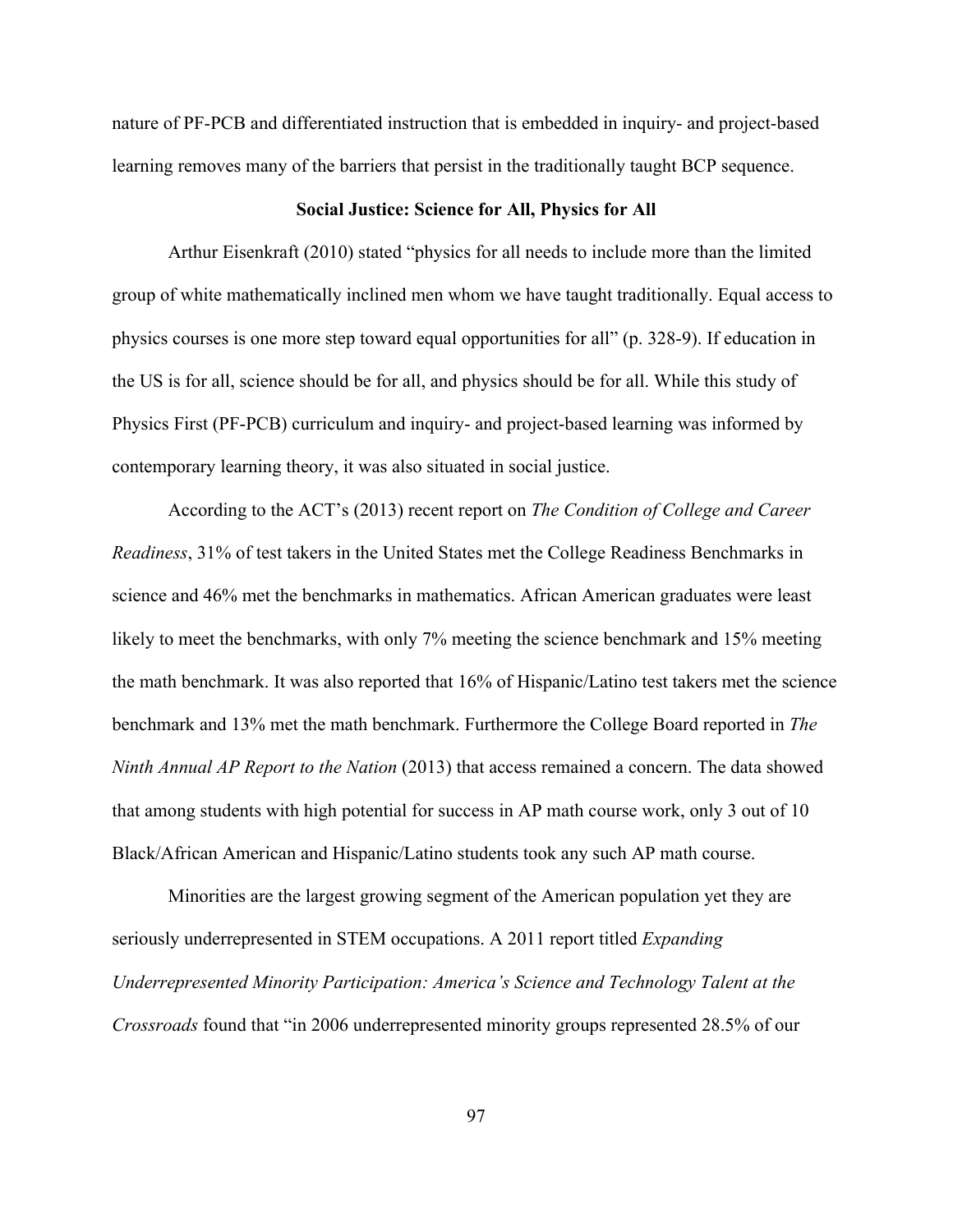national population but just 9.1% of college-educated Americans in science and engineering occupations" (NRC, 2011, p. 36). This report followed a two-decade-old report that urged secondary science curriculum and instruction to reform so that all students might have access. The American Association for the Advancement of Science (AAAS) published *Science for All Americans* (1990) and promoted a framework that would grant access to science education for all students. In *Science Education Leadership* DeBoer (2010) stated "[the AAAS report] recognized the value of science for all, not just for an elite few, and that science education should include knowledge about how science is done as well as scientific knowledge" (p. 301).

There are signs that the national minority gap in science and math education is slowly closing. Physics classrooms are becoming more diverse and more equitable results have been realized. Data showed that since the 1970s enrollment in physics courses has been gradually increasing from 20 to 30% (Hehn & Neuschatz, 2006). In terms of overall enrollment, female students have reached near parity and underrepresented minorities have made great strides towards closing the historical gap in physics-based course enrollment (Hehn & Neuschatz, 2006). For both Black/African American and Hispanic/Latino students, enrollment has increased from 1990 to 2005 from 10% each, to 23 and 24%, respectively (Neuschatz, McFarling & White, 2008). In a nationwide survey of high school physics teachers, the American Institute of Physics (White & Tesfaye, 2011) reported that "in 2009, about 25% of Black/African American and Hispanic/Latino high school students in the U.S. took at least one physics course prior to graduation. This is an increase from the 10% seen in 1990. However, the physics-taking rate for Blacks and Hispanics is still well below the 41% of White students and 52% of Asian students who will take at least one physics course in high school" (p. 1).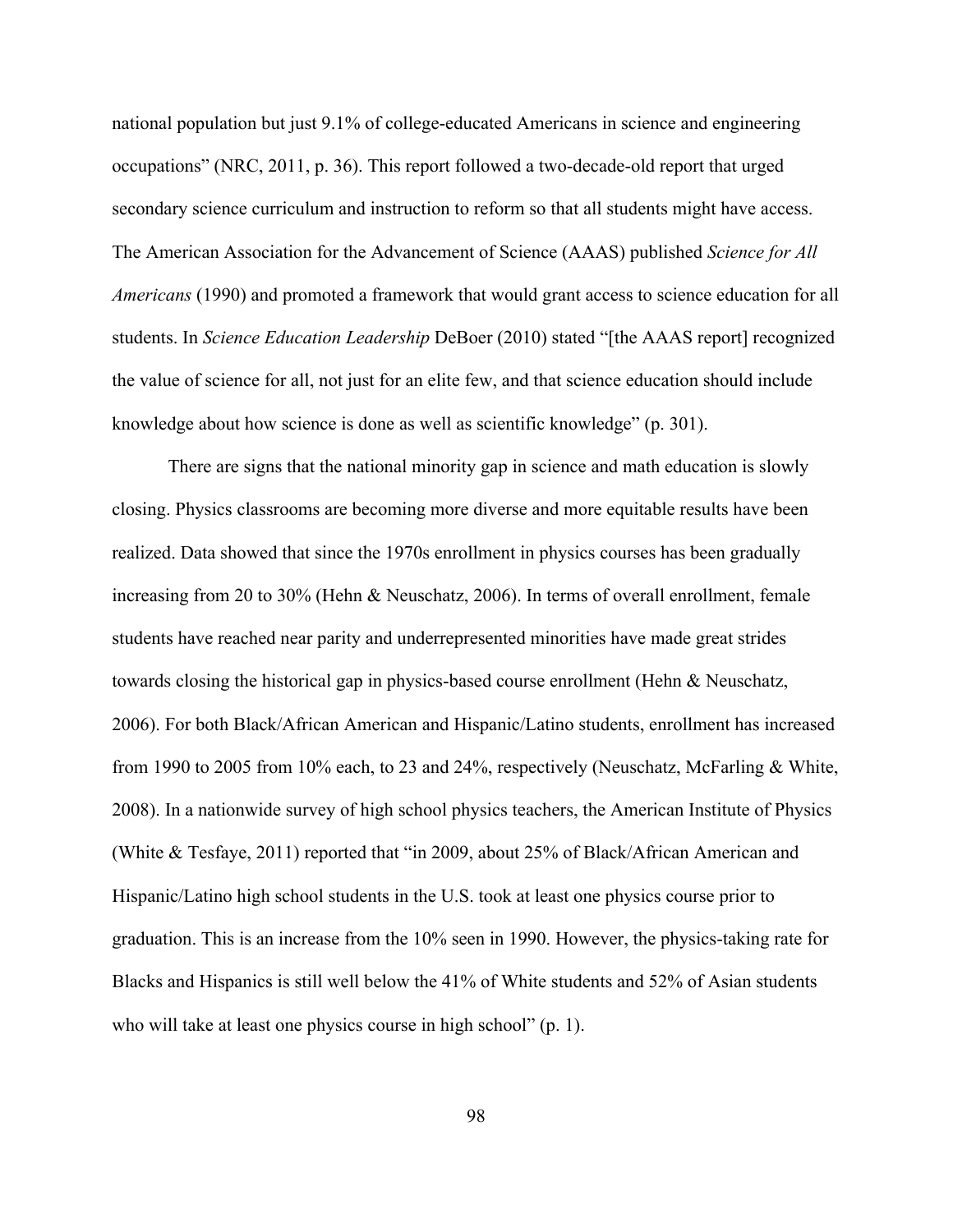The increase in underrepresented groups in physics is promising. More inclusive programs, like Physics First, have helped narrow the gap; the sequence of courses naturally grants access to physics, which the other 70 to 75% of the population may not otherwise have. Placing physics first in high school curricula grants access to a science trajectory. In essence, offering physics to incoming high school students may create a school norm or culture that says all are capable of success in physics. It sends a message to incoming students and families about the value and importance of STEM classes. All students have to opportunity to take the most foundational discipline of the sciences, physics; and inquiry-based instruction is more inclusive.

In 1996, the NSES called for refining traditional science instruction by implementing more inquiry-based methods to address the needs of diverse learners. O'Brien and Thompson (2009) reported that in ninth-grade physics classes "the interactive method of instruction, and not the amount of traditional instruction, is the more important variable in student learning" (p. 237). Arthur Eisenkraft (2010) stated "We should develop teaching strategies that enable us to share an understanding of physics with all students because everyone deserves an opportunity to reflect on the wondrous workings of our universe" (p. 328). If teaching has the greatest impact on student learning (Darling-Hammond, 1997), then utilizing teaching methods grounded in contemporary learning theory provides the starting point of meeting needs of diverse learners.

In addition to sequencing course in a more inclusive manner, instructional methods need to be altered to provide more access to diverse learners. Kanter and Konstantopoulos (2010) reported that using culturally relevant pedagogical practices are important. They found that project-based learning (PBL) yielded higher achievement in underrepresented groups and that the frequency of inquiry-based activities correlated with student attitudes towards science.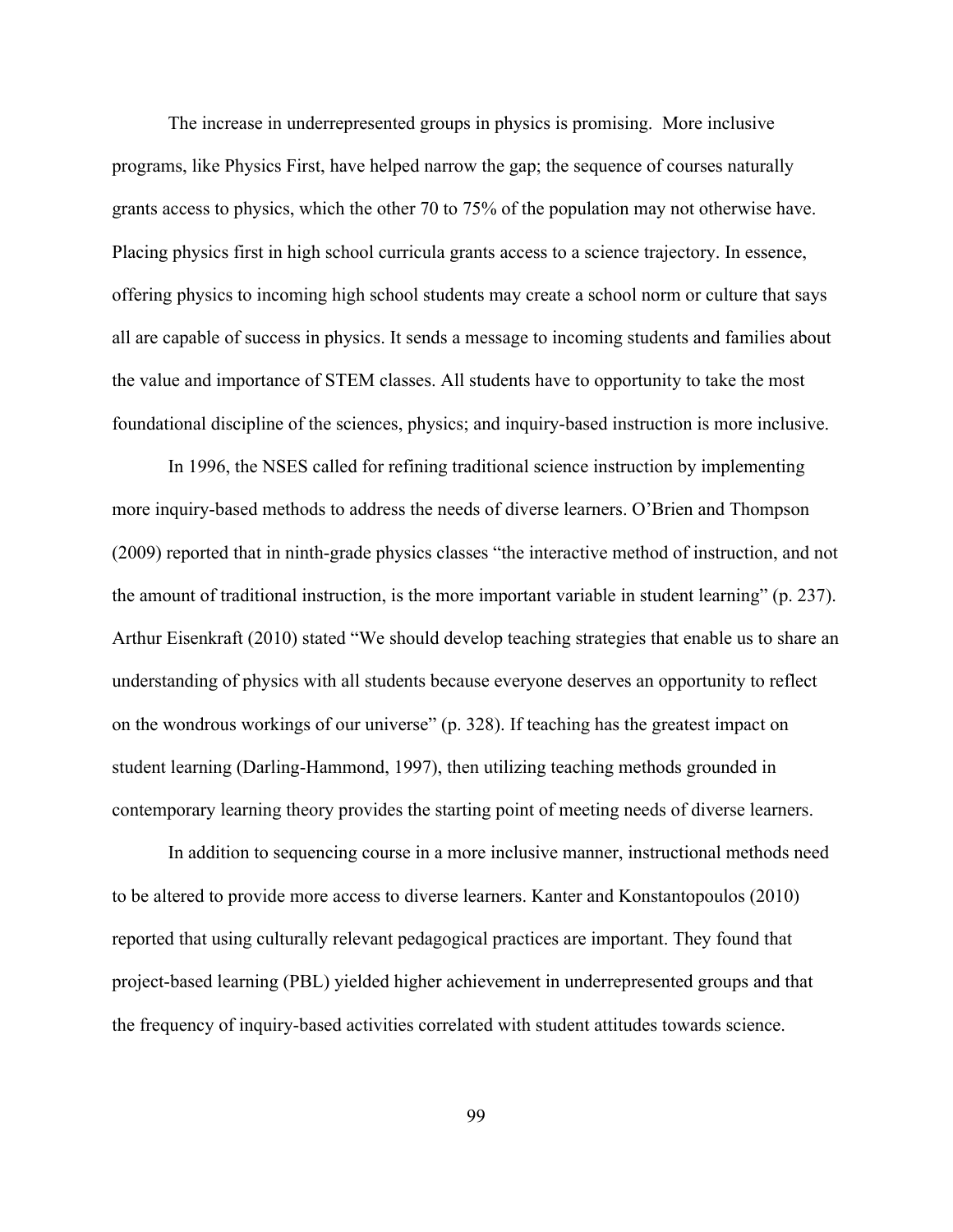Teaching physics using inquiry- and project-based methods acknowledges students' unique experiences, learning styles, and the reservoirs of knowledge they bring to the classroom.

Education is compulsory in the United States, and a mandatory three-year curriculum with physics as the foundational ninth-grade course, taught using inquiry- and project-based methods, would grant greater access to those that lack access to a coherent secondary science education. If the current two-year requirement does not change, the predominant curricular order remains biology first (BCP), and the dominant instructional methods continue in the traditional manner, then many underrepresented minorities will continue to lack access to higher levels of STEM education. Situated in this manner, MRHS's Physics First–Biology Last program can be viewed as promoting social justice.

It is now time to more fully embrace the vision shared decades ago by the American Association for the Advancement of Science (AAAS). In *Science For All Americans* (1990), the language used by the AAAS stressed both citizenship and personal development:

Education has no higher purpose than preparing people to lead personally fulfilling and responsible lives. For its part, science education - meaning education in science, mathematics, and technology - should help students to develop the understandings and habits of mind they need to become compassionate human beings able to think for themselves and to face life head on. It should equip them also to participate thoughtfully with fellow citizens in building and protecting a society that is open, decent, and vital. America's future -its ability to create a truly just society, to sustain its economic vitality, and to remain secure in a world torn by hostilities - depends more than ever on the character and quality of the education that the nation provides for all of its children. (AAAS 1990, p. xiii)

#### **Conclusion**

Secondary science education is in need of modernization in order to enhance student

learning, increase access, and prepare STEM-literate citizens to meet the demands and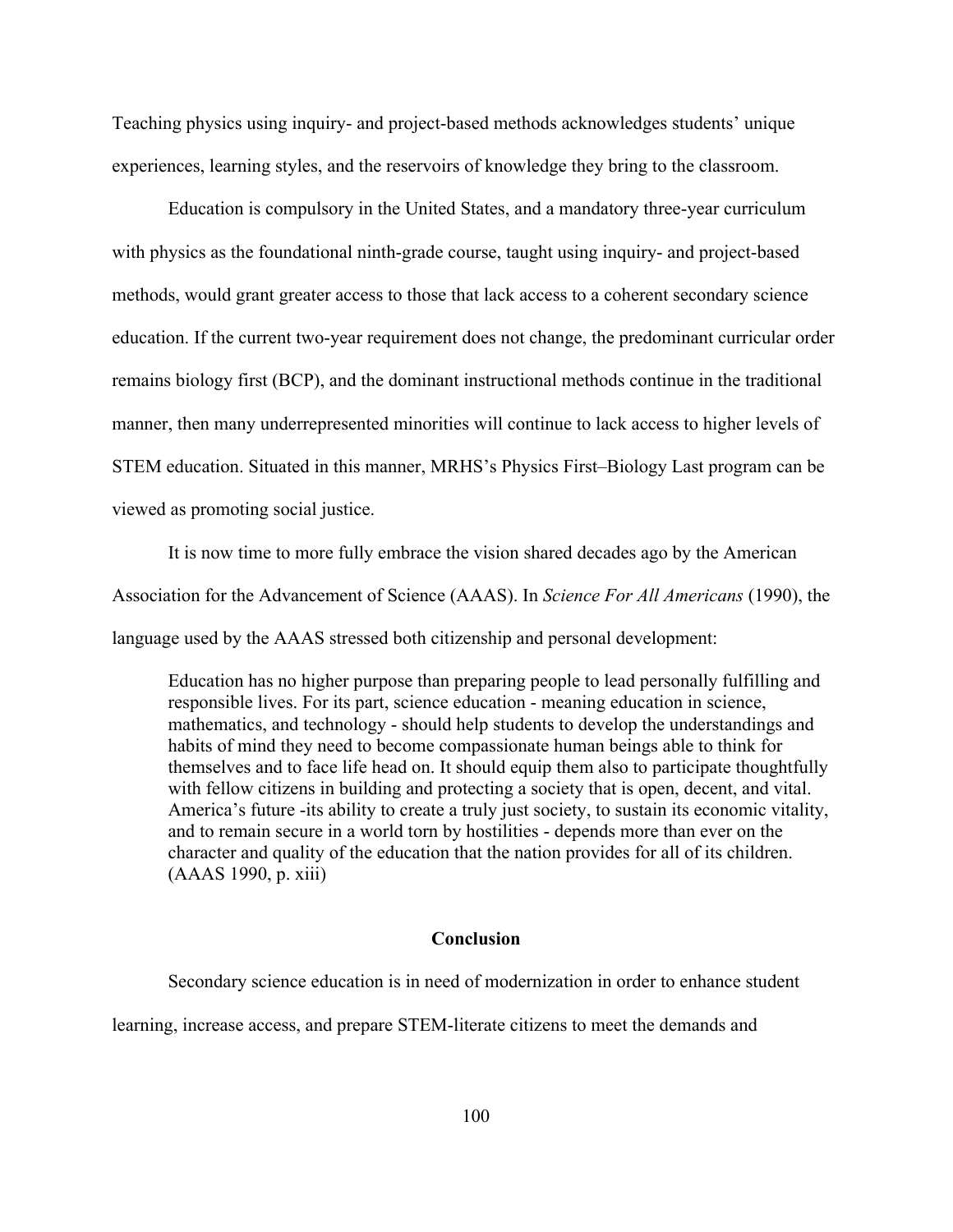challenges of the  $21<sup>st</sup>$  century. The traditional methods of instruction and the predominant curricular sequence (BCP) need to be re-examined. Some schools have inverted the sequence in favor of a more coherent, logical PCB order, and have adopted more inquiry- and project-based teaching methods. The number of schools making this change has increased (Neuschatz et al., 2008), but more schools need to document "the degree of their success" (Pasero, 2003, p. 13). MRHS provided one story of change that created a learning environment that was "student centered, knowledge centered, assessment centered and community centered" (Bransford et al., 2000, p. 153).

Schools may want to follow MRHS's journey towards improvement. An empowered science department collaborated, researched, and created a new science program in an effort to produce STEM-literate graduates who are ready for college, careers and informed citizenship (see Appendices A, B, & C: MRHS's "Science Graduate at Graduation" objectives). The program addressed the *what*, *when*, *how*, and *why* of science learning by focusing on core content and practices; optimizing the learning sequence; implementing inquiry- and project-based methods; and improving attitudes and interest in science.

In conclusion, this chapter detailed Matteo Ricci High School's story of implementation and evaluation set in the context of the history of science education and current reforms. Reforming antiquated science curricula and instructional methods are vital for educators, administrators and researchers who care about advancing STEM education and scientific literacy for *all* students. From *A Nation at Risk* (NCEE, 1983), to the more recent NAEP (NCES, 2010, 2012) and TIMSS (Martin et al., 2012) reports, numerous studies have confirmed that U.S.  $12^{th}$ grade students have scored well below their international counterparts. In order to advance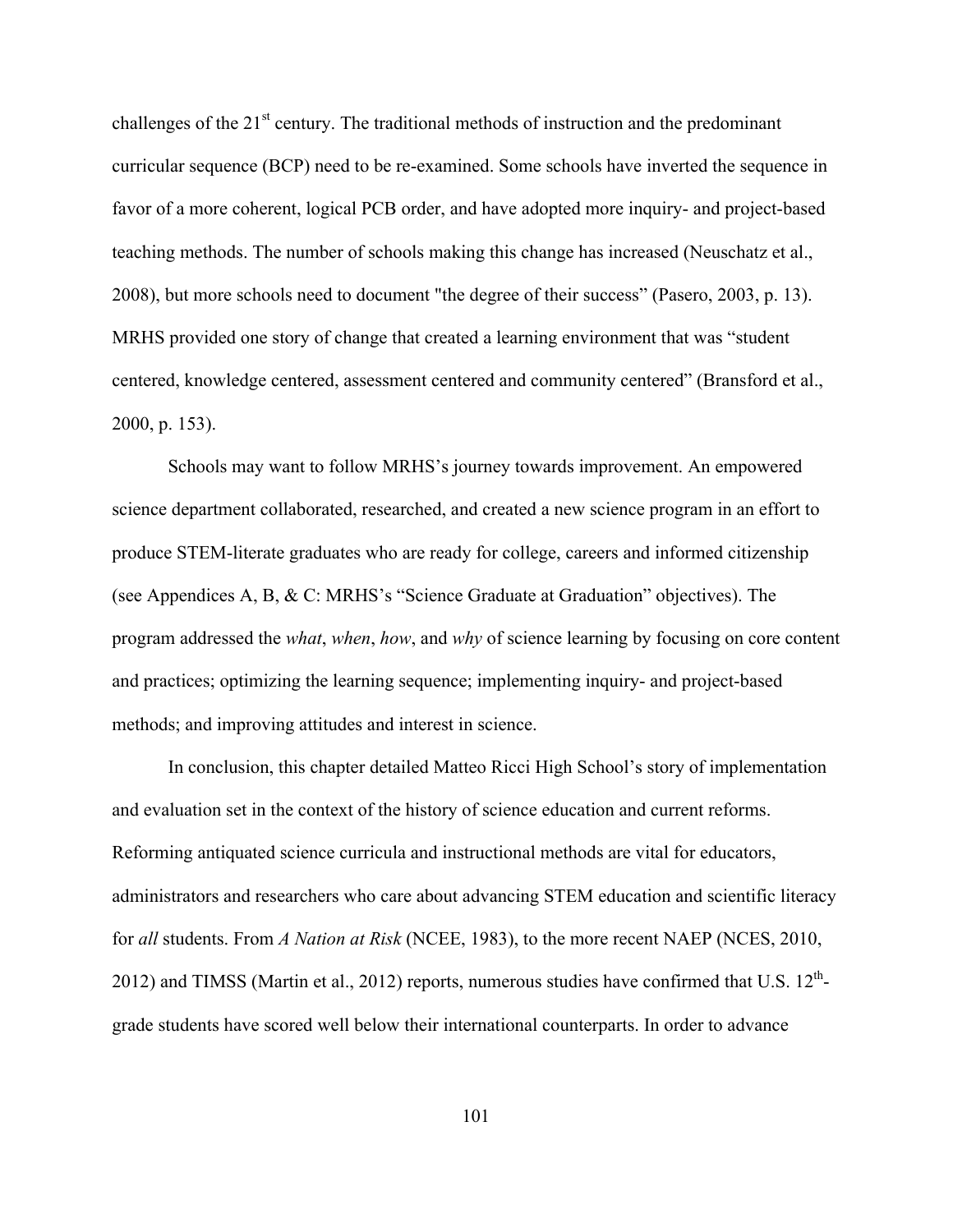STEM education, Physics First, guided-inquiry and project-based learning should be considered a viable path to reform.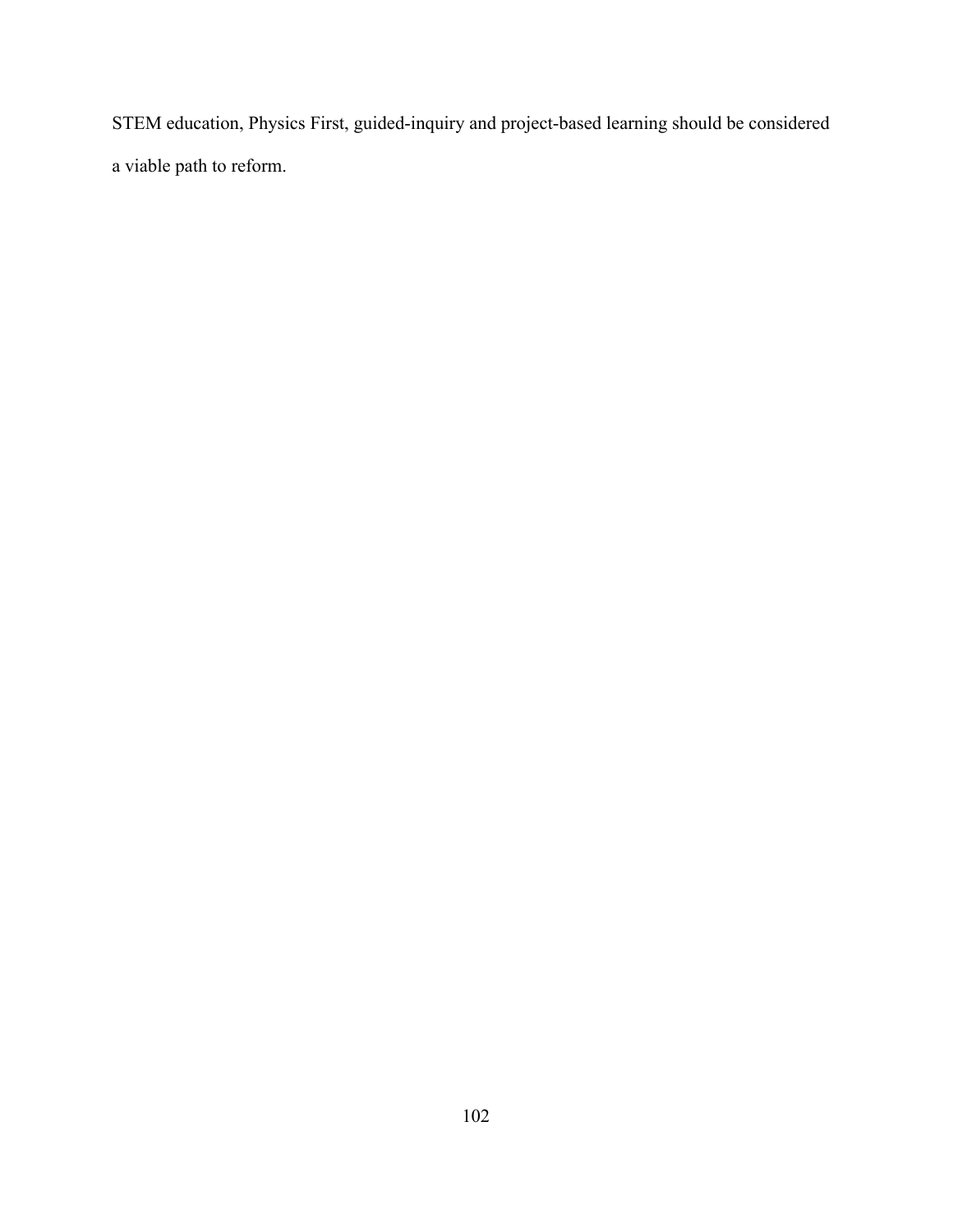#### *Appendix A*

## **The MRHS Science Graduate at Graduation: Content**

## **CONTENT**

#### **What should a Matteo Ricci Science grad know and understand?**

- 1. Key language of Physics, Chemistry and Biology
- 2. Big Understandings
- 3. Basic Knowledge
- 4. Relevant facts
- 5. Key concepts
- 6. Important Models
- 7. Major theories and laws
- 8. Law vs Theories (laws are not proven theories)
- 9. Global cycles and systems
- 10. Matter and energy principles
- 11. Unity and diversity of life
- 12. Discoveries, Technology, Challenges, Issues, Impacts of Science
- 13. Energy and transformations
- 14. Light
- 15. Electricity
- 16. Classic mechanics
- 17. Matter
- 18. Quantum mechanics
- 19. Subatomic particles
- 20. Atoms, Molecules, Compounds
- 21. Physical & Chemical Changes
- 22. Energy flow & Matter cycling in living systems
- 23. Inheritance
- 24. Cells, Structure and Function
- 25. Evolution, Natural Selection
- 26. Ecosystems and Environmental Challenges (nature and man-made)
- 27. Energy sources for human use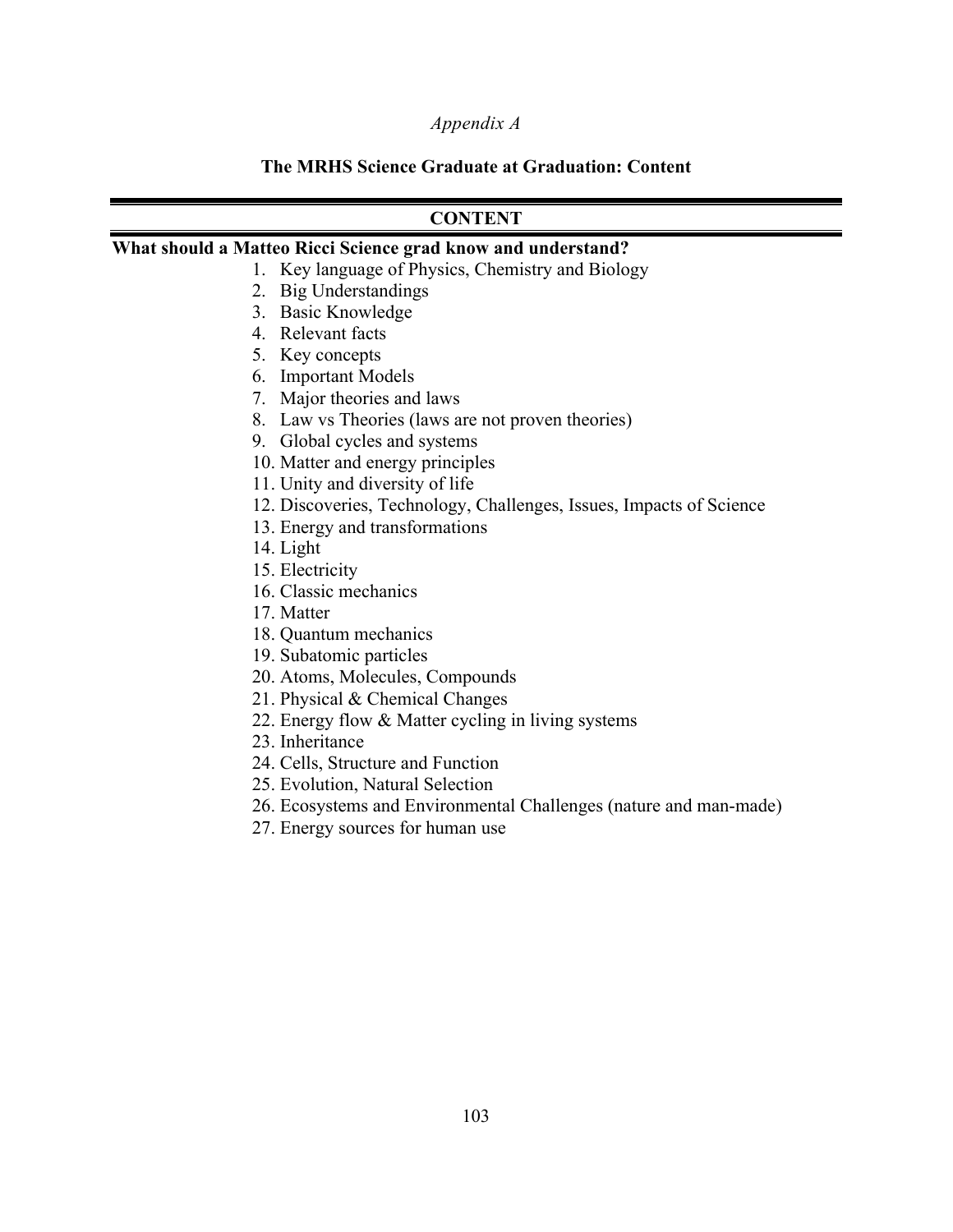#### *Appendix B*

#### **The MRHS Science Graduate at Graduation: Skills**

## **SKILLS**

#### **What should a Matteo Ricci Science grad do?**

- 1. Question
- 2. Observe
- 3. Measure
- 4. Reasonably Predict
- 5. Classify
- 6. Analyze
- 7. Synthesize
- 8. Approach and set up a problem (experimental design)
- 9. Critically think
- 10. Collect, evaluate and organize quantitative data
- 11. Seek out evidence to support answer
- 12. Evaluate sources critically
- 13. Find and communicate error
- 14. Construct and defend argument using scientific evidence
- 15. Think abstractly
- 16. Decipher science from pseudo-science and articulate pseudo-religion (i.e., Intelligent Design)
- 17. Exercise objectivity and recognize bias, even their own
- 18. Be self-directed, follow their own curiosity and begin to find answers
- 19. Take action toward applying lessons learned outside the classroom
- 20. Exercise healthy skepticism
- 21. Evaluate statements empirically and changes views as facts change
- 22. Open to consider different points of view
- 23. See that science is full of interesting questions
- 24. See that science is enjoyable when questions that interest you are explored
- 25. Work collaboratively
- 26. Articulate science content, skills and values
- 27. Communicate questions and plan to answer them clearly
- 28. Do independent research
- 29. Develop a systematic approach to testing a problem
- 30. Transfer learning by recognizing opportunities to apply what they have learned
- 31. Use appropriate statistical tools intelligently to evaluate data
- 32. Filter out obvious bias, error & fallacious conclusions.
- 33. Communicate through a variety of media
- 34. Apply mathematics to determine patterns in nature or data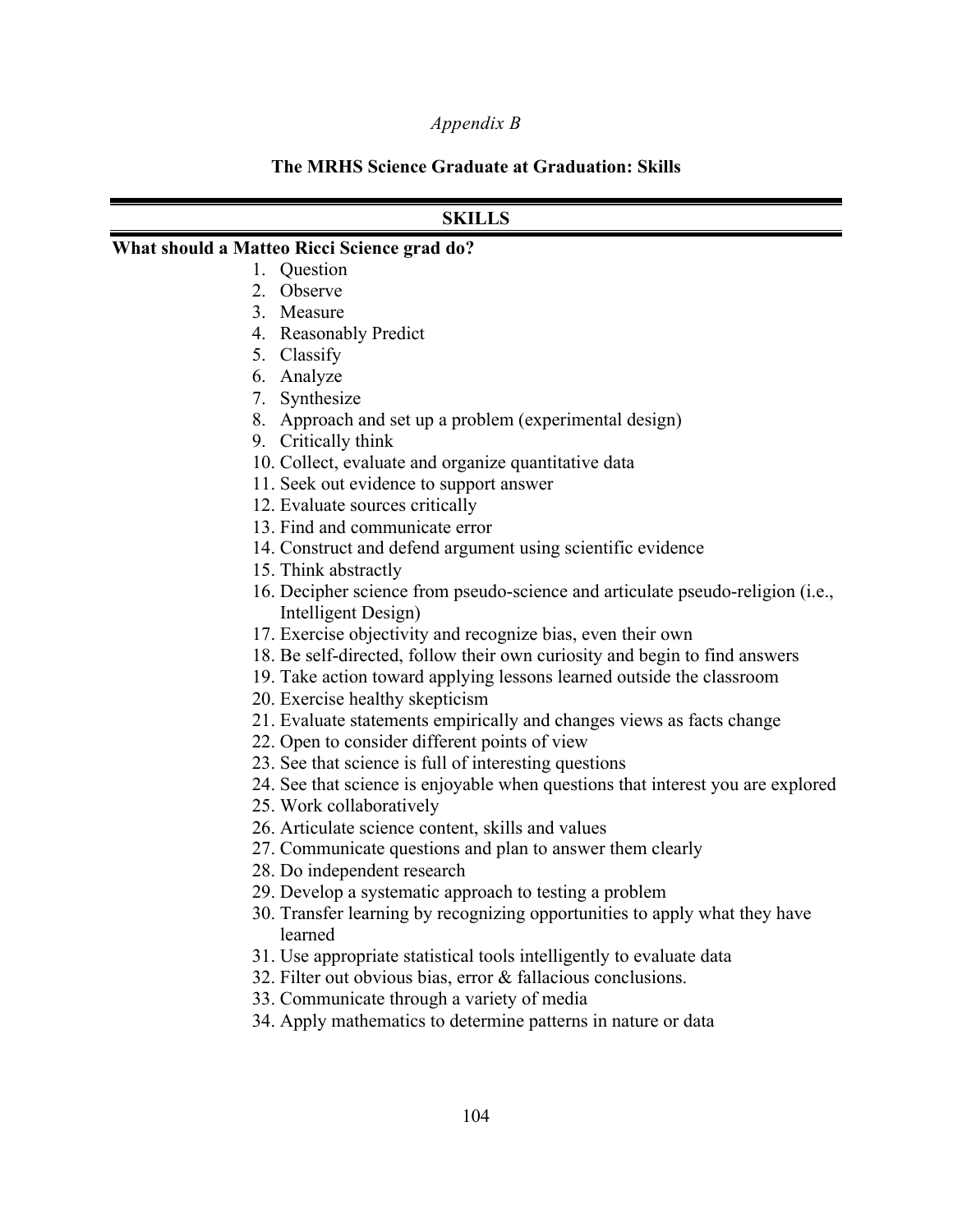## *Appendix C*

## **The MRHS Science Graduate at Graduation: Attitudes Towards the Nature of Science**

# **ATTITUDES & NOS**

#### **Why should a Matteo Ricci Science grad care or appreciate science?**

- 1. Science is something you *do*
- 2. Science is *a way* of knowing
- 3. Science helps explain yourself and your world
- 4. Science is relevant
- 5. Science applies to understanding and caring for human health
- 6. Science applies to understanding and being a steward of our world
- 7. Humans are a part of nature; no apart from nature
- 8. Misconceptions of Science persist and often pervade. You don't want to be fooled.
- 9. The is no single scientific method (rather the experimental method)
- 10. The NOS has is empirically-based and tentative
- 11. The NOS has is the product of observation and inference and creative thinking
- 12. The NOS has is subjective to a degree
- 13. The NOS does NOT produce absolute knowledge: (i.e., "Truth")
- 14. The NOS is influenced by social and cultural contexts
- 15. The NOS has strengths and limitations
- 16. In the NOS there are competing theories and answers
- 17. Faith and Science domains are often seen as conflicting, but actually may not.
- 18. Science can attempt to explain the "*how"* while religion can explain the "*why"*
- 19. We naturally curious and should enhance the natural sense of wonder
- 20. It is important to understanding what science is not
- 21. To see the connectedness of the world is enlightening
- 22. To see and appreciate common ancestry is enlightening
- 23. It is good to have a proper perspective of role of science to self and society
- 24. We are naturally "biophilic" and Science can nurture this connection to nature
- 25. Exploring the way the word works is FUN
- 26. Science at Matteo Ricci is for all
- 27. It is important to know what you don't know
- 28. There are no right answers in science, just approximations of right
- 29. The future depends on science and scientifically literate citizens
- 30. Our country can position itself to be a leader in science and problem solving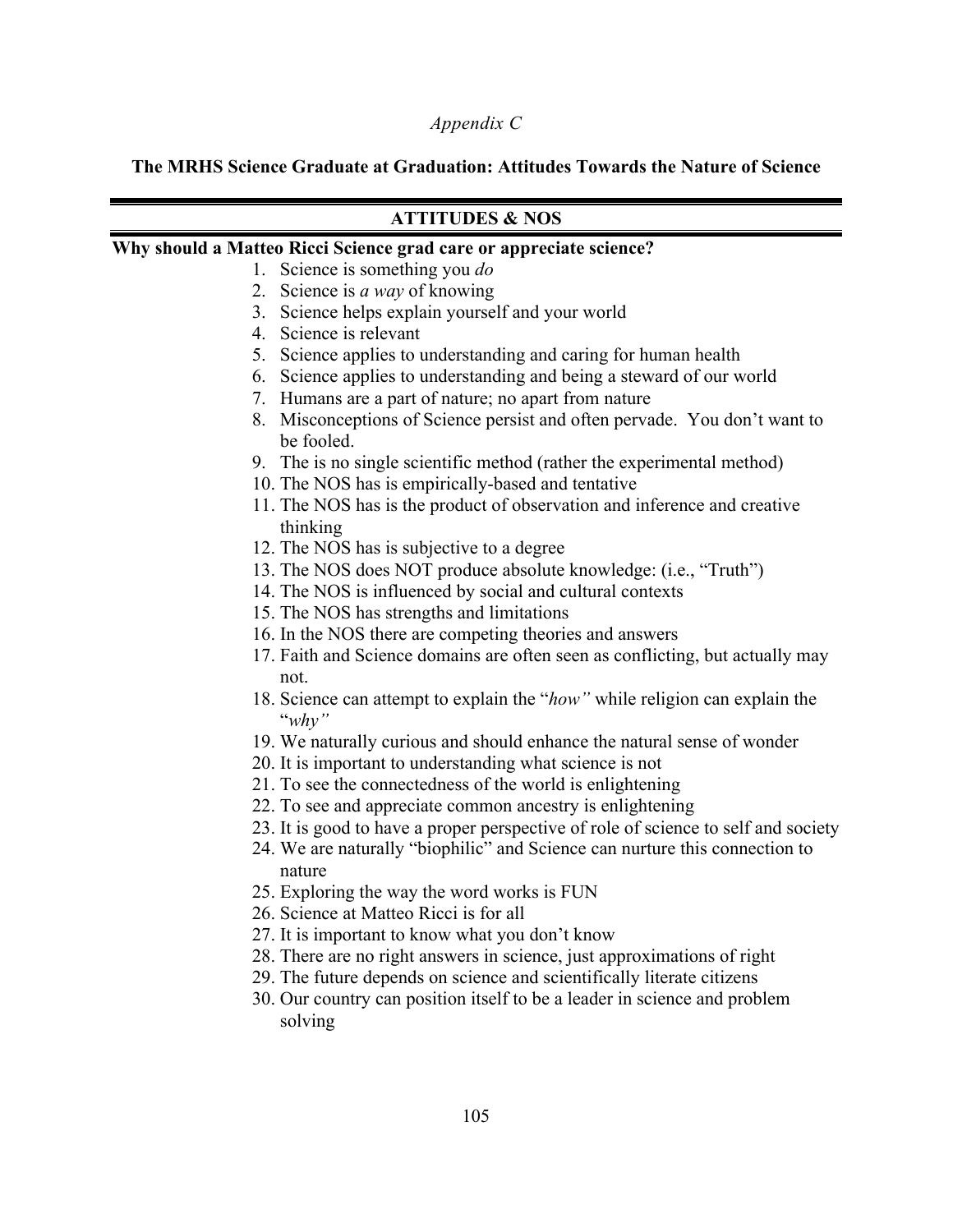#### **References**

- ACT. (2013). *The condition of college and career readiness*. Retrieved from http://media.act.org/documents/CCCR12-NationalReadinessRpt.pdf
- American Association for the Advancement of Science. (1990). *Science for all Americans*. Retrieved from http://www.project2061.org/
- American Association for the Advancement of Science. (1993). *Benchmarks for science literacy*. New York: Oxford University Press. Retrieved from http://www.project2061.org/publications/bsl/online/index.php
- American Association of Physics Teachers. (2002). *AAPT statement on physics first*. Retrieved from http://www.aapt.org/Resources/policy/physicsfirst.cfm
- American Association of Physics Teachers, The High School Committee. (2006). *Physics first an informational guide for teachers, school administrators, parents, scientists, and the public*. Retrieved from http://www.aapt.org/aboutaapt/updates/upload/physicsfirst.pdf
- Bardeen, M. G., & Lederman, L. M. (1998, July). Coherence in science education. *Science Magazine*, *281*(5374), 178–179.
- Bransford, J. D., Brown, A. L., & Cocking, R. R. (2000). *How people learn: Brain, mind, experience, and school*. Washington, DC: The National Academies Press.
- Brinton, T. (2007, May). High-school physics enrollment hits record high. *Machine Design, 79*(9), 72.
- Bryk, A. S., Lee, V. E., & Holland, P. B. (1993). *Catholic schools and the common good.*  Cambridge, MA: Harvard University Press.
- Biological Sciences Curriculum Study. (2006). *The cornerstone-to-capstone approach: Creating coherence in high school science*. Colorado Springs, CO: BSCS.
- Bybee, R. W. (1995). Science curriculum reform in the United Science. In Bybee, R. W. & McInerney, J. D. (Eds.) *Redesigning the science curriculum*. (pp. 1-7). Washington, DC: The National Academies Press. Retrieved from http://www.nationalacademies.org/rise/backg3a.htm
- Bybee, R. W. (2009a). Designing coherent science education: Implications for curriculum, instruction, and policy. *Science Education*, 93(5), 955–957. doi:10.1002/sce.20346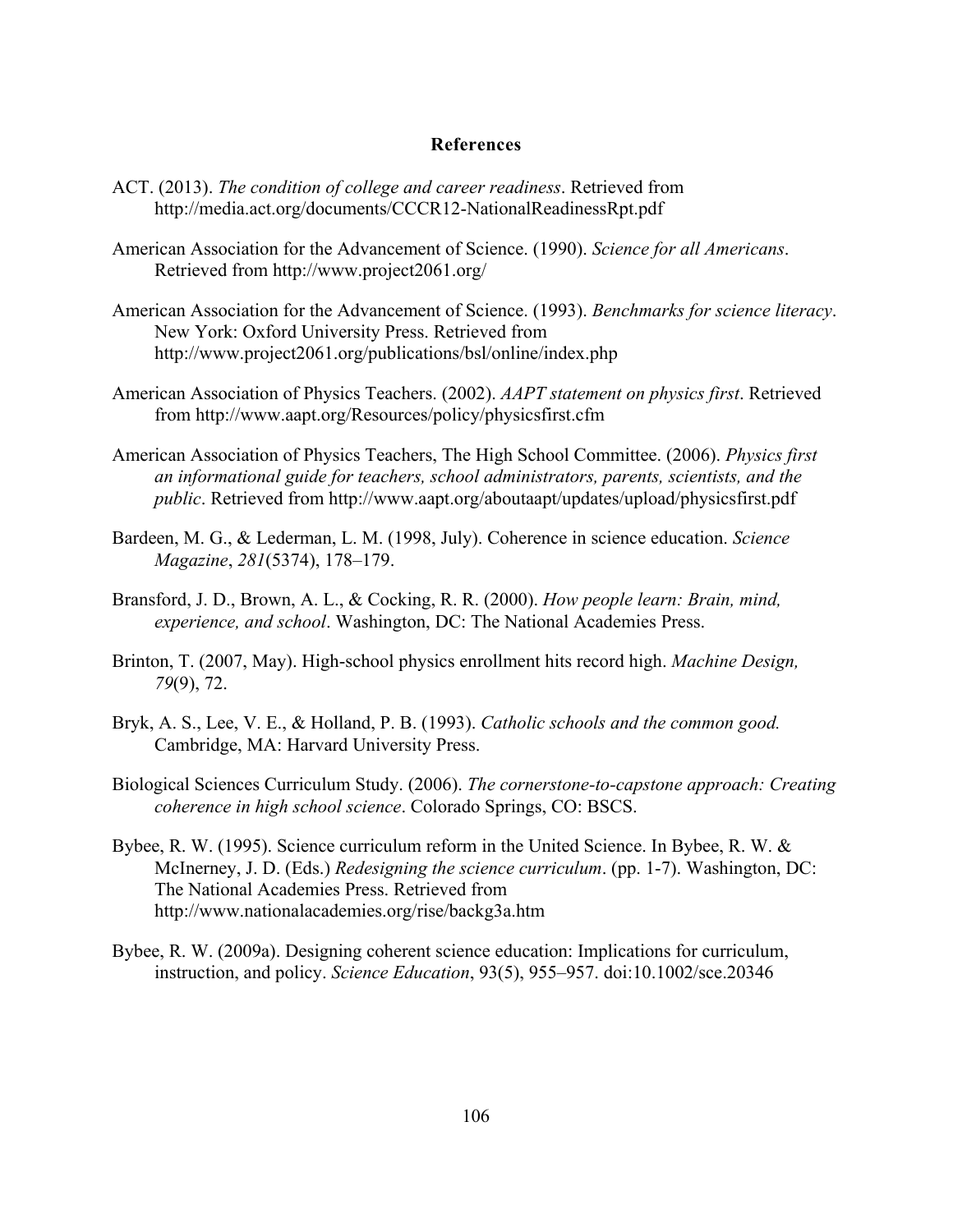- Bybee, R. W. (2009b). *The BSCS 5E instructional model and 21st century skills*. Colorado Springs, CO: BSCS. Retrieved from https://www7.nationalacademies.org/bose/1Bybee\_21st%20Century\_Paper.pdf
- Bybee, R., McCrae, B., & Laurie, R. (2009). PISA 2006: An assessment of scientific literacy. *Journal of Research in Science Teaching*, *46*(8), 865–883. doi:10.1002/tea.20333
- Bybee, R. W., Taylor, J. A., Gardner, A., Van Scotter, P., Powell, J. C., Westbrook, A., & Landes, N. (2006). *The BSCS 5E instructional model: Origins and effectiveness*. Colorado Springs, CO: BSCS. Retrieved from http://www.bscs.org/sites/default/files/\_legacy/BSCS\_5E\_Instructional\_Model-Full\_Report.pdf
- Cavanagh, S. (2006, September). "Physics First" is moving slowly into nation's high schools. *Education Week*, *26*(3), 12.
- College Board. (2013). *The ninth annual AP® report to the nation*. Retrieved from http://www.connection-collegeboard.org/home/programs-and-services/1397 aprn/?ep\_ch=PR&ep\_mid=10694713&ep\_rid=42240762
- Cullen, R., Harris, M., & Hill, R. R. (2012). *The learner-centered curriculum design and implementation*. San Francisco: Jossey-Bass.
- Darling-Hammond, L. (1997). *Doing what matters most: Investing in quality teaching*. New York: National Commission on Teaching & America's Future, Teacher's College, Columbia University.
- DeBoer, G. E. (2010). Leadership for public understanding of science. In J. Rhoton (Ed.), *Science education leadership: Best practices for the new century*. (pp. 277–311). Arlington, VA: NSTA Press.
- Donovan, M. S., & Bransford, J. D. (2005). *How students learn: Science in the classroom*. Washington DC: National Academy Press.
- Duschl, R., Schweingruber, H., & Shouse, A. (Eds.). (2007). *Taking science to school: Learning and teaching science in grades K-8*. Washington, DC: The National Academies Press.
- Dweck, C. S. (2006). *Mindset: The new psychology of success: How we can learn to fulfill our potential*. New York: Ballantine Books.
- Eisenkraft, A. (2003). Expanding the 5E model. *The Science Teacher*, *70*(6), 56–59.
- Eisenkraft, A. (2005). *Active physics*. Armonk, NY: It's About Time, Herff Jones Education Division.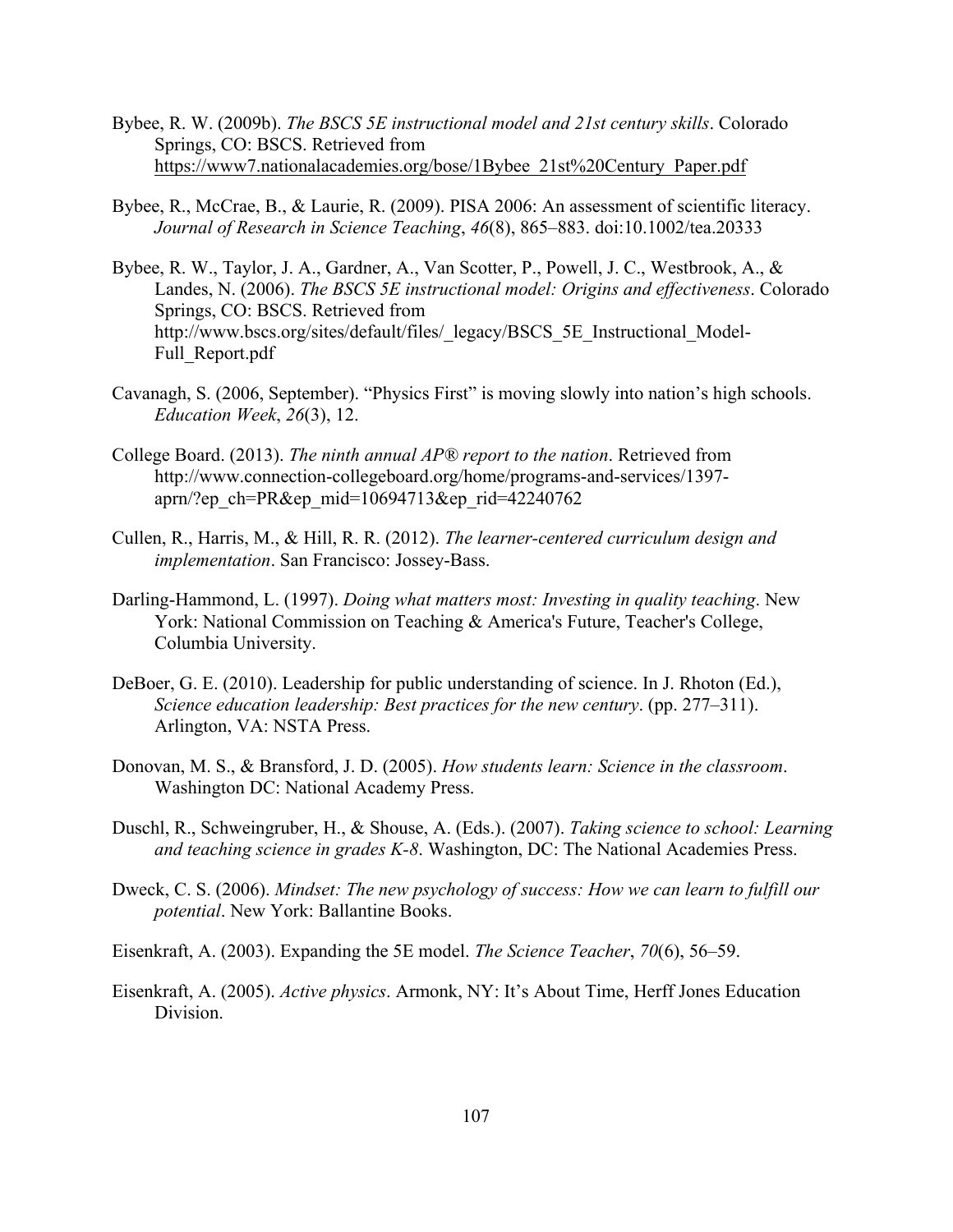- Eisenkraft, A. (2010). Physics for all: From special needs to olympiads. *American Journal of Physics, 78*(4), 328. doi:10.1119/1.3293130
- Ewald, G., Hickman, J. B., Hickman, P., & Myers, F. (2005). Physics first: The right-side-up science sequence. *Physics Teacher*, *43*, 319–320. doi:10.1119/1.190.3844
- Freebury, G. & Eisenkraft, A. (2006). *Active chemistry*. Armonk, NY: It's About Time, Herff Jones Education Division.
- Gess-Newsome, J., Luft, J., & Bell, R. L. (Eds.). (2009). *Reforming secondary science instruction*. Arlington, VA: NSTA Press.
- Glasser, H. M. (2012). The numbers speak: Physics first supports math performance. *The Physics Teacher*, *50*(1), 53. doi:10.1119/1.3670088
- Gonzales, P., Williams, T., Jocelyn, L., Roey, S., Kastberg, D., & Brenwald, S. (2008). *Highlights from TIMSS 2007: Mathematics and science achievement of U.S. fourth- and eighth-grade students in an international context*. Washington, DC: National Center for Education Statistics, Institute of Education Sciences, U.S. Department of Education.
- Goodman, R., & Etkina, E. (2008). Squaring the circle: A mathematically rigorous physics first. *Physics Teacher*, *46*(4), 222. doi:10.1119/1.2895672
- Haber-Schaim, U. (1984). In my opinion...high school physics should be taught before chemistry and biology. *Physics Teacher*, *22*(5), 330–32.
- Hake, R. R. (1998). Interactive-engagement versus traditional methods: A six-thousand-student survey of mechanics test data for introductory physics courses*. American Journal of Physics*, *66*(1), 64. doi:10.1119/1.18809
- Hake, R. R. (2002). *Physics first : Precursor to science / math literacy for all?* Forum on education. Retrieved from http://www.aps.org/units/fed/newsletters/summer2002/hake.html
- Halloun, I. A., & Hestenes, D. (1985a). The initial knowledge state of college physics students. *American Journal of Physics*, *53*(11), 1043. doi:10.1119/1.14030
- Halloun, I. A., & Hestenes, D. (1985b). Common sense concepts about motion. *American Journal of Physics*, *53*(11), 1056. doi:10.1119/1.14031
- Hehn, J., & Neuschatz, M. (2006). Physics for all? A million and counting! *Physics Today*, *59*(2), 37. doi:10.1063/1.2186280
- Hestenes, D., & Halloun, I. A. (1995). Interpreting the force concept inventory: A response. *The Physics Teacher*, *33*(8), 502–506.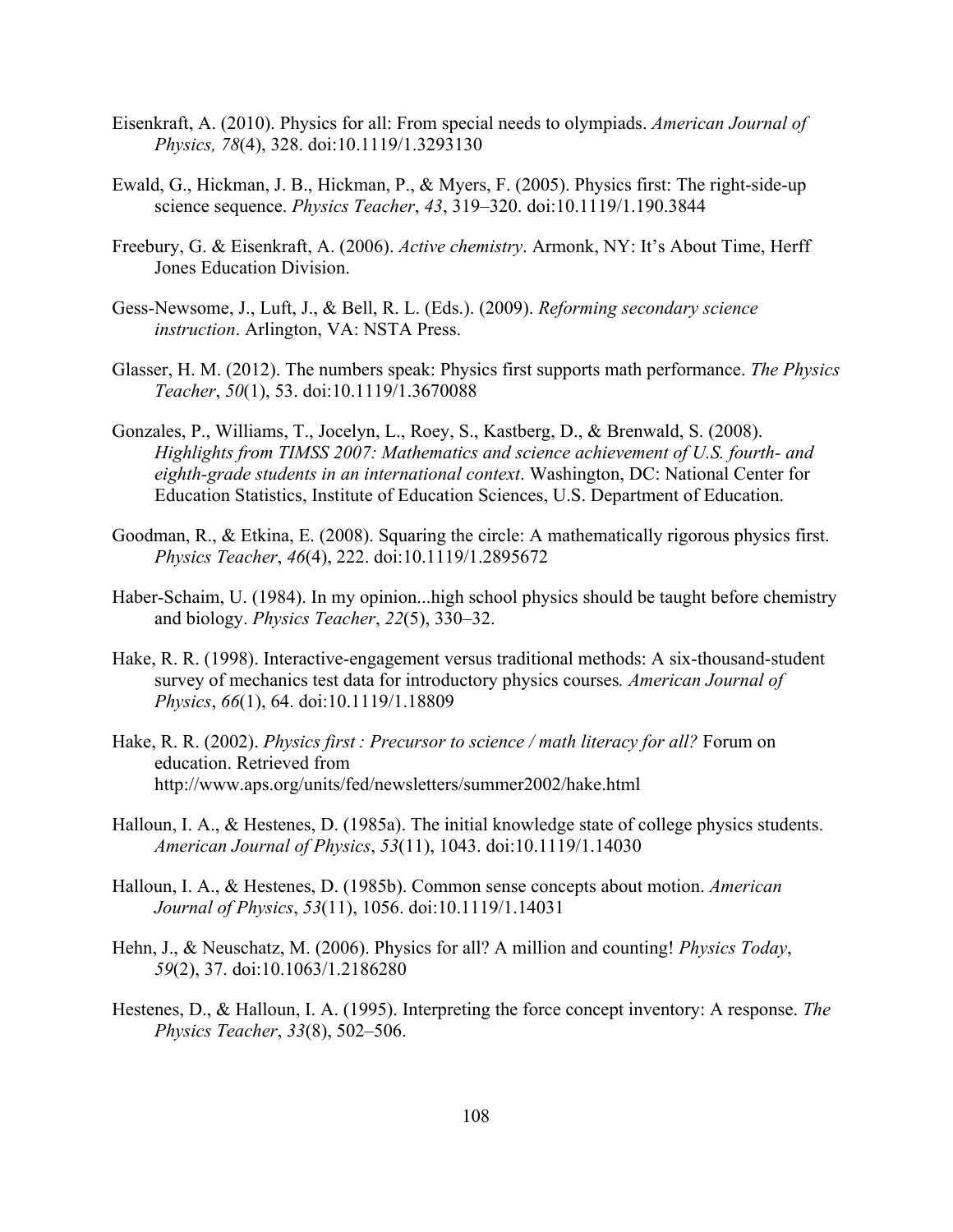- Hestenes, D., Wells, M., & Swackhamer, G. (1992). Force concept inventory. *The Physics Teacher*, *30*(3), 141. doi:10.1119/1.2343497
- Kali, Y., Linn, M. C., & Roseman, J. E. (2008). *Designing coherent science education: Implications for curriculum, instruction, and policy*. New York, NY: Teachers College Press.
- Kanter, D. E., & Konstantopoulos, S. (2010). The impact of a project-based science curriculum on minority student achievement, attitudes, and careers: The effects of teacher content and pedagogical content knowledge and inquiry-based practices*. Science Education*, *94*(5), 855–887. doi:10.1002/sce.20391
- Krauss, L. M. (2007). *Fear of physics: A guide for the perplexed*. Cambridge, MA: Basic Books.
- Lander, E. S., Linton, L. M., Birren, B., Nusbaum, C., Zody, M. C., Baldwin, J., ... & Grafham, D. (2001). Initial sequencing and analysis of the human genome. *Nature*, *409*(6822), 860- 921. doi:10.1038/35057062
- Lederman, L. M. (1998). ARISE: American renaissance in science education. *Annual Review of Nuclear Science*. (FERMILAB-TM-2051). Batavia, IL: Fermi National Accelerator Laboratory; 26, 1–71. doi:10.1146/annurev.ns.26.120176.001055
- Lederman, L. M. (2001). Revolution in science education: Put physics first! *Physics Today*, *54*(9), 11–13.
- Lederman, L. M. (2005). Physics first? *The Physics Teacher*, *4*(93), 6–7.
- Martin, M.O., Mullis, I.V.S., & Foy, P. (with Olson, J.F., Erberber, E., Preuschoff, C., & Galia, J.) (2008). Chestnut Hill, MA: TIMSS & PIRLS International Study Center, Boston College. Retrieved from http://timss.bc.edu/timss2007/sciencereport.html
- Martin, M.O., Mullis, I.V.S., Foy, P. & Stanco, G.M. (2012). Chestnut Hill, MA: TIMSS & PIRLS International Study Center, Boston College. Retrieved from http://timssandpirls.bc.edu/timss2011/international-results-science.html
- Mervis, J. (1998, July). U.S. tries variations on high school curriculum. *Science Magazine*, *281*(5374), 161–163.
- Miller, J. D. (1998). The measurement of civic scientific literacy. *Public Understanding of Science*, *7*, 203–223.
- Miller, J. D. (2002). Civic scientific literacy: A necessity in the 21st century. *Journal of the Federation of American Scientists*, *55*(1), 3–8.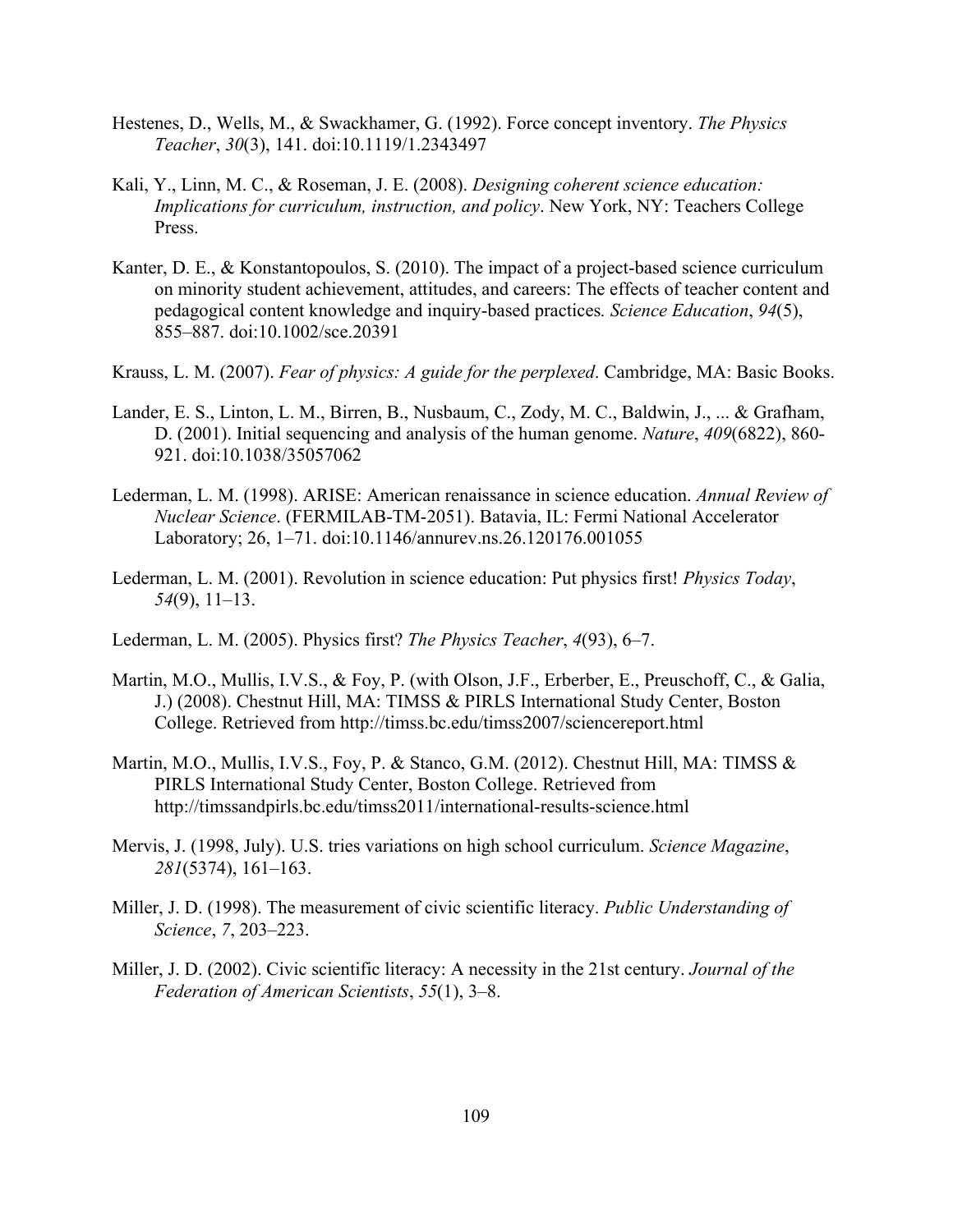- Miller, J. D. (2004). Public understanding of, and attitudes toward, scientific research: What we know and what we need to know. *Public Understanding of Science*, *13*(3), 273–294. doi:10.1177/0963662504044908
- Mueller, M., Tippins, D., & Bryan, L. (2012). The future of citizen science. *Democracy and Education*, *20*(1), 1–12.
- National Center for Education Statistics. (2011). *The nation's report card: Science 2009*. (NCES 2011-451). Washington, DC: Institute of Education Sciences, U.S. Department of Education.
- National Center for Education Statistics. (2012). *The nation's report card: Science 2011*. (NCES 2012-465). Washington, DC: Institute of Education Sciences, U.S. Department of Education.
- National Commission on Excellence in Education (1983). *A nation at risk: The imperative for educational reform*. Washington, DC: The National Commission on Excellence in Education, US Department of Education.
- National Research Council. (2000). *Inquiry and the national science education standards: A guide for teaching and learning*. Washington, DC: National Academies Press.
- National Research Council. (2007). *Rising above the gathering storm: Energizing and employing America for a brighter economic future*. Washington, DC: National Academies Press.
- National Research Council. (2011). *Expanding underrepresented minority participation: America's science and technology talent at the crossroads*. Washington, DC: National Academies Press.
- National Research Council. (2012). *A framework for K-12 science education: Practices, crosscutting concepts, and core ideas*. Washington, DC: National Academies Press.
- National Research Council. (2013). *Next generation science standards* (second draft). Washington, DC: National Academies Press. Retrieved from http://www.nextgenscience.org/next-generation-science-standards.
- National Science Board. (2010). *Science and engineering indicators 2010* (NSB 10-01). Arlington, VA: National Science Foundation
- Neuschatz, M., & McFarling, M. (2003). *Broadening the base: High school physics education at the turn of a new century: Findings from the 2001 nationwide survey of high school physics teachers* (Pub. Number R-439). College Park, MD: American Institute of Physics. Retrieved from http://www.aip.org/statistics/trends/reports/hs03report.pdf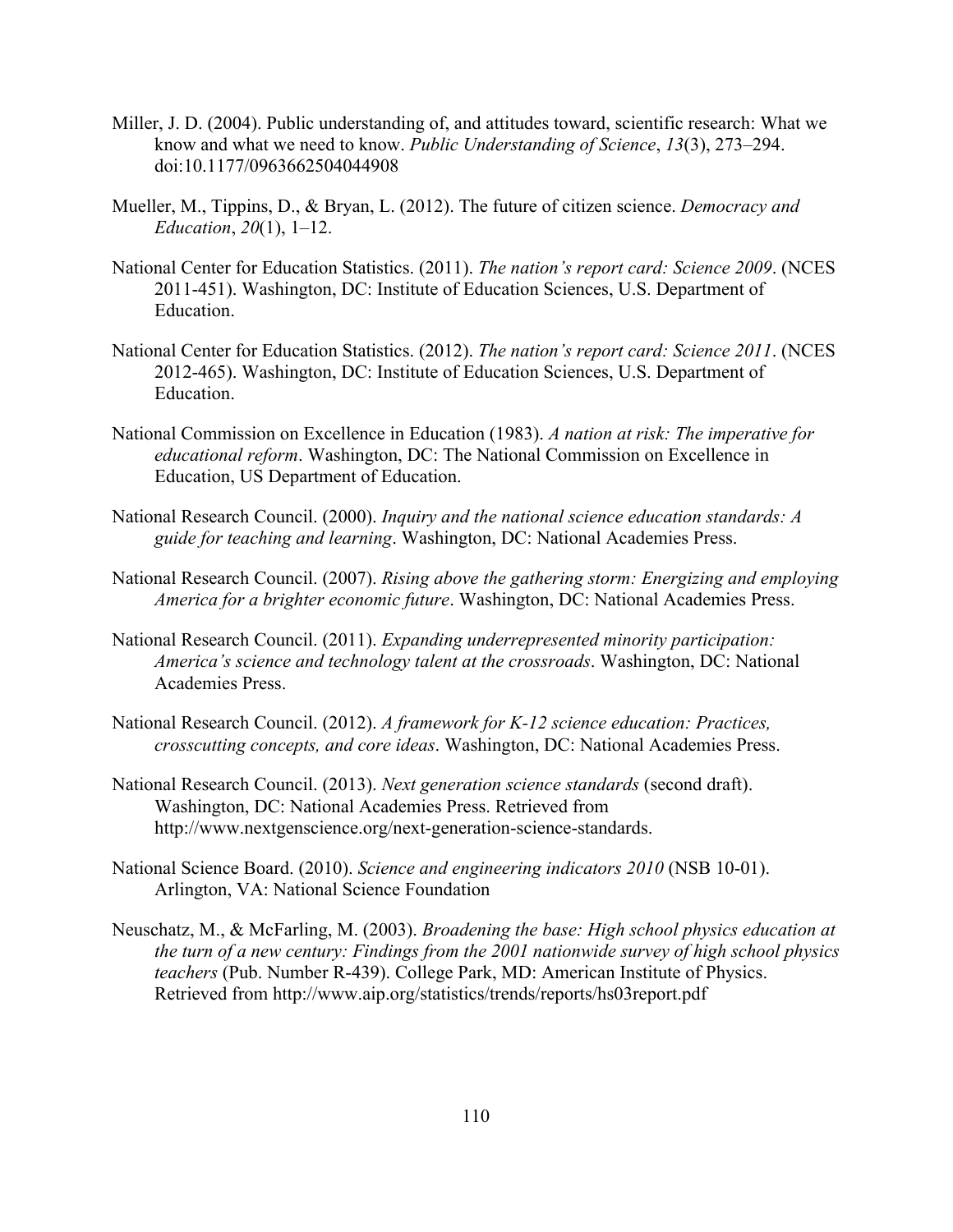- Neuschatz, M., McFarling, M., & White, S. (2008). *Reaching the critical mass: The twenty year surge in high school physics: Findings from the 2005 Nationwide Survey of High School Physics Teachers* (Pub. Number R-442). College Park, MD: American Institute of Physics. Retrieved from http://www.aip.org/statistics/trends/reports/hs05report.pdf
- O'Brien, M. J., & Thompson, J. R. (2009). Effectiveness of ninth-grade physics in Maine: Conceptual understanding. *The Physics Teacher*, *47*(4), 234. doi:10.1119/1.3098211
- Organisation for Economic Co-operation and Development. (2006). *PISA 2006: Science competencies for tomorrow's world* (Vol. 1: Analysis). Paris: Author. Retrieved from http://www.oecd.org
- Organisation for Economic Co-operation and Development. (2009). *PISA 2009 results: What students can do: Student performance in reading, math and science* (Vol. 1). Paris: Author. Retrieved from http://www.oecd.org
- Osborne, J., Simon, S., & Collins, S. (2003). Attitudes towards science: A review of the literature and its implications. *International Journal of Science Education*, *25*(9), 1049–1079. doi:10.1080/0950069032000032199
- Pasero, S. (2003). *The state of physics-first programs a report for project ARISE*. (Pub. Number 01/206). Batavia, IL: Fermilab.
- Pattanayak, V. (2003). Physics first in science education reform. *Journal of Young Investigators*, *6*, 6–9.
- Piaget, J. (1963). *The origins of intelligence in children*. New York, NY: Norton.
- Popkin, G. (2009). "Physics first" battles for acceptance. *American Physical Society News*, *18*(7), 3.
- Sheppard, K., & Robbins, D. M. (2002). Lessons from the committee of ten. *The Physics Teacher*, *40*(7), 426. doi:10.1119/1.1517887
- Sheppard, K., & Robbins, D. M. (2003). Physics was once first and was once for all. *The Physics Teacher*, *41*(7), 420. doi:10.1119/1.1616483
- Sheppard, K., & Robbins, D. M. (2005). Chemistry, the central science? The history of the high school science sequence. *Journal of Chemical Education*, *82*(4), 561. doi:10.1021/ed082p561
- Sheppard, K., & Robbins, D. M. (2006). Chemistry, the terminal science? The impact of the high school science order on the development of U.S. chemistry education. *Journal of Chemical Education*, *83*(11), 1617. doi:10.1021/ed083p1617